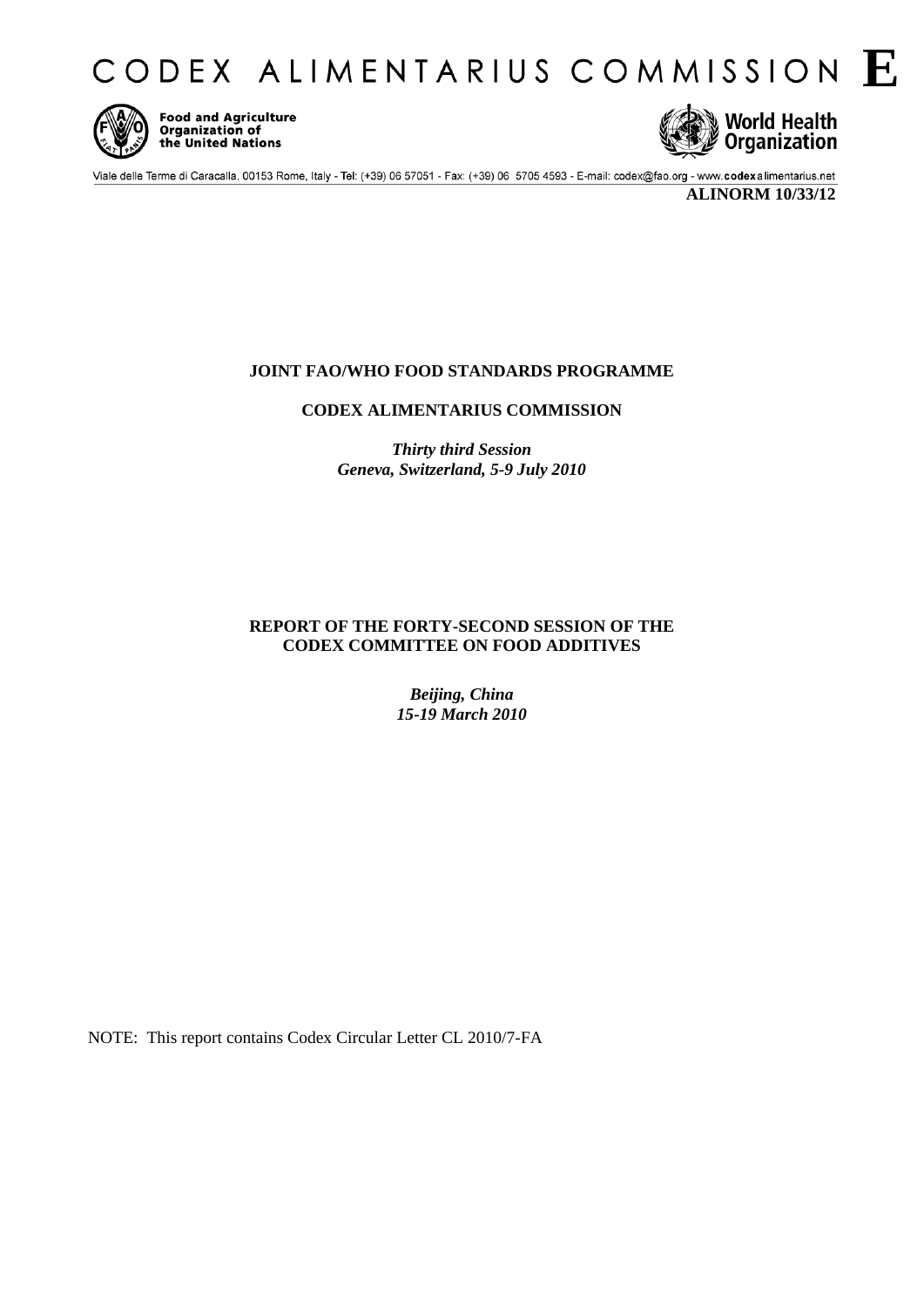CODEX ALIMENTARIUS COMMISSION E.



**Food and Agriculture Organization of** the United Nations



Viale delle Terme di Caracalla, 00153 Rome, Italy - Tel: (+39) 06 57051 - Fax: (+39) 06 5705 4593 - E-mail: codex@fao.org - www.codexalimentarius.net

**CL 2010/7-FA March 2010**

- To: Codex Contact Points Interested International Organizations
- **From**: Secretariat, Codex Alimentarius Commission, Joint FAO/WHO Food Standards Programme Viale delle Terme di Caracalla 00153 Rome, Italy

#### **Subject: Distribution of the Report of the Forty-second Session of the Codex Committee on Food Additives (ALINORM 10/33/12)**

The report of the Forty-second Session of the Codex Committee on Food Additives will be considered by the  $33<sup>rd</sup>$  Session of the Codex Alimentarius Commission (Geneva, Switzerland, 5-9 July 2010).

## **PART A – MATTERS FOR ADOPTION BY THE 33RD SESSION OF THE CODEX ALIMENTARIUS COMMISSION**

#### **Draft and Proposed Draft Standards and Related Texts at Steps 8 or 5/8 of the Procedure**

- **1. Food additive provisions of the** *General Standard for Food Additives* **(GSFA)**, at Steps 8 and 5/8, respectively (paras 19, 31, 62 and Appendix III);
- **2. Guidelines on substances used as processing aids (N14-2008),** at Step 5/8 (para. 125 and Appendix VIII);
- **3. Amendments to the International Numbering System for food additives,** at Step 5/8 (para. 134 and Appendix IX);
- **4. Specifications for the Identity and purity of food additives arising from the 71st JECFA meeting,** at Step  $5/8$  (para. 142 and Appendix X).

#### **Other matters for adoption**

- **5. Amendment to the name and descriptors of food categories 06.0, 6.2 and 06.2.1 of the GSFA** (para. 16);
- **6. Deletion of note 180 "expressed as beta-carotene" in all adopted and proposed provisions for carotenoids (INS 160a(i), (iii), e, f) and carotene, beta- (vegetable) (INS 160a(ii)) of the GSFA** (para. 61);
- **7. Amendment of the provision for ascorbyl esters (INS 304, 305) in food category 13.2 "Complementary foods for infants and young children" of the GSFA** (para. 90);
- **8. Amendment to notes 130 and 131 associated with the provisions for phenolic antioxidants, i.e. butylated hydroxyanisole (BHA, INS 320), butylated hydroxytoluene (BHT, INS 321); propyl gallate (INS 310) and tertiary butylhydroquinone (TBHQ, INS 319) of the GSFA** (para. 91);
- **9. Amendment to the text of note 136 of the GSFA** (para. 92);
- **10. Amendment to Section 2 "Table of functional classes, definitions and technological purposes" of CAC/GL 36-1989** (para. 129).

Governments and international organizations wishing to submit comment on the above texts should do so in writing, *preferably by e-mail*, to the Secretariat, Codex Alimentarius Commission, Joint FAO/WHO Food Standards Programme, FAO, Viale delle Terme di Caracalla, 00153 Rome, Italy (e-mail: codex@fao.org, fax : +39 06 57054593) **before 15 May 2010.**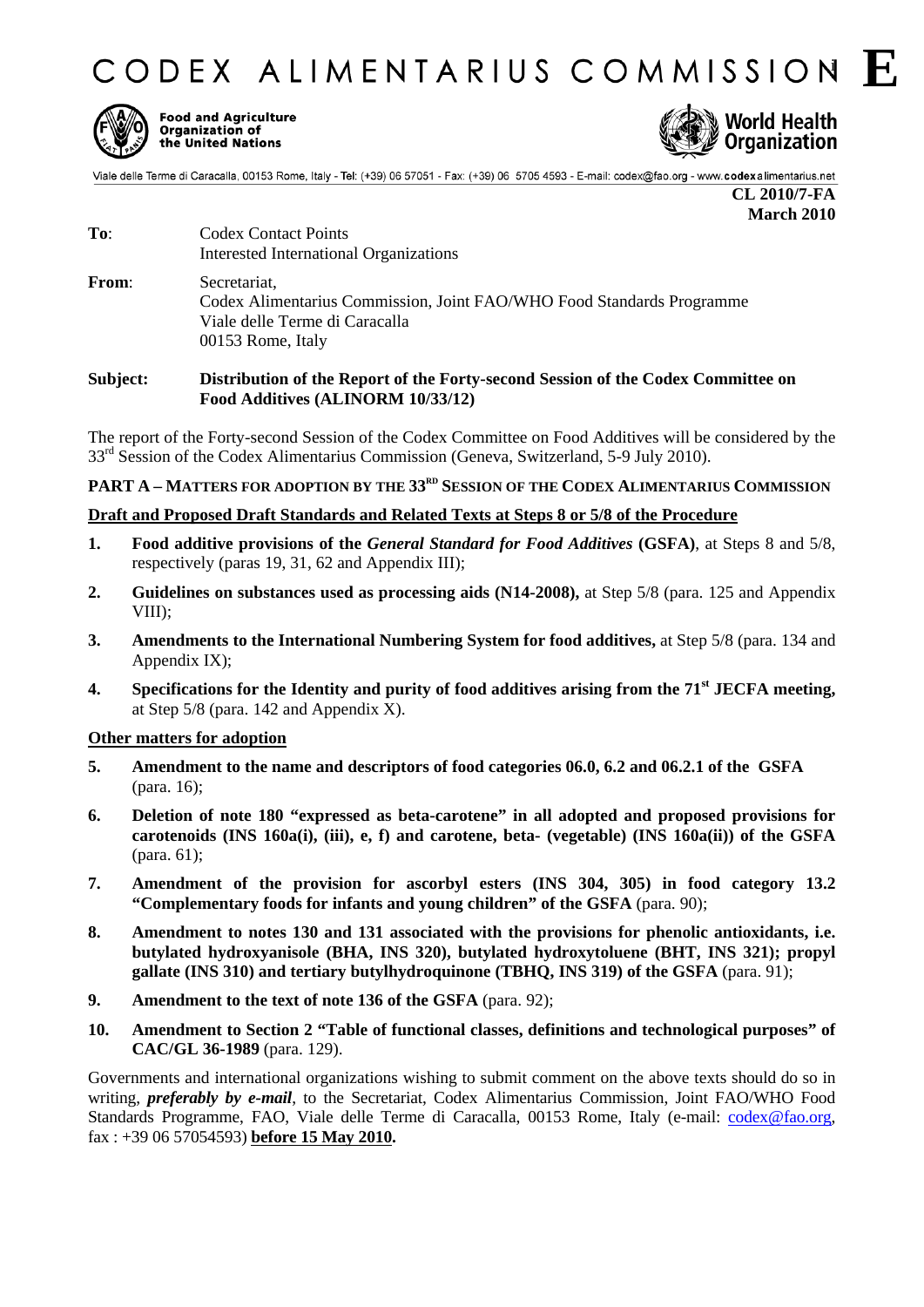#### **PART B - REQUEST FOR COMMENTS AND INFORMATION**

- **11. Comments at Step 3 for provisions for lycopenes (INS 160d(i)(ii)(iii)) and sodium hydrogen sulfate (INS 514) in Table 3 of the GSFA** (paras 36 and 39);
- **12. Proposals on uses and use levels for lycopenes (INS 160d(i)(ii)(iii)) and sodium hydrogen sulfate (INS 514) for food categories listed in the Annex to Table 3** (paras 36 and 39);
- **13. Use and use levels of sucrose oligoesters (SOE) type I and type II (INS 473a)** (para. 40);
- **14. Specific additional information on several food additives** (paras 58, 60, 63 and Appendix VI).

Governments and international organizations wishing to submit comments on the above matters should do so in writing, *preferably by e-mail*, to the Secretariat of the Codex Committee on Food Additives, National Institute of Nutrition and Food Safety, China CDC, 7 Panjiayuan Nanli, Chaoyang District, Beijing 100021, China (e-mail: secretariat@ccfa.cc, Telefax: + 86 10 67711813;), with a copy to the Secretariat, Codex Alimentarius Commission, Joint FAO/WHO Food Standards Programme, FAO, Viale delle Terme di Caracalla, 00153 Rome, Italy (e-mail: codex@fao.org, *preferably* fax : +39 06 57054593) **before 15 October 2010**.

The 42<sup>nd</sup> Session of the CCFA emphasised the need that Members and Observers in submitting information comply with the *Procedures for consideration of entry and review of food additive provisions in the General Standard for Food Additives*, included in the Procedural Manual, in particular for the information regarding justification for the use and technological need (ALINORM 10/33/12, para. 63).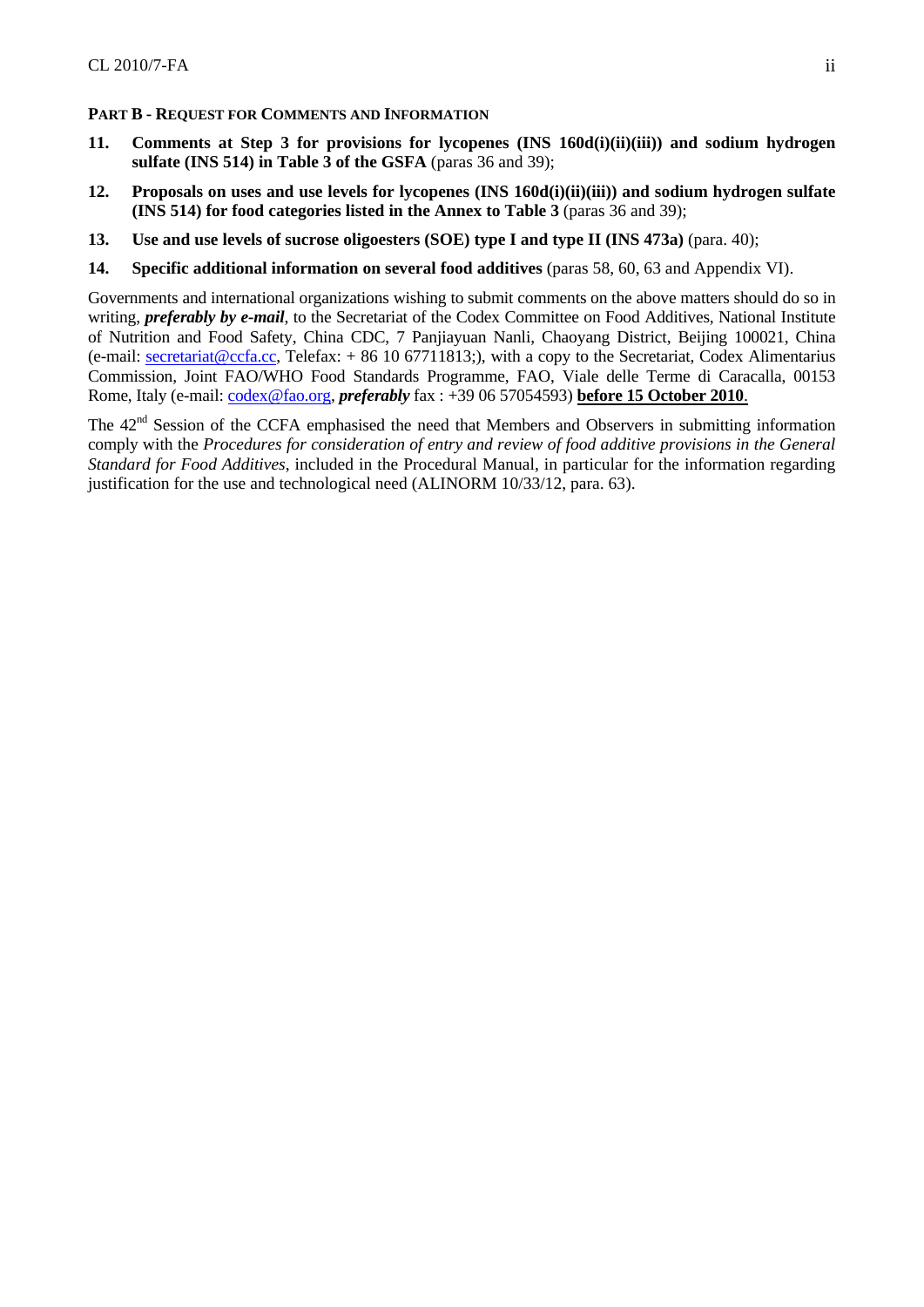## **TABLE OF CONTENTS**

| SUMMARY AND CONCLUSIONS                                                         | page vi   |  |
|---------------------------------------------------------------------------------|-----------|--|
| <b>LIST OF ABBREVIATIONS</b>                                                    | page viii |  |
| REPORT OF THE 42 <sup>ND</sup> SESSION OF THE CODEX COMMITTEE ON FOOD ADDITIVES | page      |  |
| SUMMARY STATUS OF WORK                                                          | page 23   |  |
|                                                                                 |           |  |

## *Paragraph*

|                                                                                                                                                                                                                                | $1 - 3$     |
|--------------------------------------------------------------------------------------------------------------------------------------------------------------------------------------------------------------------------------|-------------|
|                                                                                                                                                                                                                                | $4 - 5$     |
| Matters referred by the Codex Alimentarius Commission and other Codex                                                                                                                                                          | $6 - 22$    |
| Matters of Interest arising from FAO/WHO and from the 71 <sup>st</sup> meeting of the                                                                                                                                          | $23 - 41$   |
| Endorsement and/or revision of maximum levels for food additives and                                                                                                                                                           | $42 - 53$   |
| Codex General standard for food additives (GSFA) (Agenda Item 5) [111][2010] [2010] [2010] [2010] [2010] [2010                                                                                                                 | 54          |
| Draft and proposed draft food additive provisions of the GSFA (Agenda Item 5a) [1011] [101] [101] [101] [101] [101] [101] [101] [101] [101] [101] [101] [101] [101] [101] [101] [101] [101] [101] [101] [101] [101] [101] [101 | $55 - 63$   |
| Comments and information on several food additive provisions of the GSFA                                                                                                                                                       | 64 - 77     |
| Comments and information on the reporting basis of the provisions for aluminium containing<br>food additives included in the GSFA (replies to CL 2009/10-FA) (Agenda Item 5c)                                                  | 78 - 83     |
| Comments and information on several aspects of the food category system of the GSFA                                                                                                                                            | $84 - 92$   |
| Discussion paper on innovative proposals to expedite the work on the GSFA (Agenda Item 5e)                                                                                                                                     | $93 - 105$  |
| Processing aids (Agenda Item 6)                                                                                                                                                                                                |             |
| Proposed draft guidelines and principles for substances used as processing aids                                                                                                                                                | $106 - 125$ |
| Inventory of substances used as processing aids (IPA), updated list (Agenda Item 6b)                                                                                                                                           | 126         |
| International numbering system (INS) for food additives (Agenda Item 7) [111] [2012] [2013] [2013] [30] [30] [                                                                                                                 | 127         |
| Proposals for addition and/or amendments to the international numbering system for food additives                                                                                                                              | 128 - 134   |
| Discussion paper on principles regarding the need for justification for proposals of changes to the INS                                                                                                                        | $135 - 137$ |
| Specifications for the identity and purity of food additives arising from the 71 <sup>st</sup> JECFA                                                                                                                           | $138 - 142$ |
| Priority list of food additives proposed for evaluation by JECFA (Agenda Item 9)                                                                                                                                               |             |
| Proposals for additions and changes to the priority list of food additives proposed<br>for evaluation by JECFA (replies to CL 2009/9-FA) (Agenda Item 9a) _________________________________                                    | $143 - 150$ |
| Discussion paper on mechanisms for re-evaluation of substances by JECFA (Agenda Item 9b)                                                                                                                                       | 151         |
| Discussion paper on the identification of problems and recommendations related<br>to the inconsistent presentation of food additive provisions in Codex commodity standards                                                    | $152 - 164$ |
| Discussion paper on Codex Standard for food grade salt (CODEX STAN 150-1985)                                                                                                                                                   | $165 - 167$ |
|                                                                                                                                                                                                                                | $168 - 170$ |
|                                                                                                                                                                                                                                | 171         |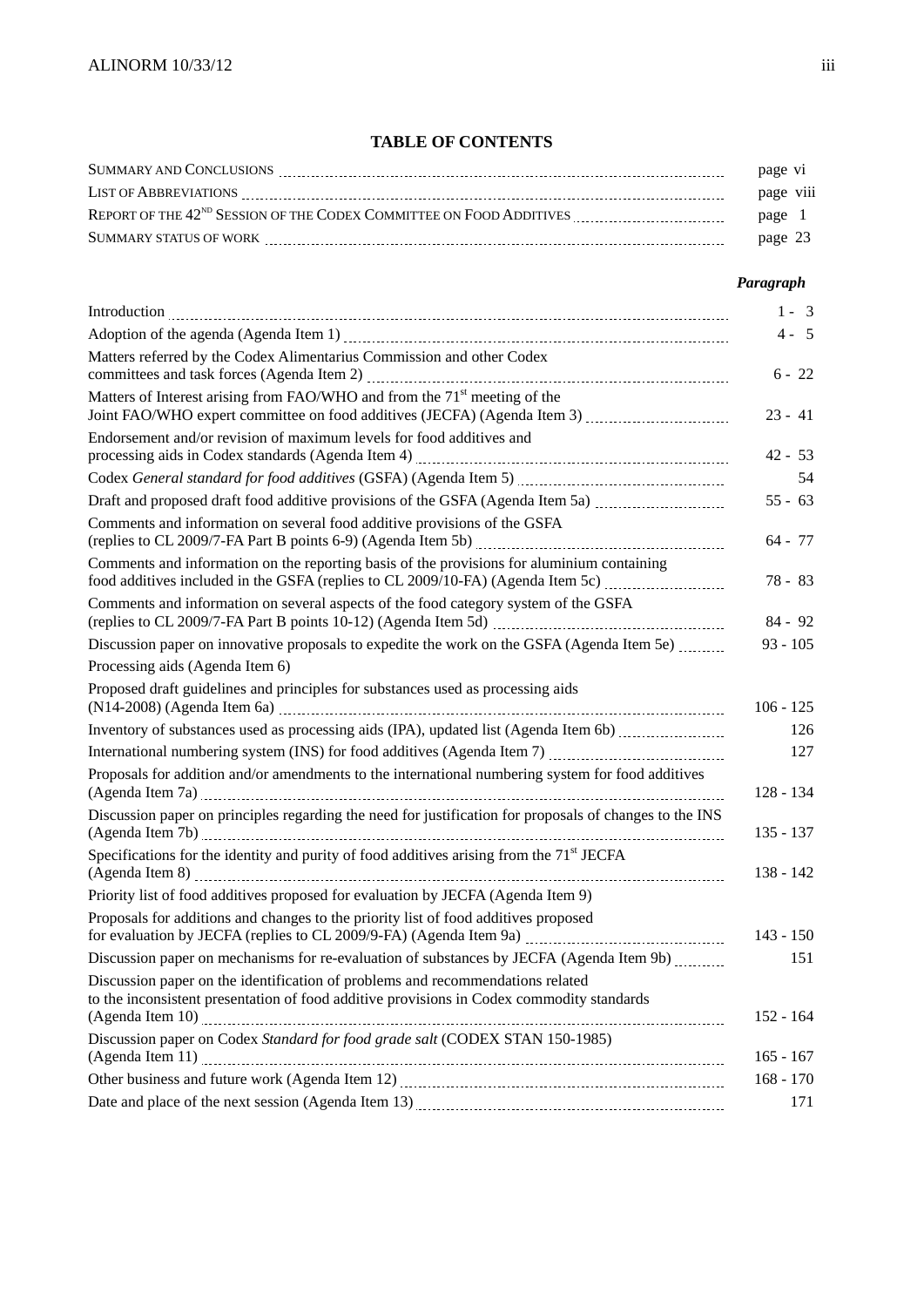### **LIST OF APPENDICES**

| Appendix I:           |                                                                                                                                                  |    |  |
|-----------------------|--------------------------------------------------------------------------------------------------------------------------------------------------|----|--|
| <b>Appendix II:</b>   | Action required as the result of changes in the Acceptable Daily Intake (ADI)<br>status and other toxicological recommendations arising from the | 42 |  |
| <b>Appendix III:</b>  | Codex General standard for food additives - Draft and proposed draft food                                                                        |    |  |
| <b>Appendix IV:</b>   | Codex General standard for food additives - Revocation of food additive                                                                          |    |  |
| <b>Appendix V:</b>    | Codex General standard for food additives - Discontinuation of work on draft                                                                     |    |  |
| <b>Appendix VI:</b>   | Codex General standard for food additives - Request for additional information                                                                   | 61 |  |
| <b>Appendix VII:</b>  | Project Document - Proposal for revision of the Food Category System (FCS)                                                                       | 63 |  |
| <b>Appendix VIII:</b> | Proposed draft Guidelines on substances used as processing aids (N14-2008)                                                                       | 65 |  |
| <b>Appendix IX:</b>   | Proposed draft Amendments to the International numbering system of food                                                                          |    |  |
| <b>Appendix X:</b>    | Proposed draft Specifications for the identity and purity of food additives                                                                      | 69 |  |
| <b>Appendix XI:</b>   |                                                                                                                                                  | 70 |  |
| <b>Appendix XII:</b>  | Project Document - Proposal for revision of the Codex Standard for                                                                               | 72 |  |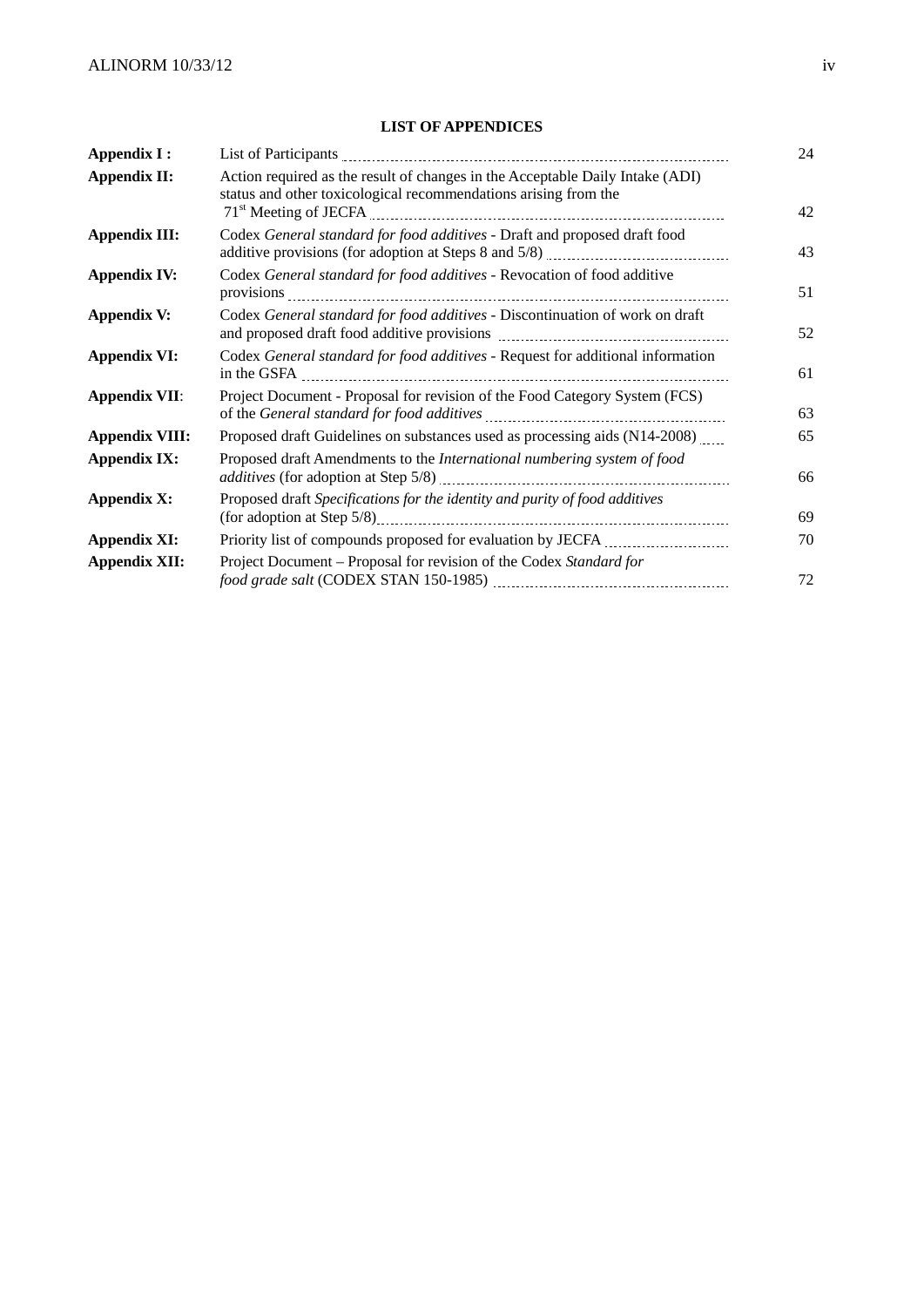#### **SUMMARY AND CONCLUSIONS**

The Forty-second Session of the Codex Committee on Food Additives reached the following conclusions:

## **Matters for Adoption/Consideration by the 33rd Session of the Codex Alimentarius Commission**

#### **Draft and proposed draft Standards and Related Texts for adoption at steps 8 or 5/8**

The Committee forwarded:

- Draft and proposed draft food additive provisions of the *General standard for food additives* (GSFA), at Steps 8 and 5/8, respectively (paras 19, 31, 62 and Appendix III);
- Proposed draft Guidelines on substances used as processing aids (N04-2008), at Step 5/8 (para. 125 and Appendix VIII);
- Proposed draft amendments to the *International numbering system for food additives*, at Step 5/8 (para. 134 and Appendix IX);
- Proposed draft *Specifications for the identity and purity of food additives* arising from the 71<sup>st</sup> Meeting of JECFA at Step 5/8 (para. 142 and Appendix X).

#### **Other Matters for adoption**

#### The Committee forwarded:

- Amendment to the name and descriptors of food categories 06.0, 06.2 and 06.2.1 of the GSFA (para. 16);
- Deletion of note 180 "expressed as beta-carotene" in all adopted and proposed provisions for carotenoids (INS 160a(i), (iii), e, f) and carotene, beta- (vegetable) (INS  $160a(ii)$ ) of the GSFA (para. 61);
- Amendment of the provision for ascorbyl esters (INS 304, 305) in food category 13.2 "Complementary foods for infants and young children" of the GSFA (para. 90);
- Amendment to notes 130 and 131 associated with the provisions for phenolic antioxidants, i.e. butylated hydroxyanisole (BHA, INS 320), butylated hydroxytoluene (BHT, INS 321); propyl gallate (INS 310) and tertiary butylhydroquinone (TBHQ, INS 319) of the GSFA (para. 91);
- Amendment to the text of note 136 of the GSFA (para, 92);
- Amendment to Section 2 "Table of functional classes, definitions and technological purposes" of CAC/GL 36-1989 (para. 129).

#### **Codex Standard and Related Texts for revocation**

The Committee agreed to request the  $33<sup>rd</sup>$  session of the Commission to revoke:

- Food additive provisions of the GSFA (para. 62 and Appendix IV);
- Inventory of Processing Aids (IPA) (CAC/MISC 3) (para. 124).

#### **Proposals for the Elaboration of New Standards and Related Texts**

The Committee agreed to submit to the 33<sup>rd</sup> session of the Commission for approval:

- Project document proposing new work on the revision of food category system of the *General standard for food additives* (para. 88 and Appendix VII);
- Priority list of compounds proposed for evaluation by JECFA (para. 147 and Appendix IX);
- Project document proposing new work on the revision of *Standard for food grade salt* (CODEX STAN 150-1985) (para. 167 and Appendix XII).

## **Other Matters for information by the 33rd Session of the Codex Alimentarius Commission**

The Committee agreed:

- To discontinue work on a number of draft and proposed draft food additive provisions of the GSFA (paras 31, 62, 76 and Appendix V).

#### **Matters Referred to Codex Committees and Task Forces**

FAO/WHO Coordinating Committee for Asia (CCASIA)

The Committee clarified the scope of food category 06.2.1 "Flour" of the GSFA and made recommendation concerning the food additive provisions in the draft standard for sago flour (paras 16-19).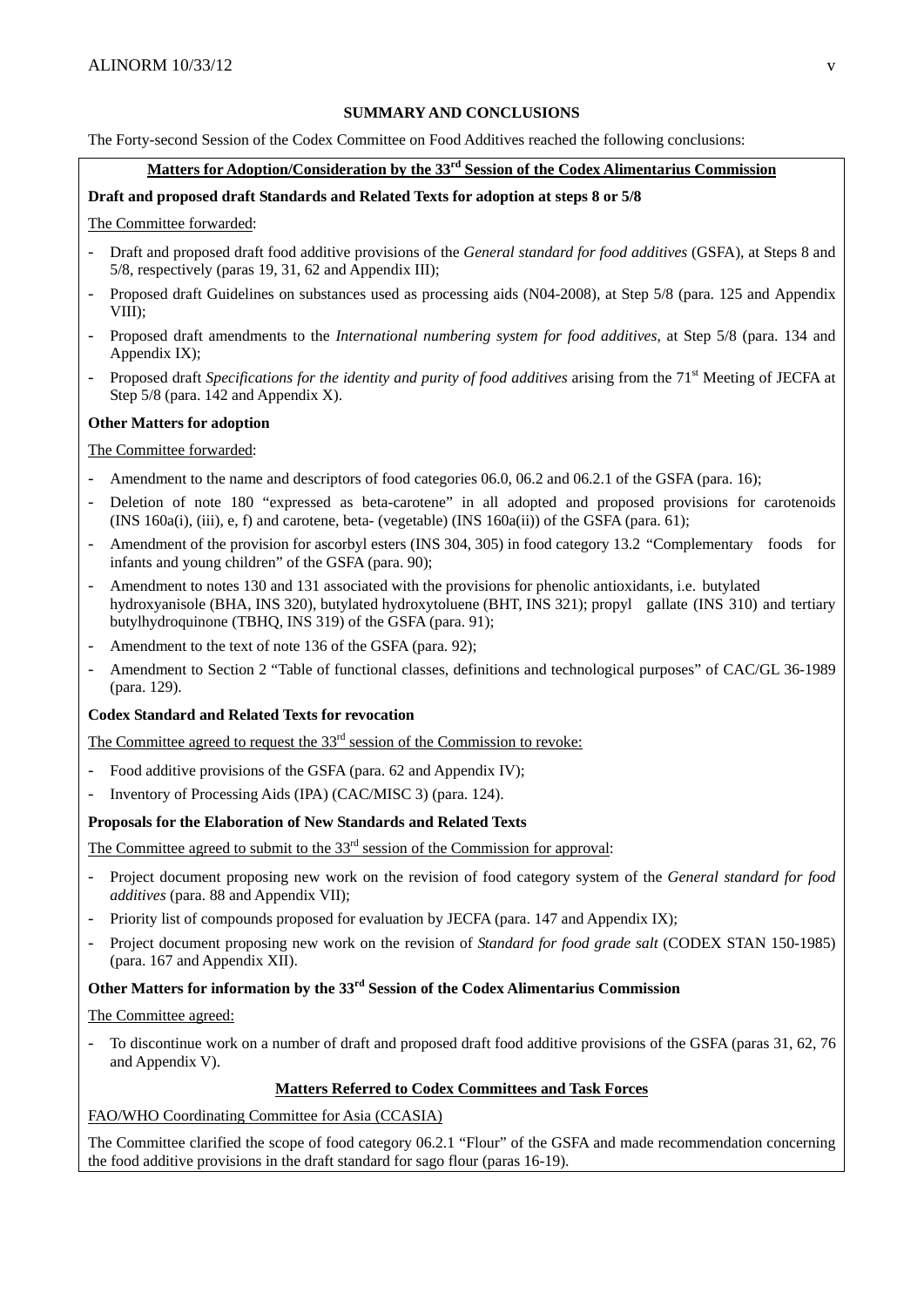#### **LIST OF ABBREVIATIONS USED IN THIS REPORT**

| ADI            | Acceptable Daily Intake                                                                |
|----------------|----------------------------------------------------------------------------------------|
| <b>BHA</b>     | Butylated hydroxyanisole                                                               |
| BHT            | Butylated hydroxytoluene                                                               |
| CAC/GL         | Codex Alimentarius Commission / Guidelines                                             |
| <b>CCASIA</b>  | FAO/WHO Coordinating Committee for Asia                                                |
| <b>CCFA</b>    | <b>Codex Committee on Food Additives</b>                                               |
| <b>CCFFP</b>   | Codex Committees on Fish and Fish Products                                             |
| <b>CCMMP</b>   | Codex Committee on Milk and Milk Products                                              |
| <b>CCNFSDU</b> | Codex Committees on Nutrition and Food for Special Dietary Uses                        |
| CL             | Circular Letter                                                                        |
| <b>CRD</b>     | <b>Conference Room Document</b>                                                        |
| EHC            | Environmental Health Criteria                                                          |
| EU             | European Union                                                                         |
| FAO.           | Food and Agriculture Organization of the United Nations                                |
| <b>GEGR</b>    | Glycerol ester of gum rosin                                                            |
| <b>GETOR</b>   | Glycerol ester of tall oil rosin                                                       |
| <b>GEWR</b>    | Glycerol ester of wood rosin                                                           |
| <b>GIFSA</b>   | Global Initiative for Food-related Scientific Advice                                   |
| <b>GSFA</b>    | <b>General Standard for Food Additives</b>                                             |
| <b>GMM</b>     | Genetically Modified Microorganisms                                                    |
| <b>GMP</b>     | Good Manufacturing Practice                                                            |
| <b>INS</b>     | <b>International Numbering System</b>                                                  |
| <b>IPA</b>     | Inventory of Substances Used as Processing Aids                                        |
| <b>JECFA</b>   | Joint FAO/WHO Expert Committee on Food Additives                                       |
| ML             | Maximum Level                                                                          |
| <b>PTWI</b>    | Provisional Tolerable Weekly Intake                                                    |
| <b>SPS</b>     | Sanitary and Phytosanitary Measures (WTO Agreement on the Application of SPS measures) |
| <b>TBHQ</b>    | Tertiary butylhydroquinone                                                             |
| <b>WHO</b>     | World Health Organization                                                              |
| <b>WTO</b>     | World Trade Organization                                                               |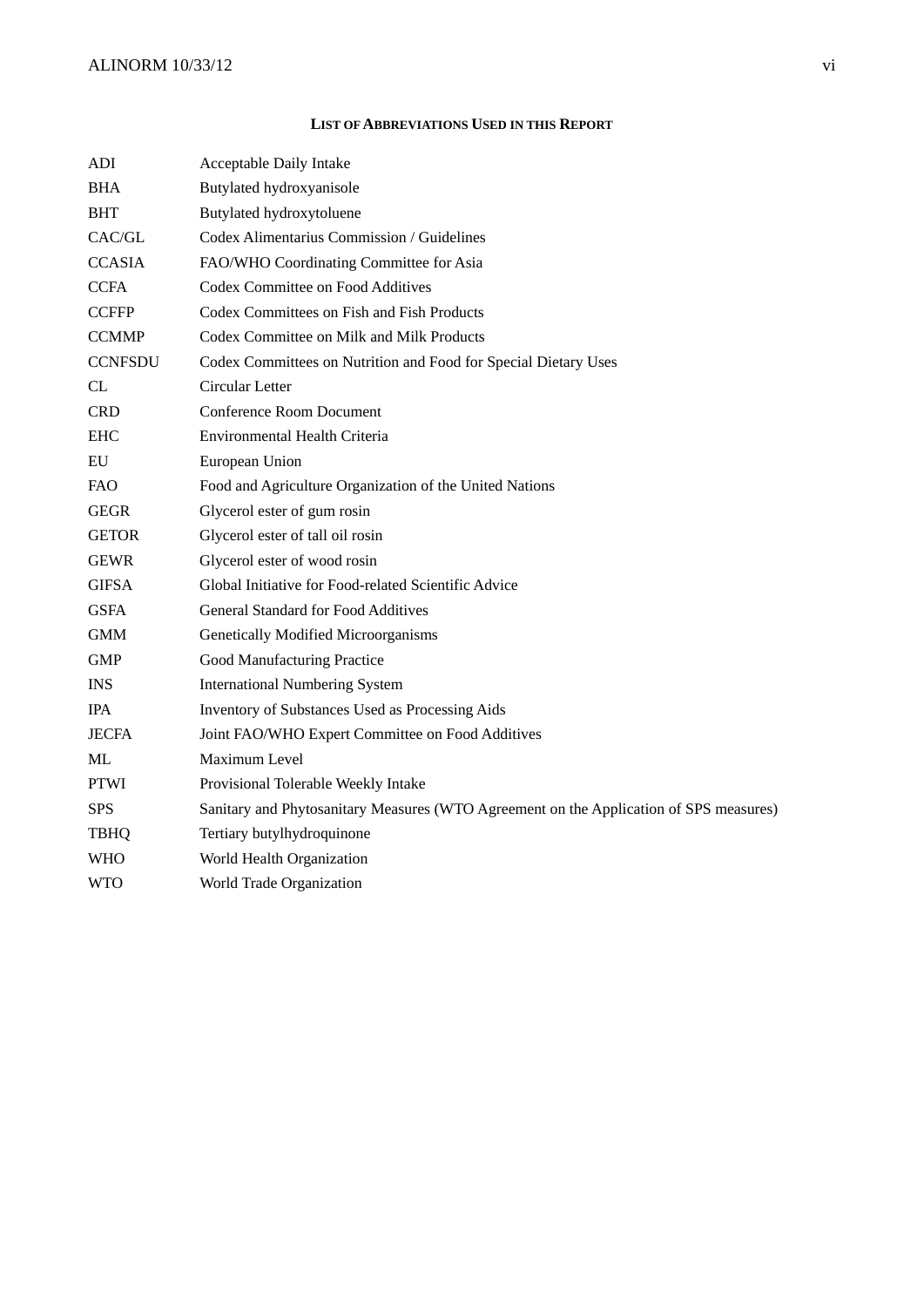### **INTRODUCTION**

1. The Codex Committee on Food Additives (CCFA) held its Forty-second Session in Beijing (China) from 15 to 19 March 2010, at the kind invitation of the Government of the People's Republic of China. Dr Chen Junshi, Professor of the Chinese Center for Disease Control and Prevention, Ministry of Health, chaired the Session. The Session was attended by 201 delegates from 60 Member countries and one Member organization and Observers from 24 international organizations and FAO and WHO. The list of participants, including the Secretariat, is given in Appendix I to this report.

2. Mr Xiaohong Chen, Vice Minister of Health, welcomed the Committee and pointed out that the Chinese government had put food safety at a high priority on the country's agenda. Mr Chen indicated that since the promulgation of the new Food Safety Law, twenty-nine new regulations and specifications had been released in order to implement the Law. Mr Chen also indicated that two committees, the National Experts Committee for Food Safety Risk Assessment and the National Food Safety Standards Review Committee, had been established to enhance technical support and standards review for food safety. Mr Chen further emphasised that the Chinese government would continue to take an active part in promoting food safety at international level and to play a due role in international food trade and technological cooperation.

## **Division of Competence<sup>1</sup>**

3. The Committee noted the division of competence between the European Union and its Member States, according to paragraph 5, Rule II of the Procedure of the Codex Alimentarius Commission, as presented in CRD 1.

#### **ADOPTION OF THE AGENDA (Agenda Item 1)<sup>2</sup>**

4. The Committee agreed to consider Agenda Items 3 and 9(b) together and, with this modification, adopted the Provisional Agenda as its Agenda for the Session.

#### **In-session working groups**

5. The Committee agreed to establish in-session working groups, open to all interested members and observers and working in English only, on:

- The international numbering system (INS) for food additives, under the chairmanship of Finland, to consider and prepare recommendations for the Plenary on: (i) proposals for changes and/or addition to the *International Numbering System for food additives* (CX/FA 10/42/12), relevant comments (CX/FA  $10/42/12$  Add.1 and additional CRDs) (Agenda Item 7(a)), proposals arising from 71<sup>st</sup> JECFA and requests from 9<sup>th</sup> CCMMP (in CX/FA 10/42/2); and (ii) discussion paper on principles regarding the need for justification for proposals of changes to the INS (CX/FA 10/42/13) and relevant comments (CX/FA 10/42/13 Add.1) (Agenda Item 7(b)); and
- The priority list of compounds proposed for evaluation by JECFA, under the chairmanship of Canada, to consider and prepare recommendations for the Plenary on comments submitted in response to CL 2009/9-FA (CX/FA 10/42/15, CX/FA 10/42/15 Add.1 and additional CRDs) (Agenda Item 9(a)).

## **MATTERS REFERRED BY THE CODEX ALIMENTARIUS COMMISSION AND OTHER CODEX COMMITTEES AND TASK FORCES (Agenda Item 2)<sup>3</sup>**

6. The Committee noted information presented in CX/FA 10/42/2 regarding relevant decisions of the  $32<sup>nd</sup>$  Session of the Commission and the  $63<sup>rd</sup>$  Session of the Executive Committee. The Committee agreed to consider the following issues under relevant agenda items:

- Food additive section of five meat commodity standards under Agenda Item 4; and
- Recommendations 7 to 9, proposed by the physical Working Group on GSFA at the  $41<sup>st</sup>$  Session of the CCFA, under Agenda Item 5.
- 7. In particular, the Committee commented and/or made decisions as follows:

<sup>&</sup>lt;sup>1</sup> CRD 1 (Annotated Agenda – Division of competence between the European Union and its Member States)

CX/FA 10/42/1

<sup>&</sup>lt;sup>3</sup> CX/FA 10/42/2; CRD 5 (Comments of Brazil, European Union, India, Indonesia, Kenya, Malaysia and ICGMA)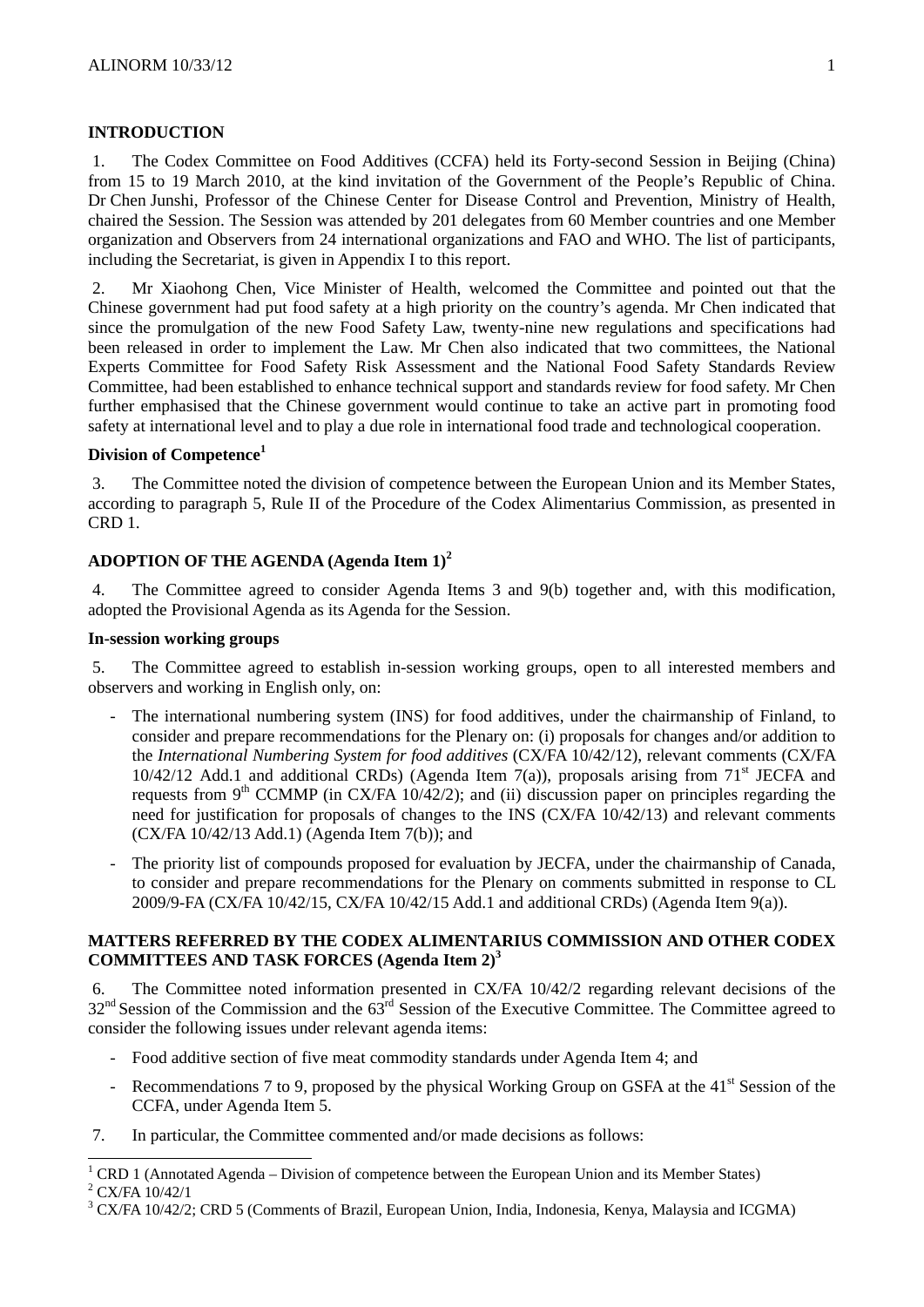#### **Draft and proposed draft provisions for erythrosine (INS 127) in the** *General standard for food additives* **(GSFA)**

8. The Committee recalled that the Commission had not adopted the draft and proposed draft provisions for erythrosine (INS 127) in view of the concerns raised by many delegations on the safety of certain colours, and in particular erythrosine, and the proposal that JECFA undertake a refined exposure assessment<sup>4</sup>.

9. The JECFA Secretariat clarified that a detailed exposure assessment on erythrosine had been performed at the 53rd meeting of JECFA in 1999 based on detailed national data submitted from several countries, taking into account a tiered approach and different exposure assessment methods. The JECFA Secretariat informed the Committee that an exposure assessment, taking into account maximum levels (MLs) of proposed GSFA provisions, had also been performed and, in summary, all national assessments of erythrosine exposure were below the ADI, but exposure assessments based on all proposed MLs exceeded the ADI. However, the latter was considered an unrealistic overestimate of actual exposure.

10. The Committee agreed to refer this matter to the in-session working group on the priority list of compounds proposed for evaluation by JECFA (*see* para. 5).

#### **References to the "Carry-over Principle of Food Additives" in Codex standards**

11. The Committee noted the decision of the 32<sup>nd</sup> Session of the Commission to replace the provisions for the "Carry-over Principle of Food Additives" in Volume 1 of the Codex Alimentarius<sup>5</sup> in a number of Codex texts with a reference to Section 4 of the Preamble of the *General Standard for Food Additives* (GSFA)<sup>6</sup>.

12. With regard to the request of the Commission to determine whether it was necessary to revise Section 4 of the Preamble of the GSFA to take on board the divergences between Section 4 "Carry-Over of food additives into foods" and the "Carry-over Principle of Food Additives" in Volume 1 of Codex Alimentarius, some delegations were of the view that these two texts needed to be aligned because Section 4 of the Preamble of the GSFA did not address the principle in Section 3(d) on "food additive carried over which is present at a level which is non-functional" in the "Carry-over Principle of Food Additives" in Volume 1 of Codex Alimentarius.

13. Other delegations were of the view that Section 4 of the Preamble of the GSFA superseded the "Carryover Principle of Food Additives" in Volume 1 and that the inclusion of the principle in Section 3(d) would result in additional provisions in the GSFA making the use of the GSFA more restrictive. In this regard, one delegation recalled that, when the Committee elaborated Section 4 of the Preamble of the GSFA, it considered the inclusion of this principle not necessary.

14. In order to make a more informed decision on this matter at its next Session, the Committee agreed to establish an electronic working group, led by Brazil and working in English only, to:

- Review the discussion and relevant decisions of the Committee regarding the elaboration of Section 4 of the Preamble of the GSFA;
- Analyse the inconsistencies between Section 4 of the Preamble of the GSFA and the "Carry-over principle" in Volume 1; and
- Consider the need to revise Section 4 of the Preamble of the GSFA including, where appropriate, a proposal for the revision of document.

## **Food additive provisions on flavouring in commodity standards**

15. In response to the request of the  $32<sup>nd</sup>$  Session of the Commission to prepare a proposal for the revision of the Section on Format for Codex Commodity Standards (Food Additives) in Section II "Elaboration of Codex texts" of the Codex Procedural Manual<sup>7</sup>, the Committee agreed to forward to the Commission the following text to be included at the end of the section on food additives:

 4 ALINORM 09/32/REP para. 30

<sup>&</sup>lt;sup>5</sup> The "Principle relating to the Carry-over of Additives into Food" was adopted by the  $17<sup>th</sup>$  Session of the Commission (1987) and included in Volume 1 of the Codex Alimentarius, which is out of print and not available on the Codex website

<sup>6</sup> ALINORM 09/32/REP para. 97

<sup>7</sup> ALINORM 09/32/REP para. 197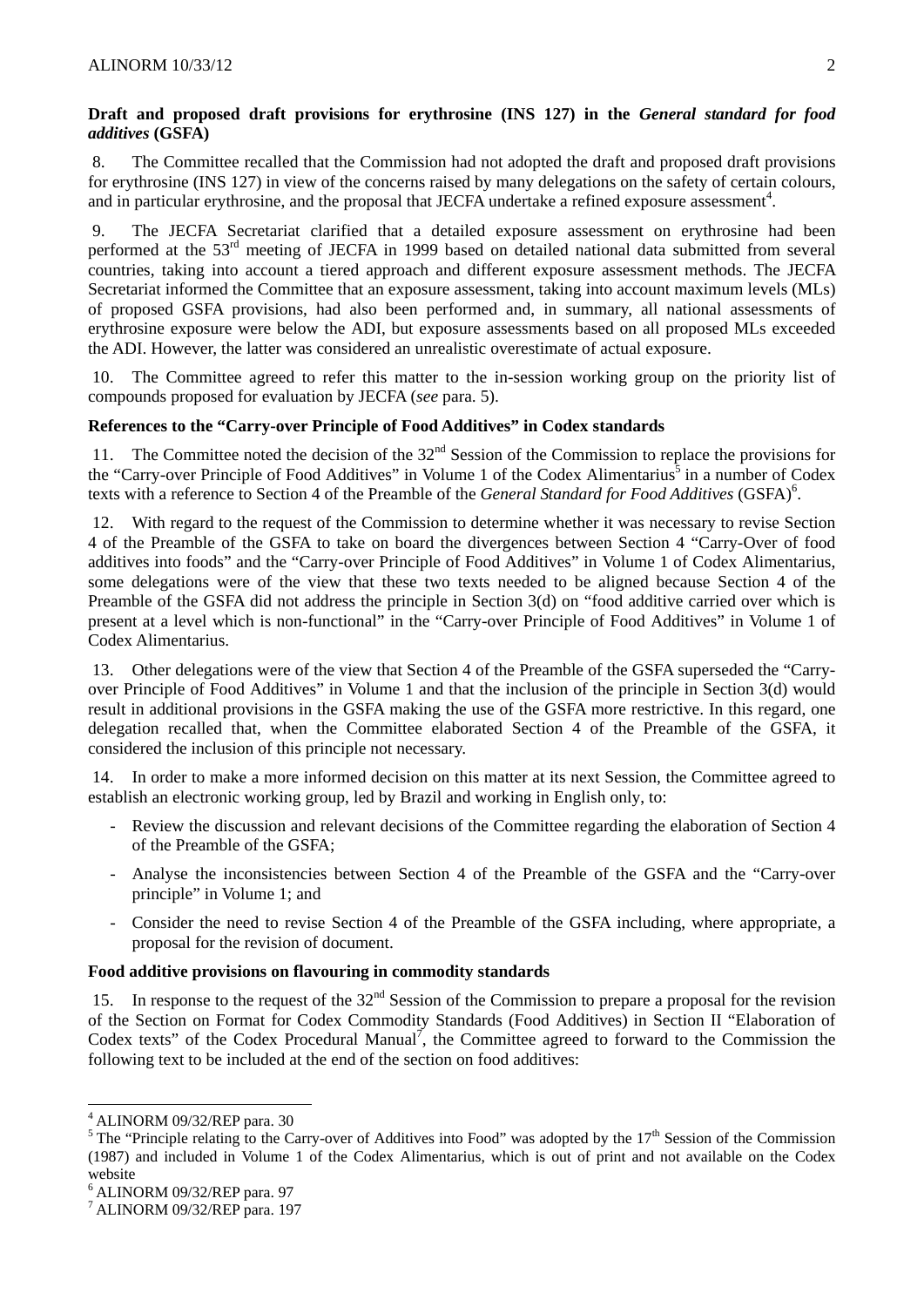*This section should contain the following reference to the Guidelines for the use of flavourings (CAC/GL 66-2008), as appropriate:* 

*The flavourings used in products covered by this standard should comply with the Guidelines for the use of flavourings (CAC/GL 66-2008).* 

#### **Food category of the GSFA for sago flour**

16. The Committee agreed to clarify the scope of food category 06.2.1 "Flour" to include sago flour and to revise the title of food category 06.0 "Cereals and cereal products, derived from cereal grains, from roots and tubers, pulses, legumes, excluding bakery wares of food category 07.0" and the descriptors of food categories 06.2 "Flours and starches (including soybean powder)" and 06.2.1 "Flours" as follow for adoption by the 33rd Session of the Commission:

*06.0 Cereals and cereal products, derived from cereal grains, from roots and tubers, pulses, and legumes and pith or soft core of palm tree, excluding bakery wares of food category 07.0* 

*06.2 Flours and starches (including soybean powder):* 

*The basic milled products of cereal grains, roots, tubers, pulses, pith or soft core of palm tree or legumes sold as such or used as ingredients (e.g., in baked goods).* 

*06.2.1 Flours:* 

*Flour is produced from the milling of grain, cereals, and tubers (e.g., cassava) and pith or soft core of palm tree. Includes flour pastes for bread and flour confectionery, flour for bread, pastries, noodles and pasta, and flour mixes (physical mixtures of flours from different cereal or grain sources, which are different from mixes for bakery goods (dry mixes containing flour and other ingredients, categories 07.1.6 (mixes for ordinary bakery wares) and 07.2.3 (mixes for fine bakery wares)). Examples include: durum wheat flour, self-rising flour, enriched flour, instantized flour, corn flour, corn meal, bran, farina, roasted soybean flour (kinako), konjac flour (devil's tongue jelly powder, konnayaku-ko), maida (refined wheat flour) and sago flour.* 

17. As a consequence of this decision, the Committee considered that it was appropriate to use a general reference to the relevant provisions of Tables 1 and 2 of the GSFA in the section on food additive of the standard for sago flour.

18. The Committee further recalled that at its previous session it had not endorsed the provision of 2500 mg/kg for chlorine dioxide (INS 926) in the proposed draft standard for sago flour, which was consistent with the provision for food category 6.2.1 "Flour" of the GSFA and that it had agreed to reconsider the level for chlorine dioxide in this food category at the current session $8$ .

19. The Committee, noting that the  $7<sup>th</sup>$  meeting of JECFA (1963) had recommended a maximum level of treatment of 0-30 mg/kg for flour and 30-75 mg/kg for flour for special purpose, agreed to revise the provision for chlorine dioxide in the GSFA to 30 mg/kg (level of treatment) to be consistent with JECFA evaluation<sup>9</sup> and to recommend the CCASIA to revise the provision in the standard for sago flour accordingly.

#### **Inconsistencies between "functions" associated with food additives in the GSFA and Section 3 of the Codex** *Class Names and International Numbering System* **(INS) (CAC/GL 36-1989)**

20. The Committee considered the three options that were proposed in CX/FA 10/42/2, which addressed the inconsistencies between "functions" associated with food additives in the GSFA and Section 3 "International numbering system for food additives" of CAC/GL 36-1989 and agreed to request the Codex Secretariat to revise Table 1 of the GSFA to align the food additive name and functional class of each food additive that corresponds to the technological purposes listed in CAC/GL 36-1989 (Option 2). The Committee further agreed to request the Codex Secretariat to associate corresponding functional class to each food additives listed in Table 3 of the GSFA.

l

<sup>8</sup> ALINORM 09/32/12 para. 55

<sup>&</sup>lt;sup>9</sup> This decision is reflected in Appendix III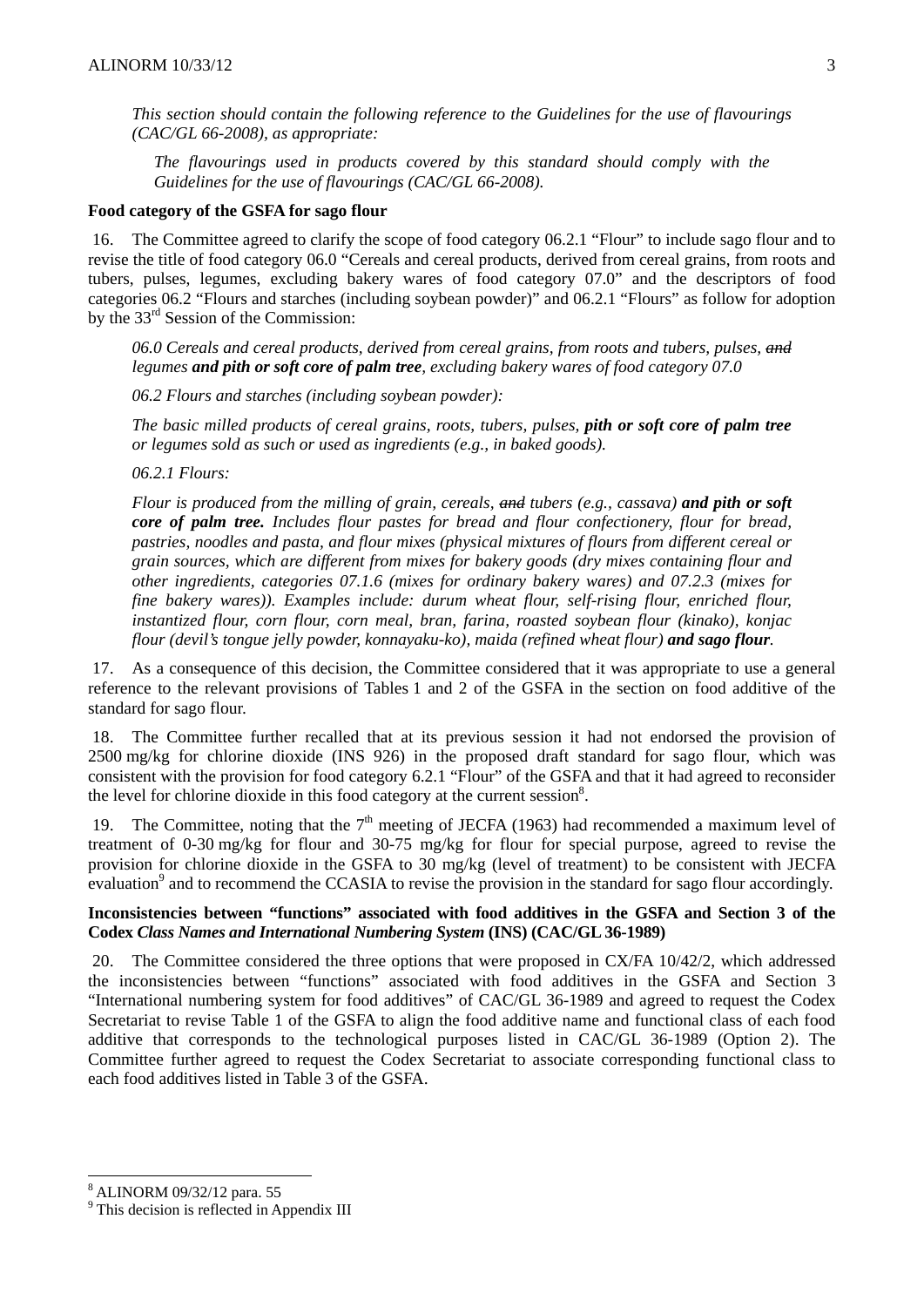#### **Surface treatment**

21. The Committee clarified that maximum levels for food additives intended "for surface treatment" (e.g. for sulfite in food category 04.1.2.2 "Surface-treated fresh fruit") were on the entire product basis.

#### **Pending issues from Committee on Nutrition and Food for Special Dietary Uses (CCNFSDU)**

22. The Committee agreed to consider a pending request for advice on some food additives to be used in the *Standard for infant formula and formulas for special medical purposes intended for infants* (CODEX STAN 72-1981) arising from the  $28<sup>th</sup>$  Session of the CCNFSDU<sup>10</sup> under Agenda Item 12 "Other business and future work".

## **MATTERS OF INTEREST ARISING FROM FAO/WHO AND FROM THE 71st MEETING OF THE JOINT FAO/WHO EXPERT COMMITTEE ON FOOD ADDITIVES (JECFA) (Agenda Item 3)11**

23. The Representatives of FAO and WHO, while referring to CX/FA 10/42/3 (and CRD 6), informed about the results of activities carried out in the area of scientific advice to Codex and Member countries of interest to the Committee, including the results and recommendations of the  $71<sup>st</sup>$  meeting of JECFA.

#### **FAO and WHO activities**

24. The Representatives of FAO and WHO informed the Committee on the recent accomplishments in the area of scientific advice, in particular that the reports from two *ad hoc* expert meetings, one on the risk and benefits of the use of chlorine-containing and other disinfectants in food and food processing held in 2008 and one on nanotechnology applications in agriculture and food industry held in 2009, were available on the websites of the Organizations<sup>12</sup> and summarized the outcome of these expert meetings.

25. The Representatives pointed out the importance of the continuous need of adequate financial resources for the work on scientific advice and asked the delegations to consider supporting these activities through the funding mechanism in the framework of the Global Initiative for Food Related Scientific Advice  $(GIFSA)^{13}$ .

## **71st meeting of JECFA**

26. The Joint Secretariat of JECFA presented the results of the 71<sup>st</sup> meeting of JECFA (June 2009) and indicated that, among other issues, JECFA decided that an update may be needed of the General Specifications and Considerations for Enzymes Used in Food Processing to expand recommendations for microbiology and molecular biology information to be submitted in dossiers for enzymes from microorganisms (including those from genetically modified microorganisms - GMMs) and to consider provision of guidance on toxicological and other safety studies for enzymes from all sources. This work will be scheduled at an appropriate time in the future.

27. The Committee was informed that JECFA had noted the importance of re-evaluation of substances in light of new data and of new scientific developments in risk assessment methods. JECFA had pointed out that in practice a large number of re-evaluations had been performed based on requests of Member countries. Also, criteria had already been developed that triggered a re-evaluation and these had been updated and would be published shortly in the guidance document on principles and methods for the risk assessment of chemicals in food, published as Environmental Health Criteria (EHC) document 240. Based on these considerations the JECFA Secretariat would prepare a discussion paper on a proposal for a re-evaluation process for the discussion at next session of the CCFA, including a proposed process to prioritize compounds for re-evaluation, taking existing assessments and information from national and regional authorities into account.

l

<sup>10</sup> ALINORM 07/30/26-Rev para. 67

 $11$  CX/FA 10/42/3; CRD 6 (Comments of European Union and Indonesia)

<sup>&</sup>lt;sup>12</sup> Joint FAO/WHO Expert meeting on Risk and benefits of the use of chlorine-containing and other disinfectants in food and food processing on: http://www.fao.org/ag/agn/agns/chemicals chlorine meeting en.asp and http://www.who.int/ipcs/food/active\_chlorine/en/index.html ; Joint FAO/WHO Expert Consultation on the application of nanotechnology in the food industry on http://www.fao.org/ag/agn/agns/meetings\_consultations\_en.asp and http://www.who.int/foodsafety/fs\_management/meetings/nano\_june09/en/index.html .<br><sup>13</sup>Contact points FAO: Dominique Di Biase, <u>Dominique.DiBiase@fao.org</u>; WHO: Jorgen Schlundt, schlundtj@who.int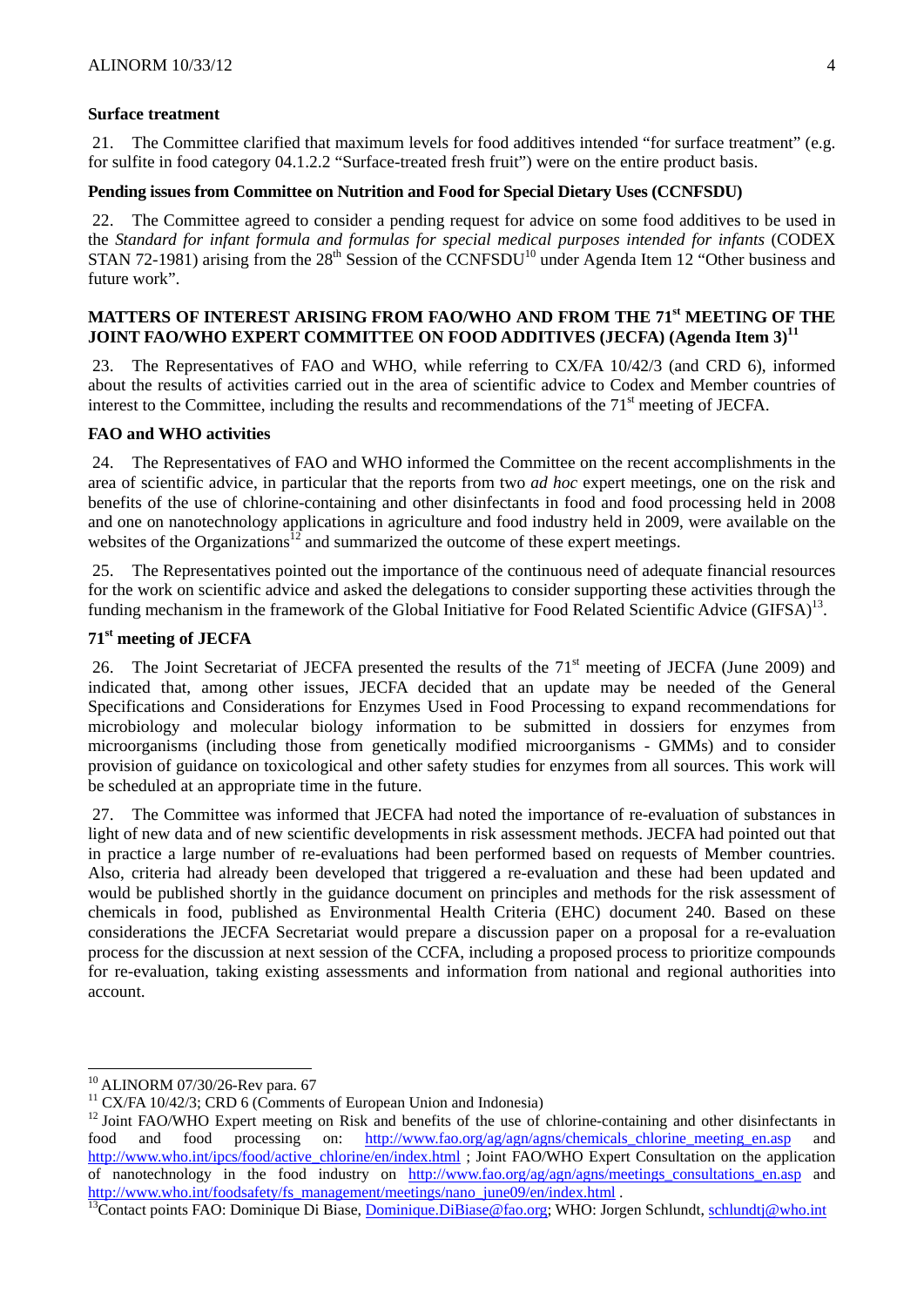## **Actions required as a result of changes to Acceptable Daily Intake (ADI) status and other toxicological recommendations**

28. The Joint Secretariat of JECFA presented the recommendations in Table 1 of CX/FA 10/42/3 for the food additives evaluated by the  $71<sup>st</sup>$  meeting of JECFA.

# Branching glycosyltransferase from *Rhodothermus obamensis* expressed in *Bacillus subtilis*

29. The Committee agreed to add the enzyme branching glycosyltransferase from *Rhodothermus obamensis* expressed in *Bacillus subtilis* to the Inventory of Substances Used as Processing Aids (IPA), pending the outcome of the discussion on the draft Guidelines and principles for substances used as processing aids (Agenda Item 6a).

# Cassia gum (INS 427)

30. The Committee noted that an ADI "not specified" had been allocated for cassia gum, but that the specifications were tentative pending additional data on an analytical method for determination of anthraquinones, present as an impurity in cassia gum. The Committee was informed that cassia gum was scheduled for assessment at the 73<sup>rd</sup> meeting of JECFA to be held in June 2010 and that data requested had been provided.

# Cyclamic acid and its salts (cyclamic acid, calcium cyclamate, sodium cyclamate) (INS 952(i)(ii)(iii))

31. The Committee noted that the detailed dietary exposure assessment performed by JECFA, as requested by the  $40<sup>th</sup>$  Session of CCFA, had concluded that levels up to of 350 mg/kg of cyclamates in food category 14.1.4 "Water-based flavoured drinks, including "sport", "energy", or "electrolyte" drinks and particulated drinks" resulted in dietary exposures for high consumers, including children, which were less than the ADI. After some discussion, the Committee agreed to forward to the 33<sup>rd</sup> Session of the Commission a provision of 350 mg/kg for cyclamates in food category 14.1.4, associated with notes  $17<sup>14</sup>$  and  $127<sup>15</sup>$ , for adoption at Step 5/8 and to discontinue work on the proposed draft provisions for cyclamates in sub-categories food categories 14.1.4.1 "Carbonated water-based flavoured drinks", 14.1.4.2 "Non-carbonated water-based flavoured drinks, including punches and ades" and 14.1.4.3 "Concentrates (liquid or solid) for water-based flavoured drinks".16 The delegation of the European Union expressed its reservation to the decision of setting a ML of 350 mg/kg for cyclamates in food category 14.1.4.

# Cyclotetraglucose (INS 1504(i)) and cyclotetraglucose syrup (INS 1504(ii))

32. The Committee agreed to request comments / proposals on uses and use levels of cyclotetraglucose and cyclotetraglucose syrup for consideration at the 43<sup>rd</sup> Session of the CCFA. The Committee noted that information on uses and use levels should be provided accordingly to the *Procedures for consideration of entry and review of food additive provisions in the General standard for food additives*, included in the Procedural Manual. The Committee recommended allocating INS numbers to cyclotetraglucose and cyclotetraglucose syrup (*see* Agenda Item 7a).

# Ferrous ammonium phosphate

33. The Committee did not take any action because this substance was intended for use as a source of iron for dietary fortification.

# Glycerol ester of gum rosin (GEGR) (INS 445 (i)), glycerol ester of wood rosin (GEWR) (NS 445 (iii)) and glycerol ester of tall oil rosin (GETOR) (INS 445(ii))

34. The Committee did not take any action, pending completion of the JECFA evaluations for these substances and encouraged submission of the requested data on composition and for specifications to JECFA. The Committee recommended allocating INS numbers to GEGR and GETOR (*see* Agenda Item 7a).

l  $14$  Note 17: As cyclamic acid

<sup>&</sup>lt;sup>15</sup> Note 127: As served to the consumer

<sup>&</sup>lt;sup>16</sup> These decisions are reflected in Appendix III and V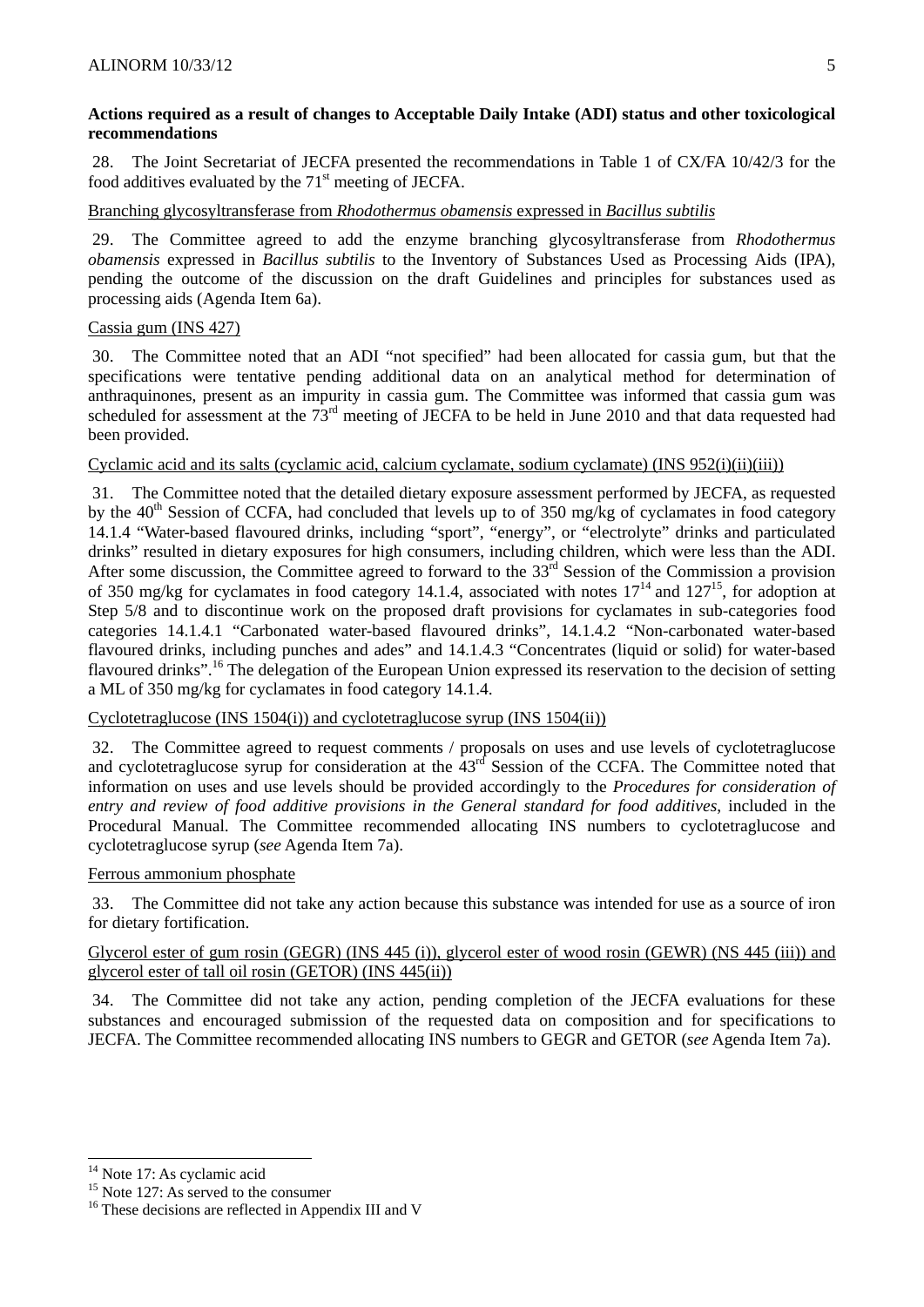#### $ALINORM$  10/33/12 6

#### Lycopenes from all sources  $(INS 160d (i)(ii)(iii))$

35. The Joint Secretariat to JECFA clarified that the ADI 'not specified' applied to synthetic lycopene (INS 160d(i)), lycopene from tomato extract (INS 160d(ii)) and lycopene from *Blakeslea trispora* (INS 160d(iii)) when used as food colour only and in accordance with Good Manufacturing Practice (GMP). JECFA in its evaluation took into account exposure to lycopenes naturally present in food.

36. The Committee agreed to include lycopenes (INS 160d) in Table 3 of the GSFA and circulate for comments at Step 3. The Committee also agreed to request comments / proposals on uses and use levels for lycopenes for food categories listed in the Annex to Table 3 of the GSFA and to discontinue work on all existing draft proposed and proposed draft provisions for lycopenes in Tables 1 and 2 of the GSFA.<sup>17</sup> The delegations of the European Union and Norway expressed their reservation to the decision of including lycopenes in Table 3 of the GSFA.

#### Mineral oil (low and medium viscosity) class II and class III (INS 905a)

37. The Committee was informed that the temporary group ADI was extended until end of 2011 and, therefore, agreed not to take any decision pending a final evaluation by JECFA.

### Octenyl succinic acid (OSA) modified gum Arabic (INS 414a)

38. The Committee was informed that the requested data to complete the evaluation would be available by October 2010. The Committee recommended allocating an INS number to octenyl succinic acid (OSA) modified gum Arabic (*see* Agenda Item 7a) and did not take further action pending final evaluation by JECFA.

#### Sodium hydrogen sulfate (INS 514)

39. The Committee agreed to include sodium hydrogen sulfate in Table 3 of the GSFA and circulate for comments at Step 3 and to request comments/proposals on uses and use levels for food categories listed in the Annex to Table 3 of the GSFA.

Sucrose oligoesters (SOE) type I and type II (INS 473a)

40. The Committee was informed that this substance had been included in the group ADI for sucrose esters of fatty acids and sucroglycerides. Noting that the other types of sucrose esters, i.e. sucrose esters of fatty acids (INS 473) and sucroglycerides (INS 474) might have different applications in food, the Committee agreed to request information on use and use levels of sucrose oligoesters (SOE) type I and type II only.

#### **Conclusions**

The final recommendations regarding action required as a result of changes to the status of acceptable daily intake (ADI) and other toxicological recommendations are summarised in Appendix II.

#### **ENDORSEMENT AND/OR REVISION OF MAXIMUM LEVELS FOR FOOD ADDITIVES AND**  PROCESSING AIDS IN CODEX STANDARDS (Agenda Item 4)<sup>18</sup>

42. In accordance with Section *Relations between commodity committees and general committees* of the Codex Procedural Manual, the Committee considered the endorsement of food additive and processing aid provisions arising from the 30<sup>th</sup> Session of the Committee of Fish and Fishery Products (CCFFP) and the  $9<sup>th</sup>$  Session of the Committee on Milk and Milk Products (CCMMP) as well as the revised food additives section of the five commodity standards for meat products<sup>19</sup>.

## **30th Session of CCFFP**

l

43. The Committee endorsed the maximum levels of 25 mg/kg for both annatto extracts: bixin based (INS 160b(i)) and norbixin based (INS 160b(ii)) in the *Standard for quick frozen fish sticks (fish fingers)*, *fish portions fish and fillets - breaded or in butter* (CODEX STAN 166-1989), as proposed by the CCFFP.

 $17$  This decision is reflected in Appendix V

<sup>&</sup>lt;sup>18</sup> CX/FA 10/42/4; CRD 7 (Comments of Brazil and Thailand).

<sup>19</sup> *Standard for corned beef* (CODEX STAN 88-1981); *Standard for luncheon meat* (CODEX STAN 89-1981); *Standard for cooked cured ham* (CODEX STAN 96-1981); *Standard for cooked cured pork shoulder* (CODEX STAN 97-1981); and *Standard for cooked cured chopped meat* (CODEX STAN 98-1981)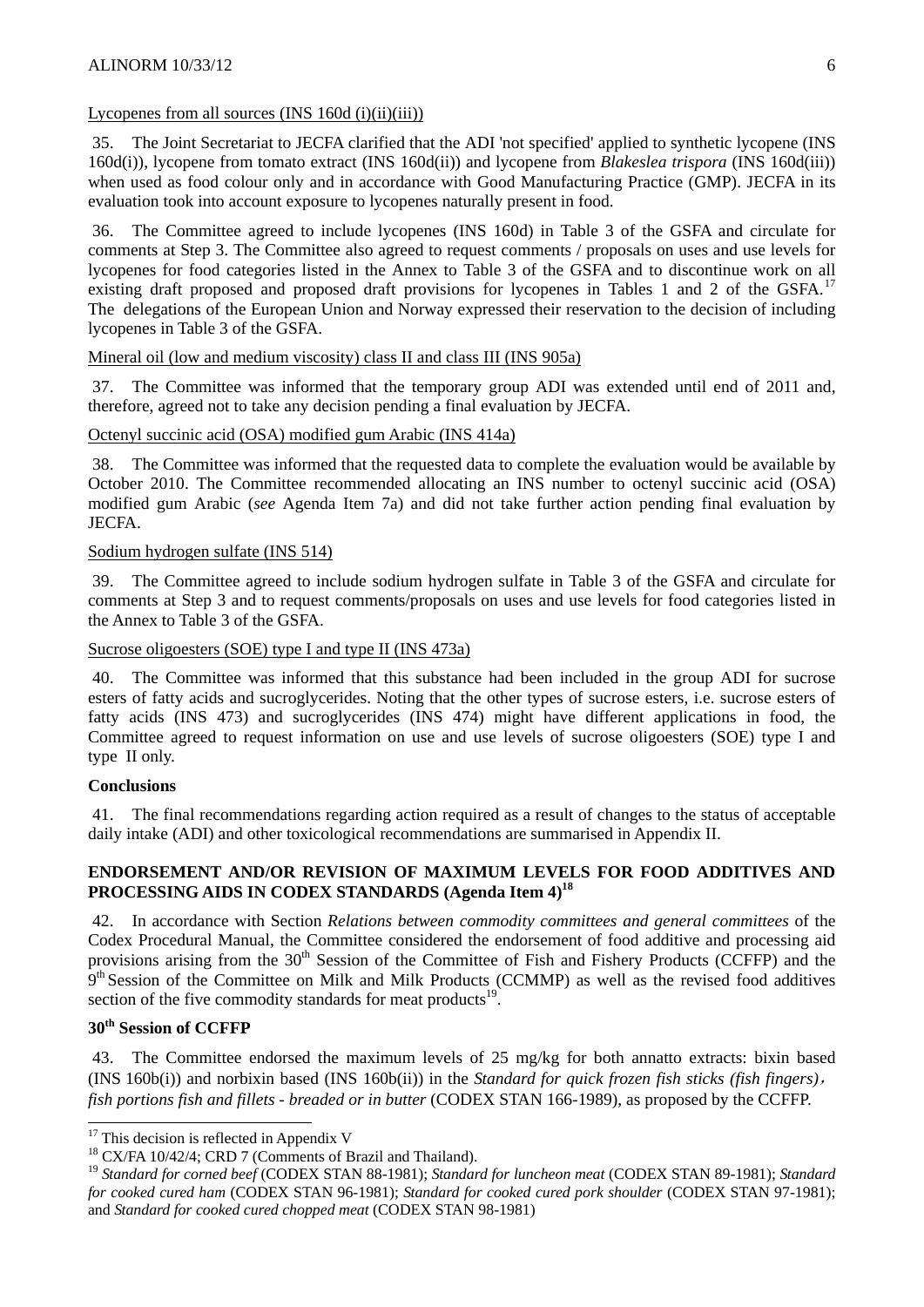### **9th Session of CCMMP**

44. The Committee noted that the 9<sup>th</sup> Session of CCMMP had reviewed the lists of food additives in twenty-nine standards for milk and milk products to identify inconsistencies of an editorial nature by comparing these lists with the Codex *Class names and international numbering system* (CAC/GL 36-1989).

#### Nitrates (*Standards for Cheddar and Danbo*)

45. The Committee endorsed the revised maximum levels of 35 mg/kg for sodium nitrate (INS 251) and potassium nitrate (INS 252) in standards *for Cheddar* (CODEX STAN 263-1966) and *Danbo* (CODEX STAN 264-1966), as proposed by the CCMMP.

#### Lycopenes (*Standard for fermented milks*)

46. The Committee noted the clarification provided by the CCMMP concerning the types of lycopenes on which were based the maximum levels (500 mg/kg) for lycopenes in the *Standard for fermented milks*  (CODEX STAN 243-2003), as well as the technological justification for these levels<sup>20</sup>.

Some delegations indicated that the maximum level of 500 mg/kg for lycopenes proposed by the CCMMP was too high for the purpose to provide a consistent colour definition to flavoured fermented milks and flavoured drinks based on fermented milk and that levels of 25-30 mg/kg were sufficient to achieve this technological effect.

48. Some delegations proposed to use lycopenes at GMP level as the JECFA had established an ADI "not specified".

49. The Committee noted that lycopene from tomato (INS 160d(ii)) contained approximately 5% of lycopenes, compared with the synthetic lycopene (INS 160d(i)) and lycopene from *Blakeslea trispora* (INS 160d(iii)) that contained approximately 95% of lycopene. Since the ADI for lycopenes was expressed as lycopene, for consistency with the ADI, the Committee agreed to endorse a maximum level of 30 mg/kg, expressed as pure lycopene.

#### Carbon dioxide (*Standard for Fermented Milks*, provision for Drinks based on fermented Milk)

50. The Committee endorsed the use of carbon dioxide (INS 290) as carbonating agent at GMP level in all four categories of drinks based on fermented milks, as proposed by the CCMMP.

## **Standards for meat products (request from 32nd CAC)**

51. The Committee noted that the  $32<sup>nd</sup>$  Session of the Commission had agreed to retain the five meat commodity standards and requested the Codex Secretariat to prepare proposals to update relevant sections, such as food additives and hygiene, for endorsement by the relevant subject committees and subsequent adoption by the Commission $2<sup>1</sup>$ .

52. The Committee noted that in revising the food additive section of the five standards, the Codex Secretariat had taken into account: the Section on "Format for Codex Commodity Standards (Food Additives)" of the Procedural Manual; provisions of relevant food categories of the GFSA; the names and INS numbers of food additives listed in Table 3 of CAC/GL 36-1989; and other decisions regarding the references to the carry-over principle and to the *Guidelines to the use of flavourings* (CAC/GL 66-2008).

53. Some delegations noted that the proposals contained some errors and it was the responsibility of the CCFA to revise food additive provisions of standards when no active commodity committee exists. Some delegations were of the view that this matter was very complex, as it also involved the issue of inconsistencies between the food additive provisions in the GSFA and commodity standards, and required more in depth consideration. After some discussion, the Committee agreed not to endorse these proposals and to consider on how to deal with the revision of the food additive lists in the five meat commodity standards when considering Agenda Item 10.

l

<sup>20</sup> ALINORM 10/33/11 para. 75

<sup>21</sup> ALINORM 09/32/REP para. 197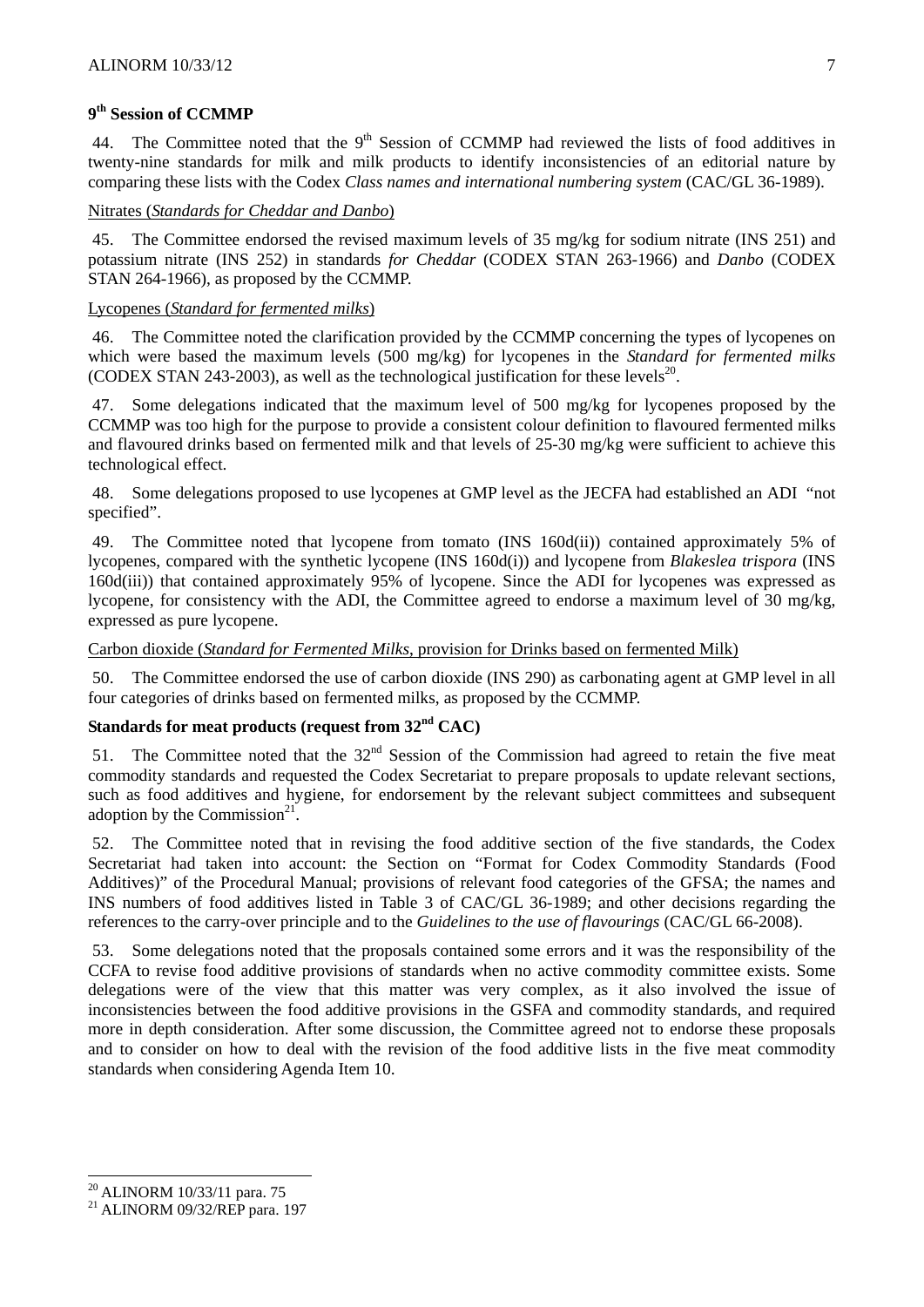# **CODEX GENERALSTANDARD FOR FOOD ADDITIVES (GSFA) (Agenda Item 5)<sup>22</sup>**

54. The delegation of the United States of America, speaking as the Chair of the physical working group on the GSFA which met immediately prior to the present session of the Committee, introduced the report of the physical working group, as presented in CRD 2.

# DRAFT AND PROPOSED DRAFT FOOD ADDITIVES PROVISIONS OF THE GSFA (Agenda Item 5a)<sup>23</sup>

55. The Committee considered and endorsed recommendations of the physical working group on the GSFA concerning adoption (recommendation 1), discontinuation (recommendation 3), revocation (recommendation 4) and request for specific additional information (recommendation 5) of GSFA food additives provisions (adopted and in the Step process).

56. The delegation of the European Union expressed its reservation to the recommendation to adopt a new provision for ponceau 4R (INS 124) in food category 06.8.1 "Soybean-based beverages". The delegation of Colombia expressed its reservation to recommendation to adopt the provision for fast green FCF (INS 143) in food category 06.4.3 "Pre-cooked pastas and noodles and like products".

57. In particular, the Committee agreed to the following changes to the recommendations of the working group.

## **Caramel III, ammonia process (INS 150c) and nisin (INS 234)**

58. After some discussion, the Committee agreed not to discontinue work on the provisions for caramel III, ammonia process (INS 150c) in food categories 01.6.1 "Unripened cheese" and 01.6.2 "Ripened cheese" and nisin (INS 234) in food category 01.6.1 "Unripened cheese". The Committee agreed to request specific information on the products in these food categories in which these food additives were used, the technological justification for their use and the maximum use levels proposed, for consideration and final decision at its  $43<sup>rd</sup>$  Session.<sup>24</sup>

59. The Delegation of Argentina was of the view that the use of caramel III, ammonia process in food category 5.1.2 "Cocoa mixes (syrups)" and 5.1.4 "Cocoa and chocolate products" was not technologically justified and would change the characteristics of the products. The delegation expressed its reservation to the recommendation to adopt the provisions for caramel III ammonia process in these two food categories.

60. The Committee further agreed to ask specific information on the provision for caramel III, ammonia process (INS 150c) in food category 01.6.4 "Processed cheese" and in particular the products in this food category in which this colour was used, the technological justification for its use and for the maximum use level proposed, for consideration and final decision at its  $43<sup>rd</sup>$  Session.<sup>25</sup>

# **Note 180 "expressed as beta-carotene"**

61. The Committee endorsed recommendation 2 to delete note 180 "expressed as beta-carotene" in all adopted and proposed provisions for carotenoids (INS 160a(i), (iii), e, f) and carotene, beta- (vegetable) (INS 160a(ii)). It was understood that, pending the approval of the Commission, this change would be reflected in the updated version of the GSFA.

#### **Conclusion**

l

62. The Committee agreed to forward to the  $33<sup>rd</sup>$  Session of the Commission:

- Draft and proposed draft food additives provisions for adoption at Step 8 and Step 5/8 (Appendix  $III)^{26}$ ;
- Food additive provisions recommended for revocation (Appendix IV); and

 $22$  CRD2 (Report of the physical Working Group on the GSFA)

<sup>&</sup>lt;sup>23</sup> CX/FA 10/42/5; CX/FA 10/42/5 Add.1 Part I (Comments of Canada, European Union, Indonesia, Iran, Japan and Malaysia); CX/FA 10/42/5 Add.1 Part II (Comments of CEFIC; CEFS, EFEMA, ICBA, ICGA, ICGMA, IDF, IFAC, ISA, NATCOL and OIV; CX/FA 10/42/5 Add.2 (Comments of CEFIC); CX/FA 10/42/5 Add.3 (Comments of Brazil, Egypt, India, Malaysia, Philippines, United States of America and ICGA); CRD 8 (Comments of Malaysia, Philippines, Republic of Korea and AIDGUM); CRD 18 (Comments of Argentina, Brazil, China, Mali and Thailand)

<sup>&</sup>lt;sup>24</sup> Appendix VI also includes the request for this information  $25$  Appendix VI also includes the request for this information

 $^{26}$  Appendix III also includes recommendations for adoption arising from Agenda Items 2 (para. 19) and 3 (para. 31)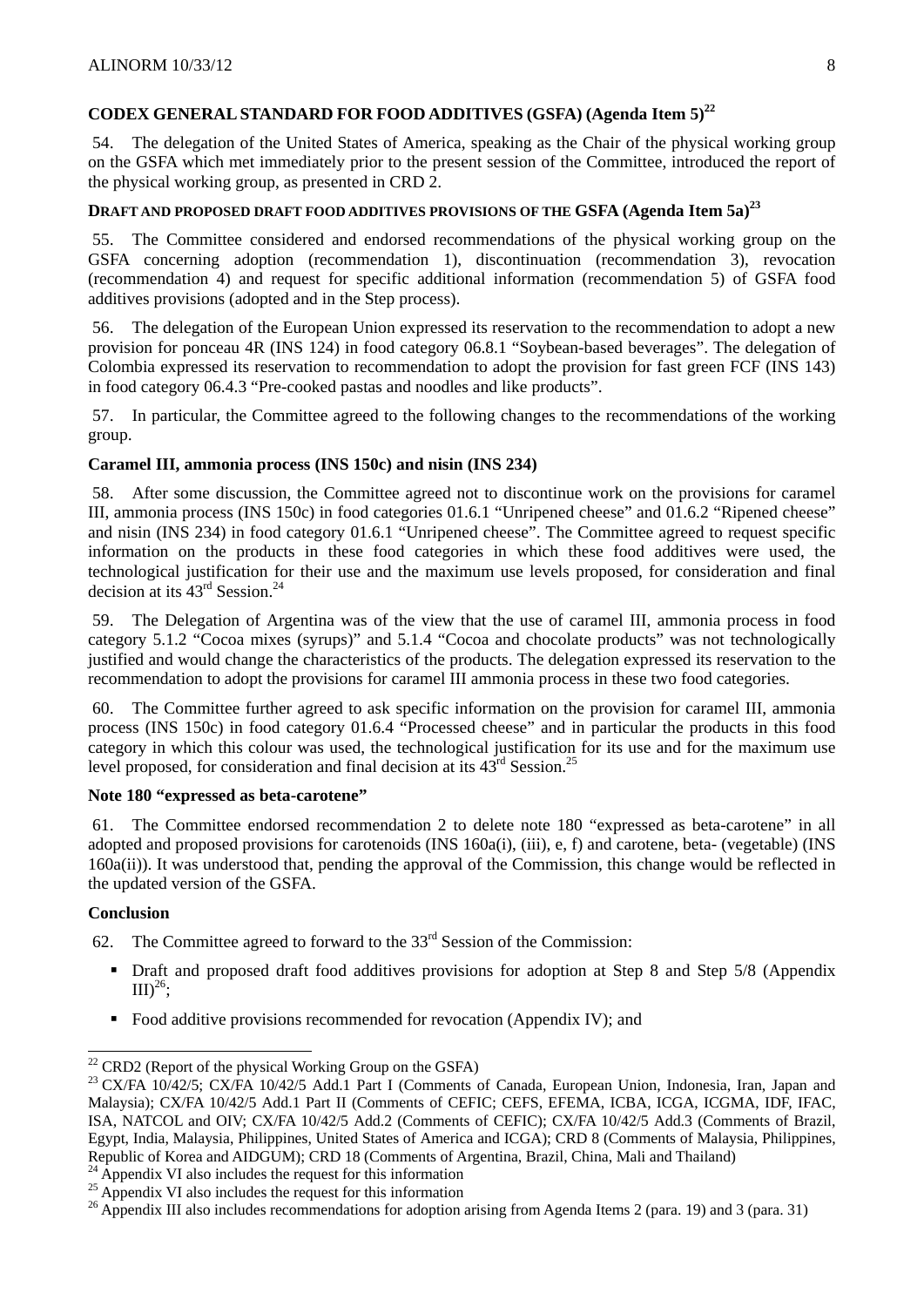Draft and proposed draft food additive provisions recommended for discontinuation (Appendix V)<sup>27</sup>.

63. The Committee agreed to request specific additional information on the food additives listed in Appendix  $VI^{28}$  and emphasised the need that Members and Observers in submitting information comply with the *Procedures for consideration of entry and review of food additive provisions in the General standard for food additives*, included in the Procedural Manual, in particular for the information regarding justification for the use and technological need. It was also agreed that information should be provided by October 2010.

#### **COMMENTS AND INFORMATION ON SEVERAL PROVISIONS OF GSFA (REPLIES TO CL 2009/7-FA PART B, POINTS 6-9)**  $(A$ **genda Item 5b** $)^{29}$

### **Uses and use levels of calcium lignosulfonate (40-65) (INS 1522); ethyl lauroyl arginate (INS 243); steviol glycosides (INS 960) and sulphites (INS 220-225, 227, 228, 539) (Point 6 of CL 2009/7-FA)**

#### Calcium lignosulfonate (40-65) (INS 1522)

64. The Committee did not take any action since that no proposals for the use of calcium lignosulfonate (40-65) (INS 1522) for inclusion in the GSFA had been forwarded in response to CL 2009/7-FA Part B (point 6).

## Lauric arginate ethyl esters (INS 243)

65. The Committee agreed to establish an electronic working group to prepare proposed draft provisions for lauric arginate ethyl esters (INS 243) on the basis of written comments submitted in response to CL 2009/7-FA, part B (point 6) and the compilation attached to the report of the physical working group (CRD 2, Appendix 5) for circulation for comments at Step 3 and further discussion at its 43rd Session.

#### Steviol glycosides (INS 960)

66. The Committee agreed that the reporting basis for steviol glycosides would be steviol, consistent with the reporting basis of the ADI.

67. The Committee agreed to establish an electronic working group to prepare proposed draft provisions for steviol glycosides (INS 960), on the basis of written comments submitted in response to CL 2009/7-FA, part B (point 6) and the compilation attached to the report of the physical working group (CRD 2 Appendix 6) for circulation for comments at Step 3 and further discussion at its 43rd Session.

#### Sulfites (INS 220-225, 227, 228, 539)

l

68. The Committee recalled that at its  $41<sup>st</sup>$  session it had agreed to request comments / proposals on use levels of sulfites and to review the adopted and draft maximum use levels of sulfites in the GSFA. The Committee had further agreed to encourage Members to collect data on the current use of sulfites in food and beverages available in national markets and to investigate whether dietary exposure in some subpopulations exceeded the ADI, thus allowing countries to take further actions to reduce the dietary exposure to sulfites, as recommended by JECFA<sup>30</sup>. Therefore, the Committee agreed not to consider any proposals for new uses or higher maximum use levels for sulfites that had been submitted in response to CL 2009/7-FA Part B (point 6).

<sup>&</sup>lt;sup>27</sup> Appendix V also includes recommendations for discontinuation arising from Agenda Items 3 (para. 31) and 5b (para. 76)

Appendix VI also includes the request for specific information, mentioned in paras 58 and 60

<sup>&</sup>lt;sup>29</sup> CL 2009/7-FA Part B, points 6-9; CX/FA 10/42/6 (Comments of Australia, Colombia, Costa Rica, Japan, Malaysia, Mexico, Paraguay, United States of America, ICBA, ICGA, ICGMA, IDF, IFAC and NATCOL; CX/FA 10/42/6 Add.1 (Comments of Argentina, Brazil, European Union, India, Indonesia and Malaysia); CRD 9 (Comments of Malaysia and Philippines); CRD 18 (Comments of Argentina, Brazil, China, Mali and Thailand); CRD 20 (Comments of Japan). 30 ALINORM 09/32/12, para 28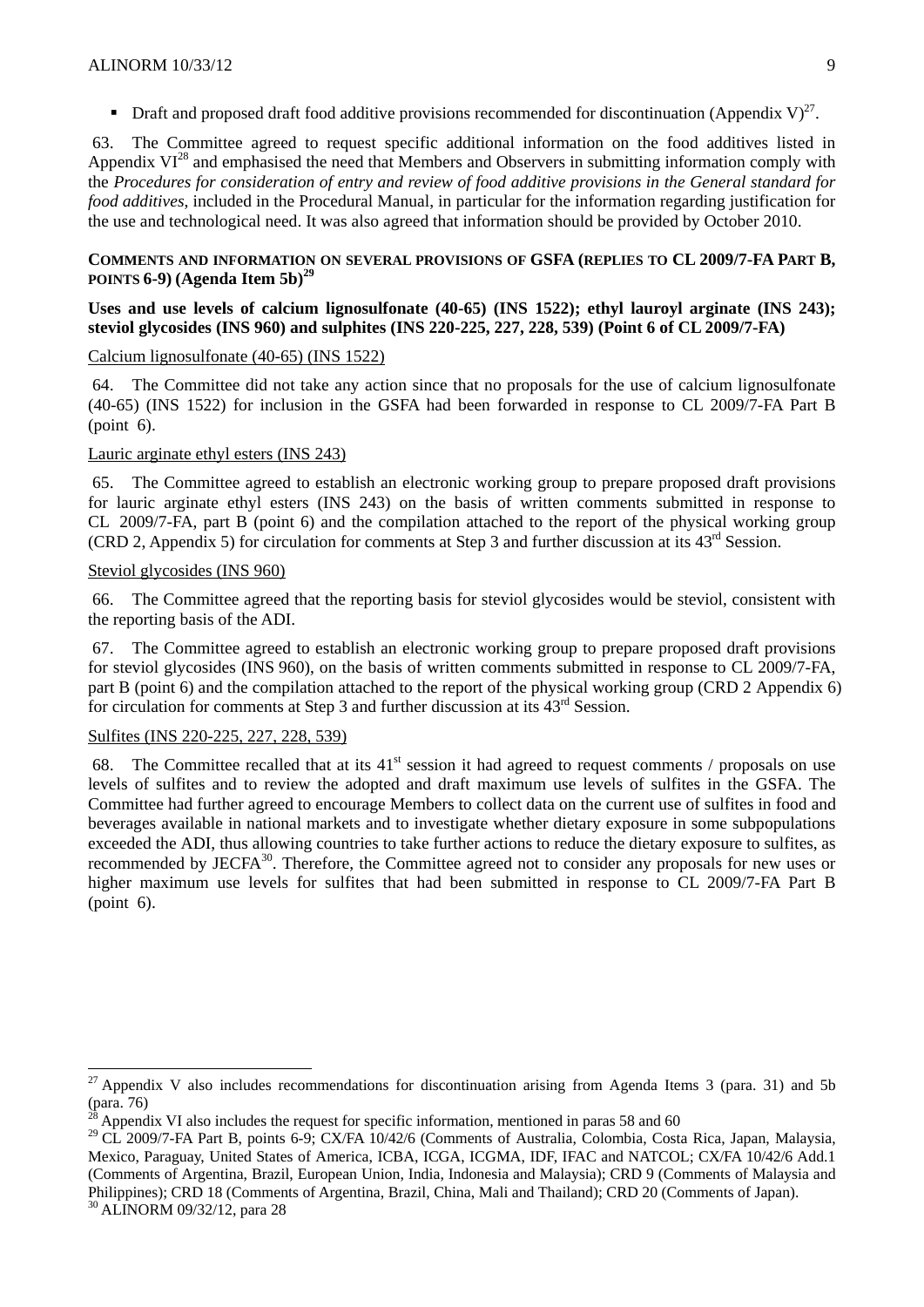69. The Committee agreed to establish an electronic working group to prepare proposals for the revision of the maximum use levels of sulfites (INS 220-225, 227, 228, 539) in the GSFA based on written comments submitted in response to CL 2009/7-FA, part B (point 6) and the compilation attached to the report of the physical working group (CRD 2, Appendix 7). The Committee agreed that in preparing these proposals, the working group should pay particular attention to reducing the maximum use levels of sulfites in those food categories that mainly contribute to exposure in some subpopulation groups. In carrying out this task the electronic working group should take into account the outcome of the  $69<sup>th</sup>$  JECFA exposure assessment and should not consider any new uses. Proposals for revision will be circulated for comments at Step 3 and considered at the 43rd Session of the CCFA.

## **Application of note 161 "Subject to national legislation of the importing country aimed, in particular, at consistency with Section 3.2 of the Preamble" (Point 7 of CL 2009/7-FA)**

The Committee recalled that at its  $41<sup>st</sup>$  Session several delegations had expressed concern on the possible adverse impact of the extensive use of note 161 and that it had requested comments on the application of this note, in particular, where and when it was used  $31$ .

The delegation of Argentina did not support the use of note 161 in the GSFA because the WTO Agreement on the Application of Sanitary and Phytosanitary Measures (SPS Agreement) allowed countries to deviate from the international reference standards only on the basis of scientific evidence and because the use of this note was not in accordance with the purpose of Codex to harmonise food standards and, in their views, it could create unjustified barriers to trade. This view was supported by a number of delegations and observers.

72. Some delegations, while acknowledging that the use of this note could be justified only in some cases in GSFA, were of the view that criteria for its use should be established in order to avoid its overuse. Some delegations considered that note 161 should not be used simply because a certain food additive was not authorised in a country or in a region or when a member country raised concern regarding exceedance of intake.

73. Several delegations were of the view that note 161 was aimed, in particular, at consistency with Section 3.2 of the Preamble and should always be applied on a case by case basis and only where proposals had the potential of not being in line with the criteria set under section 3.2 of the Preamble of the GSFA.

74. Other delegations and observers were of the view that the language of note 161 could be revised to address different technological practices, climate or other conditions and expectations of consumers around the world.

75. After some discussion, the Committee agreed to establish an electronic working group, led by the Netherlands and working in English only, to prepare a discussion paper containing proposals for criteria and conditions of the use of note 161 in the GSFA, taking into account comments submitted in response to CL 2009/7-FA, Part B, Point 7 and the above discussion for consideration at its  $43<sup>rd</sup>$  Session.

## **Technological justification for the use of fast green (INS 143) in food category 06.4.2 "Dried pasts and noodles and like products" (Point 8 of CL 2009/7-FA)**

76. The Committee agreed to the proposal of the physical working group to discontinue work on the provision for the use of fast green FCF (INS 143) in food category 06.4.2 "Dried pasta and noodle like products" (*see* Appendix V).

### **Information and technological justification for use of erythrosine (INS 127 in food categories 08.2 "Processed meat, poultry and game products in whole pieces and cuts" and 08.3 "Processed meat, poultry and game products" (Point 9 of CL 2009/7-FA)**

77. The Committee decided to consider this matter in the light of the outcomes of the discussion of the insession working group on the priority list of compounds proposed for evaluation by JECFA (*see* para. 5).

l

<sup>31</sup> ALINORM 09/32/12 para. 89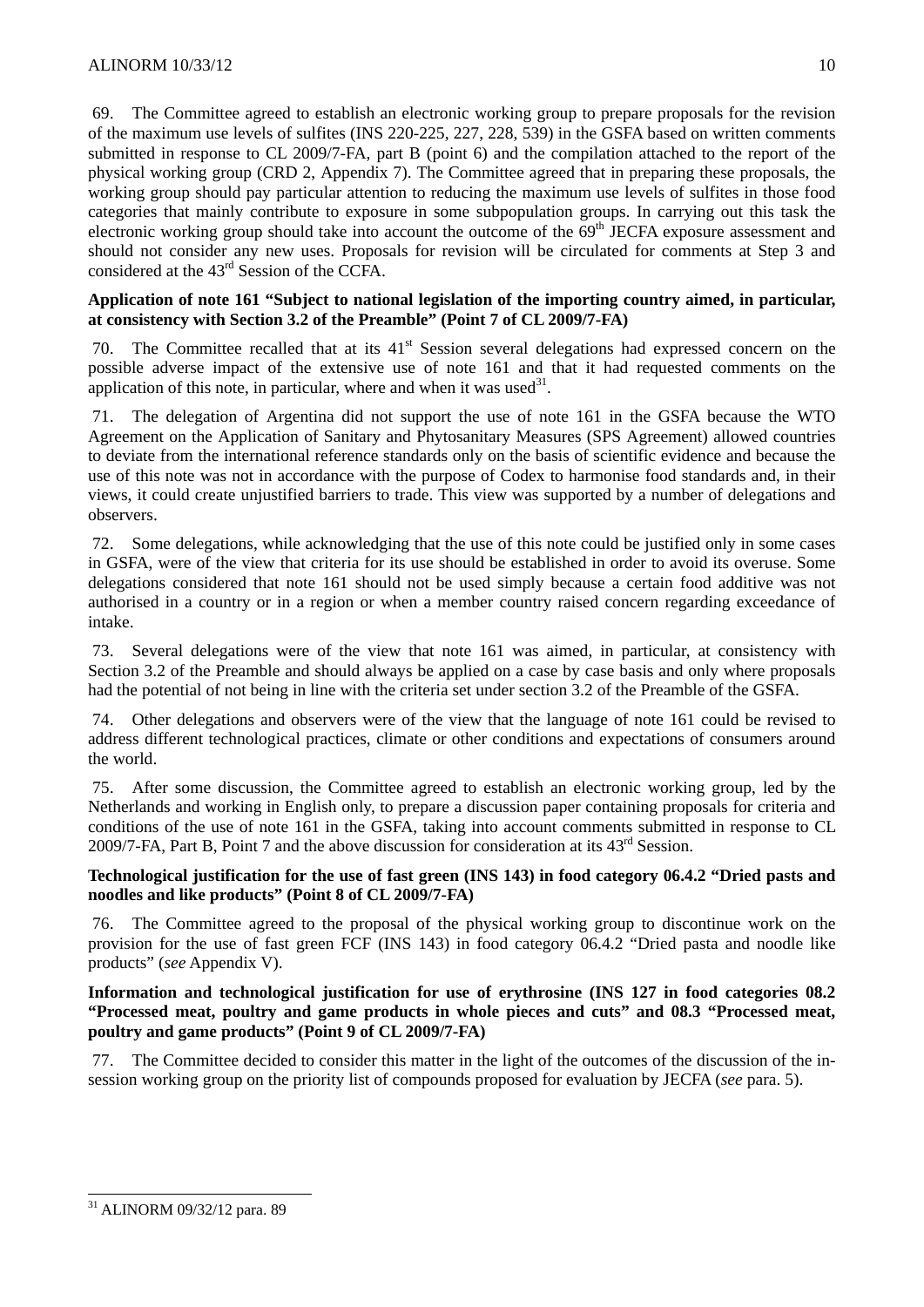#### **COMMENTS AND INFORMATION ON THE REPORTING BASIS OF THE PROVISIONS FOR ALUMINIUM CONTAINING FOOD ADDITIVES INCLUDED IN THE GSFA (REPLIES TO CL2009/10-FA) (Agenda Item 5c)<sup>32</sup>**

The Committee recalled that the current review of maximum use levels of aluminium-containing food additives was initiated in response to the establishment of a new Provisional Tolerable Weekly Intake (PTWI) for aluminium by the 67<sup>th</sup> meeting of JECFA, which had evaluated aluminium as a contaminant considering the intake from all sources, including food additives. The Committee also recalled that the 39<sup>th</sup> Session of the CCFA had agreed to request information on technological need and acceptable maximum use levels for food additive containing aluminium, with a view toward the inclusion of numerical maximum use levels, expressed on an aluminium basis, in Tables 1 and 2 of the GSFA, while postponing the removal of aluminium-containing food additives from Table 3 until  $2010^{33}$ .

79. The Committee noted that guidance for aluminium-containing food additives was somehow divided, that there was no clear agreement on the reporting basis for these compounds and that after the establishment of PTWI by the  $67<sup>th</sup>$  meeting of JECFA, it was not appropriate to maintain provisions for aluminiumcontaining food additives in Table 3 of the GFSA and GMP levels in Tables 1 and 2 of the GSFA.

80. It was also noted that the request for information in CL 2009/10-FA was intended to: (i) obtain proposals for numeric maximum use levels to replace the GMP levels in the GSFA for aluminium-containing food additives; and (ii) confirm that maximum use levels were expressed on the basis of the aluminium content of the food additive, consistent with the JECFA PTWI.

81. One delegation proposed to request more information on technological need and real use levels for all aluminium-containing food additives as the lack of information could affect the quality of JECFA evaluation.

82. One observer was of the view that aluminium-containing food additives that were added singly or in combination should be expressed "as aluminium" and that it was necessary to recalculate some provisions for this purpose.

83. In order to further progress on this matter, the Committee agreed to establish an electronic working group, led by Brazil and working in English only, to review all comments and information submitted and to revise the maximum use levels for aluminium-containing food additives (i.e. sodium aluminium phosphates (acidic and basic) (INS 541(i), (ii)), sodium ammonium sulfate (INS 523), sodium aluminium silicate (INS 554), calcium aluminium silicate (INS 556), and aluminium silicate (INS 559)) to ensure that their maximum use levels are numeric and expressed on an aluminium basis. The Committee agreed that all maximum use levels that were not numeric or not expressed on an aluminium basis would be discontinued / revoked at its  $43<sup>rd</sup>$  Session. The revised maximum use levels for aluminium-containing food additives could thereby be considered by JECFA as part of its assessment of aluminium and aluminium-containing food additives.

#### **COMMENTS AND INFORMATION ON SEVERAL ASPECTS OF THE FOOD CATEGORY SYSTEM OF THE GSFA (REPLIES TO CL2009/7-FA PART B, POINTS 10-12) (Agenda Item 5d)34**

84. The Committee noted that the physical working group had considered comments and information submitted in response to CL 2009/7-FA Part B and that, due to time constraints, had not been able to consider comments on the food category system of the GFSA.

85. The Committee discussed this Agenda Item and agreed to the following.

l

<sup>&</sup>lt;sup>32</sup> CL 2009/10-FA; CX/FA 10/42/7 (Comments of Japan, Mexico, CEFS, ICBA, ICGMA and IFAC; CX/FA 10/42/7 Add.1 (Comments of Brazil, India, Indonesia, Iran, EuroSalt and ICGA); CRD 10 (Comments of Brazil and Japan); CRD 18 (Comments of Argentina, Brazil, China, Mali and Thailand)

 $33$  ALINORM 07/30/12 paras 51-54 Appendix IV

<sup>&</sup>lt;sup>34</sup> CL 2009/7-FA Part B, points 10-12; CX/FA 10/42/8 (Comments of Australia, Malaysia, Mexico, United States of America, ICGA, ICGMA and IFAC; CX/FA 10/42/8 Add.1 (Comments of Argentina, Brazil, European Union and India); CRD 11 (Comments of Indonesia, Philippines and Republic of Korea)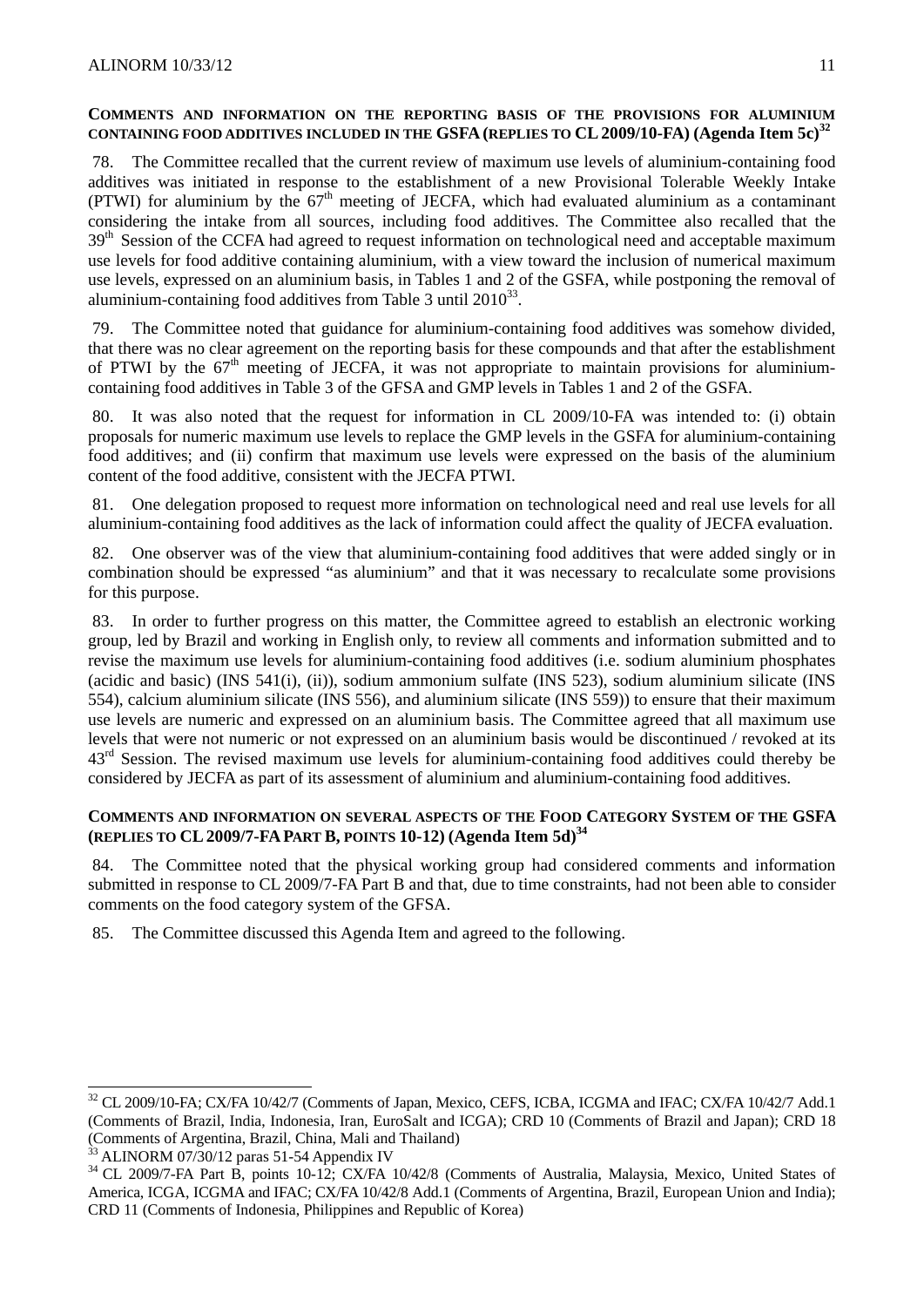## **Proposal for the revision of the name and descriptors of food category 16.0 "Composite foods - foods that could not be placed in categories 01-15" and examples of food products in this category (Point 10 of CL 2009/7-FA)**

86. The Committee agreed to discuss the proposal for the revision of the name and descriptors of food category 16.0 "Composite foods – foods that could not be placed in categories 01-15" and examples of food products in this category at its next Session, as no agreement on the need for this category could be reached.

## **Use of colours added to foods falling under the scope of food category 08.1 "Fresh meat, poultry, and games" and its sub-categories for purposes other than surface applications (Point 11 of CL 2009/7-FA)**

87. The Committee recognised that the use of colours for products falling under food category 08.1 "Fresh meat, poultry, and games" was not justified other than for surface application.

## **Project document proposing new work on the revision of food category 5.1 "Cocoa products and chocolate products including imitations and chocolate substitutes" (Point 12 of CL 2009/7-FA)**

88. The Committee considered the project document as contained in ALINORM 09/32/12 Appendix X, and amended the first two bullet points of "Purpose and Scope" section to clarify that the scope of work related only to the revision of food categories 5.1 "Cocoa products and chocolate products including imitations and chocolate substitutes", 5.2 "Confectionery, including hard and soft candy, nougats, etc. other than food categories 05.1, 05.3 and 05.4" and 5.4 "Decorations (e.g. for fine bakery wares), toppings (non fruit) and sweet sauces" and their relevant subcategories. The Committee agreed to forward the project document proposing new work to the 33rd Session of the Commission for approval as new work (*see* Appendix VII).

89. The Committee also agreed to establish an electronic working group, led by the United States of America and working in English only, to prepare a proposal for the revision of these food categories, including an analysis of possible impacts on food additive provisions in the GSFA, for circulation for comments at Step 3 and consideration at its 43rd Session.

## **Other Business**

## **Note 15**

90. The Committee agreed to the proposal of the physical working group to amend the adopted provision for ascorbyl esters (INS 304, 305) in food category 13.2 "Complementary foods for infants and young children" by adding Note 15 "Fat or oil basis" for consistency with the *Standard for canned baby foods* (CODEX STAN 73-1981) and the *Standard for processed cereal-based foods for infants and children* (CODEX STAN 74-1981).

## **Inconsistencies in application of notes 130 and 131 to the provisions of phenolic antioxidants**

91. The Committee agreed to the proposal of the Chairperson of the physical working group to correct the inconsistencies in the application of notes 130 and 131 to the provisions for phenolic antioxidants, i.e. butylated hydroxyanisole (BHA, INS 320), butylated hydroxytoluene (BHT, INS 321); propyl gallate (INS 310) and tertiary butylhydroquinone (TBHQ, INS 319), as proposed in Appendix 9 of CRD 2.

## **Note 136**

92. The Committee agreed to clarify the purpose of note 136 "For use in white vegetables", associated with provisions for sulfites in food categories 04.2.1.3 "Peeled, cut or shredded fresh vegetables (including mushroom and fungi, roots and tubers, pulses and legumes, and aloe vera), seaweeds, and nuts and seed" and 04.2.2.1 "Frozen vegetables (including mushrooms and fungi, roots and tubers, pulses and legumes, and aloe vera) seaweeds, and nuts and seeds" to read "To prevent browning of certain light coloured vegetables".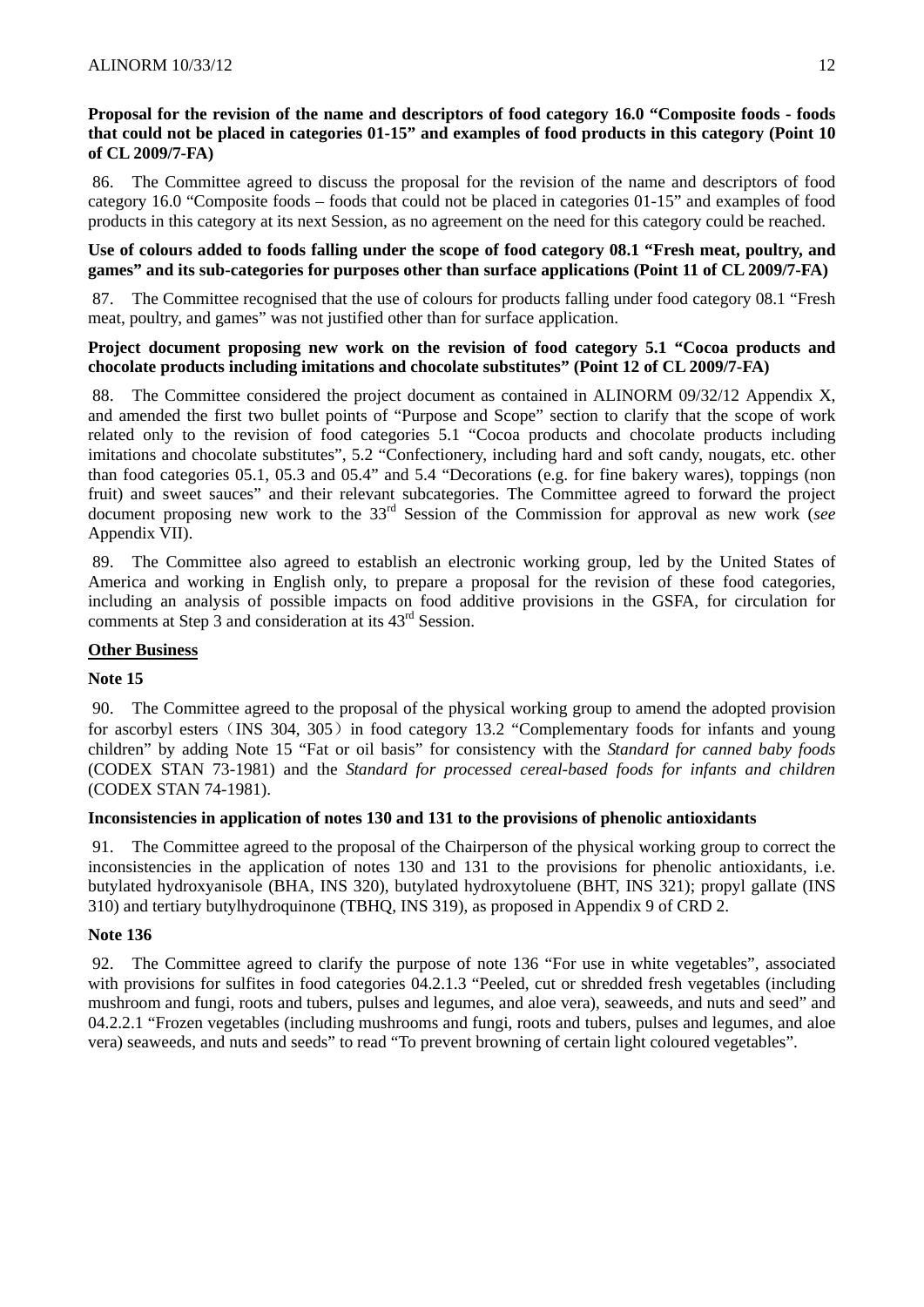## **DISCUSSION PAPER ON INNOVATIVE PROPOSALS TO EXPEDITE THE WORK ON THE GSFA (Agenda Item 5e)<sup>35</sup>**

93. The Codex Secretariat briefly introduced the discussion paper, as presented in CX/FA 10/42/9, which analysed comments submitted by members and observers in reply to CL 2009/7-FA, Part C. The Secretariat indicated that in their comments members and observers had confirmed their full support that GSFA was the key priority work for the CCFA and generally supported the current approach of the Committee to the work on the GSFA, rather than proposing alternative approaches. It was also explained that comments identified a number of areas for improvements to the current procedures at the level of the work of the Committee and the electronic and physical working groups.

94. The Secretariat further indicated that members and observers in their comments supported the approach that allowed consideration of groups of food additives with the same functional classes and for which agreed-upon principles could be consistently applied, such as the one that CCFA had used for sweeteners and colours.

95. The Committee noted that the document classified problems and solutions aimed at expediting the work on the GSFA, identified by members and observers, into three main groups: (i) consideration of food additive provisions; (ii) electronic working group on the GSFA; and (iii) physical working group on the GSFA; and that a set of recommendations was provided for each group.

96. The Committee considered the recommendations as follows:

## **Consideration of food additive provisions**

l

97. The Committee expressed general support for prioritization of work on the GSFA. It was noted that addressing as a priority the provisions in Table 1 and 2 of the food additives with ADI not specified (food additive listed in Table 3) would be a way to rapidly decrease the current backlog on the GSFA. It was noted that finalisation of work on these provisions would be of benefit for those countries which followed Codex in their national regulations and had specific regulations based on the GSFA and especially Table 3.

98. The Committee expressed general support for proposals to discuss food additives by functional class and developing horizontal principles for the technological justification of a functional class of food additives in different food categories, especially for food additives with ADI not specified (Table 3 food additives). However, the Committee noted that this approach would not be easily applicable to those food additives with multiple functions.

99. The Committee supported the recommendation that consideration should only be given to information which was substantiated by scientific and technological evidence and that members and observers, when providing this information, should comply with the *Procedures for consideration of entry and review of food additive provisions in the General Standard for Food Additives*, included in the Procedural Manual. In this regard, some delegations stressed the importance that consideration of food additive provisions should not only be based on scientific and technological justification but also take into account the importance not to mislead consumers.

100. The Committee agreed that Section 3.2 of the Preamble of the GSFA provided specific guidance and explanation on technological justification. While some delegations were of the view that it was not necessary to reopen discussion on this section, others were of the view that the Preamble of the GSFA should be broadened to better address the need not to mislead consumers.

101. The Committee further discussed ways to prioritise work and agreed that rather than developing principles / criteria for prioritisation of work on the GSFA, it would be preferable that at the end of each session the Committee agrees on a list of substances to be considered at its next session, based on the recommendation of the physical working group.

<sup>&</sup>lt;sup>35</sup> CL 2009/7-FA Part C; CX/FA 10/42/9; CX/FA 10/42/9 Add.1 (Comments of Brazil, Cuba, European Union, Malaysia and ICGMA); CRD 12 (Comments of Argentina, Indonesia, Iran and Thailand)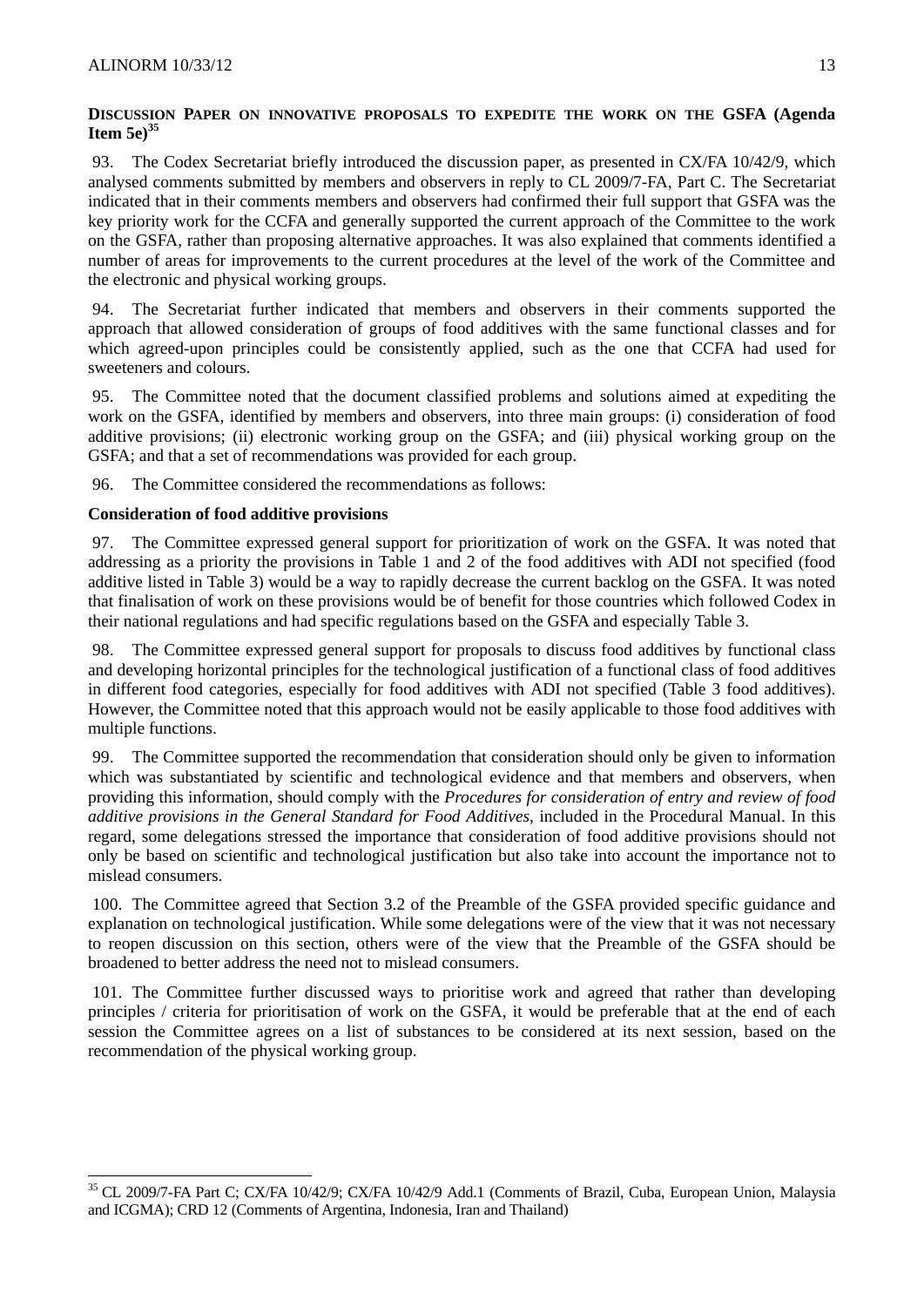### **Electronic working group on the GSFA**

102. The Committee expressed general support to working on the GSFA with an electronic working group (Option 1) and to clearly define its terms of reference and expected outputs. The Committee encouraged the participation of members and observers in the electronic working group and to explore mechanisms, e.g. electronic fora, chat room, etc., that would facilitate sharing information and comments among the members of the working group.

## **Physical working group on the GSFA (pre-session)**

103. The Committee expressed general support to continue working with a physical working group (Option 1) rather than replacing it with a longer plenary session (Option 2). The Committee noted that the relationships among the electronic and physical working groups and the Committee were well defined; that the physical working group needed more time to discuss and formulate concrete recommendations for the plenary; and that the plenary should concentrate its discussion only on outstanding issues. The Committee supported the proposal to explore the possibility to extend the duration of the physical working group to two days and thus extending the overall duration of its session to eight days (from Saturday to Saturday) subject to the agreement by the host country.

## **Working groups**

104. In order to reduce the number of electronic working groups established during the discussion under Agenda Item 5b, the Committee agreed to assign work on lauric arginate ethyl esters (*see* para. 65), steviol glycosides (*see* para. 67) and sulfites (*see* para. 69) to an electronic working group, led by the United States of America and working in English only.

105. The Committee also agreed to establish a physical working group, which would meet immediately prior to its 43<sup>rd</sup> Session and be chaired by the United States of America, to consider and prepare recommendations for the plenary on: (i) the pending proposals included CX/FA 10/42/5 taking into consideration written comments submitted at the present session; and proposals for lauric arginate ethyl esters (INS 243); steviol glycosides (INS 960) and sulfites (INS 220-225, 227, 228, 539), prepared by the electronic working group (*see* para. 104).

#### **PROCESSING AIDS (Agenda Item 6)**

#### **PROPOSED DRAFT GUIDELINES AND PRINCIPLES FOR SUBSTANCES USED AS PROCESSING AIDS (N14-2008) (Agenda Item 6a)36**

106. The delegation of Indonesia introduced the report of the electronic working group as presented in CX/FA 10/42/10 and informed the Committee that CRD 21 contained an amended version of the Guidelines which took into account a number of written comments.

#### **General comments**

107. One delegation, while acknowledging the progress made on the development of the proposed draft Guidelines, was of the view that some issues still needed to be addressed and, in view of time constraints, proposed to return the document to Step 2 for redrafting by an electronic working group.

108. Other delegations generally supported the document that, in their view, required only some changes and could further progress in the Step process at the present session.

#### **Specific comments**

l

109. The Committee decided to consider the proposed draft Guidelines section by section on the basis of CRD 21. In addition to minor editorial amendments, the Committee agreed to the following.

<sup>&</sup>lt;sup>36</sup> CX/FA 10/42/10; CX/FA 10/42/10 Add.1 (Comments of Brazil, European Union, India, United States of America, JECFA Secretariat, AMFEP, CEFS, CIAA, ETA, ICGMA, IDF and IFAC); CRD 13 (Comments of Iran, Kenya, Mali and Thailand); CRD 21 (prepared by Indonesia).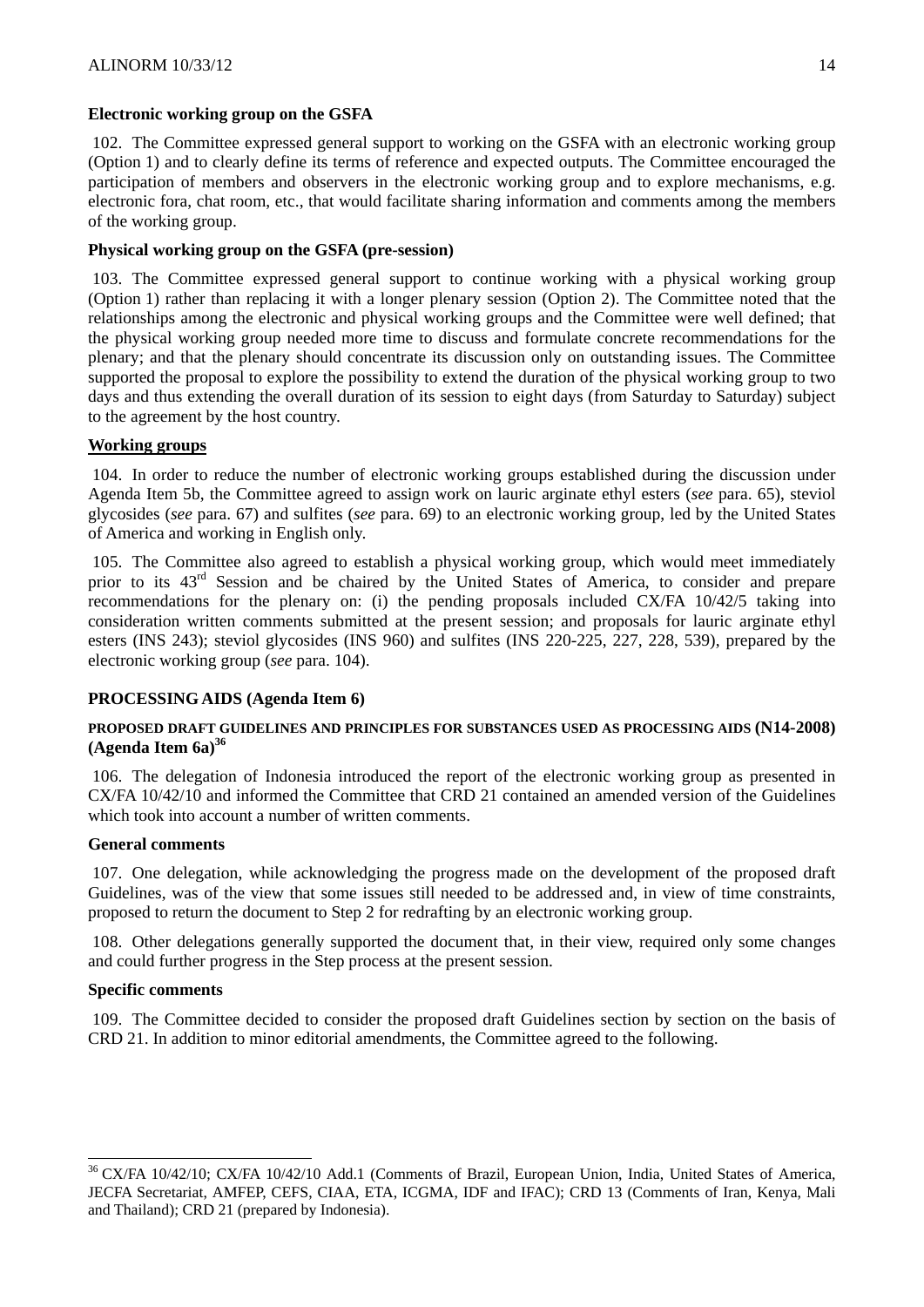#### Section 1.0 - Objectives and scope

110. The Committee, while noting that certain foods, such as water and fats or oils, could be used as processing aids, agreed to delete the entire paragraph 1.2 in order to avoid confusion with the definition of processing aid, which specifically excluded these products.

#### Section 2.0 - Definition

111. The Committee amended the definition to align it with the definition in the Codex Procedural Manual, and deleted paragraph 2.2 along with the Annex to the proposed draft Guidelines, as they were no longer necessary.

#### Section 3.0 - Principles for safe use of substances used as processing aids

112. The Committee amended the second sentence of paragraph 3.1 to read "*Any residues of processing aids remaining in the food after processing should not perform any technological function in the final product*".

113. The Committee amended the second bullet in paragraph 3.2 to read:"*Residues or derivatives of the substance remaining in food should be reduced to the extent reasonably achievable and should not pose any health risk"* and changed "possible" with "achievable" in the first bullet, for consistency.

114. The Committee agreed to delete the examples of the type of information to demonstrate safety of substances used as processing aids in paragraph 3.3 as the introductory paragraph provided adequate guidance on safety of substances; and because some delegations were of the view that the first bullet point could imply that all processing aids should be evaluated by JECFA and the difficulties in defining what constitutes a demonstration of "long history of safe use".

115. As a consequence of this decision, the Committee deleted the last sentence in paragraph 3.4.

Section 4.0 – Technological purposes of substances used as processing aids; Section 6.0 - Role of the Inventory of substances used as processing aids (IPA)

116. The Committee had a lengthy debate regarding the reference in this document to the *Inventory of Processing Aids* (IPA), its current and future status in the Codex (*see* also Agenda Item 6(b)).

117. Some delegations questioned the appropriateness of including reference to IPA in the proposed draft Guidelines, noting that the updated version of the IPA (*see* Agenda Item 6b) had not been adopted by Codex and was an information document for the use of the Committee. Some other delegations, were of the view that the Guidelines should clarify the relation between the Guidelines and IPA, consistent with the project document for this new work (*see* ALINORM 08/31/12 Appendix 11).

118. The Representative of FAO drew the attention of the Committee to the fact that the information in the current version of the IPA was not updated as, for example, it still included processing aids for which the ADI and/or specifications had been withdrawn. The Representative said that it would be extremely difficult to collect accurate data that would allow for a continuous updating of such an inventory on the international scale.

119. Some delegations, especially from developing countries, pointed out that IPA provided a good inventory of processing aids as reference point for national governments and proposed the Committee to continue maintaining and regularly updating the IPA as a an information document for the CCFA.

120. As a compromise solution, the Committee accepted the proposal of the Chairperson to start developing a database on information on processing aids and to remove references to the IPA from the Guidelines by deleting Section 4.0 "Technological purposes of substances Used as Processing Aids" and Section 6.0 "Role of the Inventory of Substances Used as Processing Aids". The Committee further agreed to maintain the current document on IPA until the completion of the database (*see* Agenda Item 6b).

121. In order to start the development of this database, the Committee agreed to establish an electronic working group, led by New Zealand and working in English only, to prepare a discussion paper on the structure and content of the database and criteria for the entry and update of the database for consideration at its 43rd Session.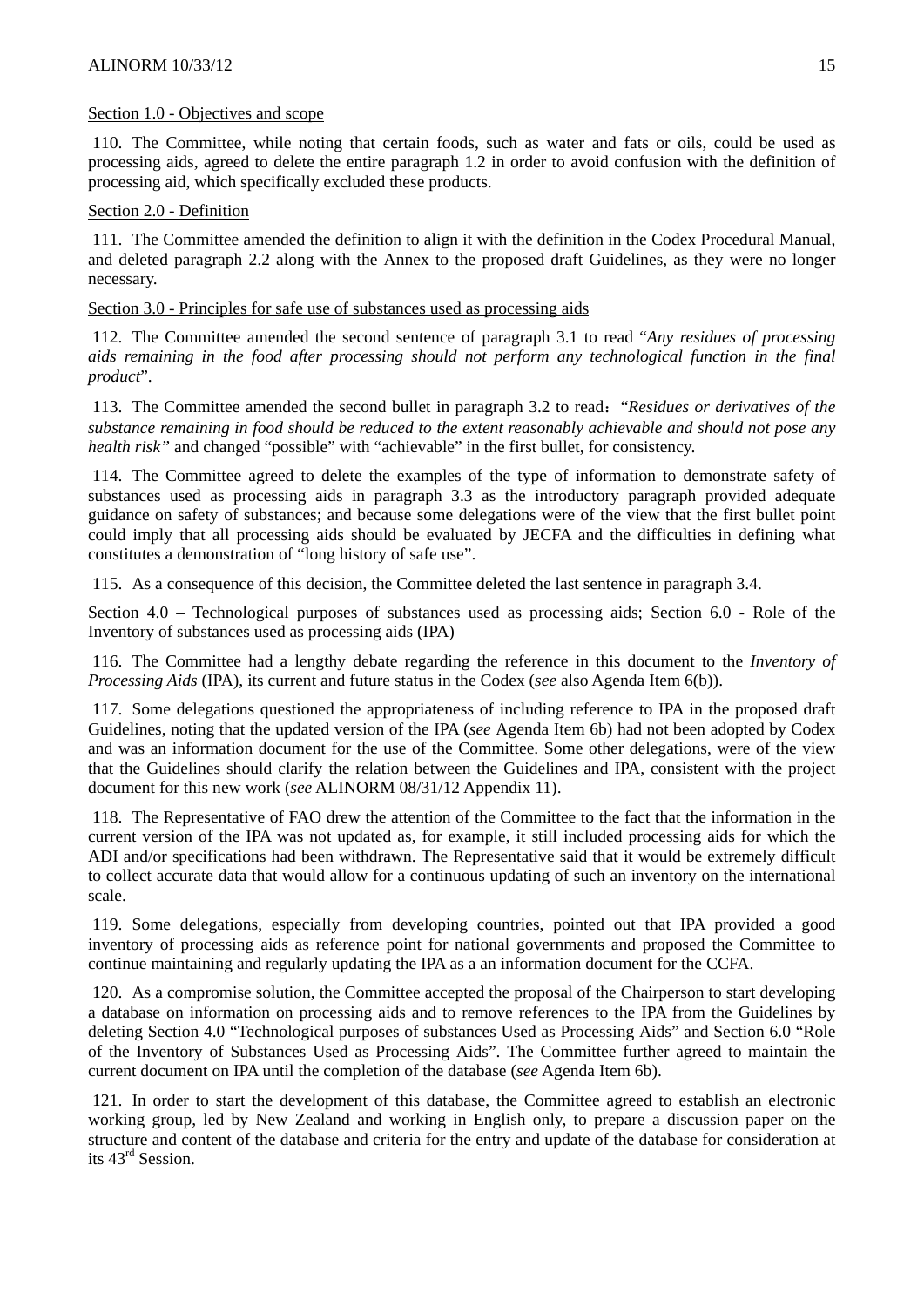#### Section 5.0 – Labelling

122. The Committee also agreed to delete paragraph 5.2 as the labelling requirements should refer only to existing Codex texts.

#### **Conclusions**

123. The Committee noted that significant progress had been made on the development of the proposed guidelines and that all outstanding issues had been addressed.

124. In view of the completion of the work on the proposed draft guidelines and the decision concerning the database for substances used as processing aids, the Committee agreed to propose to the 33<sup>rd</sup> Session of the Commission to revoke the original IPA (CAC/MISC 3).

### **Status of the proposed draft Guidelines and principles for substances used as processing aids (N14- 2008)**

125. The Committee agreed to forward the renamed proposed draft guidelines for substances used as processing aids to the 33<sup>rd</sup> Session of the Commission for adoption at Steps 5/8, with the recommendation to omit Steps 6 and 7 (*see* Appendix VIII).

## **INVENTORY OF SUBSTANCES USED AS PROCESSING AIDS (IPA), UPDATED LIST (Agenda Item 6b)<sup>37</sup>**

126. The Committee also accepted the kind offer of the delegation of New Zealand to prepare an update version of the IPA for information by its 43rd Session.

# **INTERNATIONAL NUMBERING SYSTEM (INS) FOR FOOD ADDITIVES (Agenda Item 7)<sup>38</sup>**

127. The delegation of Finland, speaking as the Chairperson of the in-session working group on the International numbering system (INS), introduced the report of the working group, as presented in CRD 3.

## **PROPOSALS FOR CHANGES AND/OR ADDITION TO THE INTERNATIONAL NUMBERING SYSTEM FOR FOOD ADDITIVES (Agenda Item 7a)39**

128. The Committee considered the recommendations of the working group as follows and, in addition to editorial changes, made the following comments and conclusions.

### **Recommendation 1**

129. The Committee endorsed the recommendation to amend in Section 2 "Table of functional classes, definitions and technological purposes" of CAC/GL 36-1989 and amended the technological purpose "density adjustment" listed for functional class 11 "Emulsifier", by adding "agent".

#### **Recommendation 2**

l

130. The Committee endorsed the recommendation for additions / changes to the Section 3 "International Numbering System - INS" of CAC/GL 36-1989 and agreed to reintroduce "texturizing agent" associated with calcium dihydrogen phosphate (INS 341(i)), and "texturizing agent" and "anticaking agent" associated with tricalcium phosphate (INS 341(iii)), as the use of these additives for these technological purposes reflected current practices in the industry.

131. The Committee also noted that its decision to delete "ortho-" for a number of phosphates which were listed as "orthophosphate" taken at the previous session created discrepancies in the names of phosphates INS 341(i) and INS 343(i). Therefore, it agreed to harmonise the names of these phosphates to "calcium dihydrogen phosphate" (INS 341(i)) and "magnesium dihydrogen phosphate" (INS 343(i)).

132. The Committee noted the need to further harmonise Section 3 "International Numbering System" of CAC/GL 36-1989 by deleting technological purposes listed for INS entries that were further subdivided by subscripts.

 $37 \text{ CX/FA } 10/42/11$ ; CRD 13 (Comments of Iran, Kenya, Mali and Thailand)  $38 \text{ CRD } 3$  (Report of the in-session working group on INS)

 $38$  CRD 3 (Report of the in-session working group on INS)<br> $39$  CL 2009/8-FA; CX/FA 10/42/12; CX/FA 10/42/12 Add.1 (Comments of Brazil, Cuba, India and Iran); CRD 14 (Comments of Indonesia, Mali, Philippines, Thailand and CIAA)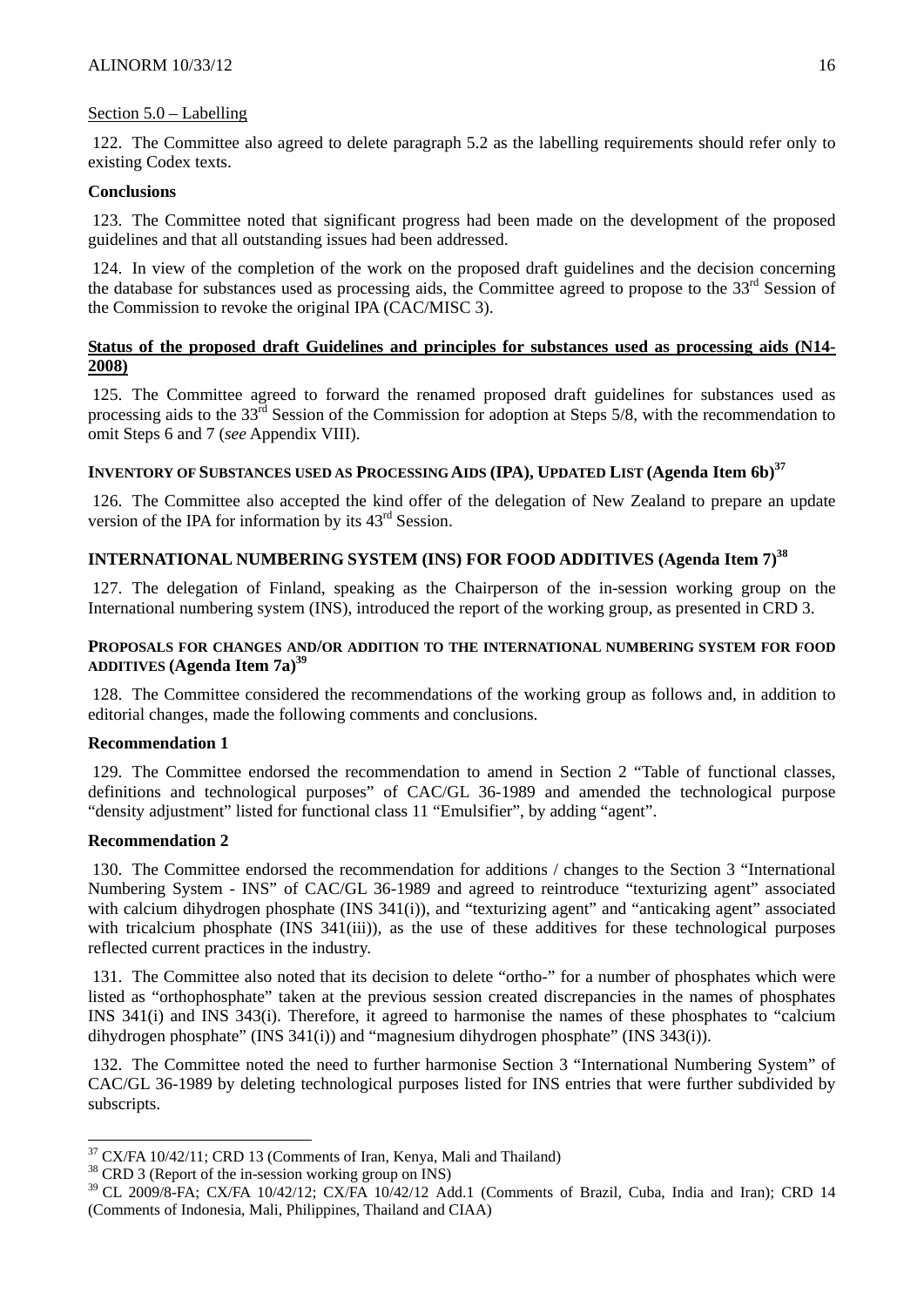#### **Electronic working group on INS**

133. The Committee agreed to establish an electronic working group, led by Finland and working English only, to: (i) consider the replies to the CL requesting proposals for changes / additions to the INS list and prepare a proposal for circulation for comment at Step 3; (ii) address the concerns of some delegations on the use of the term "caustic" for describing the manufacturing process which was used in association with caramel I – plain (caustic caramel) (INS  $150(a)$ ) and caramel II - caustic sulfite process (INS $150(b)$ ); and (iii) consider the question of deleting the technological purposes for a number of food additives in Section 3 of the INS that were further subdivided by subscripts (so called "parent food additives").

#### **Status of the amendment to the International Numbering System (INS) for food additives**

134. The Committee agreed to forward the proposed draft amendments to the INS to the 33<sup>rd</sup> Session of the Commission for adoption at Step 5/8, with the recommendation to omit Steps 6 and 7 (*see* Appendix IX).

#### **DISCUSSION PAPER ON PRINCIPLES REGARDING THE NEED FOR JUSTIFICATION FOR PROPOSALS OF CHANGES TO THE INS (Agenda Item 7b)40**

#### **Recommendation 3**

l

135. The Committee generally supported recommendation 3 and agreed to use the following principles for proposals for changes to the INS:

## *Principles for proposals for changes to Section 3 "International Numbering System – INS" of CAC/GL 36-1989*

#### *1. New additives*

*Since the INS is an open list, requests for the inclusion of new additives may be made by Codex members that authorize the additive for use in that country and for which an INS number is needed. The numbers are roughly grouped by functional class. For example, colours are numbered from 100 to 199.* 

#### *2. New sub-classes of INS numbers*

*The INS uses a hierarchical set of numbers, alphabetical suffixes (i.e., (a), (b), etc.), and numerical subscripts (i.e., (i), (ii), etc.) to identify food additives. Alphabetical suffixes are used*  to further characterize the different classes of an additive (e.g., produced by different *processes). As an example, four types of caramel are listed in the INS list: INS 150a "Caramel I – plain (Caustic caramel)," INS 150b "Caramel II – caustic sulfite process", INS 150c "Caramel III – ammonia process," and INS 150d "Caramel IV – sulfite ammonia process." Numerical subscripts are used to distinguish between related additives that have different Codex specifications. As an example, three additives with numerical subscripts (INS160d(i) "Lycopene (synthetic)," INS 160d(ii) "Lycopene (tomato)," and INS 160d(iii) "Lycopene (Blakeslea trispora)" are found under the "parent" additive INS 160d "Lycopenes."* 

#### *3. New or additional technological purposes*

*The Technological Purposes given in the INS are purely indicative and should not be taken in any way to be exhaustive. Proposals for the inclusion of a new Technological Purpose should be accompanied by a suitable reference, such as:* 

- *Evidence that the compound has been or is capable of being used effectively for the technological purpose proposed; or*
- *A Codex commodity standard has provisions for the use of the compound with the prososed technological purpose; or*
- The JECFA specification monograph lists the technological purpose under the heading *"Functional Uses"; or*

<sup>40</sup> CL 2009/8-FA; CX/FA 10/42/13; CX/FA 10/42/13 Add.1 (Comments of Brazil, Cuba, India and Iran); CRD 15 (Comments of Indonesia, Mali, Philippines and CIAA)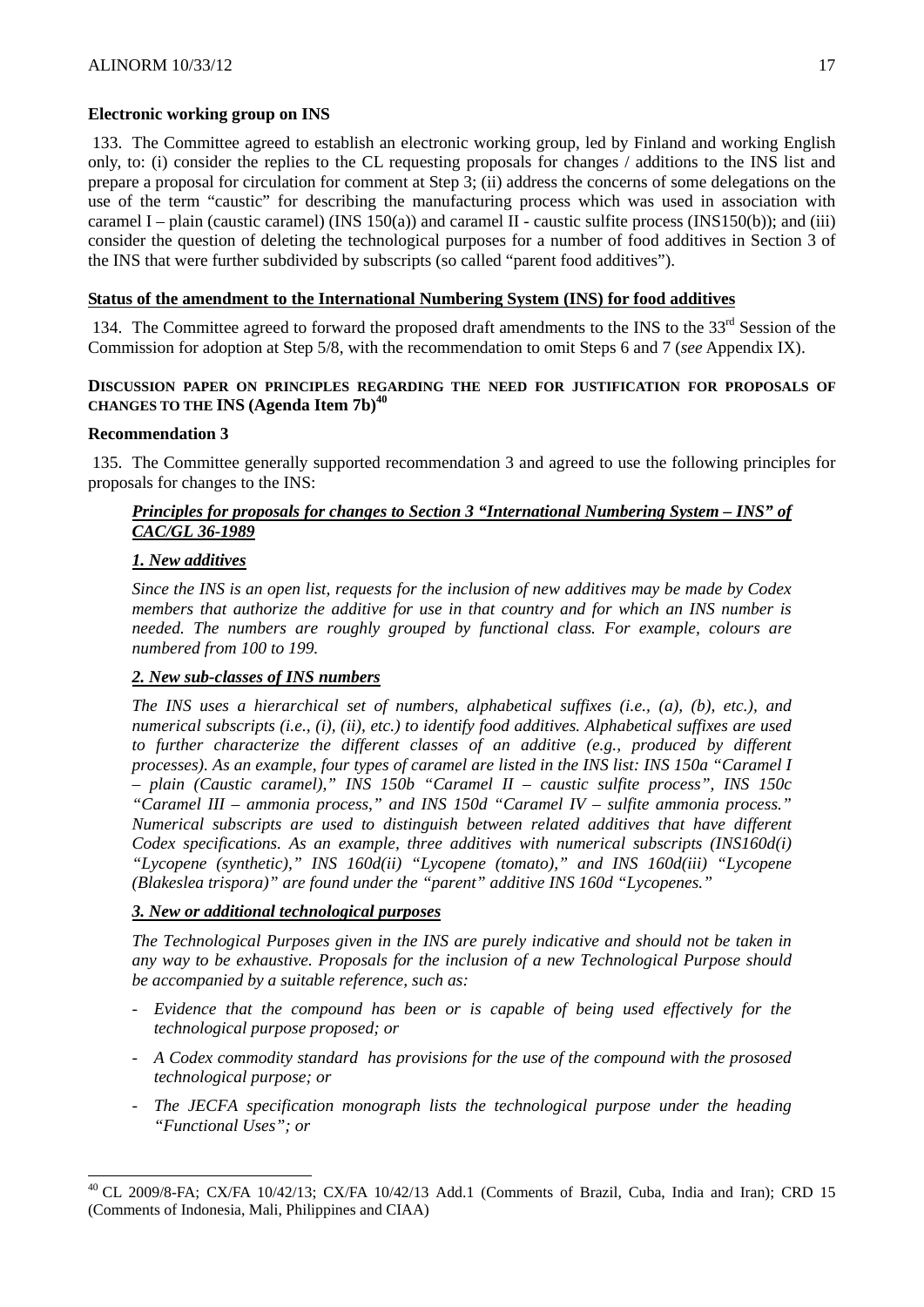- *A national food authority has permitted such a use; or*
- *The food industry is currently using a substance for the technological purpose proposed*

## *4. Modification of an existing INS name or INS number of an additive from the INS list*

*Proposals for the modification of an existing INS name or INS number should be accompanied by a suitable justification. A suitable justification is, for example:* 

- *The INS list contains an error; or*
- The name in the INS is so different from that used by JECFA that confusion may result; or
- The name in the INS list is unsuitable for labelling purposes; or
- *The name in the INS list is inconsistent with the names of other related additives*

## *5. Deletion of an additive from the INS list*

*Proposals for deletion of INS entries should be accompanied by a suitable justification. A suitable justification is, for example:* 

- *Health risk issues, e.g. JECFA has withdrawn an acceptable daily intake (ADI) based on new toxicological data;*
- *Evidence that the additive is not commercially manufactured or used; or*
- *Evidence that the additive cannot be considered to fall under the Codex definition of a food additive*

136. The Committee considered the format for the submission of proposals for changes to the INS (Appendix 1 to CRD 3) and introduced some editorial changes. The Committee agreed to request members and observers to use this format when submitting proposals for changes to the INS list in response to the Codex Circular Letter.

#### **Other business**

l

#### **Recommendation 4**

137. The Committee noted that two other issues were raised during the discussions of the working group, namely the inconsistent use of brackets in the names of compounds in Section 3 of the INS and whether the substances under INS 470(i) should include magnesium salts or not. Because of time constraints, the Committee was unable to discuss it in detail and agreed to request the electronic working group on INS (*see* para. 133) to also address these two issues.

## **SPECIFICATIONS FOR THE IDENTITY AND PURITY OF FOOD ADDITIVES ARISING FROM**  THE 71<sup>st</sup> JECFA (Agenda Item 8)<sup>41</sup>

138. The FAO JECFA Secretary presented the results of the 71<sup>st</sup> meeting of JECFA regarding the specifications for identity and purity of food additives as outlined in the Annex of CX/FA 10/42/10.

139. The Secretary noted that a total of 16 food additives (new and revised) specifications had been adopted as full and the specification for five food additives (new and revised) had been assigned a status as tentative.

140. The Secretary informed that changes had been made on the on-line version of 12 specifications, in particular to align the INS numbers with those adopted by the  $32<sup>nd</sup>$  session of the Commission and provide information on the new group ADIs established by the  $71<sup>st</sup>$  meeting of JECFA

141. With regard to the specifications for oligoesters type I and Type II, one delegation indicated that in the market existed a similar product that differed in sugar content and for which the production method included the use of other solvents than those specified in the specifications. The JECFA Secretariat clarified that such product would not be covered by the specifications and that the normal procedure for requesting assessment by JECFA of this product would be necessary.

<sup>&</sup>lt;sup>41</sup> CX/FA 10/42/14; CX/FA 10/42/14 Add. 1 (Comments of Iran, United States of America and ICGMA); CRD 18 (Comments of Argentina, Brazil, China, Mali and Thailand)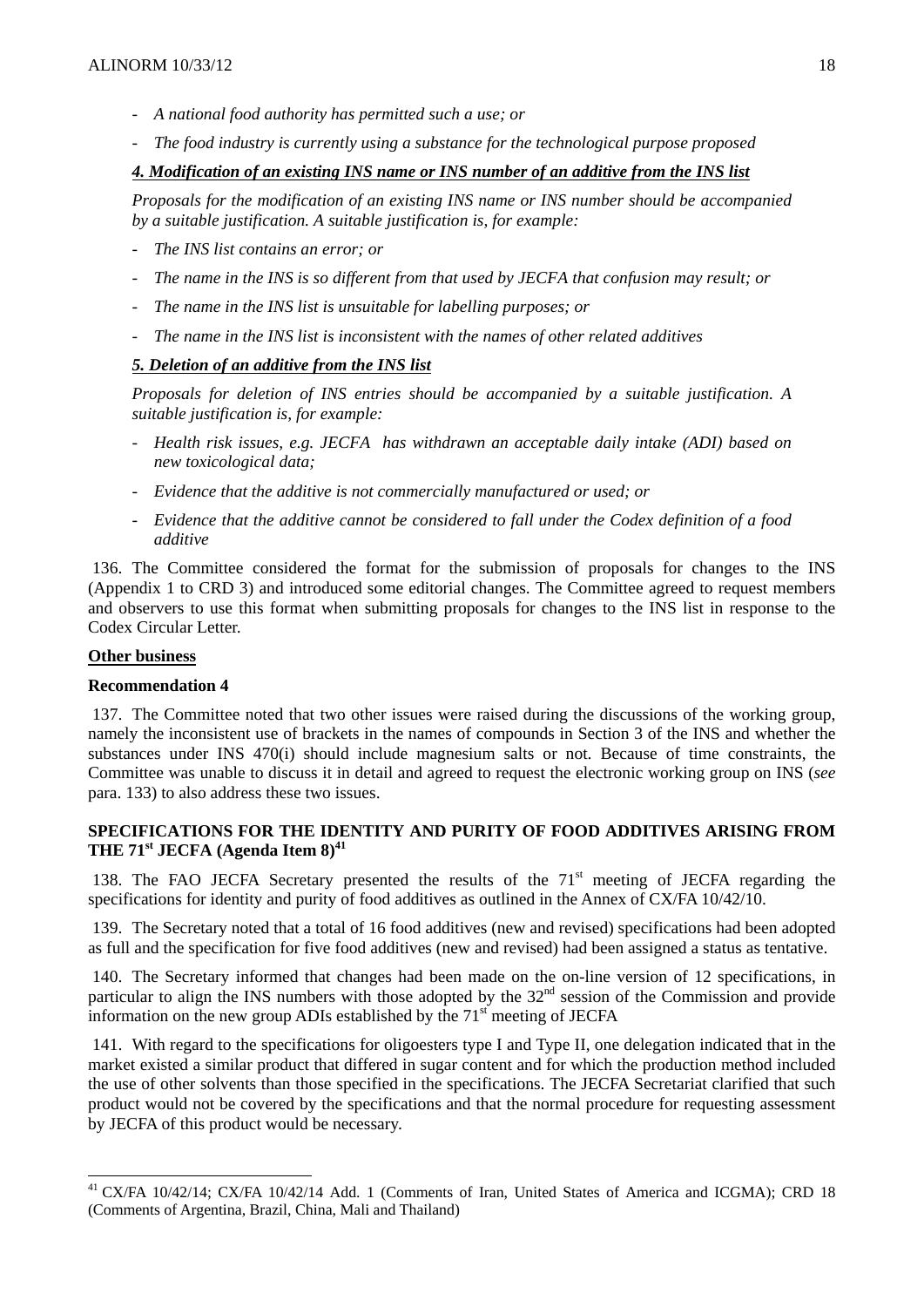## **Status of the specifications for the identity and purity of food additives**

142. The Committee agreed to forward the Specifications for 28 food additives (new and revised specifications) to the  $33<sup>rd</sup>$  Session of the Commission for adoption at Step 5/8, with the recommendation to omit Steps 6 and 7 (*see* Appendix X).

## **PRIORITY LIST OF FOOD ADDITIVES PROPOSED FOR EVALUATION BY JECFA (Agenda Item 9)**

#### **PROPOSALS FOR ADDITIONS AND CHANGES TO THE PRIORITY LIST OF FOOD ADDITIVES PROPOSED FOR**  EVALUATION BY JECFA (REPLIES TO CL 2009/9-FA) (Agenda Item 9a)<sup>42</sup>

143. The delegation of Canada, speaking as the Chair of the in-session Working Group on priority, introduced the report of the working group, as presented in CRD 4.

144. The Committee noted that most of the work on the previous priority list had been scheduled for assessment at the 73rd meeting of JECFA, to be held in June 2010 and that aluminium-containing food additives, pullulan (INS 1204), pullulanase and 134 of the 315 flavourings were remaining from the previous priority list.

#### **New Requests for Evaluation**

145. The Committee generally agreed with the list of requests prepared by the in-session working group. The Committee noted that the working group had not included in the priority list: (i) erythrosine (INS 127) because the working group had concluded that there was no need for JECFA to carry out further work on exposure assessment as there were no new data available that would add to the assessment performed by JECFA in 1999; and (ii) *Panax ginseng* because it was not proposed for use as a food additive and therefore its evaluation was outside the work of the CCFA.

146. In view of the outcome of the discussion of the in-session working group concerning erythrosine, the Committee agreed to request to the electronic working group, tasked to work on lauric arginate ethyl esters, steviol glycosides and sulfites (*see* para. 104), to prepare recommendations for all provisions for erythrosine in the GSFA in the Step process, including those that have been returned to the CCFA by the  $32<sup>nd</sup>$  Session of the Commission, taking into account the latest JECFA exposure assessment, and the information and technological justification for use submitted in reply to CL 2009/7-FA Part B, point 9 (*see* para. 76) for consideration by the physical working group on the GSFA (*see* para. 105) and the 43<sup>rd</sup> session of the CCFA. In order to facilitate this work, the members of the electronic working group were encouraged to provide information on actual uses and use level in their countries.

147. The Committee agreed to forward the Priority list of compounds proposed for evaluation by JECFA to the 33rd Session of the Commission for approval (*see* Appendix XI).

#### **Proposed changes to Annex 2 to Circular Letter on priority list of compounds proposed for evaluation by JECFA**

148. The Committee endorsed the recommendations (2, 3 and 4) of the working group concerning changes to the text of Annex 2 to the Circular Letter on the priority list of compounds proposed for evaluation by JECFA.

#### **Other business**

l

149. The Committee was informed that the working group had not addressed a request for re-evaluation of fast green FCF (INS 143) because the data provided were not sufficient.

 $^{42}$  CL 2009/9-FA; CX/FA 10/42/15 (Comments of Brazil, France, Japan, United States of America, CEFIC, and CIAA); CX/FA 10/42/15 Add.1 (Comments of European Union, Iran and CEFIC); CRD 19 (Comments of United States of America); CRD 4 (Report of the in-session physical Working Group on Priorities for Evaluation by JECFA)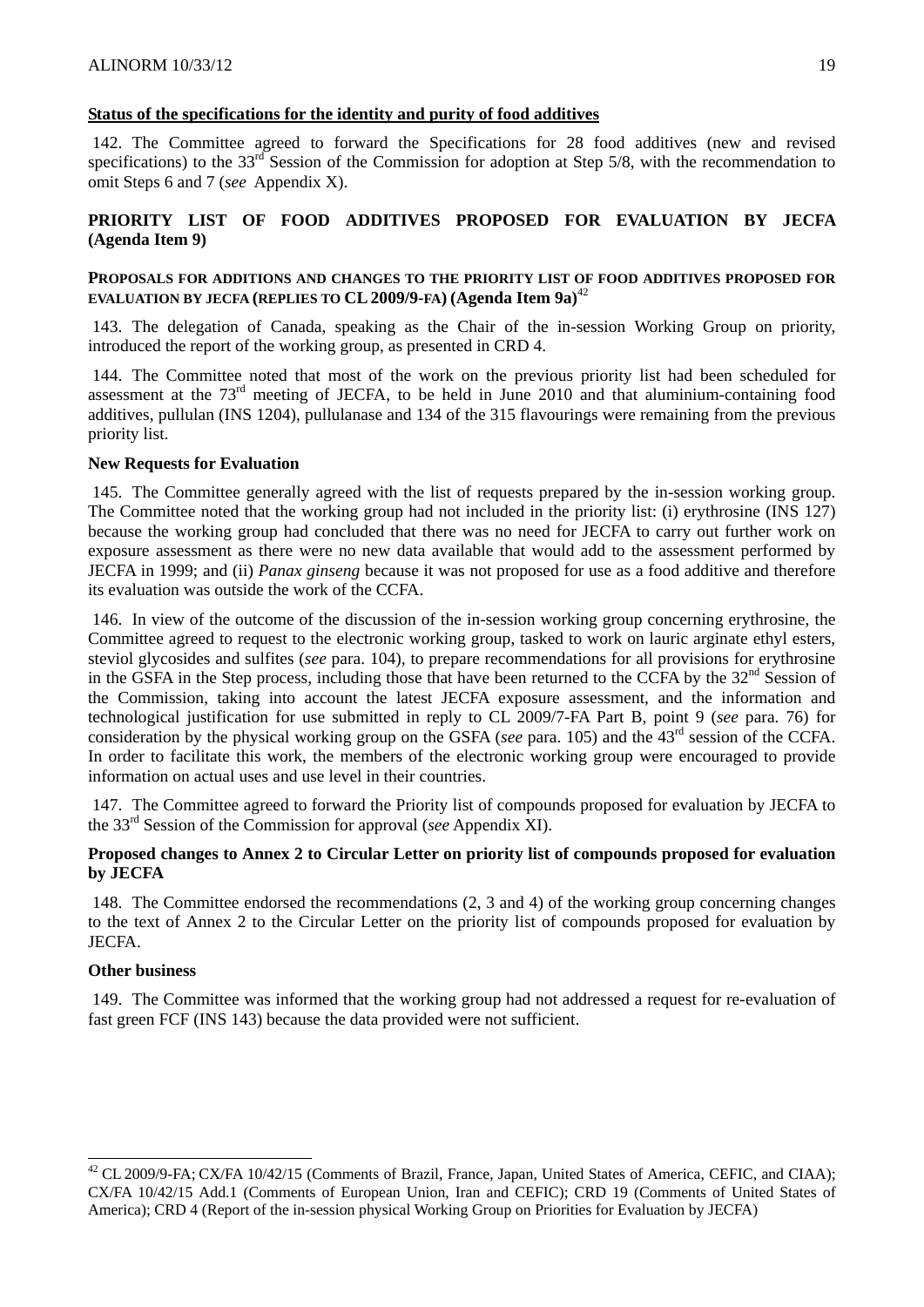### **DISCUSSION PAPER ON MECHANISMS FOR RE-EVALUATION OF SUBSTANCES BY JECFA (Agenda <sup>43</sup>**

150. The Committee noted that this topic had been considered under Agenda Item 3 (*see* para. 27) and that the JECFA Secretariat would prepare a discussion paper on this matter for consideration at its  $43<sup>rd</sup>$  Session.

### **DISCUSSION PAPER ON THE IDENTIFICATION OF PROBLEMS AND RECOMMENDATIONS RELATED TO THE INCONSISTENT PRESENTATION OF FOOD ADDITIVES PROVISIONS IN CODEX COMMODITY STANDARDS (Agenda Item 10)44**

151. The delegation of Switzerland introduced CX/FA 10/42/17, which provided a brief account of the discussion in the CCFA on the relationship between the GSFA and the food additive provisions in Codex commodity standards. The delegation pointed out that, in order to achieve the primary objective of making the GSFA the single reference point for food additives within Codex, considerable changes would be necessary to reach full consistency between the GSFA and all existing Codex commodity standards.

152. The delegation also noted that inconsistencies occurred at various levels of provisions such as format, nomenclature / terminology, technological justification, list of food additives, conditions of uses, etc. and referred to a comparison of the food additive provisions of two "old" Codex standards for meat products with the adopted provisions of the corresponding food categories in the GSFA that provided examples for such inconsistencies.

153. The delegation further noted that it was important to address these inconsistencies as they had the potential to create confusion and / or disputes in international trade and weaken the credibility of Codex. It was also emphasised that the notion of not starting any revision work before the completion of the GSFA could perpetuate these inconsistencies, which could be perceived as an acceptance of "dual standards" by Codex.

154. The delegation introduced the three recommendations of the discussion paper recalling the Committee's decision to reconsider the revision of the food additive provisions of the five commodity standards for meat products under this Agenda Item (*see* para. 53) and proposed to consider working on these standards as an initial and pragmatic approach to address these inconsistencies. The delegation also noted that standards for milk and milk products could be considered in the future in view of the substantial work already carried out by the CCMMP in revising these standards.

155. The Committee congratulated the working group and considered the recommendations as follows.

## **Recommendation I**

156. The Committee endorsed the recommendation that a document compiling all food additive provisions of Codex commodity standards should be made available as an information document for the CCFA and regularly updated by the Codex Secretariat, but should not be an official Annex to the GSFA.

157. Some delegations were of the view that the information document would be useful and could provide a basis for prioritization of the future work on integration of the food additive provisions in Codex commodity standards into the GSFA.

## **Recommendation II**

158. The Committee noted that, according to comments received, the recommendation to adhere to previously agreed principles about the use of food additives in certain food categories and commodity standards was generally supported, especially as regards the possible addition of specific text in footnotes to the appropriate food category title to the effect that only food additives with a specified functional effect (based on the commodity standard) could be added to the GSFA. An example of such a footnote would be the previous agreement that the functional class sweeteners should not be used in fruit and vegetable juices. Thus, a new sweetener should not be proposed for use in this food category on the basis that it had been evaluated by JECFA.

l

 $43$  CX/FA 10/42/16 (Not Issued)

<sup>&</sup>lt;sup>44</sup> CX/FA 10/42/17; CX/FA 10/42/17 Add.1 (Comments of Brazil, European Union, Kenya and IDF); CRD 16 (Comments of Argentina, Indonesia, Malaysia, Mali, Thailand and CIAA)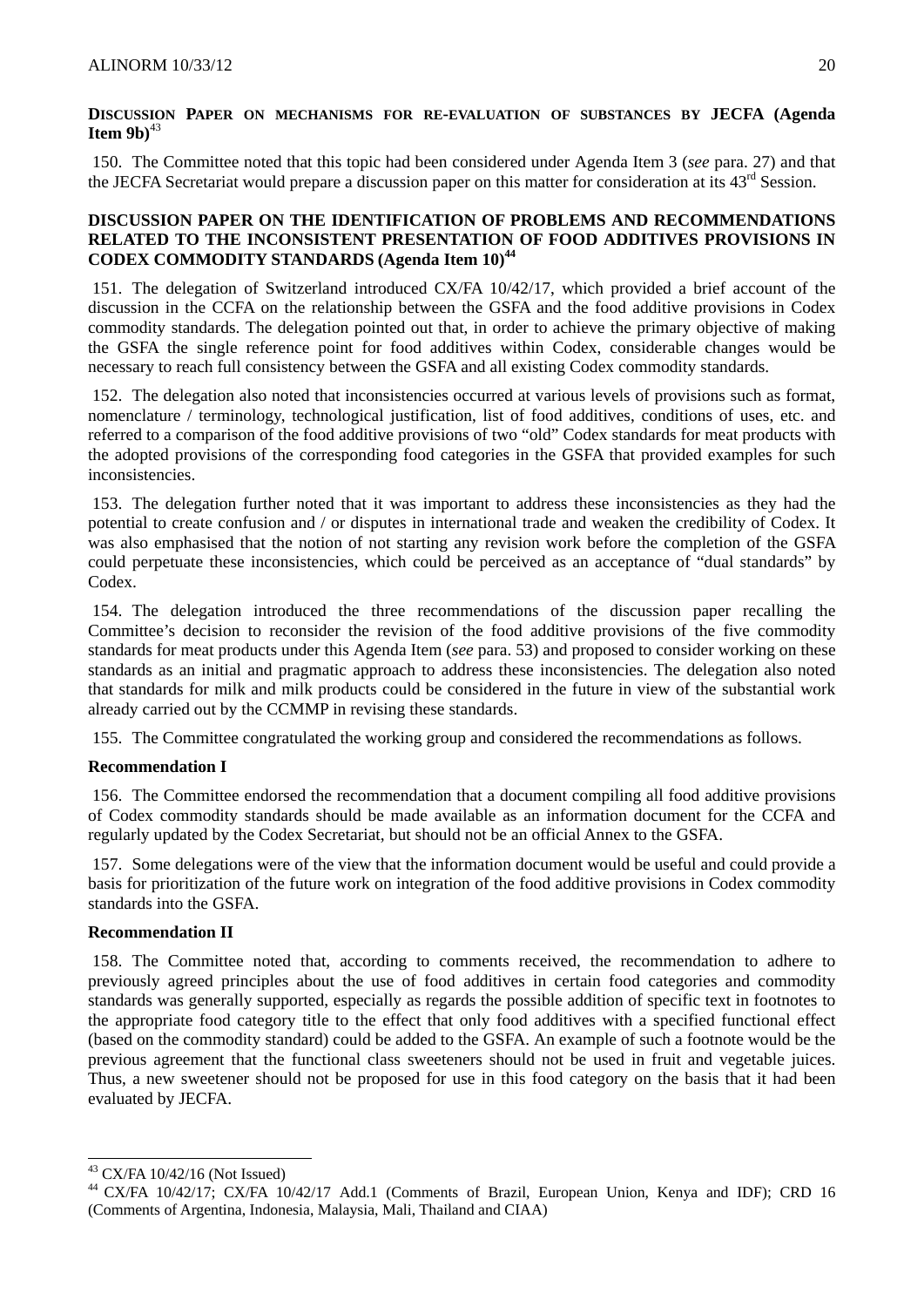159. Some observers, while acknowledging that such footnote might be useful for sweeteners, were of the view that such principles would not work in a number of other cases and that that it was premature to consider this recommendation before discussing recommendation III.

#### **Recommendation III**

160. The Chairperson indicated that this recommendation, which proposed to establish a long-term work programme with the aim to review all commodity standards for which food additives provisions were not yet aligned with the GSFA, was a very good but also an ambitious one. The Chairperson stressed that the key message of recommendation III was to take an active action.

161. As regards recommendation III, a number of delegations generally supported proposals (a) that the Commission should encourage active commodity committees to revise provisions in existing standards and (c) that the Secretariat should liaise and coordinate such activities (e.g. at CCMMP and CCFFP). Some delegations were of the opinion that proposal (b) to establish a physical working group would be quite difficult to accept because of financial implications. Delegations were of the view that the proposals (b) and (c) could be implemented step wise starting with a "test case" that would allow experience to be gained on how to align the food additive provisions in commodity standards with the GSFA.

#### **Conclusions**

162. As a step forward, the Committee agreed to establish an electronic working group, led by Australia and working in English only, to prepare a discussion paper for consideration at its 43rd Session with a proposal for the alignment of the food additive provisions of the five Codex standards for meat products with the adopted food additive provisions of food categories 8.2 "Processed meat, poultry, and game products in whole pieces and cuts" and 8.3 "Processed comminuted meat, poultry, and game products" and relevant subcategories of the GSFA and an analysis of the problems and solutions identified in carrying out this work.

163. The Committee further agreed to request the Codex Secretariat to compile and regularly update all food additive provisions of Codex commodity standards in an information document for the CCFA.

#### **Other matters**

l

164. To the question of one delegation on how to deal with situations when there were inconsistencies with food additive provisions in commodity standards and in the GSFA, the Secretariat clarified that food additive provisions included in a commodity standard applied to the products covered by the specific standard. It was also clarified that, since the GSFA was not yet completed, a footnote had been added to the Preamble of the GSFA, which stated that the lack of reference to a particular food additive or to a particular use of an additive in the GSFA, did not imply that the food additive was unsafe or unsuitable for use in food.

## **DISCUSSION PAPER ON CODEX** *STANDARD FOR FOOD GRADE SALT* **(CODEX STAN 150- 1985) (Agenda Item 11)45**

165. The delegation of Switzerland briefly introduced CX/FA 10/42/18, which contained an analysis of the current *Standard for food grade salt* (CODEX STAN 150-1985), identified sections of the standard that needed to be amended and provided details of the proposed amendments. The delegation further indicated that, subject to the approval of new work, comments submitted by several delegations could be taken into account when revising the standards.

166. The Committee agreed to start new work on the revision of the Standard and emphasised the need to focus the revision only in the areas identified in the document, i.e. sections on additives, contaminants, hygiene and methods of analysis and sampling without reopening discussion on other sections.

<sup>&</sup>lt;sup>45</sup> CX/FA 10/42/18; CX/FA 10/42/18 Add.1 (Comments of Brazil, Iran, Libya, Kenya and South Africa); CRD 17 (Comments of Indonesia, Mali, Thailand and EUSalt); CRD 23 (Project document, Revision of the Codex *Standard for food grade salt)*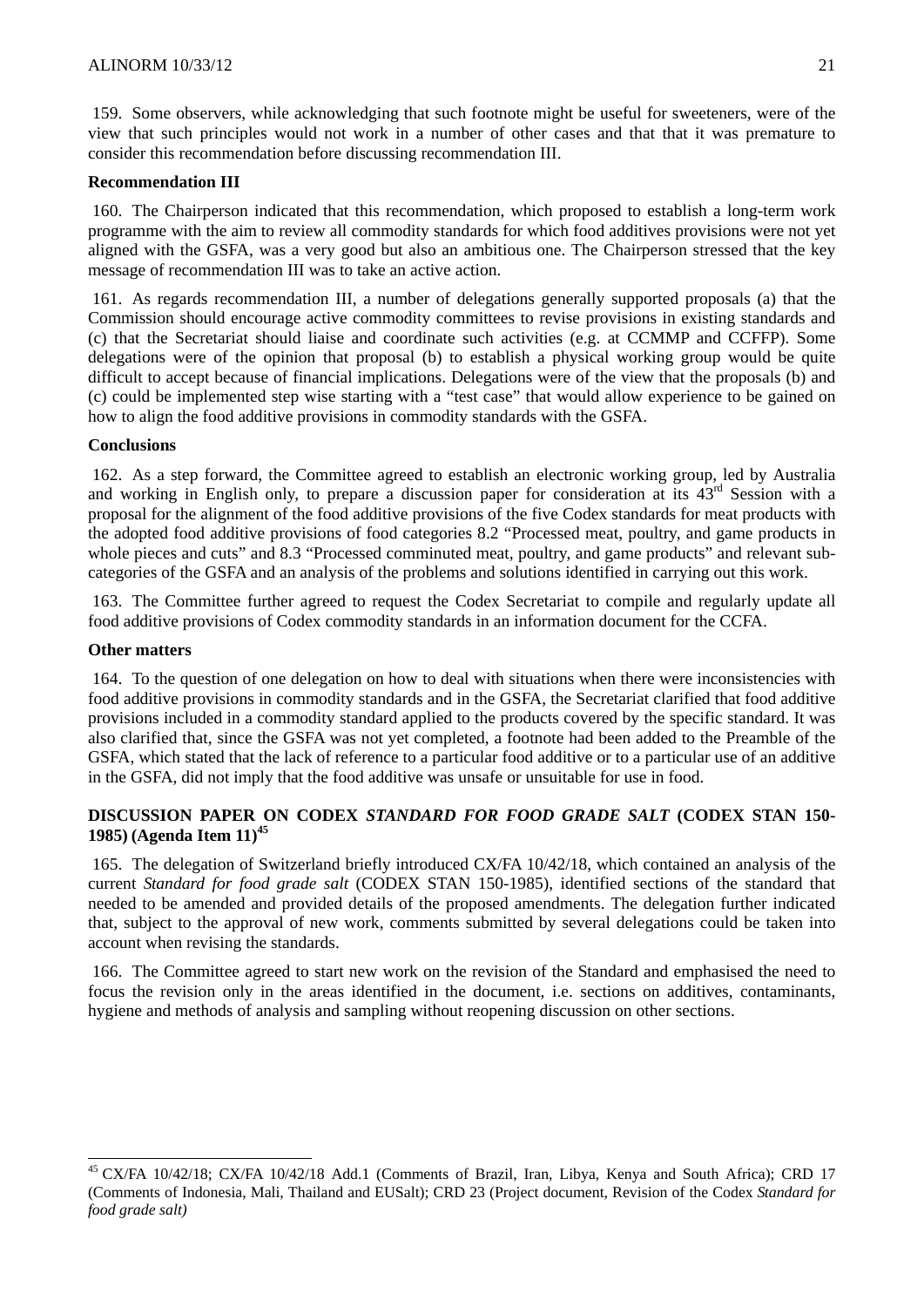167. The Committee agreed to forward a revised version of the project document for new work on the revision of the Codex *Standard for food grade salt*, as contained in CRD 23, to the 33rd Session of the Commission for approval as new work (*see* Appendix XII). The Committee further agreed, pending the approval of the 33<sup>rd</sup> Session of the Commission, to establish an electronic working group, led by Switzerland and working in English only, to undertake this prepare a proposed draft revised *Standard for food grade salt* for circulation for comments at Step 3 and further consideration at its 43rd Session.

## **OTHER BUSINESS AND FUTURE WORK (Agenda Item 12)**

### **Food additive provisions in the Codex** *Standard for infant formula and formulas for special medical purposes* **(CODEX STAN 72-1981)46**

168. The Committee noted that the CCNFSDU was still waiting for an advice on a number of food additive provisions forwarded by the 28<sup>th</sup> Session of the CCNFSDU to the CCFA and accepted the kind offer of the delegation of Switzerland to review what issues were still pending for advice to the CCNFSDU and to prepare a discussion paper containing proposals on how to address these issues.

169. One observer pointed out the importance of this work for some African countries and expressed willingness to provide available information on gum Arabic (INS 414).

#### **Others**

170. To the question of one delegation for clarification on the procedure to propose new provisions for food additives listed in the GSFA, the Codex Secretariat referred to relevant sessions of the Procedural Manual and indicated that new provisions needed to the brought forward at a CCFA session as new agenda item, under Other Business.

## **DATE AND PLACE OF THE NEXT SESSION (Agenda Item 13)**

171. The Committee was informed that its forty-third session was tentatively scheduled to be held in China, from 14 to 18 March 2011. The exact venue and date would be determined by the host Government in consultation with the Codex Secretariat.

l

<sup>46</sup> CRD 22 (Prepared by the Codex Secretariat)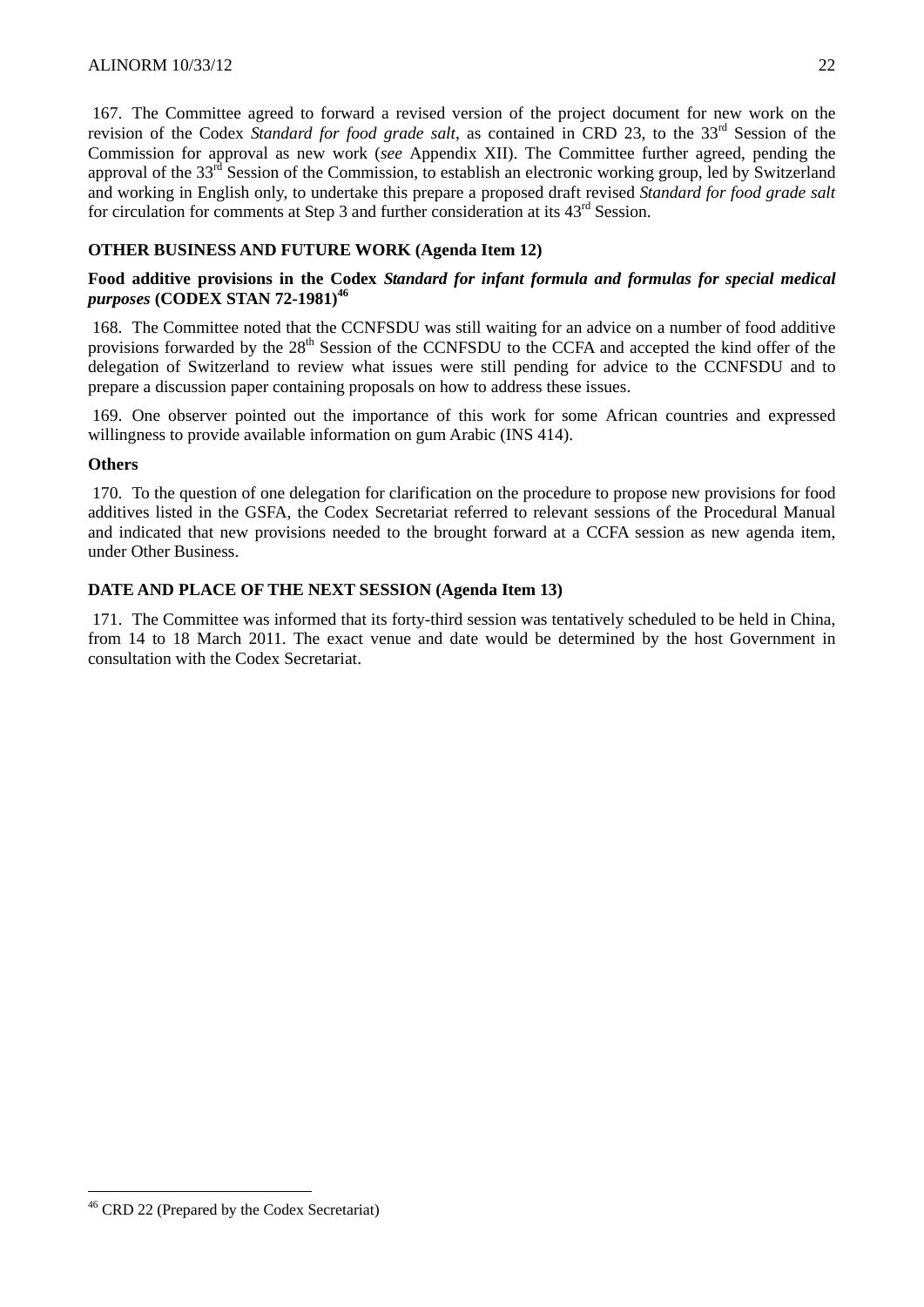## **SUMMARY STATUS OF WORK**

| <b>SUBJECT</b>                                                                                                                                 | <b>STEP</b>    | <b>FOR ACTION</b><br>BY:                    | <b>DOCUMENT</b><br><b>REFERENCE</b><br>(ALINORM 10/33/12) |
|------------------------------------------------------------------------------------------------------------------------------------------------|----------------|---------------------------------------------|-----------------------------------------------------------|
| Draft and proposed draft food additive provisions of<br>the General standard for food additives (GSFA)                                         | 8 and 5/8      | $33rd$ CAC                                  | paras 19, 31, 62 and<br>Appendix III                      |
| Proposed draft Guidelines on substances used as<br>processing aids (N14-2008)                                                                  | 5/8            | $33rd$ CAC                                  | para. 125 and Appendix VIII                               |
| Proposed draft amendments to the International<br>numbering system (INS) for food additives                                                    | 5/8            | $33rd$ CAC                                  | para. 134 and Appendix IX                                 |
| Specifications for the identity and purity of food<br><i>additives</i> arising from the 71 <sup>st</sup> JECFA meeting                         | 5/8            | $33rd$ CAC                                  | para. 142 and Appendix X                                  |
| Revision of provisions of aluminium-containing<br>food additives in the GSFA                                                                   | 3/6            | <b>EWG</b><br>(Brazil)                      | para. 83                                                  |
| Recommendations for provisions for lauric arginate<br>ethyl esters, steviol glycoside, sulfites and<br>erythrosine                             | 3/6            | <b>EWG</b><br>(United States<br>of America) | paras 65, 67, 69, 104 and<br>146                          |
| Additional information on food additive provisions<br>of the GSFA                                                                              | 3/6            | 43rd CCFA                                   | paras 58, 60, 63 and<br>Appendix VI                       |
| Proposed draft revision of food category system of<br>the GSFA (food categories 5.1, 5.2. and 5.4)                                             | 1,2,3          | <b>EWG</b><br>(United States<br>of America) | para. 89                                                  |
| Amendments to the International numbering system<br>(INS) for food additives                                                                   | 1,2,3          | <b>EWG</b><br>(Finland)                     | paras 133 and 137                                         |
| Specifications for the identity and purity of food<br><i>additives</i> arising from the 73 <sup>rd</sup> JECFA meeting                         | 1,2,3          | 43 <sup>rd</sup> CCFA                       |                                                           |
| Proposed draft revision of Standard for food grade<br>salt (CODEX STAN 150-1985)                                                               | 1,2,3          | <b>EWG</b><br>(Switzerland)                 | para. 167 and Appendix XII                                |
| Amendment to the name and descriptors of food<br>categories 06.0, 06.2 and 06.2.1 of the GSFA                                                  | for adoption   | $33rd$ CAC                                  | para. 16                                                  |
| Deletion of note 180 of the GSFA                                                                                                               | for adoption   | $33rd$ CAC                                  | para. 61                                                  |
| Amendment of the provision for ascorbyl esters<br>(INS 304, 305) of the GSFA                                                                   | for adoption   | $33rd$ CAC                                  | para. 90                                                  |
| Amendment to notes 130 and 131 of the GSFA                                                                                                     | for adoption   | 33rd CAC                                    | para. 91                                                  |
| Amendment to the text of note 136 of the GSFA                                                                                                  | for adoption   | $33^{\text{rd}}$ CAC                        | para. 92                                                  |
| Amendment to Section 2 of CAC/GL 36-1989                                                                                                       | for adoption   | $33^{\text{rd}}$ CAC                        | para. 129                                                 |
| Priority list of compounds to be evaluated by<br><b>JECFA</b>                                                                                  | for approval   | 33rd CAC                                    | para. 147 and Appendix XI                                 |
| Food additive provisions of the GSFA                                                                                                           | for revocation | 33rd CAC                                    | paras 62, 76 and Appendix<br>IV                           |
| Inventory of processing aids (IPA) (CAC/MISC 3)                                                                                                | for revocation | 33rd CAC                                    | para. 124                                                 |
| Draft and proposed draft food additive provisions of<br>the GSFA                                                                               | discontinued   | $33rd$ CAC                                  | Paras 31, 62, 76 and<br>Appendix V                        |
| Discussion paper on use of note 161 in the GSFA                                                                                                |                | <b>EWG</b><br>(Netherlands)                 | para. 75                                                  |
| Discussion paper on development of a database on<br>processing aids                                                                            |                | <b>EWG</b><br>(New Zealand)                 | para. 121                                                 |
| Discussion paper on mechanisms for re-evaluation<br>of substances by JECFA                                                                     |                | <b>JECFA</b><br>Secretariat                 | para. 150                                                 |
| Discussion paper on the alignment of the food<br>additive provisions of the standards for meat<br>products and relevant provisions of the GSFA |                | <b>EWG</b><br>(Australia)                   | para. 162                                                 |
| Information document on Inventory of Substances<br>used as Processing Aids (IPA), (updated list)                                               |                | New Zealand                                 | para. 126                                                 |
| Information document on the GSFA                                                                                                               |                | Codex<br>Secretariat                        |                                                           |
| Information document on food additive provisions<br>in commodity standards                                                                     | ---            | Codex<br>Secretariat                        | para. 163                                                 |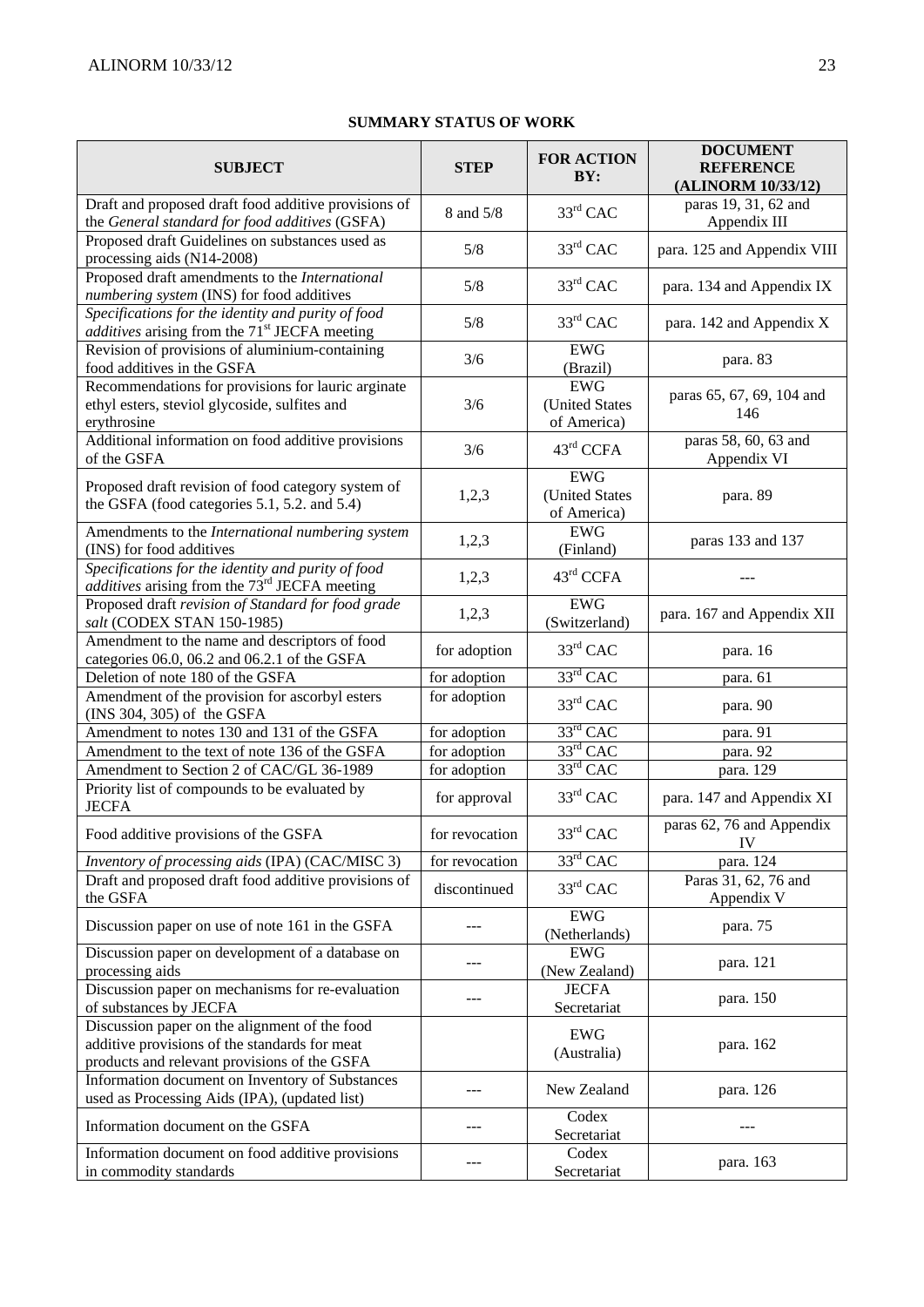#### Appendix I

#### **LIST OF PARTICIPANTS LISTE DES PARTICIPANTS LISTA DE PARTICIPANTES**

 **Chairperson** Dr. Junshi CHEN **Prêsident** Professor

**Presidente** National Institute of Nutrition and Food Safety China CDC, Ministry of Health 29 Nanwei Road, Xuanwu District Beijing 100050, China Phone: +86 10 83132922 Fax: +86 10 83132922 E-mail: jshchen@ilsichina.org

#### Sherryl GREATHEAD Policy Officer, International Food Standards Australian Government Department of Agriculture, Fisheries & Forestry GPO Box 858 Canberra ACT 2601, Australia Phone: +61 2 6272 4170 Fax: +61 2 6272 3372 E-mail: sherryl.greathead@daff.gov.au

#### **Austria Autriche Austria**

Aleksander ZILBERSZAC Ministry of Health Radetzkystraße 3 Vienna, Austria Phone: +43 1 71100-4617 Fax: +43 1 7134404-1770 E-mail: Alexander.zilberszac@bmg.gv.at

#### **Belgium Belgique Bélgica**

Christine VINKX Expert food additives and contaminants Federal Public Service Health, Food Chain Safety and Environment Place Victor Horta 40 box 10 B-1060 Brussels, Belgium Phone: +32 2 524 73 59 Fax: +32 2 524 73 99 E-mail: Christine.Vinkx@health.fgov.be

#### **Brazil Brésil Brasil**

Daniela ARQUETE Expert on Regulation Brazilian Health Surveillance Agency/ Ministry of Health Sia Trecho 5 Área Especial 57 - Bloco D - 2º Andar Brasília-DF, Brazil Phone: +55 61 3462-5329 Fax: +55 61 3462-5315 E-mail: daniela.arquete@anvisa.gov.br

#### **Angola Angola Angola**

Teresa CRUZ Coordonnateur du Subcomité Technique Sur Les Products Traités Codex-Angola / Ministere du Commerce Luanda, Angola Phone: +244 9 2796 5925 +244 9 1229 2050 E-mail: tetearsenio@yahoo.com

Gabriel MAJOR Coordenador do Sub-Comite de Aditivos Ministério do Comercio – Codex-Angola Largoantonio Jacinto C.P 527 Luanada, Angola<br>Phone: +244  $+244923339108$ Fax: +244 2 2232 3724 E-mail: gabrielmajor64@yahoo.com.br

#### **Argentina Argentine Argentina**

Omar Ernesto ODARDA Agricultural Attaché Embassy of Argentina in the P.R.C. San Li Tun, Dong 5 Jie, No. 11 Beijing, P. R. China Phone: +86-10-6532 0789/90 ext. 10 Fax: +86-10+6532 0270 E-mail: odarda@agrichina.org

#### **Australia Australie Australia**

Paul BRENT Chief Scientist Food Standards Australia New Zealand PO Box 7186 Canberra BC 2610 Canberra, Australia Phone: +61 2 6271 2214 Fax: +61 2 6271 2204 E-mail: paul.brent@foodstandards.gov.au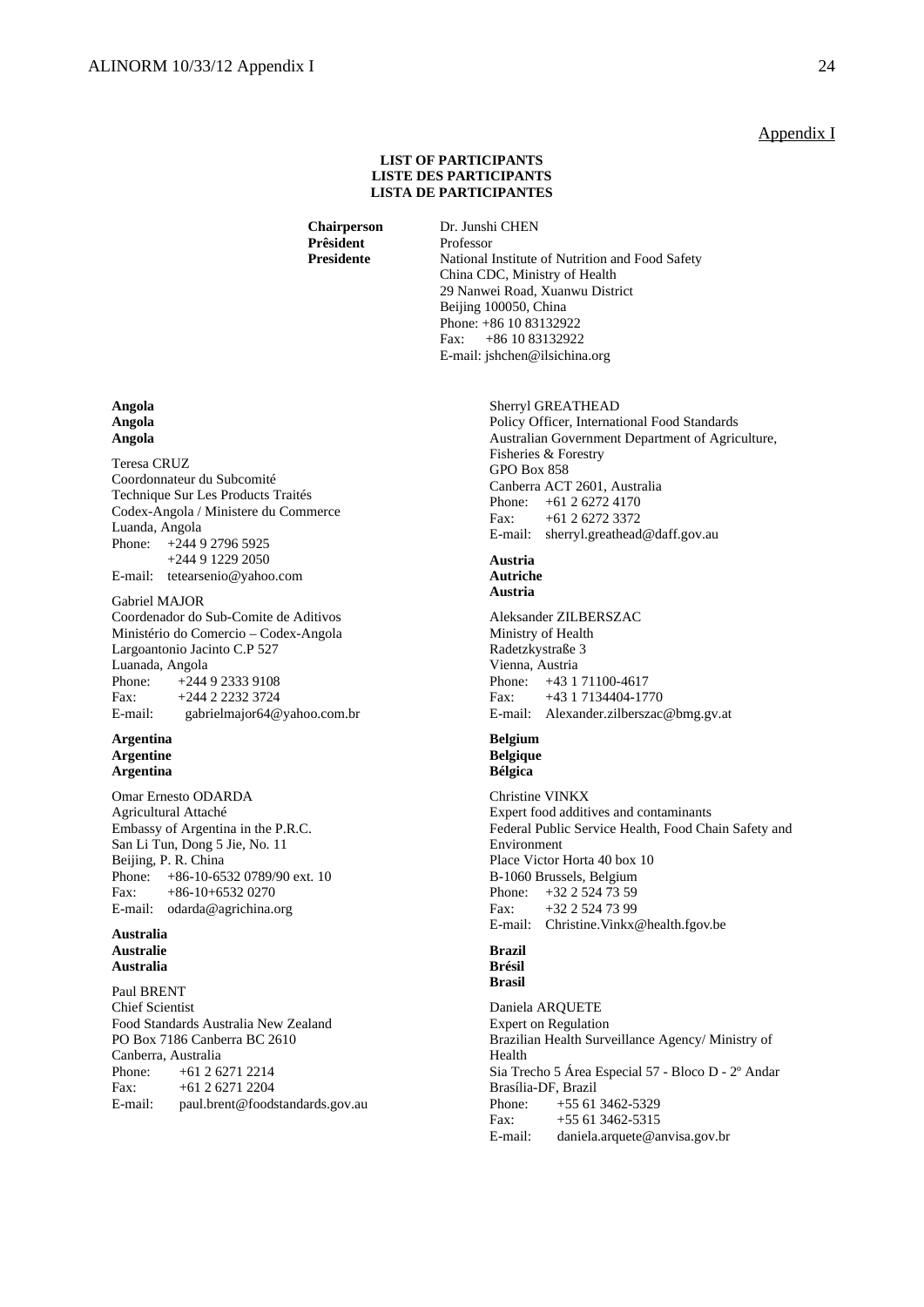Ester AGUIAR Official Veterinary Inspector Ministry of Agriculture, Livestock and Food Supply Esplanada dos Ministérios Bloco "D" "A", 4º Andar Sala 443-CEP 70043-900 Brasília-DF, Brazil Phone: +55 61 32182438 Fax: +55 61 32182727 E-mail: ester.aguiar@agricultura.gov.br

Laila MOUAWAD Expert on Regulation Brazilian Health Surveillance Agency/ Ministry of Health Sia Trecho 5 Área Especial 57 - Bloco d - 2º Andar Brasília-DF, Brazil Phone: +55 61 34625330 Fax: +55 61 34625315 E-mail: laila.mouawad@anvisa.gov.br

Maria Cecilia TOLEDO University of Campinas Shigeo Mori 1232- Cidade Universitária Campinas-SP- CEP: 13083-765, Brazil Phone: +55 19 32891837 Fax: +55 19 32011837 E-mail: toledomcf@hotmail.com

Tomaz PEZZINI Official Veterinarian Inspector Ministry of Agriculture, Livestock and Food Supply Esplanada Dos Ministérios Bloco "D" "A", 4º Andar Sala 443-CEP 70043-900 Brasília-DF, Brazil Phone: +55 61 32182861 Fax: +55 61 32182727 E-mail: tomaz.pezzini@agricultura.gov.br

#### **Canada Canada**

**Canadá** 

Matthew BAUDER Senior Scientific Evaluator and Policy Officer Health Canada AL: 2201C Sir Frederick G. Banting Research Centre 251 Sir Frederick Banting Driveway Ottawa, ON. KIA OL2 Canada Phone: +1 613 9416224<br>Fax: +1 613 9901543  $+1$  613 9901543 E-mail: Matthew.Bauder@hc-sc.gc.ca

Sarah O'ROURKE Chief, Special Surveys Canadian Food Inspection Agency 1400 Merivale Rd. Ottawa, Canada Phone: +1 613 7736129 Fax: +1 613 7735958 E-mail: sarah.orourke@inspection.gc.ca

Joel ROTSTEIN Section Head Pre-Market Toxicology Assessment Section Health Canada AL: 2201C Sir Frederick G. Banting Research Centre 251 Sir Frederick Banting Dr. Ottawa, ON. KIA OL2 Canada<br>Phone: +1 613 9571685  $+1$  613 9571685 Fax: +1 613 9571688 E-mail: Joel.Rotstein@hc-sc.gc.ca

#### **Central African Republic République centrafricaine República Centroafricana**

Ernest LANGO – YAYA Chef de Service de la Microbiologie Alimentaire Laboratoire National de Biologie Clinique et de Santé Publique Bangui 2765, Central African Republic (CAR) Phone: +236 7504 4605 E-mail: langoyaya@yahoo.fr

#### **Chad Tchad Chad**

Abderahim Zakaria ABDOULAYE Invitation du Codex Alimentaire Mistere de L'Agriculture Ndjamena 1551, Tchad Phone: +2356291602 E-mail: zakariatody@hahoo.fr

Mahamat Kodogot ORY Mistere de L'Agriculture DPVC 1551, Tchad Phone: +235 66258101 +235 99911718 E-mail: kmahamat2000@yahoo.fr

#### **China Chine China**

Zhutian WANG Deputy Director National Institute of Nutrition and Food Safety China CDC, MOH No. 7 Panjiayuan Nanli, Chaoyang District Beijing 100021, China Phone: +86-10-67791253 Fax: +86-10-67711813 E-mail: wangzt@chinacdc.net.cn

Yongxiang FAN Associate Professor National Institute of Nutrition and Food Safety China CDC, MOH No. 7 Panjiayuan Nanli, Chaoyang District Beijing 100021, China Phone: +86-10-87720035 Fax: +86-10-67711813 E-mail: afantiii@gmail.com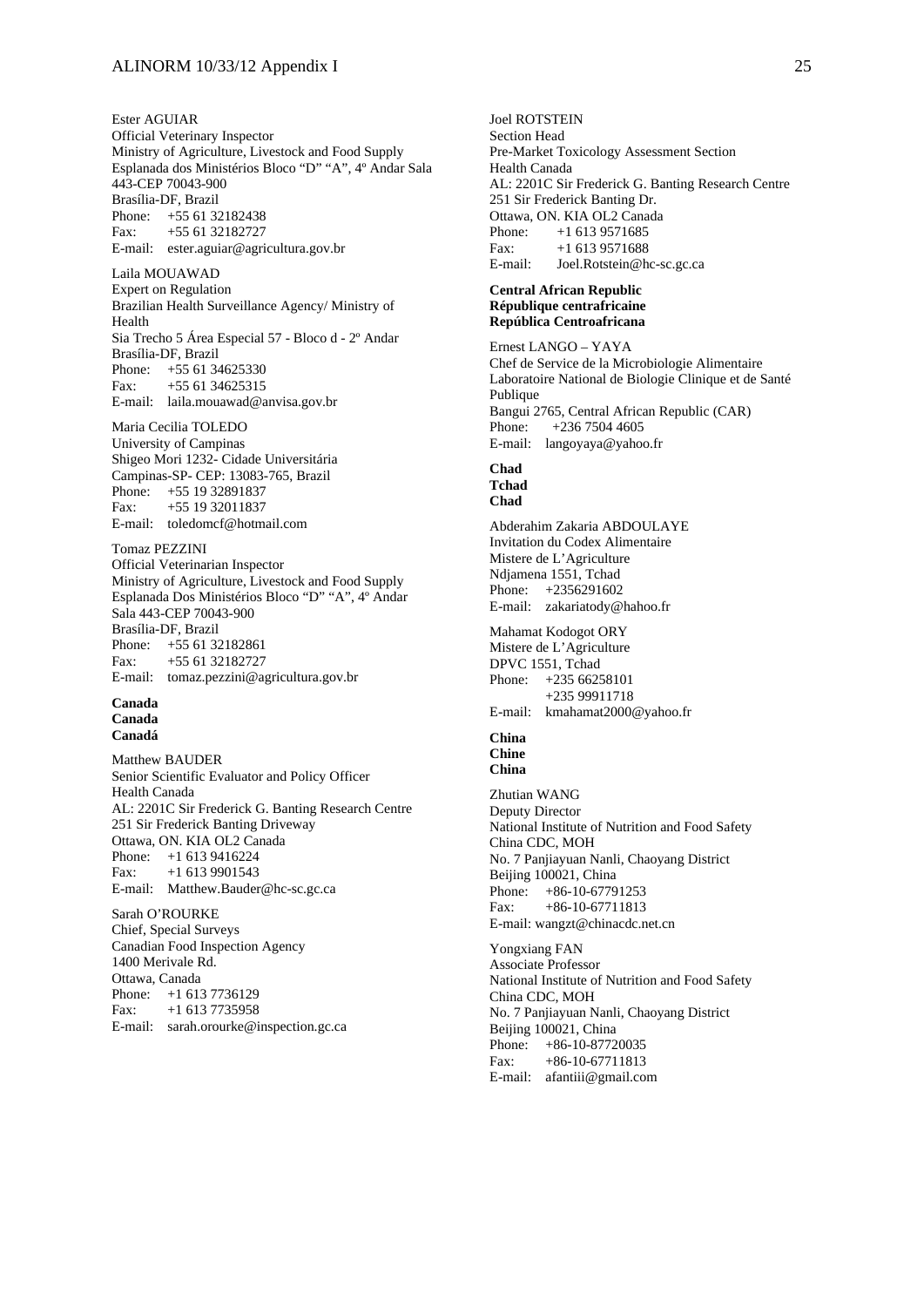Xiaoyu LI Associated Professor National Center for Health Inspection and Supervision No.32 Beisantiao Jiaodaokou, Dongcheng District Beijing 100007, China Phone: +86-10-64047878-2139 Fax: +86-10-64047878-2152 E-mail: xyL74@yahoo.com Yi XUE Deputy Chairman and Secretary General China Food Additives and Ingredients Association Rm 1402, Tower 3, Vantone, No. 6A, Chaoyangmenwai Street Beijing, China Phone: +86-10-59071330 Fax: +86-10-59071335 E-mail: cfaa1402@yahoo.com.cn Liwen WANG Deputy Director National Feed Assessment Committee No.20 Maizidian Street, Chaoyang District Beijing, China Phone: +86-10-59194650 Fax: +86-10-59194611 E-mail: wangliwen2001@sohu.com Le LI Assistant professor Chinese Academy of Fishery Sciences Beijing, China Phone: +86 10 68673936 Fax: +86 10 68673936 E-mail: lil@cafs.ac.cn Cong WU **Official** Ministry of Commerce No 2 Dong Chang An Street Beijing, China<br>Phone: +86- $+86-10-65197380$ Fax: +86-10-65197061 E-mail: wucong@mofcom.gov.cn Lili ZHAO Counsel State Food and Drug Administration A 38, Bei Li Shi Lu Beijing, China Phone: +86-10-68318660 Fax: +86-10-68318660 E-mail: zhaollsda@vip.sina.com Jianping SUN Principal Staff Member State Food and Drug Administration A38, BeiLishi Lu Phone: +86-10-88330549 Fax: +86-10-88370947 E-mail: sunjp@sfda.gov.cn Yan WANG Assistant Director Shanghai Institute for Food and Drug Control 1500 Zhang-Heng Road Shanghai, China<br>Phone:  $+86$  $+ 86 - 21 - 50798206$ 

Fax:  $+86-21-50798206$ E-mail: wangyan\_yjs@smda.gov.cn

Ying XIAO Food Safety Officer (risk assessment) Center for Food Safety 43/F, Queensway Government Offices Hong Kong, China Phone: + 852-2867 5526 Fax:  $+852-289333547$ E-mail: yxiao@fehd.gov.hk

Siu-chung WONG HK Senior Health Inspector M/F Middle Road Carpark Building, Tsim Sha Tsui, HK Hong Kong, China Phone:  $+ 852-35833640$ <br>Fax:  $+ 852-31050457$  $+ 852 - 31050457$ E-mail: siuchungwong@fehd.gov.hk

#### **Colombia Colombie Colombia**

Julio Cesar VANEGAS RIOS Profesional Universitario INVIMA Bogota D.C. 110931, Colombia Phone: 05712948700 Fax: 05712948700 E-mail: jvanegasr@invima.gov.co

#### **Costa Rica Costa Rica Costa Rica**

Monica ELIZONDO Food Technologist Costa Rican Chamber of Food Industry 7097-1000 San José, Costa Rica Phone: +506 22341127 Fax: +506 22346783 E-mail: melizondo@cacia.org

#### **Czech Republic République tchèque República Checa**

Eva PRIBYLOVA Ministry of Health Palackeho Nam 4 Praha, Czech Republic Phone: +420 224 972 188 Fax: +420 224 972 105 E-mail: eva.pribylova@mzcr.cz

#### **Denmark Danemark Dinamarca**

Annette GROSSMANN Scientific Adviser The Danish Veterinary and Food Administration Moerkhoej Bygade 19 Soeborg 2860, Denmark Phone: +45 33 95 62 01 E-mail: ang@fvst.dk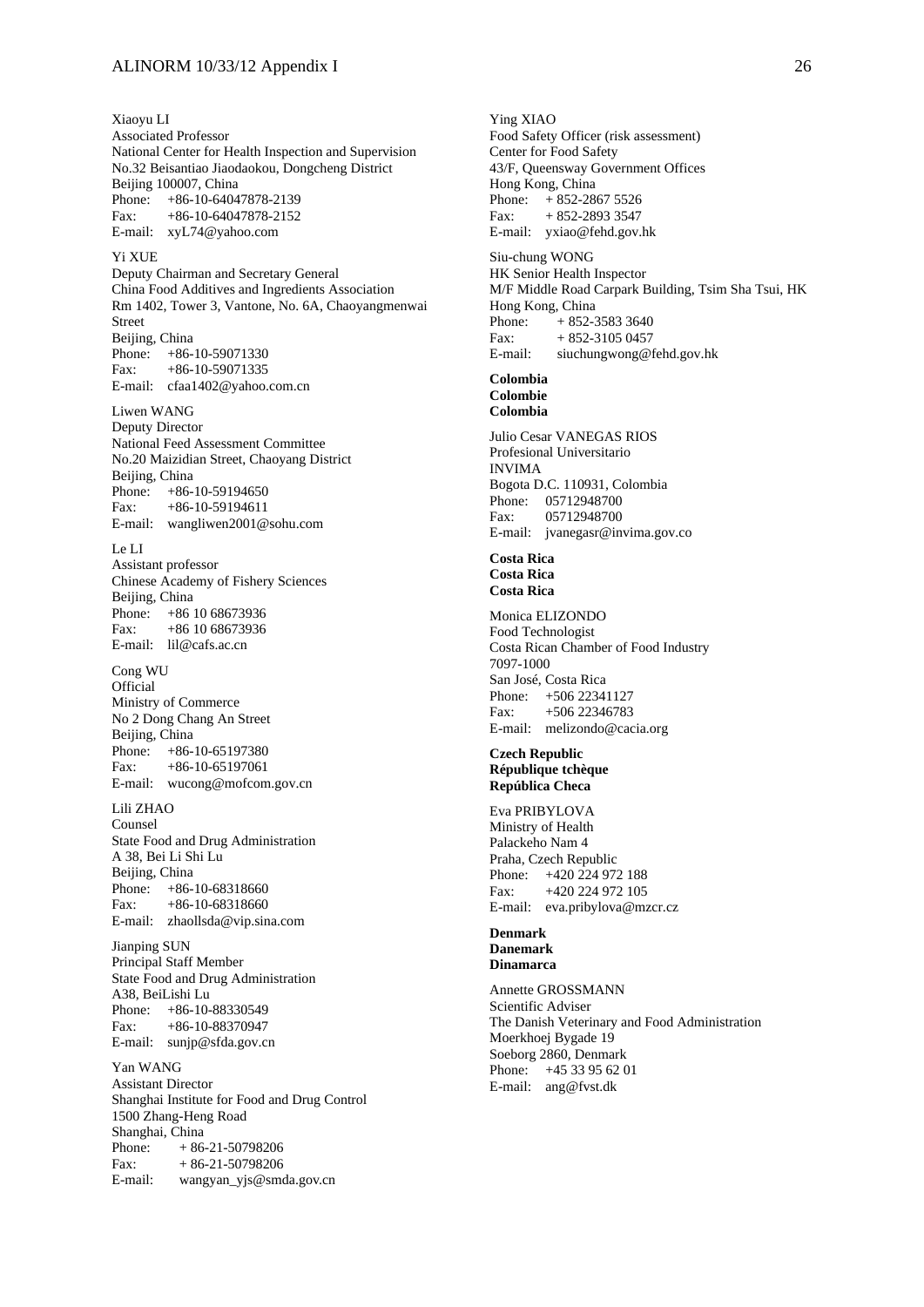#### **Egypt Égypte Egipto**

Ahmed GABALLA Scientific and Regulatory Affairs Manager Atlantic Industries Cairo, Egypt Phone:  $+20222767138$ Fax:  $+20222754600$ E-mail: agaballa@mena.ko.com

Manal ATWA Head of Food Additives Departments Regional Center for Food & Feed (RCFF) Agricultural Research Center 9 ElGamaa st., Giza, Egypt Phone: + 20 10 1067106-35732280 Fax:  $+20235732280$ E-mail: manal**\_**atwa@yahoo.com

Ahmed Mamdouh GOMHA Researcher Ministry of Agriculture Central Lab of Pesticides Residue and Heavy Metal in Food 7 Nadi Elsaid Dokki Giza, Egypt Phone: +202 37611355 Fax:  $+20237611216$ E-mail: mamdouh.ah@gmail.com

#### **European Union (Member Organization) Union Européenne (Organisation Membre) La Unión Europea (Organización Miembro)**

Eva Maria Zamora ESCRIBANO Administrator responsible for Codex issues European Commission Rue Froissart 101 1049 - Brussels, Belgium Phone: +322 299 86 82 Fax: +322 299 85 66 E-mail: eva-maria.zamora-escribano@ec.europa.eu

Stéphane BRION Legal Officer European Commission EC-B232 04/35 Brussels, Belgium Phone:  $+32222984968$ Fax: +32 2 299 1856 E-mail: Stephane.brion@ec.europa.eu

#### **Finland Finlande Finlandia**

Liisa RAJAKANGAS Senior Adviser Ministry of Agriculture and Forestry PO Box 30 Government FI-00023, Finland Phone: +358 9 1605 3384 Fax: +358 9 16053338 E-mail: liisa.rajakangas@mmm.fi

Harriet WALLIN Senior Officer, Food Control Finnish Food Safety Authority Evira Mustialankatu 3 Helsinki FI- 00790, Finland Phone: +358 2077 24313 Fax: +358 2077 24277 E-mail: harriet.wallin@evira.fi **France France Francia**  Catherine EVREVIN Chargée de mission **DGCCRF** DGCCRF –Bureau C2 – 59 boulevard Vincent Auriol 75013 Paris, France Phone: +33 1 44 97 32 05 Fax: +33 1 44 97 24 86 E-mail: Catherine.evrevin@dgccrf.finances.gouv.fr Pascal AUDEBERT Point de Contact du Codex alimentarius en France Premier Ministre - Secrétariat général des Affaires européennes 2, boulevard Diderot 75572 Paris cedex 12, France Phone: +33 1 44 87 16 03 Fax: +33 1 44 87 16 04 E-mail: pascal.audebert@sgae.gouv.fr Nelly DELFAUT Chargée de missions ATLA 42 rue de Chateaudun 75009 Paris, France Phone: +33 1 49 70 72 66 Fax:  $+33142806365$ E-mail: trs@atla.asso.fr Jennifer HUET Project manager CNIEL 42 rue de Chateaudun 75314 Paris cedex 09, France Phone: +33 1 49707108 Fax: +33 1 42806345 E-mail: jhuet@cniel.com Marion SANDRIN Chargée de mission Ministère de l'alimentation, de l'agriculture et de la pêche 251 rue de Vaugirard, 75732 Paris, France Phone: +33 1 49 55 49 34 Fax: +33 1 49 55 59 48 E-mail: marion.sandrin@agriculture.gouv.fr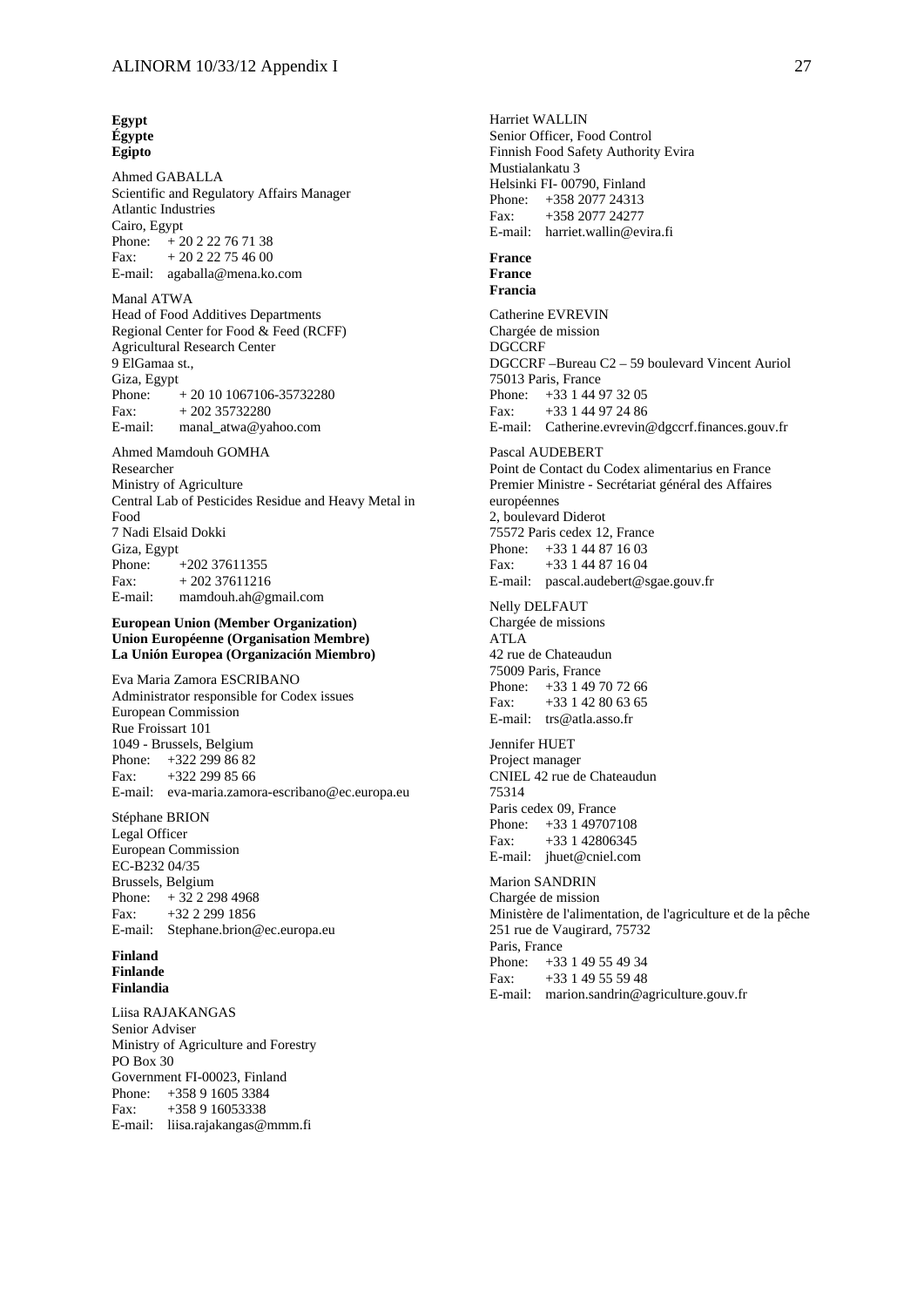#### **Gabon Gabon Gabón**

Paul ESSONO EBOZO'O Ingenieur Agronome Secretarire Principal Codex Alimentarius Ministere agriculture BP. 43 Libreville Libreville, Gabon Phone: +241 07392278 E-mail: essonoebozoo@yahoo.fr

#### **Germany Allemagne Alemania**

Hermann BREI Regierungsdirektor Federal Ministry of Food, Agriculture and Consumer Protection Rochusstraße 1 Bonn, Germany Phone: +49(0)228 99529-4655 Fax: +49(0)228 99529-4965 E-mail: Hermann.Brei@bmelv.bund.de

Michael PACKERT Süedzucker AG Maximilianstr. 10 Mannheim 68165, Germany Phone: +49 621 421 573 Fax: +49 621 421 7573 E-mail: michael.packert@suedzucker.de

#### Anke SENTKO

General Manager Sentko Consult Gmbh Straesslerweg 13 Bühlertal 77830, Germany Phone: +49(0) 7223-7768 Fax: +49(0) 7223-74528 E-mail: sentko@t-online.de

#### **Guinea Guinée Guinea**

Alphonse Vohou SAKOUVOGUI Chef Section Securité Sanitaire des Aliments Ministère de la Santé de l'Hygiene Publique Conakry, Guinea Phone: +224 6058 7621 E-mail: vsakou@yahoo.fr

#### **Hungary Hongrie Hungría**

Gabor KELEMEN Counsellor Ministry of Agriculture and Rural Development Kossuth Lajos tér 11. Budapest H-1055, Hungary Phone: +36 1 301 4383 Fax: +36 1 301 4808 E-mail: gabor.kelemen@fvm.gov.hu

#### **India Inde India**

Sanjay GAHLOT Director, Government of India, Ministry of Food Processing Industries Ministry of Food Processing Industries, Government of India Panchsheel Bhawan, August Kranti Marg New Delhi 110049, India Phone: +91-011- 26497635 Fax: +91-011- 26497635 E-mail: sanjaygahlot@hotmail.com

Sunil ADSULE Agri & Food Processing Division Confederation of Indian Industry India Habitat Centre, 4<sup>th</sup> Floor Core 4 A, Lodi Road New Delhi 110003, India Phone: +91 124 4785109 +91 989 9998134 E-mail: sunilads@rediffmail.com

Himanshu GUPTA Manager-Corporate Affairs FICCI CIFTI Tansen Marg New Delhi, India Phone: + 91 124 3321527 Fax:  $+91$  124 2389355 E-mail: Himanshu77guptaz@yahoo.co.in

#### **Indonesia Indonésie Indonesia**

Tetty Helfery SIHOMBING Director of Food Product Standardization National Agency of Drug and Food Control Jl. Percetakan Negara No.23 Jakarta, Indonesia Phone: +62 21 42875584 Fax: +62 21 42875780 E-mail: tettyhelfery@yahoo.com

Sri Irawati SUSALIT Adviser National Agency of Drug and Food Control Jl. Percetakan Negara No.23 Jakarta, Indonesia Phone: +62 21 42875584 Fax: +62 21 42875780 E-mail: iras48@yahoo.com

#### ANISYAH

Head Section of Standardization of Food Additives National Agency of Drug and Food Control Jl. Percetakan Negara No.23 Jakarta, Indonesia Phone: +62 21 42875584 Fax: +62 21 42875780 E-mail: anisyahfirdaus@gmail.com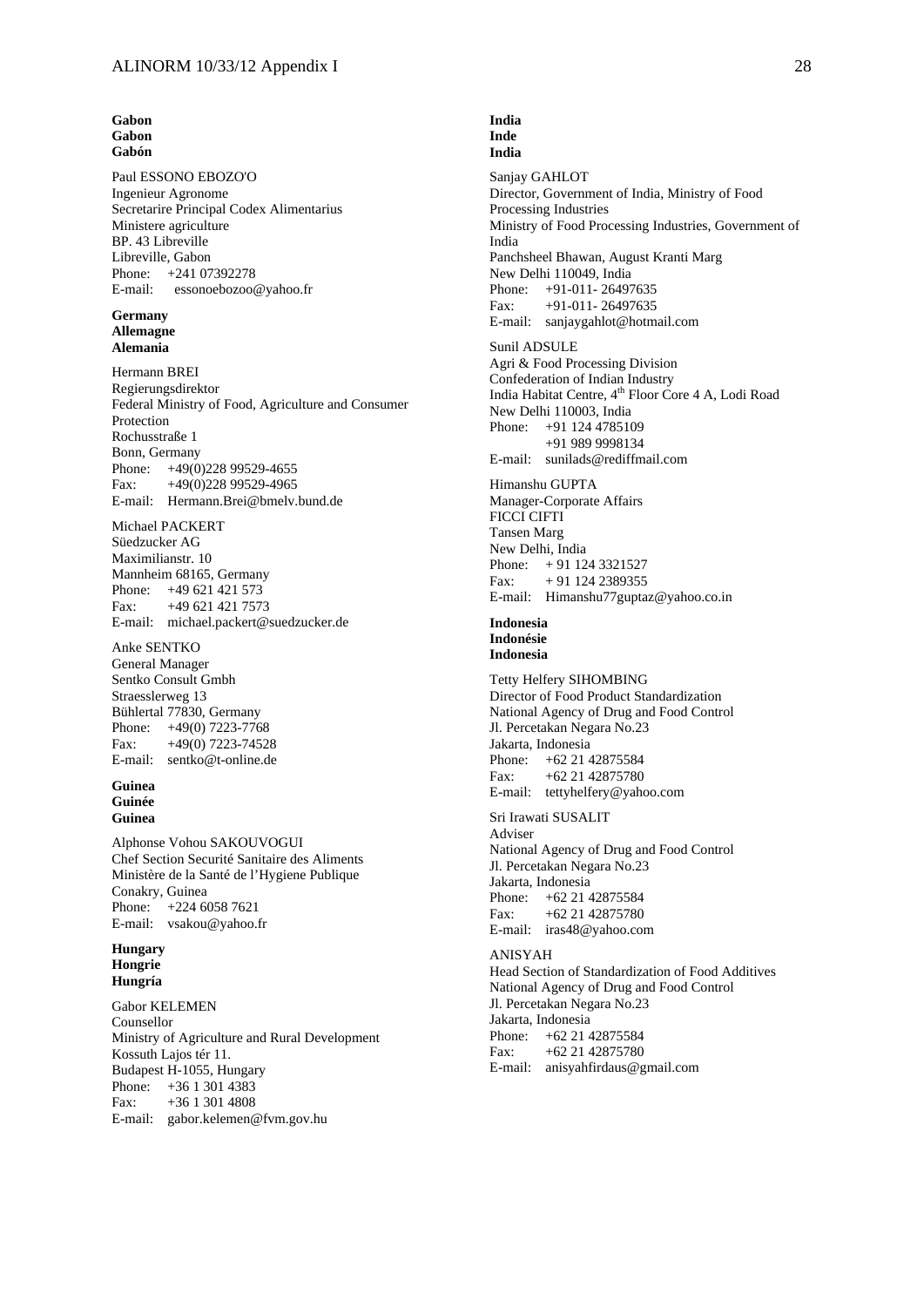Kartika ADIWILAGA Regulatory and Scientific Affairs Leader Cargill Wisma 46 Kota BNI Lantai 28, Jend Sudirman 1 Jakarta 10220, Indonesia Phone: +62 21 5746868 Fax: +62 21 5745757 E-mail: Kartika\_Adiwilaga@cargill.com

#### **Iran (Islamic Republic of) Iran (République islamique d') Irán (República Islámica del)**

Mehrnoush Amjadi GOLPAYEGANI Iran IDF Nc Secretariat Iran dairy Industries Co (I.D.I.C) No1, 23 Ave,Jahane Koodak Across,Africa BLV Phone: +98 21 88661157 Fax: +98 21 88661150-2 E-mail: mehrnoush\_amjadi@yahoo.com

#### **Ireland Irlande Irlanda**

Emer O'Reilly Technical Executive Food Science and Standards Division Food Safety Authority of Ireland Abbey Court, Lower Abbey Street Dublin 1, Ireland Phone: +353-1-8171344 Fax: +353-1-8171244 E-mail: eoreilly@fsai.ie

#### **Israel Israël**

**Israel** 

Shay CHEN Supervisor of Food Additives National Food Control Service- ISRAEL Haarbaa St. 12 Tel-Aviv 64739 Tel-Aviv, Israel Phone: +972-3-6270-129 Fax: +972-3-6270-126 E-mail: shay.chen@moh.health.gov.il

#### **Italy Italie Italia**

Ciro IMPAGNATIELLO Ministero delle Politiche Agricole Alimentari e Forestali Via 20 Settembre, 20 Roma 00187, Italy Phone: +39 06 4665 6042 Fax: +39 06 4880273 E-mail: c.impagnatiello@politicheagricole.gov.it

#### **Japan Japon Japón**

Fumi IRIE Deputy Director Standards and Evaluation Division, Department of Food Safety Ministry of Health, Labour and Welfare 1-2-2 Kasumigaseki, Chiyoda-ku Tokyo 100-8916, Japan Phone: +81-3-3595-2341 Fax: +81-3-3501-4868 E-mail: codexj@mhlw.go.jp Kyoko SATO Technical official National Institute of Health Sciences 1-18-1 Kamiyouga, Setagaya-ku Tokyo 158-8501, Japan Phone: +81-3-3700-9403 Fax: +81-3-3700-9403 E-mail: ksato@nihs.go.jp Hiromitsu HOSHINO Technical Officer Policy Planning Division, Department of Food Safety Bureau, Ministry of Health 1-2-2 Kasumigaseki, Chiyoda-ku Tokyo 100-8916, Japan Phone: +81-3-3595-2326 Fax: +81-3-3503-7965 E-mail: codexj@mhlw.go.jp Atsuko TAKEGUCHI **Officer** Food Safety Commission Secretariat, Cabinet Office 1076122 Tokyo, Japan Phone: +81-3-6234-1089 Fax: +81-3-3584-7391 E-mail: atsuko.takeguchi@cao.go.jp Ayako YOSHIO Assistant Director Food Safety and Consumer Policy Division, Food Safety and Consumer Affairs Bureau, Ministry of Agriculture, Forestry and Fisheries 1-2-1 Kasumigaseki Chiyoda-ku Tokyo 100-8950, Japan Phone: +81-3-3502-8732 Fax: +81-3-3507-4232 E-mail: ayako\_yoshio@nm.maff.go.jp Harumi YAGUCHI Labelling and Standards Division, Food Safety and Consumer Affairs Bureau, Ministry of Agriculture, Forestry and Fisheries 1-2-1 Kasumigaseki Chiyoda-ku

Tokyo 100-8950, Japan  $+81-3-6744-2099$ 

Fax: +81-3-3502-0594

E-mail: harumi\_yaguchi@nm.maff.go.jp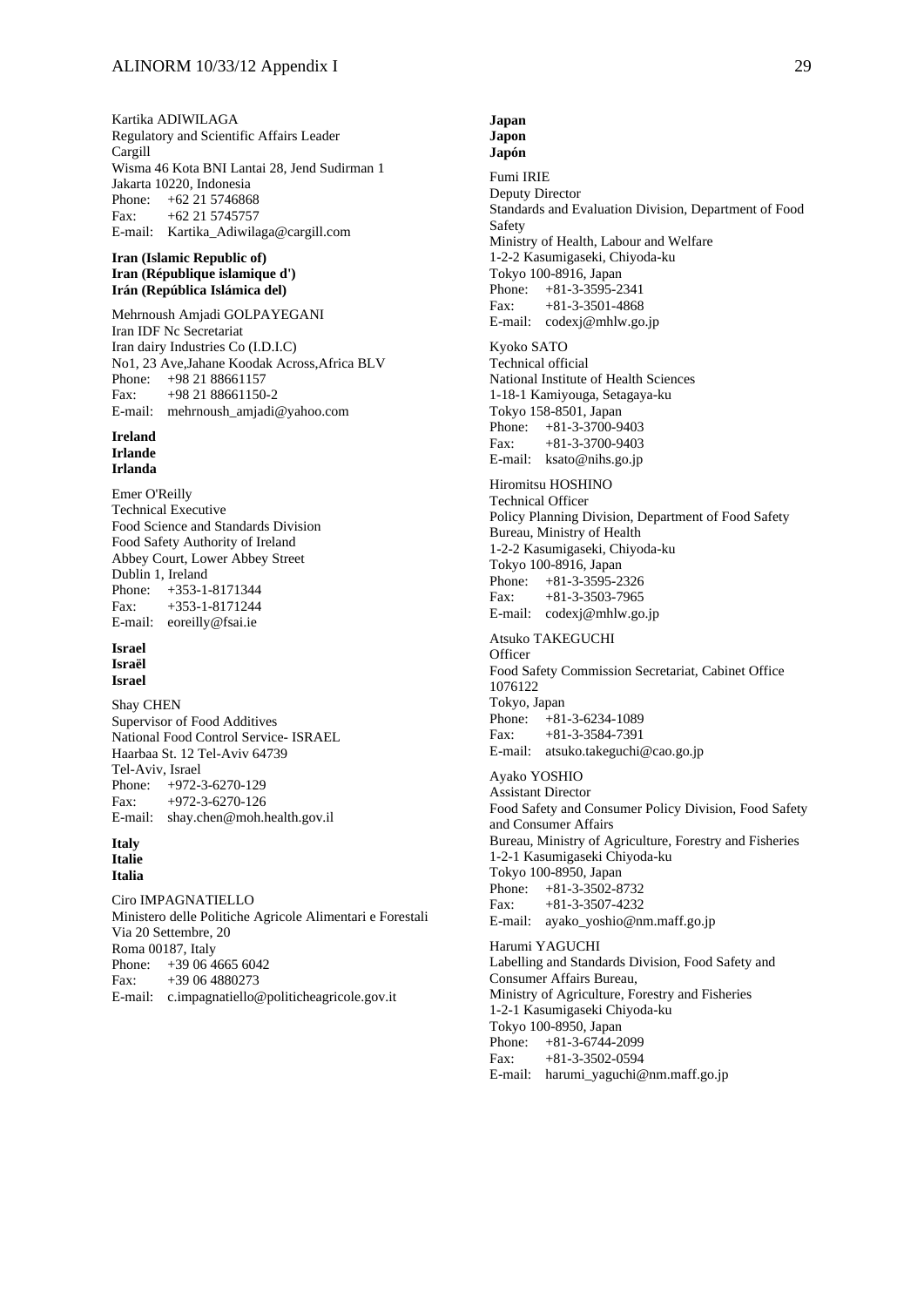Kazuhiro HARA Technical Officer (Analysis and Brewing Technology) National Tax Agency 3-1-1 Kasumigaseki, Chiyoda-ku Tokyo, Japan Phone: +81 3 3581 0180 Fax: +81 3 3581 4747 E-mail: kazuhiro.hara@nta.go.jp

Tadashi HIRAKAWA Japan Food Hygiene Association 1-3-9 Nihonbashi-Horidomecho Chuo-ku Tokyo, Japan Phone: +81-3-3667-8311 Fax:  $+81-3-3667-2860$ E-mail: ta-hirakawa@jafa.gr.jp

Shimmo HAYASHI Technical Advisor Japan Food Hygiene Association 1-4-9 Hirano-machi, Chuo-ku Osaka, Japan Phone: +81-6-6202-3752 Fax: +81-6-6202-3753 E-mail: shinmo-hayashi@saneigenffi.co.jp

Hiroyuki OKAMURA Technical Advisor Japan Food Hygiene Association 4-4-14, Honcho, Nihonbashi, Chuo-ku Tokyo 103-8431, Japan Phone: +81-3-5205-7502 Fax: +81-3-3241-1300 E-mail: hiroyuki\_okamura@t-hasegawa.co.jp

#### **Kenya Kenya Kenya**

Robert Musyoka KILONZO Senior Public Health Officer Ministry of Public Health and Sanitation 30016-00100 Nairobi, Kenya Phone: +254 722688878 Fax: +2542710065 E-mail: rmkilonzo@yahoo.co.uk

Peter MUTUA Standards Officer Kenya Bureau of Standards P. O. Box 54974 – 00200 Nairobi, Kenya Phone: +254 20 6948000 +252 722 836425 Fax: +254 20 699660 E-mail: mutuap@kebs.org

Immaculate ODWORI Manager-Agrochem Kenya Bureau of Standards Box No. 54974-00200 Nairobi, Kenya Phone: +254 0 20 605490 Ext 452 Fax:  $+254020609660$ E-mail: odworii@kebs.org

#### **Malawi Malawi Malawi**

Fred SIKWESE

Acting Deputy Director General Malawi Bureau of Standards P O Box 946 Blantyre, Malawi Phone: +265 888 534 221 Fax: +265 1 870 756 E-mail: fsikwese@mbsmw.org **Maldives Maldives Maldivas**  Sajidha MOHAMED Scientific Officer – Food Safety Division Maldives Food and Drug Authority, Ministry of Health and Family Sosun Magu, Male', Republic of Maldives Phone: +9603343538 Fax:  $+9693304570$ E-mail: sajidha.mohamed@gmail.com sajidha@health.gov.mv **Mali Mali Malí**  Sékouba KEITA Chef de Division Appui Scientifique et Technique à l'Elaboration de la Reglémentaton/ Documentation Ministère de la Santé/ Agence Nationale de la Sécurité Sanitaire des Aliments Quartier du fleuve, Centre Commercial, Rue: 305, BP: E<sub>2362</sub> Bamako, Mali Phone: +223 2022 0754 +223 7915 6031 Fax: +223 2022 0747 E-mail: sekokake@yahoo.fr **Mauritius** 

# **Maurice Mauricio**

Vimla HUREE-AGARWAL Second Secretary Mauritius Embassy Room 202 Dong Wai Diplomatic office Building No.23 Dong Zhi Men Wai Da Jie Beijing 100600, P.R.China Phone: +86 10 6532 5695/98 Fax:  $+86\,10\,6532\,5706$ E-mail: vhuree-agarwal@mail.gov.mu

#### **Morocco Maroc Marruecos**

Khadija HADDAD Ministry of Agriculture and Fisheries National Food Safety Office Ab, Hadj Ahmed Cherkaoui Agdal Rabat Rabat, Morocco Phone: +21237681351 Fax: +21237682049 E-mail: haddad\_khadija@yahoo.fr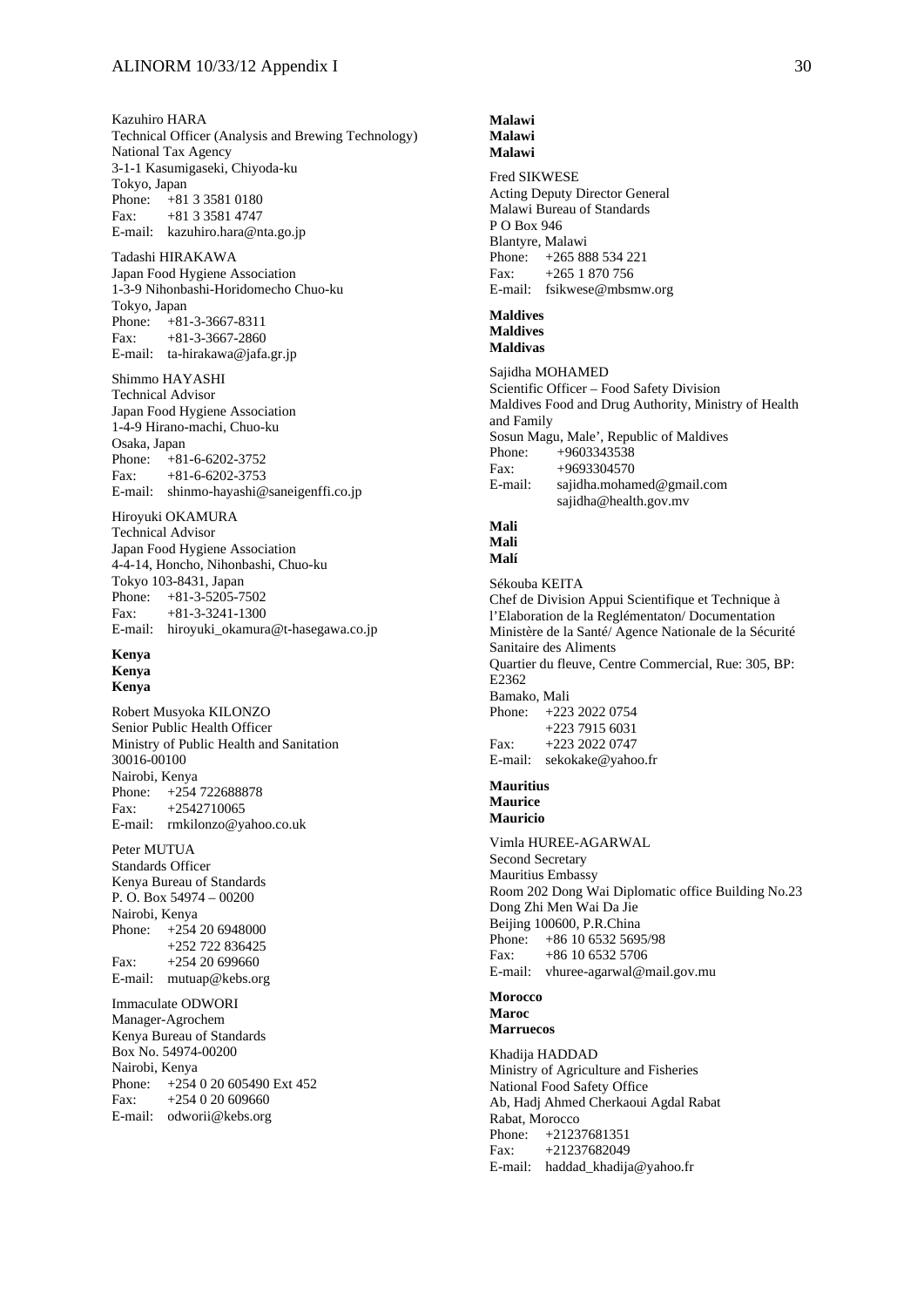**Myanmar Myanmar Myanmar** 

Khin Saw HLA Assistant Director Food and Drug Administration Department of Health Ministry of Health Office No. 47, Nay Pyi Taw, Myanmar Phone: +95 67 4311 36 Fax: +95 67 4311 34 E-mail: sawhtutaung@gmail.com

#### **Netherlands Pays-Bas Países Bajos**

Cornelis (Kees) PLANKEN Ministry of Health, Welfare and Sport P.O. Box 20350 The Hague, the Netherlands Phone: + 31 703407132 E-mail: k.planken@minvws.nl

Suzanne JEURISSEN RIVM PO Box 1, 3720 BA Bilthoven, The Netherlands Phone: +31 30 274 4353 Fax: +31 30 274 4475 E-mail: suzanne.jeurissen@rivm.nl

#### **New Zealand Nouvelle-Zélande Nueva Zelandia**

John van den BEUKEN Programme Manager (Composition) New Zealand Food Safety Authority PO Box 2835 Wellington, New Zealand Phone: +64 4 894 2581 Fax:  $+6448942530$ E-mail: john.vandenbeuken@nzfsa.govt.nz

#### **Nigeria Nigéria Nigeria**

Abdulaziz Mohammed KOLO Deputy Director National Agency for Food Reserve (NFRA) Plot 2230 Mabushi District, Cadastral Zone B6 Abuja, Nigeria Phone: +234-808033118777 E-mail: abdulkolo747@yahoo.com

Kilishi Adamu NUHU Assistant Chief Agric. Officer National Agency for Food Reserve (NFRA), FMoA & WR Plot 590 NAIC House, Federal Ministry of Agriculture Abuja, Nigeria Phone: +234-8035916885 E-mail: nakilishi@yahoo.co.uk

Charistopher OFUANI Deputy Director National Agency for Food, Drugs Administration and Control (NAFDAC) Plot 2032 Olusegun Obasanjo Way, Wuse Zone 7 Abuja, Nigeria E-mail: ofuani.c@nafdac.gov.ng chrisofuani@yahoo.com Patricia Chizoba MONWUBA Deputy Director NAFDAC PMB 5023 Wuse, Abuja Abuja, Nigeria Phone: +2347037884145/+234-8057988620 E-mail: patmonwuba@yahoo.com **Norway Norvège Noruega**  Åse FULKE Senior Adviser Norwegian Food Safety Authority P.O.Box 383 2381 Brumunddal, Norway Phone: + 47 23 21 67 29 E-mail: ase.fulke@Mattilsynet.no Cecilie SVENNING Senior Adviser Norwegian Food Safety Authority P.O.Box 383 2381 Brumunddal, Norway Phone: + 47 23 21 65 98 E-mail: cesve@Mattilsynet.no **Paraguay Paraguay Paraguay**  Trini JIMÉNEZ DE RIVEROS Ingeniera Química. Instituto Nacional de Tecnología, Normalización y Metrología. INTN. Av. Artigas 3973. Asunción, Paraguay Phone: +595 21 290160 Fax: +595 21 290873 E-mail: trini\_vj@hotmail.com intn@intn.gov.py dlaboratorio@intn.gov.py **Peru Pérou Perú** 

María del Carmen DE LA COLINA OCHOA Sanitary Certification Establishment Responsible General Directorate of Environmental Health Las Amapolas N° 350 – Urb. San Eugenio, Lince Lima 14, Perú Phone: +51 442 8353 Ext. 123<br>Fax: +51 442 8353 Ext. 204 Fax: +51 442 8353 Ext. 204 E-mail: pramirez@digesa.minsa.gob.pe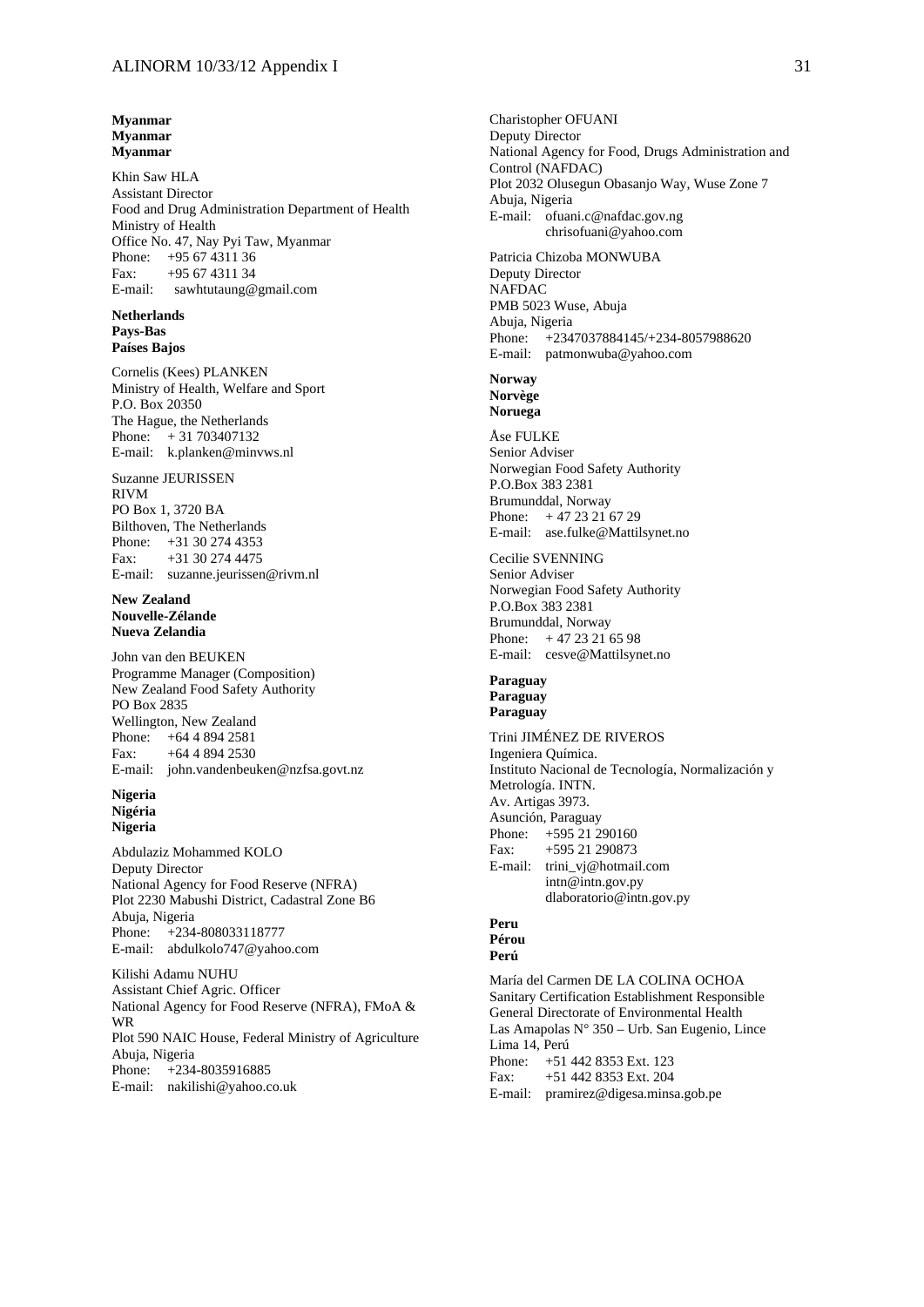#### **Philippines Philippines Filipinas**

Christmasita OBLEPIAS Food-Drug Regulation Officer Ⅲ Food and Drug Administration-Department of Health Civic Drive, Filinvest Corporate City, Alabang Muntinlupa City, Philippines Phone: +63 2 8424625 Fax: +63 2 8424625 E-mail: oblepias\_bfad@yahoo.com

#### Harris BIXLER

631 Moosehead Trail Waldo, Maine, USA Phone: +207 722 4172 Fax: +207 722 4271 E-mail: pbixler@isinc.to

#### **Qatar Qatar Qatar**

Faisal AL-BADER Standard specialist Department of Standards and Metrology P.O Box 23277, Doha, Qatar Phone: +974 4139432 Fax: +974 4139543 E-mail: falbader@qs.org.qa standard@qatar.net.qa

#### **Republic of Korea République de Corée República de Corea**

Mi-Ok EOM Deputy Director Korea Food and Drug Administration #194, Tongilro, Eunpyeung-gu Seoul 122-704, Republic of Korea Phone: +82 2 3801687 Fax: +82 2 3541399 E-mail: miokeom@korea.kr

Sung-Kwan PARK Deputy Director Korea Food and Drug Administration #194, Tongilro, Eunpyeung-gu Seoul 122-704, Republic of Korea Phone: +82 2 3801696 Fax: +82 2 3580525 E-mail: skpark37@korea.kr

Yoo-Ran KIM Senior Researcher Korea Food and Drug Administration #194, Tongilro, Eunpyeung-gu Seoul 122-704, Republic of Korea Phone: +82 2 3801687 Fax:  $+82.2.3541399$ E-mail: yurani00@korea.kr

Doo-Kyung JEONG Veterinary officer National Veterinary Research & Quarantine Service Ministry for Food, Agriculture, Forestry & Fisheries 430-824 335 Jungangno Manangu Anyang, Republic of Korea Phone: +82 31 4671987<br>Fax: +82 31 4671989 Fax: +82 31 4671989 E-mail: 2710white@nvrqs.go.kr

#### Bo-Young NOH Research Scientist Korea Food Research Institute 516, Baekhyeon-dong, Bundang-gu Seongnam-si, Republic of Korea Phone: +82 31 7809351 Fax: +82 31 7809154 E-mail: bynoh@kfri.re.kr

#### Man-Sool LEE

Korea Health Industry Development Institute 57-1 Noryangjin-Dong, Dongjak-Gu Seoul 156-800, Republic of Korea Phone: +82 10 84955299 Fax: +82 2 21947345 E-mail: leems@khidi.or.kr

#### **Russian Federation Fédération de Russie Federación de Russia**

Evgeniy DARINOV Head of Processing Industry and Tobacco Division Ministry of Agriculture 1/11, Orlikov Lane Moscow 107139, Russian Federation Phone: +7(495)607 6370 Fax: +7(499)975 3429 E-mail: e.darinov@prom.mcx.ru

#### **Rwanda Rwanda**

**Rwanda**  Kamikazi MWAJABU Food Product Standards Officer and Codex Contact Point Rwanda Bureau of Standards P. O. Box 7099, Kigali, Rwanda Phone: +250788842524 Fax: +250-252-583305 E-mail: mwajie@gmail.com

#### **Saudi Arabia Arabie saoudite Arabia Saudita**

Saud AL-EYYED Vice Director General National Agriculture and Animal Resources Center P. O. Box 17285, Riyadh 11484, Kingdom of Saudi Arabia Phone: +966 1 4576780 Fax: +966 1 4584979 E-mail: aleyyed@yahoo.com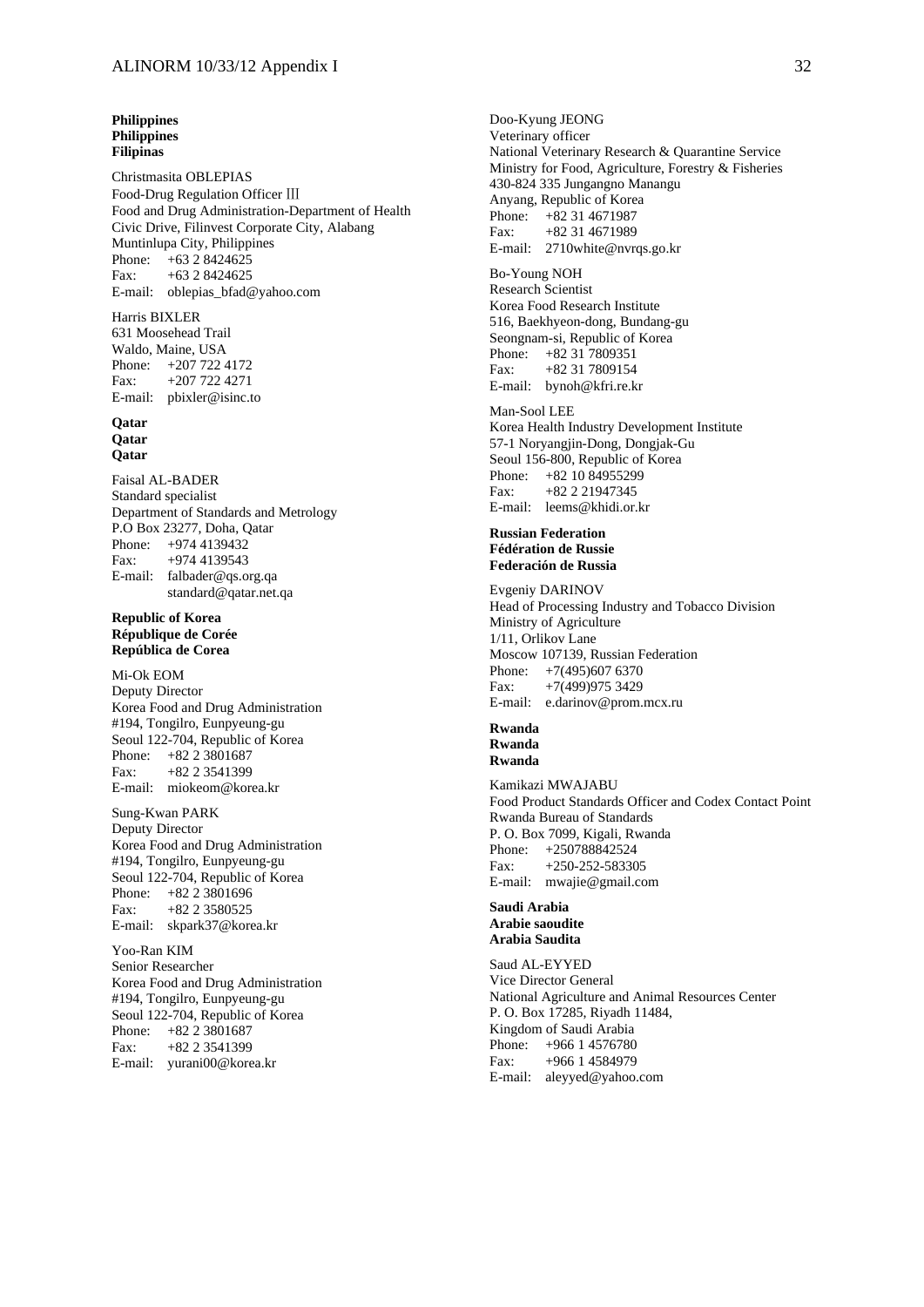Fahad ALORAINI Agricultural Engineer Ministry of Agriculture P.O.Box 10939, Riyadh 11443, Kingdom of Saudi Arabia Phone: +966 1 4069396 Fax: +966 1 4031722 E-mail: faloraini@yahoo.com

Salah ALMAIMAN Consultant Saudi Food and Drug Authority 3292 Northern ring RD. - Annafal District Riyadh 13312-6288 Saudia Arabia Phone: +966 12759222 (3366) Fax: +966 1 2757238 E-mail: samaiman@sfda.gov.sa

**Serbia Serbie Serbia** 

Ivan STANKOVIC Professor Faculty of Pharmacy, University of Belgrade Vojvode Stepe 450, Belgrade, Serbia Phone: +381 11 3951345 Fax: +381 11 3972840 E-mail: istank@eunet.rs/istank@pharmacy.bg.ac.rs

#### **Sierra Leone Sierra Leone Sierra Leona**

Francis Munda PALMER Head of Food Standards Department Sierra Leone Standards Bureau C T Box 11, Freetown, Sierra Leone Phone: +23276202010 +23230229500 E-mail: slstandards2007@yahoo.com

#### **Singapore Singapour Singapur**

Adelene YAP Head, Food Legislation Section Agri-Food & Veterinary Authority 5 Maxwell Road, #18-00 Tower Block MND Complex Singapore 069110<br>Phone: +65 632: Phone: +65 6325 1226 Fax:  $+6563244563$ E-mail: adelene\_yap@ava.gov.sg

#### **Somalia Somalie Somalia**

Abdullahi Hussein SAMATER Senior Technical Advisor Ministry of Agriculture and Irrigation Garowe, Puntland, Somalia Garowe, Somalia Phone: +25290 794462 +25266 794462 E-mail: ahsamater@yahoo.com

#### **South Africa Afrique du Sud SudáFrica**

Maryke HERBST Assistant Director Department of Health Private bag X828 Pretoria, South Africa Phone: + 27 12 312 0164 Fax:  $+ 27 12 312 3180$ E-mail: herbsm@health.gov.za **Spain Espagne España**  Victorio TERUEL Jefe de Area de Gestión de Riesgos Químicos Agencia Española de Seguridad Alimentaria Y Nutrición Alcalá, 56 28.071 Madrid, Spain Phone: +34 91 338 01 22 Fax: +34 91 338 01 69 E-mail: vteruel@msps.es Antonio ATAZ Administrator GS Council of the EU Rue de la Loi 175, 1048 Brussels, Belgium Brussels, Belgium Phone: +32 2 281 4964 Fax: +32 2 281 6198 E-mail: antonio.ataz@consilium.europa.eu Nuria García TEJEDOR Head of Unit Spanish Food Safety and Nutrition Agency Alcalá, 56 St, Madrid 28071, Spain Phone: +34913380487 Fax: +34913380169 E-mail: ngarciat@msps.es David Merino FERNANDEZ Expert Technical Spanish Food Safety and Nutrition Agency Alcalá, 56 St, Madrid 28071, Spain Phone: +34913380383 Fax: +34913380169 E-mail: dmerino@msps.es Andrés GAVILAN AFCA (Spanish Food Additives & Food Supplements Association) 08015 Barcelona(C/Viladomat, 174; 4a planta), Spain Phone: +34 934548405 E-mail: a.gavilan@telafonica.es afca@sefes.es **Sudan Soudan Sudán**  Elfadol Elobeid Mohamed ALI

Director of Environmental Health Federal Ministry of Health (FMOH) P.O. Box 303, Khartoum, Sudan Phone: +2499155145620 +249915595636 E-mail: fadolobeid @yahoo.com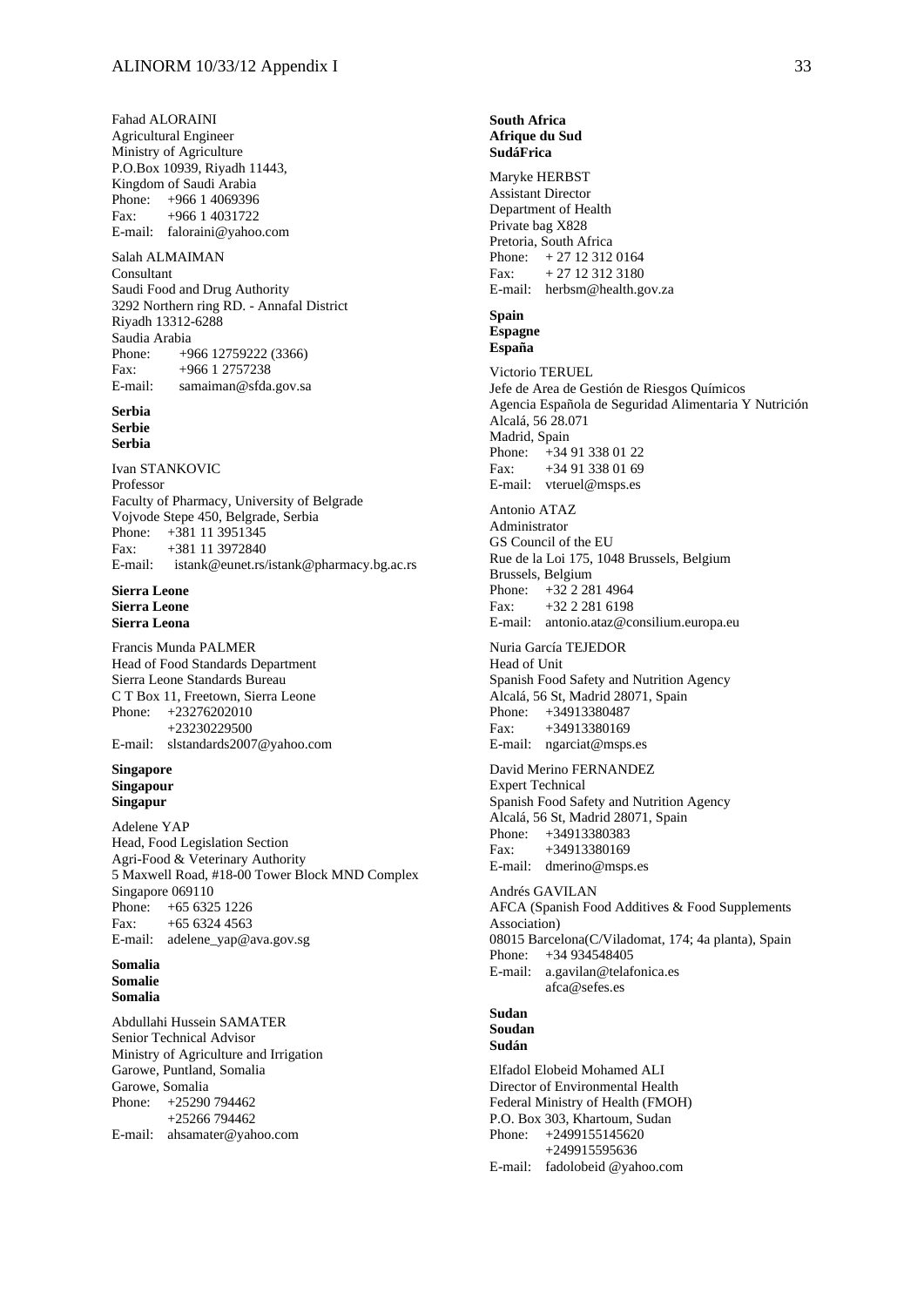Meyada AWAD ELKARIEM Senior staff, Standard Department Sudanese Standard & Metrology Organization P.O. Box 13573 Khartoum, Sudan Phone: + 249122316578 E-mail: maelkareem@hotmail.com

Tamador Mohamed YOUSIF Sudanese Standards& Metrology Organization P.O Box 13573, Khartoum, Sudan Phone: +249912824120 E-mail: tamador\_ssmo@hotmail.com

#### **Sweden Suède Suecia**

Evelyn Jansson ELFBERG Principal Administrative Officer National Food Administration Box 622, Uppsala 75126, Sweden Phone: +4618175500 Fax: +4618105848 E-mail: evelyn.jansson.elfberg@slv.se

#### **Switzerland Suisse Suiza**

Awilo OCHIENG PERNET Resp. Codex Alimentarius Swiss Federal Office of Public Health Post Box CH-3003 Bern, Switzerland Phone: +41 31 322 00 41 Fax: +41 31 322 11 31 E-mail: awilo.ochieng@bag.admin.ch

Mark STAUBER Master of Food Science ETH Federal Office of Public Health Schwarzenburgstr. 165 Bern 3003, Switzerland Phone: +41 31 322 95 59 Fax: +41 31 322 95 74 E-mail: mark.stauber@bag.admin.ch

Rudy CAMPOS Regulatory and Scientific Affairs Manager Nestec Ltd., 1800 Vevey, Switzerland Phone: +41 21 924 4547 Fax: +41 21 924 4547 E-mail: rudy.campos@nestle.com

Karin FELTES Global Regulatory Affairs Manager DSM Nutritional Products Ltd. P O BOX 3255 Basel, Switzerland Phone: +41 61 815 85 64 Fax: +41 61 815 87 70 E-mail: karin.feltes@dsm.com

Manfred LUETZOW Director Saqual GmbH Klosterstrasse 39 Wettingen 5430, Switzerland Phone: +41 56 4062358 E-mail: maluetzow@saqual.com Hervé NORDMANN

Ajinomoto Co Inc. En Crochet 1 CH1143 Apples, Switzerland Phone: +41 21 800 37 63 Fax: +41 21 800 40 87 E-mail: herve.nordmann@asg.ajinomoto.com

#### **Thailand Thaïlande**

**Tailandia** 

Chanin CHAROENPONG Advisory in Standard of Health Products Food and Drug Administration 88/24 Moo 4, Tiwanon Rd., Muang Nonthaburi 11000, Thailand Phone: +662 591 8447 Fax: +662 591 8460 E-mail: chanin@fda.moph.go.th

Wacharawan CHOMDONG Specialist Thai Frozen Foods Association 92/6 6<sup>th</sup> Floor Sathorn Thani II BLDG., North Sathorn Rd., Silom, Bangrak, Bangkok 10500, Thailand Phone:  $+662\overline{235\overline{5622-4}}$ <br>Fax:  $+662\overline{235\overline{5625}}$  $+662$  235 5625 E-mail: wacharawan@thai-frozen.or.th

Orawan KAEWPRAKAISANGKUL Executive Vice President National Food Institute 2008 Soi Arun Ammarin 36, Arun Ammarin Rd., Bangyeekhan, Bangphlad, Bangkok, Thailand Phone: +662 886 8088 Fax: +662 883 5851 E-mail: orawan@nfi.or.th

Jutima LIKITRATANAPORN Food and Drug Technical Officer Senior Professional level Food and Drug Administration 88/24 Moo 4, Tiwanon Rd., Muang Nonthaburi 11000, Thailand Phone: +662-5907207 Fax: +662-5907011 E-mail: july@fda.moph.go.th Nongnuch MAYTEEYONPIRIYA Scientist, Senior Professional Level Department of Science Service, Ministry of Science and Technology 75/7 Rama VI Road, Ratchathewi District Bangkok, Thailand

Phone: +662 201 7195 Fax: +662 201 7181

E-mail: nmaytee@dss.go.th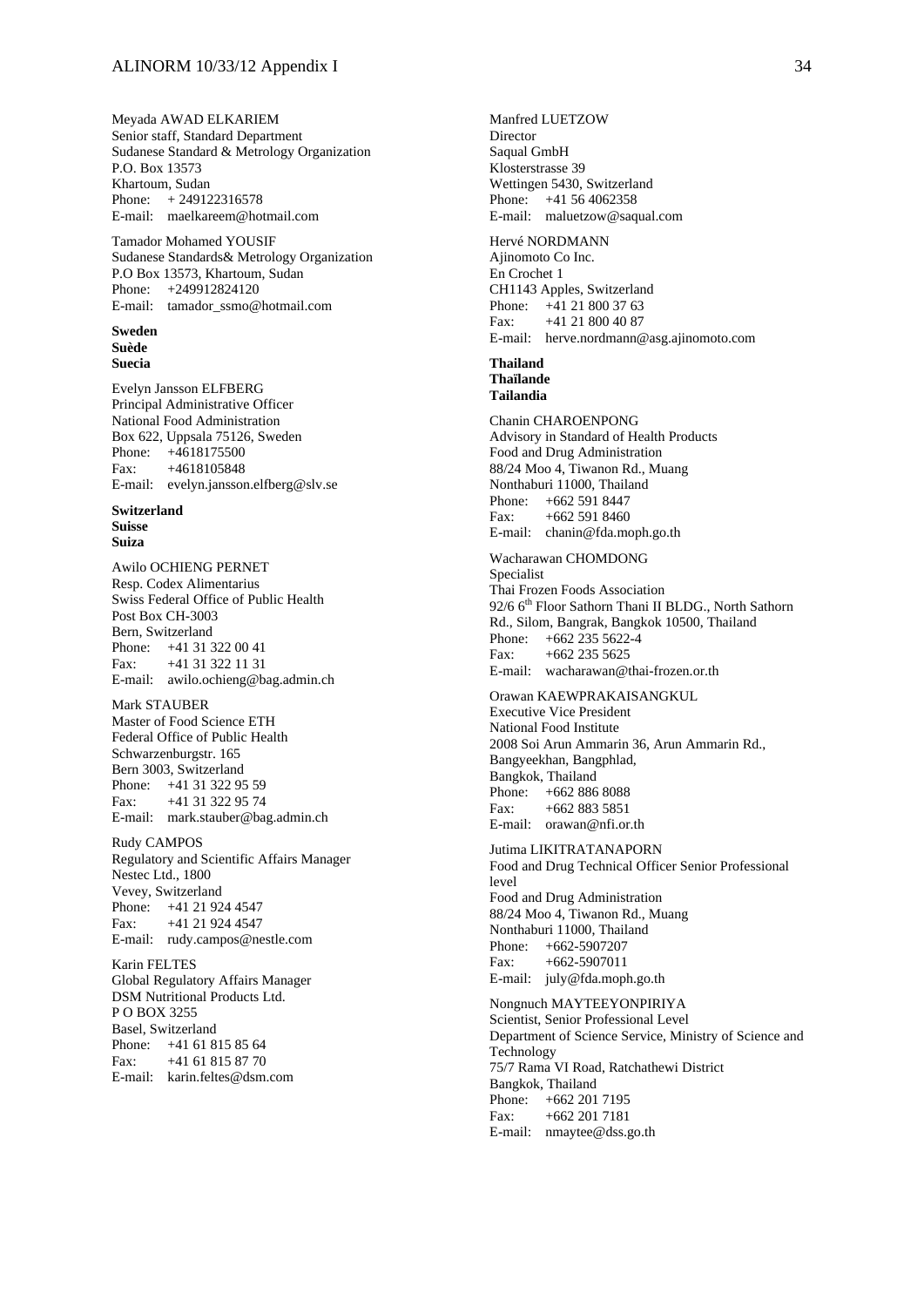Nalinthip PEANEE Standards Officer National Bureau of Agricultural Commodity and Food Standards 50 Paholyothin Road, Chatuchak, Bangkok, Thailand Phone: +662 561 2277 ext.1412 Fax:  $+662\,561\,3357$ E-mail: nalinthip@acfs.go.th

Vipaporn SAKULKRU Technical Officer Thai Food Processors' Association 170/21-22 9th Fl Ocean Tower 1Bldg., New Ratchadapisek Rd., Klongtoey, Bangkok, Thailand Phone: +662 261 2684-6 Fax: +662 261 2996-7 E-mail: vipaporn@thaifood.org

Torporn SATTABUS Standards Officer National Bureau of Agricultural Commodity and Food Standards 50 Paholyothin Road, Chatuchak, Bangkok, Thailand Phone: +662 561 2277 ext.1415 Fax:  $+662,561,3357$ E-mail: torporn@acfs.go.th

Akarat SUKSOMCHEEP Committee of Food Processing Industry Club The Federation of Thai Industries 214 Thainamthip Bldg. (4th floor), Vibhavadi-Rangsit Rd, Bangkok, Thailand Phone: +662 835 1421 Fax:  $+6628351019$ E-mail: sakarat@apac.ko.com

#### **United Kingdom Royaume-Uni Reino Unido**

Stephen JOHNSON Head–Food Additives Branch Food Standards Agency 5C Aviation House, 125 Kingsway, WC2B 6NH London, UK Phone: +44 207 276 8508 Fax: +44 207 276 8514 E-mail: Stephen.johnson@foodstandards.gsi.gov.uk Glynis GRIFFITHS Senior Executive Officer, Food Additives Branch

Food Standards Agency 5C Aviation House, 125 Kingsway, WC2B 6NH London, UK Phone: +44 207 276 8556 Fax: +44 207 276 8514 E-mail: Glynis.griffiths@foodstandards.gsi.gov.uk

#### **États-Unis d'Amérique Estados Unidos de América**  Dennis KEEFE Director, Senior Science and Policy Staff Office of Food Additive Safety, Center for Food Safety and Applied Nutrition, U.S. Food and Drug Administration 5100 Paint Branch Parkway College Park, MD, USA Phone: + 301 436-1284 Fax:  $+301436-2972$ E-mail: dennis.keefe@fda.hhs.gov Timothy ADAMS Scientific Director Flavor and Extract Manufacturers Association 7325 Bannockburn Ridge Court Bethesda, MD 20817, USA Phone: +1 301-509-1495 Fax: +1 202-463-8998 E-mail: tadams@therobertsgroup.net Susan CARBERRY Supervisory Chemist U.S. Food & Drug Administration; Center for Food Safety & Applied Nutrition; Office of Food Additive Safety; 5100 Paint Branch Parkway; HFS-265 College Park, MD 20740-3835, USA Phone: +1–301-436-1269 Fax:  $+1-301-436-2972$ E-mail: Susan.Carberry@fda.hhs.gov Lisa CRAIG Director, Regulatory Affairs Abbott Nutrition 625 Cleveland Avenue Columbus OH 43215, USA Phone: 614-624-3696 Fax: 614-727-3696 E-mail: lisa.craig@abbott.com Daniel FOLMER Chemist US Food and Drug Administration 5100 Paint Branch Parkway, HFS-265 College Park, MD, USA<br>Phone: 301-436-1274 Phone: 301-436-1274 Fax: 301-436-2972 E-mail: daniel.folmer@fda.hhs.gov Paul HONIGFORT Consumer Safety Officer U.S. Food and Drug Administration HFS-275, 5100 Paint Branch Parkway Phone: +1-301-436-1206 Fax: +1-301-436-2965 E-mail: paul.honigfort@fda.hhs.gov John HU Vice President,USP-CHINA United States Pharmacopeia

**United States of America** 

12601 Twinbrook Parkway Rockville, MD, USA Phone: +1 301 910-3960 Fax: +1 301 816-8373 E-mail: jh@usp.org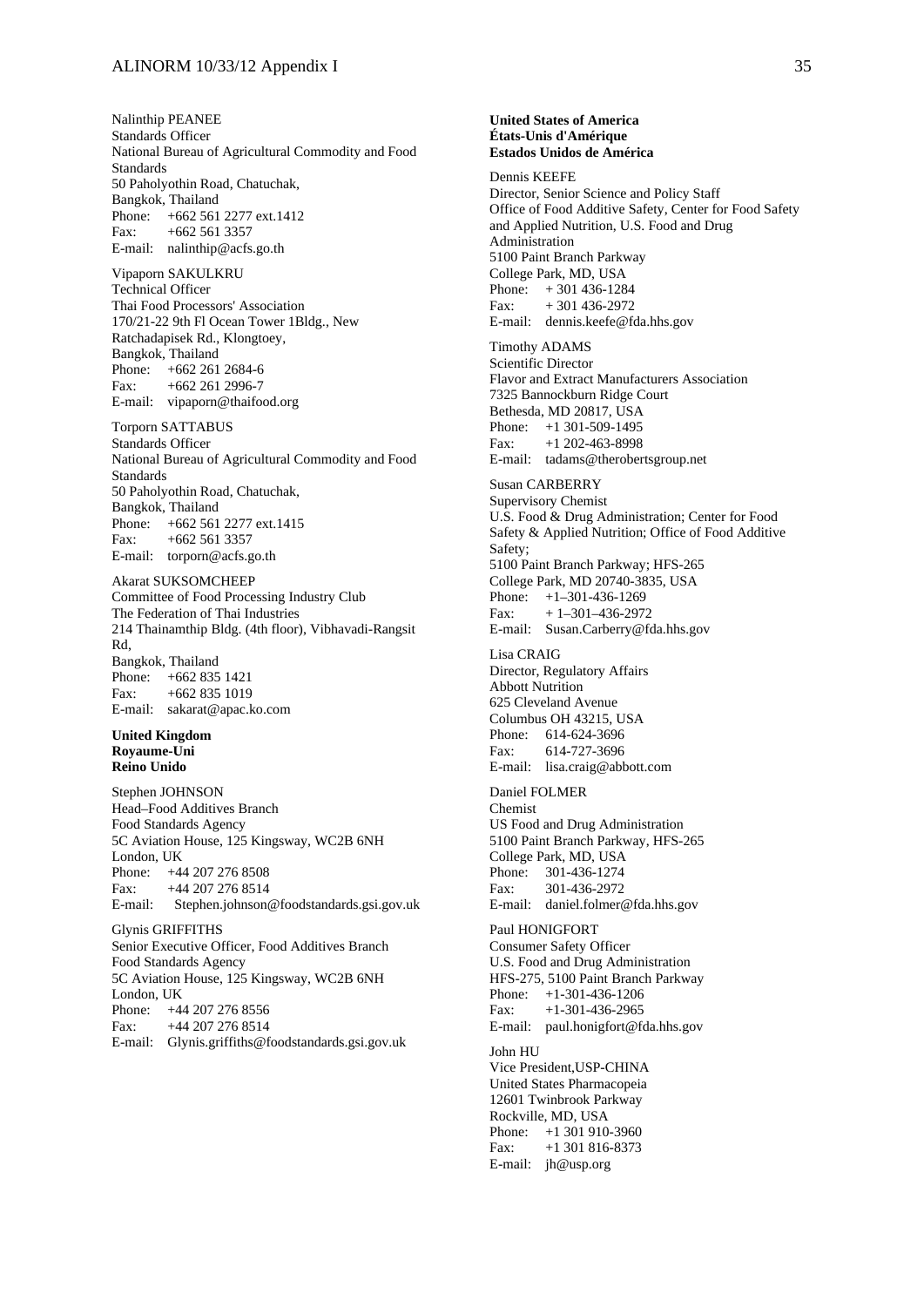Mari KIRRANE Wine Trade & Technical Advisor Alcohol & Tobacco Tax & Trade Bureau 221 Main Street, Suite 1340 San Francisco, CA 94105, USA Phone: +1-513-684-3289 Fax:  $+1-202-453-2678$ E-mail: Mari.Kirrane@ttb.gov Barbara MCNIFF Senior International Issues Analyst U.S. Codex Office U.S. Department of Agriculture 1400 Independence Avenue Washington, D.C., USA Phone: 202 690-4719 Fax: 202 720-3157 E-mail: Barbara.McNiff@fsis.usda.gov Jeff MOORE Scientist U.S. Pharmacopeia 12601 Twinbrook Parkway Rockville, MD, USA Phone: +301-816-8288 Fax: +301-816-8373 E-mail: JM@usp.org Bernard MURPHY Executive Vice President Jones-Hamilton Co. 30354 Tracy Road Walbridge, USA Phone: 1-419-666-9838 Fax: 1-419-662-5031 E-mail: bmurphy@JONES-HAMILTON.COM Sean TAYLOR Assistant Scientific Director The Roberts Group 1620 I Street NW, Suite 925 Washington, DC 20006, USA Phone: +1 202-331-2328 Fax: +1 202-463-8998 E-mail: staylor@therobertsgroup.net Chih-Yung WU International Trade Specialist USDA/FAS 1400 Independence Ave S.W. Washington DC, USA Phone:  $+1$  202-720-9058 Fax: +1 202-690-0677 E-mail: chih-yung.wu@fas.usda.gov **Viet Nam Viet Nam Viet Nam**  Vu Ngoc QUYNH Vietnam Codex Office Ministry of Health

70 Tran Hung Dao Street Hanoi, Viet Nam Phone: +84 4 39426605 Fax: +84 4 38222520 E-mail: vnquynhcodex@tcvn.gov.vn

Le Thi Thuy HANG Food Analyst Quality Testing Center1-STAMEQ-Ministry of Science and Technology 7 Floor, E building, Quatest1, N08 HoangQuocViet Street; CauGiay Distric Hanoi, Viet Nam Phone: +84 437564618 Fax: +84 438361199 E-mail: testlab4@quatest1.com.vn lethuyhang0109@yahoo.com.vn Nguyen Thi HUONG Stevia Ventures Corporation No 602, CC2A, Thanh Ha Bulding, Bac Linh Dam, Hoang Mai, Hanoi, Viet Nam Phone: +84 983579478 Fax: +84 46416824 E-mail: smartlawyer\_vn@yahoo.com.vn steviaventures@gmail.com The Tuong TRAN Quality and Environment Division, Department of Crop Production, MARD, Hanoi, Viet Nam Phone: +84 437347461 Fax: +84 437344967

#### **INTERNATIONAL NON-GOVERNMENTAL ORGANIZATIONS ORGANIZATIONS NON-GOUVERNAMENTALES INTERNATIONALES ORGANIZACIONES INTERNACIONALES NO GUBERNAMENTALES**

#### **AIDGUM (International Association for the Development of Natural Gums)**

E-mail: tuongtt2002@yahoo.com

John LUPIEN Professor University of Massachusetts 129, Rue de Croisset, BP 4151 76723 Rouen Cedex 3, France Phone: +39 0657250042 E-mail: john@jrlupien.net

#### **AMFEP (Association of Manufacturers of Enzyme Products)**

Danielle PRAANING DSM PO Box 1, 2600 MA Delft, The Netherlands Phone: +31 15 2793960 Fax: +31 15 2793614 E-mail: Danielle.praaning@dsm.com

Dorthe HELNOV Regulatory Affairs Manager NOVOZYMES A/S Krogshoejvej 36, Bagsvaerd, Denmark Phone: +45 4446 0000 Fax: +45 4498 4647 E-mail: dhel@novozymes.com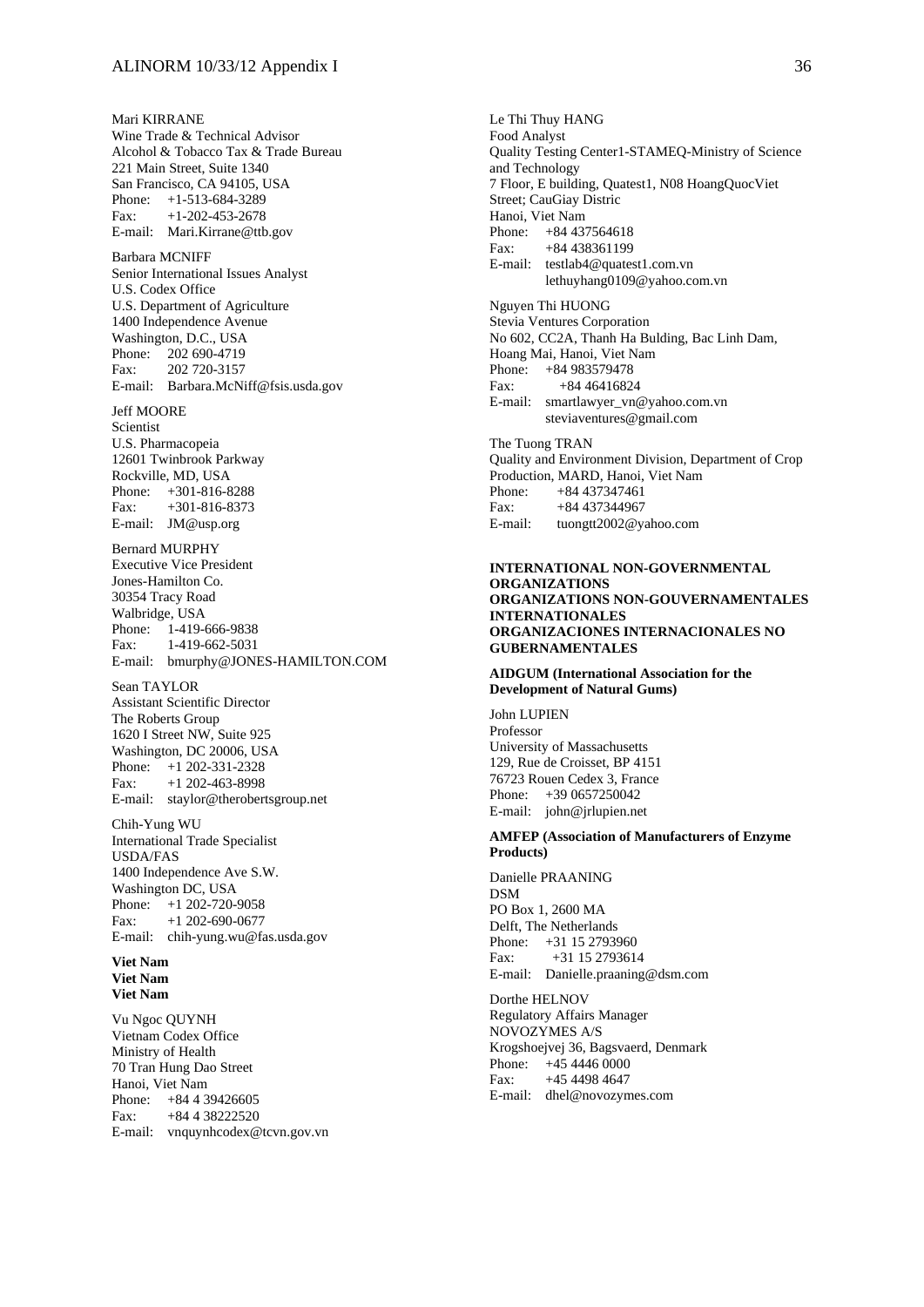#### **CEFIC (European Chemical Industry Council)**

Line JENSEN Project Assistant **CEFIC** Av. Van Nieuwenhuyse 4 1160 Brussels, Belgium Phone: +32 2 676 7334 E-mail: lje@cefic.be

#### Ruby Leah "Beam" SUFFOLK Regulatory Affairs Manager Europe CEFIC Av. Van Nieuwenhuyse 4 1160 Brussels, Belgium Phone: +4144 7283137 Fax: +4144 7282965

E-mail: bsuffolk@dow.com

Marc VERMEULEN Cefic Director Foodchain and Protection Cefic Av. Van Nieuwenhuyse 4 1160 Brussels, Belgium Phone: +32 2 676 7446 E-mail: mve@cefic.be

#### **CEFS (Comité Européen des Fabricants de Sucre)**

Camille PERRIN Scientific & Regulatory Affairs Manager CEFS (Comité Européen des Fabricants de Sucre) 182 avenue de Tervuren Brussels, Belgium Phone: +32 2 762 07 60 Fax: +32 2 771 00 26 E-mail: camille.perrin@cefs.org

#### **CIAA (Confederation of the Food and Drink Industries of the E.U.)**

Joy HARDINGE Regulatory Consultant 43 Avenue des Arts B1040

Brussels, Belgium Phone:  $+32.25141111$ Fax: +32 2 511 2905 E-mail: ciaa@ciaa.eu

#### **EFEMA (European Food Emulsifier Manufacturers'Association)**

Lisa JENSEN Regulatory Affairs Manager Danisco A/S Edwin Rahrs Vej 38 Brabrand, Denmark Phone: +4589435123 Fax: +4586255169 E-mail: lisa.jensen@danisco.com

#### **EFLA (European Food Law Association)**

Xavier LAVIGNE European Food Law Association (EFLA) Rue De L'Association 50 Brussels 1000, Belgium Phone: +32 2 218 1470 Fax: +32 2 219 7342 E-mail: secretariat@efla-aeda.org

#### **ETA (Enzyme Technical Association)**

Huub SCHERES Director of Regulatory Affairs Genencor H Danisco Division Archimedesweg 30 2333 CN Leiden, The Netherlands Phone:  $+31-71-568-6168$  $Fax: + 31-71-568-6169$ E-mail: huub.scheres@danisco.com

#### **IADSA (International Alliance of Dietary/Food SupplementAssociations)**

Peter BERRY OTTAWAY Technical Advisor IADSA Rue de l'Association 50 1000 – Brussels, Belgium Phone: 00 32 2 209 11 55  $F_{2X}$ : 00 32 2 219 73 42 E-mail: secretariat@iadsa.be

#### **IAI (International Aluminium Institute)**

Ian M. F. ARNOLD Health Consultant International Aluminium Institute 627 Kochar Drive Ottawa, Ontario Phone: + 1 613 228 3054 Fax: + 1 613 292 0089 E-mail: imfarnold@ca.inter.net

#### **ICA (International Co-operative Alliance)**

Toshiyuki HAYAKAWA Staff of Safety Policy Service Japanese Consumers' Co-operative Union Coop Plaza 3-29-8, Shibuya, Shibuya-ku Tokyo 150-8913, Tokyo, Japan Phone: +81-3-5778-8109 Fax: +81-3-5778-8125 E-mail: toshiyuki.hayakawa@jccu.coop

#### **ICA/IOCCC (International Confectionery Association)**

Christopher MAHONY Executive Director International Confectionery Association 885 Don Mills Road, Suite 301 Ontario, Canada Phone: +1 416 510 8034 Fax: +1 416 510 8044 E-mail: cmahony@cmaconline.ca cmahony@international-confectionery.com

#### **ICBA (International Council of Beverages Associations)**

Päivi JULKUNEN Chair, ICBA Committee for Codex International Council of Beverages Associations c/o American Beverage Association, 1101 Sixteenth Street, NW Washington, DC 20036, USA Phone:  $+1,202,463,6732$ Fax: +1 202 659 5349 E-mail: pjulkunen@na.ko.com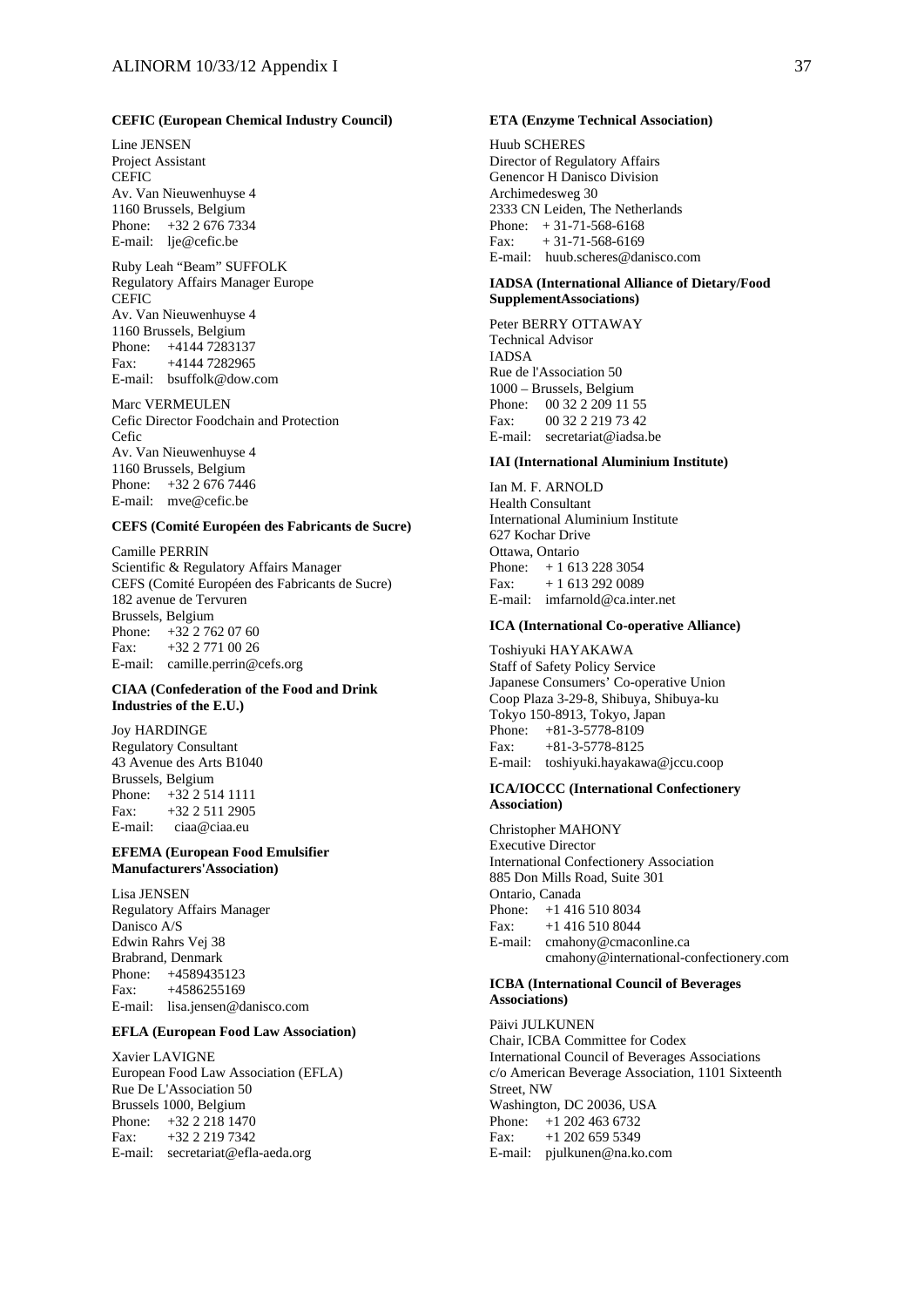George PUGH Senior Manager, Toxicology The Coca-Cola Company One Coca-Cola Plaza Atlanta, GA 30301, USA Phone: +1 404 676 3024 Fax: +1 404 598 3024 E-mail: gepugh@na.ko.com

Kensuke WATANABE Technical Adviser (Japan Soft Drinks Association) 103-0022 Nihonbashi-Muromachi Chuo-ku,Tokyo,Japan Tokyo, Japan Phone: +81-3-3270-7300 Fax: +81-3-3270-7306 E-mail: Keusuke\_Watanabe@suntory.co.jp

Steven LI Science Manager CC Beverages (Shanghai) Co., Ltd 1702 Full Link Plaza Mansion Beijing, China Phone: +86-10-58610-231 E-mail: stevli@apac.ko.com

#### **ICGA (International Chewing Gum Association)**

Christophe LEPRÉTRE Manager, Regulatory & Scientific Affairs International Chewing Gum Association C/o Keller and Heckman LLP, Avenue Louise, 523 Brussels, Belgium Phone: +32 2 645 50 60 Fax: +32 2 645 50 50 E-mail: icga@gumassociation.org

#### **ICGMA (International Council of Grocery Manufacturers Associations)**

Maia JACK Senior Manager, Science Policy – Chemical Safety Grocery Manufacturers Association (GMA) 1350 I (Eye) St, NW, Suite 300 Washington, D.C., U.S.A. Phone: +202 639 5922 Fax: +202 639 5991 E-mail: MJack@gmaonline.org

#### **IDF/FIL (International Dairy Federation)**

Allen SAYLER Vice President International Dairy Foods Association 1250 H St. NW, Suite 900 Washington, DC 20005, USA Phone: 202-841-1029 Fax: 202-331-7820 E-mail: asayler@idfa.org

Aurélie DUBOIS Standards Officer International Dairy Federation 80 Boulevard Auguste Reyers 1030 Brussels, Belgium Phone: +32 27068645 Fax: +32 27330413 E-mail: adubois@fil-idf.org

Meiyan YU The Chinese National Committee of the IDF 337 Xuefu Road Harbin 150086 , China Phone: +86 451 8666 1498 Fax:  $+86,451,8666,1498$ E-mail: meiyanyu@vip.163.com

#### **IFAC (International Food Additives Council)**

Lyn NABORS President International Food Additives Council 1100 Johnson Ferry Road – Suite 300 Atlanta, GA 30342, USA Phone: 404 252-3663 Fax: 404 252-0774 E-mail: lnabors@kellencompany.com

Steven BASART

Senior Consultant Kellen Company Beijing 11F/R 1177 Block A Xianguandli N. Road – E Third Ring Beijing, China Phone: +86 10 5923 1096 Fax: + 86 10 5923 1090 E-mail: sbasart@kellencompany.com

Richard GREEN Director, Global Regulatory Affairs CP Kelco/HEM 2025 E Harbor Dr San Diego, CA 92113, USA Phone: 619-778-3684<br>Fax: 619-595-5036 619-595-5036 E-mail: rick.green@cpkelco.com

Pierre KIRSCH Scientific & regulatory advisor Lubrizol Avenue du Pesage 18/9 1050 Brussels, Belgium Phone: +32 473974002 E-mail: kirsch@skynet.be

Daniel LIU Regulatory Affairs Manager Shanghai Colorcon Coating Technology Limited No.688 Chundong Road Xinzhuang Industry Zone, Minhang P.O Box 108008 Shanghai 201108, China Phone: +86 21-54422222\*1402 Fax:  $+86$  21-54422229 E-mail: dliu@colorcon.com

Roy LYON Manager of Regulatory Affairs Innophos. Inc 259 Prospect Plains Rd Cranbury NJ 08512, USA Phone: (609) 366-1282 Fax: (609) 366-1353 E-mail: Roy.Lyon@Innophos.com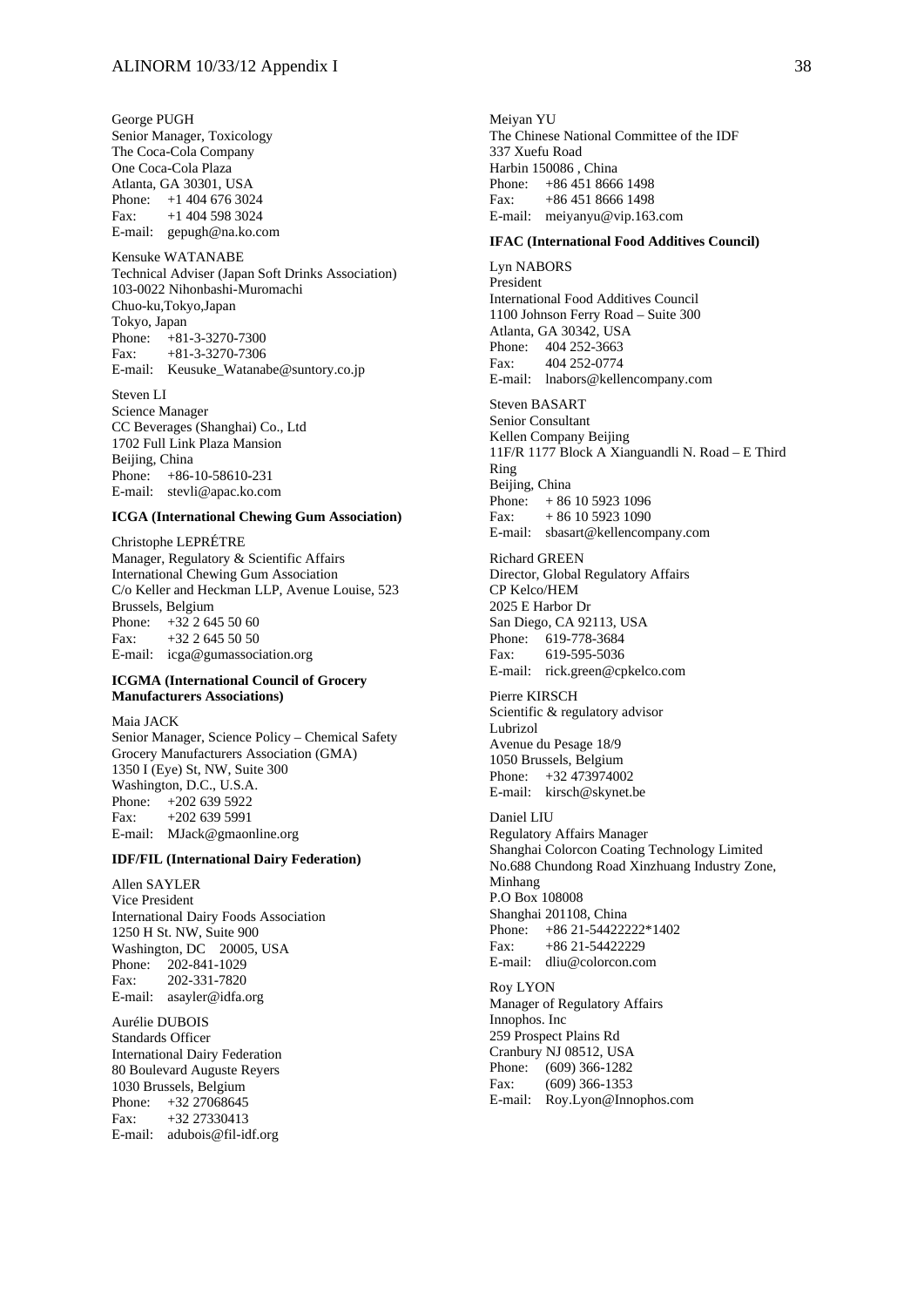Jiasheng SHEN Regulatory Affairs Manager- Asia Pacific J.M. Huber 7 F, Xingruan Tech. Plaza No.418 Guiping Road, Cao He Jing Hi-Tech Park, Shanghai 200233, China Phone: +86-13917064696 +86 21 51758466 Fax: +86 21 51758499 E-mail: roy.shen@huber.com

Haley STEVENS Scientific Affairs Specialist International Food Additives Council 1100 Johnson Ferry Rd.-Suite 300 Atlanta GA 30342, USA Phone: 404-252-3663 Fax: (404) 252-0774 E-mail: hstevens@kellencompany.com

Alfsons WESTGEEST Group Vice President Kellen Company Avenue Jules Bordet 142 B-1140 Brussels, Belgium Phone: + 32 2761 1600 Fax:  $+32\ 2\ 761\ 1699$ E-mail: awestgeest@kellencompany.com

#### **IFT (Institute of Food Technologists)**

Rodney J. H. GRAY Vice President Regulatory Affairs Martek Biosciences 6480 Dobbin Road Columbia MD 21045, USA Phone: + 1 410-807-1230 Fax:  $+ 1410-740-2985$ E-mail: rgray@martek.com

Gloria BROOKS-RAY Advisor, Codex Alimentarius & International Regulatory Affairs Exponent, Inc., P. O. Box 97 Mountain Lakes, NJ 07046, USA Phone: + 1 973 334 4652 E-mail: gbrooksray@exponent.com

#### **IFU (International Federation of Fruit Juice Producers**

Hany FARAG Acting Chairman, Commission for Legislation 23, Boulevard des Capucines Paris, France Phone: +33 1 47 42 82 80 Fax: +33 1 47 42 82 81 E-mail: ifu@ifu-fruitjuice.com

#### **IOFI (International Organization of the Flavor Industry)**

Thierry CACHET Scientific Director International Organization of the Flavor Industry (IOFI) Avenue des Arts 6 BE-1210 Brussels, Belgium Phone: +32 2214 2052 Fax: +32 2214 2069 E-mail: tcachet@iofiorg.org

#### **ISA (International Sweeteners Association)**

Frances HUNT Secretary General 9, Avenue des Gaulois Brussels, Belgium Phone: +32 2 736 53 54 Fax: + 32 2 732 34 27 E-mail: isa@ecco-eu.com

#### **Marinalg International (World Association of Seaweed Processors)**

Eunice CUIRLE Manager Global Regulatory Affairs FMC Corp. / FMC Bio Polymer Avenue Brugmann 12A-Box 12 Brussels 1060, Belgium Phone: 32 2 538 38 25 Fax: 32 2 538 38 26 E-mail: eunice.cuirle@fmc.com

Alison Joy HARDINGE

Regulatory Adviser/Consultant Avenue Brugmann 12A-Box 12 1060 Brussels, Belgium Phone: +44 7710 354981/+ 32 2 538 38 25 Fax: +32 2 538 38 26 E-mail: ajhconsulting@btinternet.com marinalg@marinalg.org

#### **NATCOL (Natural Food Colours Association)**

Mary O'CALLAGHAN Secretary General P.O.Box 3255, Boycestown Carrigaline, Cork, Ireland Phone: +353 21 4919673 Fax: +353 21 4919673 E-mail: secretariat@natcol.org

#### **OFCA (Organisation des fabricants de produits cellulosiques alimentaires)**

Chih Chien TSAO Manager Regulatory Affairs Asia/Pacific Pesetastraat 5 Barendrecht, Netherlands Phone: +31 20 4975529 Fax: +31 10 4975111 E-mail: dtsao@ashlahd.com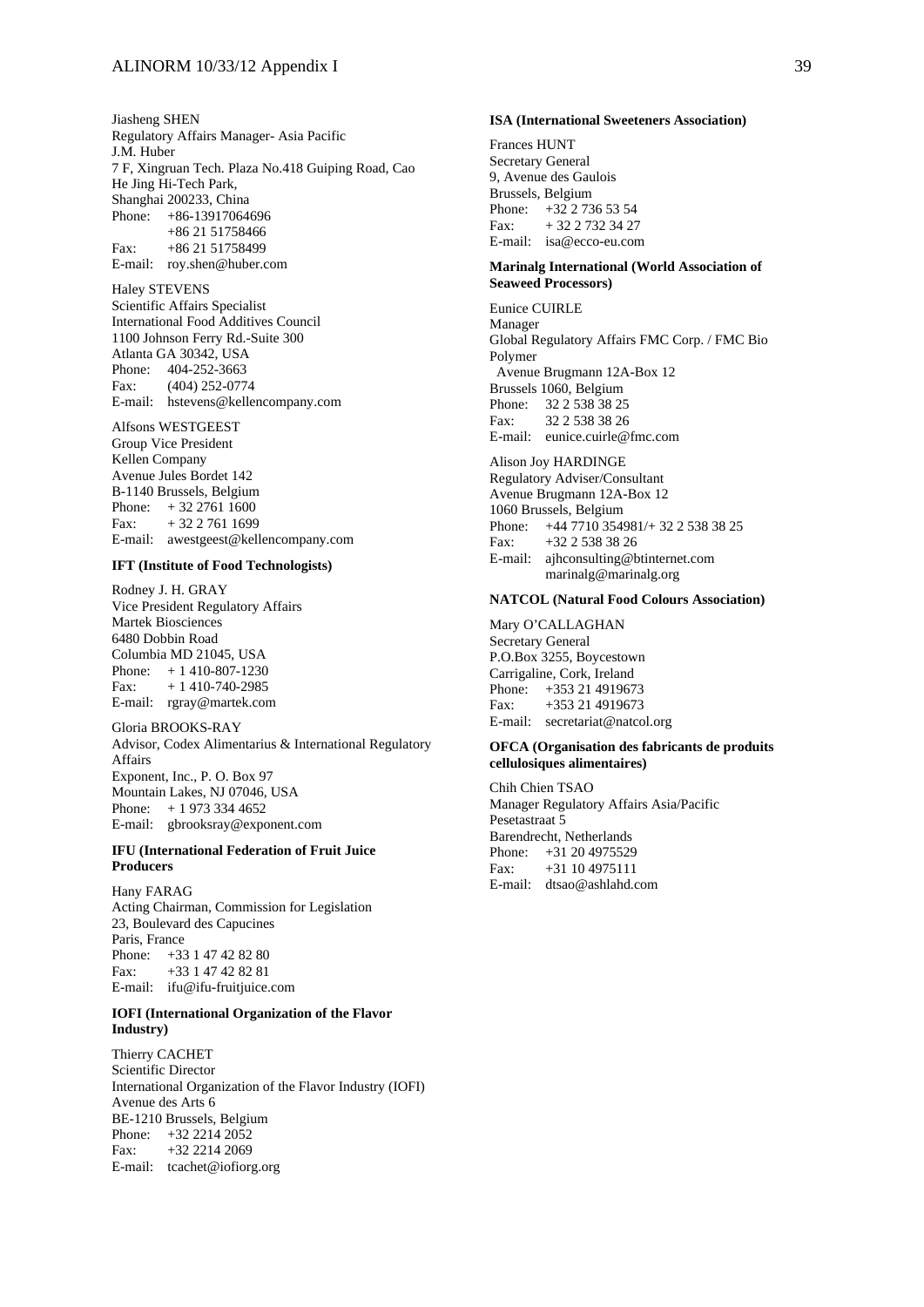#### **INTERNATIONAL GOVERNMENTAL ORGANIZATIONS ORGANIZATIONS GOUVERNAMENTALES INTERNATIONALES ORGANIZACIONES GUBERNAMENTALES INTERNACIONALES**

**Food and Agriculture Organization of the United Nations (FAO) Organisation des Nations Unies pour l'alimentation et l'agriculture Organización des las Naciones Unidas para la agricultura y la alimentación** 

Annika WENNBERG Senior Officer, FAO Joint Secretary to JECFA Nutrition and Consumer Protection Division Food and Agriculture Organization of the United Nations Viale delle Terme di Caracalla 00153 Roma, Italy Phone: + 39 06570 53283 Fax: + 39 06570 54593 E-mail: annika.wennberg@fao.org

#### **World Health Organization (WHO) Organisation Mondiale de la Santé (OMS) Organización Mundial de la Salud (OMS)**

Angelika TRITSCHER WHO Joint Secretary to JECFA and JMPR Department of Food Safety, Zoonoses and Foodborne Diseases 20, Avenue Appia, CH-1211 Geneva 27 Switzerland Ph: +41 22 791 1523 Fax: +41 22 791 4848 E-mail: trischera@who.int

SeoungYong LEE Scientist Department of Food Safety and Zoonoses World Health Organization 20, Avenue Appia, CH-1211 Geneva 27 Switzerland Tel: +41 22 791 36 04 Fax: +41 22 791 48 07 E-mail: leese@who.int

## **SECRETARIAT**

#### **CCFA Secretariat (Chinese Secretariat)**

Xiumei LIU Professor National Institute of Nutrition and Food Safety China CDC, Ministry of Health No.7 Panjiayuan Nanli Beijing 100021, China Phone: +86 10 67770158 Fax: +86 10 67711813 E-mail: xmliu01@yahoo.com.cn secretariat@ccfa.cc

Jing TIAN Assistant Researcher National Institute of Nutrition and Food Safety China CDC, Ministry of Health No.7 Panjiayuan Nanli Beijing 100021, China Phone: +86 10 67791259 Fax: +86 10 67711813 E- mail: tianjing960928@126.com Jianbo ZHANG Assistant Researcher National Institute of Nutrition and Food Safety, China CDC, Ministry of Health No.7 Panjiayuan Nanli Beijing 100021, China Phone: +86 10 87776914 Fax: +86 10 67711813 E-mail: zhjb@ccfa.cc Xuedan MAO Assistant Researcher National Institute of Nutrition and Food Safety China CDC, Ministry of Health No.7 Panjiayuan Nanli Beijing 100021, China Phone: +86 10 67791259 Fax: +86 10 67711813 E-mail: maoxuedan@163.com Lei ZHU Research Assistant National Institute of Nutrition and Food Safety China CDC, Ministry of Health No.7 Panjiayuan Nanli Beijing 100021, China Phone: +86 10 67791259 Fax: +86 10 67711813 E-mail: zhulei@ccfa.cc Huali WANG Research Assistant National Institute of Nutrition and Food Safety China CDC, Ministry of Health No.7 Panjiayuan Nanli Beijing 100021, China Phone: +86 10 87776914 Fax: +86 10 67711813 E-mail: whl8208@sina.com.cn Lihua ZHU Research Assistant National Institute of Nutrition and Food Safety China CDC, Ministry of Health 7 Panjiayuan Nanli, Chaoyang District Beijing 100021, China Phone: +86 10 87776914 Fax: +86 10 67711813 E-mail: zhulihua2011@yahoo.com.cn Yi SHAO Research Assistant National Institute of Nutrition and Food Safety China CDC, Ministry of Health

No.7 Panjiayuan Nanli Beijing 100021, China<br>Phone: +86 10 8772 +86 10 87720035 Fax: +86 10 67711813 E-mail: sy1982bb@yahoo.com.cn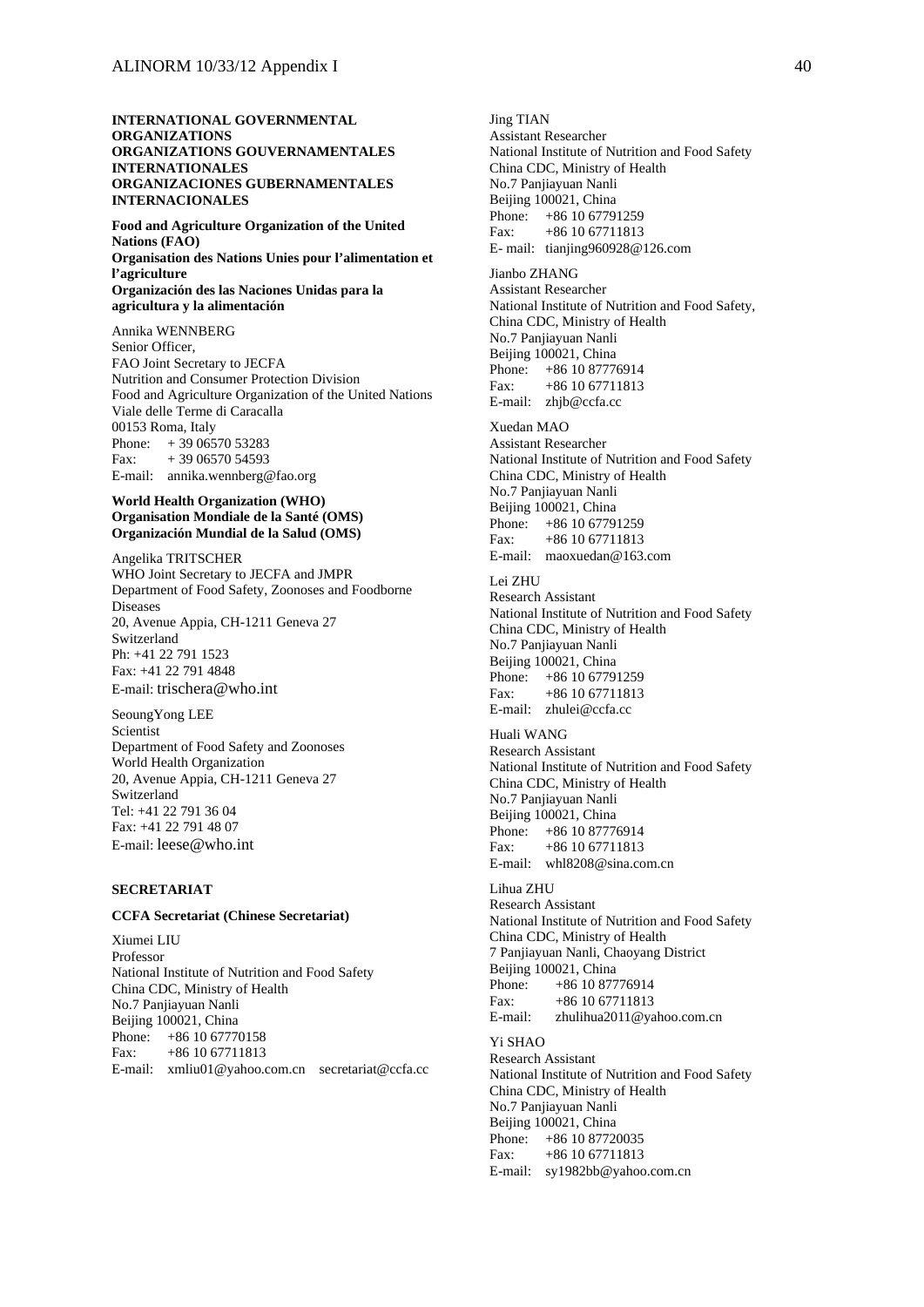Hao DING Research Assistant National Institute of Nutrition and Food Safety China CDC, Ministry of Health No.7 Panjiayuan Nanli Beijing 100021, China Phone: +86 10 67768526<br>Fax: +86 10 67711813  $+86$  10 67711813 E-mail: thorninmay@gmail.com

#### **Joint FAO/WHO Food Standards Programme (Codex Secretariat)**

Annamaria BRUNO Food Standards Officer Joint FAO/WHO Food Standards Programme Viale delle Terme di Caracalla 00153 Roma, Italy Phone: +39 06570 56254 Fax: +39 06570 54593 E-mail: annamaria.bruno@fao.org

Jeronimas MASKELIUNAS Food Standards Officer Joint FAO/WHO Food Standards Programme Viale delle Terme di Caracalla 00153 Roma, Italy Phone: +39 06570 53697 Fax: +39 06570 54593 E-mail: jeronimas.maskeliunas@fao.org

Heesun KIM Food Standards Officer Joint FAO/WHO Food Standards Programme Viale delle Terme di Caracalla 00153 Rome, Italy Phone: +39 06570 54796 Fax: +39 06570 54593 E-mail: heesun.kim@fao.org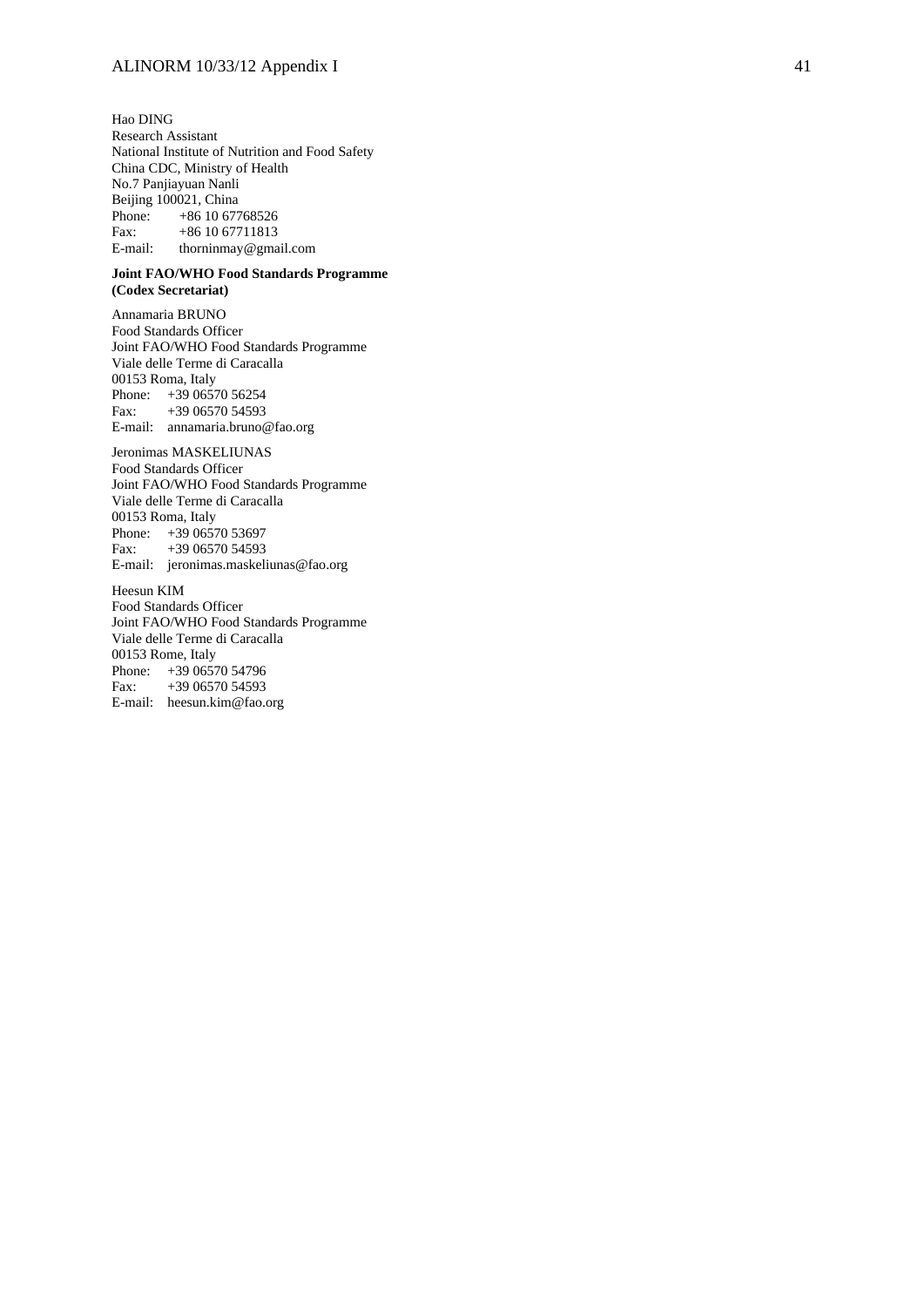# **ACTION REQUIRED AS A RESULT OF CHANGES IN THE ACCEPTABLE DAILY INTAKE (ADI) STATUS AND OTHER TOXICOLOGICAL RECOMMENDATIONS ARISING FROM THE 71ST MEETING OF JECFA**

| <b>INS</b><br><b>Number</b>  | <b>Food additive</b>                                                                           | 42 <sup>nd</sup> CCFA Recommendation                                                                                                                                                                                                                                                             |
|------------------------------|------------------------------------------------------------------------------------------------|--------------------------------------------------------------------------------------------------------------------------------------------------------------------------------------------------------------------------------------------------------------------------------------------------|
|                              | Branching glycosyltransferase<br>from Rhodothermus obamensis<br>expressed in Bacillus subtilis | Add to the inventory of processing aids (IPA).                                                                                                                                                                                                                                                   |
| 427                          | Cassia gum                                                                                     | No action.                                                                                                                                                                                                                                                                                       |
| 952(i)<br>952(ii)<br>952(iv) | Cyclamic acid and its salts<br>Cyclamic acid<br>Calcium cyclamate<br>Sodium cyclamate          | Forward to the $33rd$ Session of the Commission a provision of 350<br>mg/kg in food category 14.1.4 (associated with notes 17 and 127)<br>for adoption at Step5/8 and discontinue work on the proposed draft<br>provisions for cyclamates in food categories 14.1.4.1, 14.1.4.2 and<br>14.1.4.3. |
| 1504(i)<br>1504(ii)          | Cyclotetraglucose<br>Cyclotetraglucose syrup                                                   | Request comments/proposals on uses and use levels of<br>cyclotetraglucose and cyclotetraglucose syrup for consideration at<br>the 43rd CCFA;<br>Allocate INS number (see relevant decision in Agenda Item 7a).                                                                                   |
|                              | Ferrous ammonium phosphate                                                                     | No action.                                                                                                                                                                                                                                                                                       |
| 445(i)                       | Glycerol ester of gum rosin<br>(GEGR)                                                          | Allocate INS number (see relevant decision in Agenda Item 7a);<br>Encourage submission to JECFA of the requested data for<br>specifications.                                                                                                                                                     |
| 445(iii)                     | Glycerol ester of wood rosin<br>(GEWR)                                                         | Encourage submission of the requested data for specification.                                                                                                                                                                                                                                    |
| 445(ii)                      | Glycerol ester of tall oil rosin<br>(GETOR)                                                    | Allocate INS number (see relevant decision in Agenda Item 7a);<br>Encourage submission to JECFA of the requested data on<br>composition and for specifications.                                                                                                                                  |
| 160d(i)                      | Lycopene from all sources<br>Lycopene (synthetic)                                              | Include lycopenes (INS 160d) in Table 3 of GSFA and circulate<br>for comments at Step 3;                                                                                                                                                                                                         |
| 160d(iii)                    | Lycopene from Blakeslea trispora<br>Lycopene extract from tomato                               | Request for comments/proposals on uses and use levels of<br>lycopenes (INS 160d) for the food categories listed in the Annex<br>to Table 3;                                                                                                                                                      |
| 160d(ii)                     |                                                                                                | Discontinue work on all existing draft proposed and proposed draft<br>provisions for lycopenes in Tables 1 and 2 of the GSFA.                                                                                                                                                                    |
| 905a                         | Mineral oil (low and medium<br>viscosity) class II and class III                               | Encourage submission to JECFA of the requested data.                                                                                                                                                                                                                                             |
| 414a                         | Octenyl succinic acid (OSA)<br>modified gum arabic                                             | Allocate INS number see relevant decision in Agenda Item 7a).;<br>Encourage submission to JECFA of the requested data.                                                                                                                                                                           |
| 514                          | Sodium hydrogen sulfate                                                                        | Include sodium hydrogen sulfate in Table 3 of GSFA and circulate<br>for comments at Step 3;                                                                                                                                                                                                      |
|                              |                                                                                                | Request for comments/proposals on uses and use levels of sodium<br>hydrogen sulfate for the food categories listed in the Annex to<br>Table 3.                                                                                                                                                   |
| 473a                         | Sucrose oligoesters (SOE) type I<br>and type II                                                | Request comments/proposals on uses and use levels of sucrose<br>oligoesters type I and type II.                                                                                                                                                                                                  |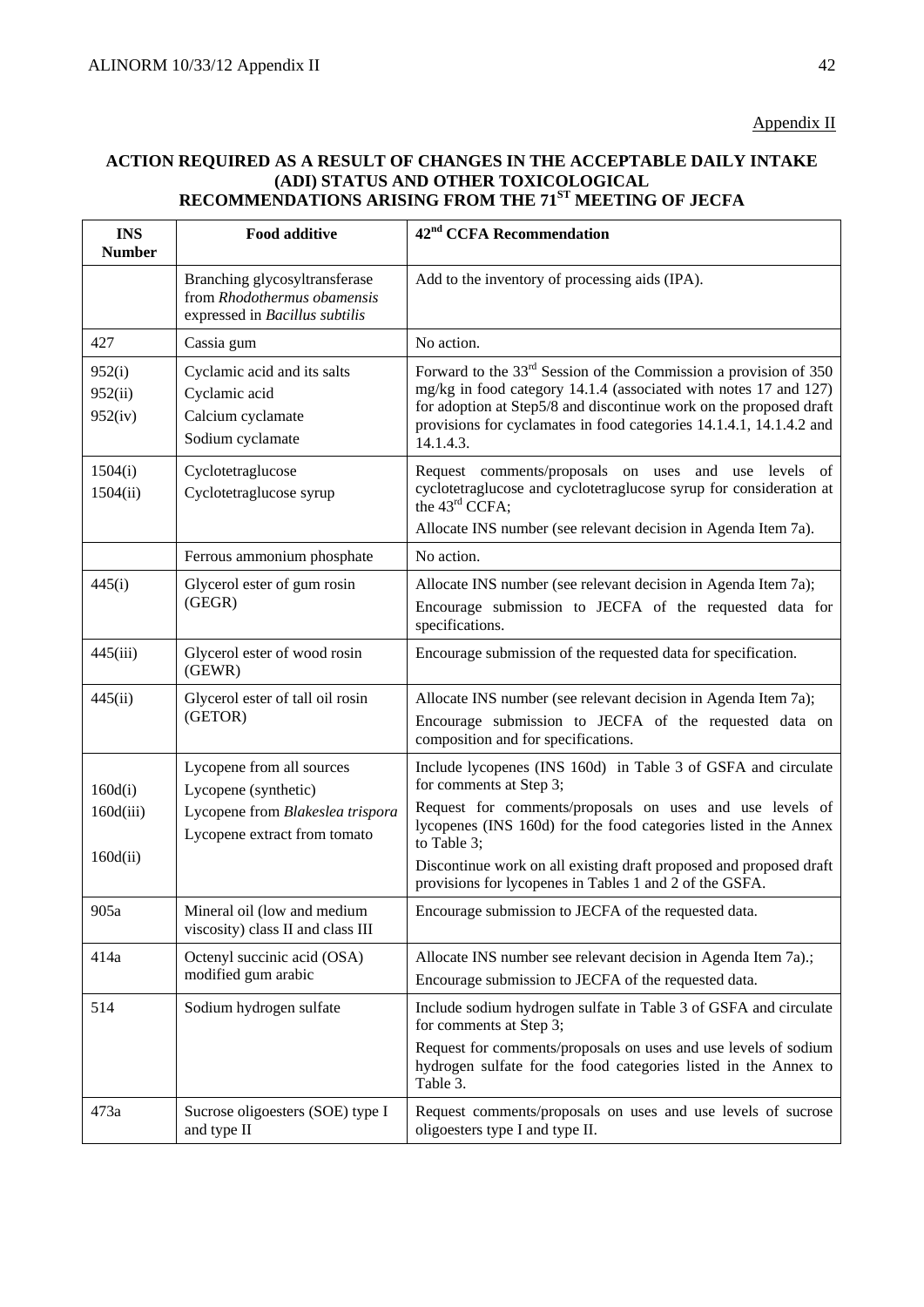# Appendix III

# **CODEX GENERAL STANDARD FOR FOOD ADDITIVES**

## **DRAFT AND PROPOSED DRAFT FOOD ADDITIVE PROVISIONS**

## **(for adoption at step 8 and 5/8)**<sup>∗</sup>

# **ASPARTAME-ACESULFAME SALT**

| Aspartame-acesulfame salt |           | INS: 962 |  |
|---------------------------|-----------|----------|--|
| Function:                 | sweetener |          |  |

| FoodCatNo | FoodCategory                                                                                                           | <b>MaxLevel</b> | <b>Comments</b> | <b>Step</b> | Year |
|-----------|------------------------------------------------------------------------------------------------------------------------|-----------------|-----------------|-------------|------|
| 14.2.7    | Aromatized alcoholic beverages (e.g., beer, wine and<br>spirituous cooler-type beverages, low alcoholic<br>refreshers) | 350 ma/ka       | -113            | 5/8         |      |

# **CARAMEL III - AMMONIA PROCESS**

 $\overline{a}$ 

| Caramel III - ammonia process |        | INS: 150c |  |
|-------------------------------|--------|-----------|--|
| Function:                     | colour |           |  |

| <b>FoodCatNo</b> | FoodCategory                                                                                                                                                                            | <b>MaxLevel</b> |             | <b>Comments</b> | <b>Step</b> | Year  |
|------------------|-----------------------------------------------------------------------------------------------------------------------------------------------------------------------------------------|-----------------|-------------|-----------------|-------------|-------|
| 01.4.4           | Cream analogues                                                                                                                                                                         | 5000 mg/kg      |             |                 | 8           | 2010r |
| 01.5.2           | Milk and cream powder analogues                                                                                                                                                         | 5000 mg/kg      |             |                 | 8           | 2010r |
| 01.6.2.2         | Rind of ripened cheese                                                                                                                                                                  | 50000 mg/kg     |             |                 | 8           | 2010r |
| 01.6.4.2         | Flavoured processed cheese, including containing<br>fruit, vegetables, meat, etc.                                                                                                       | 50000 mg/kg     |             |                 | 5/8         |       |
| 01.6.5           | Cheese analogues                                                                                                                                                                        | 50000 mg/kg     |             |                 | 8           | 2010r |
| 02.2.2           | Fat spreads, dairy fat spreads and blended spreads                                                                                                                                      |                 | 500 mg/kg   |                 | 5/8         |       |
| 02.3             | Fat emulsions mainly of type oil-in-water, including<br>mixed and/or flavoured products based on fat<br>emulsions                                                                       | 20000 mg/kg     |             |                 | 5/8         |       |
| 02.4             | Fat-based desserts excluding dairy-based dessert<br>products of food category 01.7                                                                                                      | 20000 mg/kg     |             |                 | 8           | 2010r |
| 04.1.2.3         | Fruit in vinegar, oil, or brine                                                                                                                                                         |                 | $200$ mg/kg |                 | 8           | 2010r |
| 04.1.2.4         | Canned or bottled (pasteurized) fruit                                                                                                                                                   |                 | 200 mg/kg   |                 | 8           | 2010r |
| 04.1.2.5         | Jams, jellies, marmelades                                                                                                                                                               |                 | 200 mg/kg   |                 | 8           | 2010r |
| 04.1.2.7         | <b>Candied fruit</b>                                                                                                                                                                    |                 | 200 mg/kg   |                 | 8           | 2010r |
| 04.1.2.9         | Fruit-based desserts, including fruit-flavoured water-<br>based desserts                                                                                                                |                 | 200 mg/kg   |                 | 8           | 2010r |
| 04.2.2.2         | Dried vegetables (including mushrooms and fungi,<br>roots and tubers, pulses and legumes, and aloe<br>vera), seaweeds, and nuts and seeds                                               | 50000 mg/kg     |             | 76 & 161        | 8           |       |
| 04.2.2.4         | Canned or bottled (pasteurized) or retort pouch<br>vegetables (including mushrooms and fungi, roots<br>and tubers, pulses and lequmes, and aloe vera), and                              | 50000 mg/kg     |             | 161             | 8           | 2010r |
|                  | seaweeds                                                                                                                                                                                |                 |             |                 |             |       |
| 04.2.2.5         | Vegetable (including mushrooms and fungi, roots and 50000 mg/kg<br>tubers, pulses and lequmes, and aloe vera).<br>seaweed, and nut and seed purees and spreads<br>(e.g., peanut butter) |                 |             |                 | 8           | 2010r |

<sup>∗</sup> Provisions that are replacing or revising currently adopted provisions of the GSFA are grey highlighted.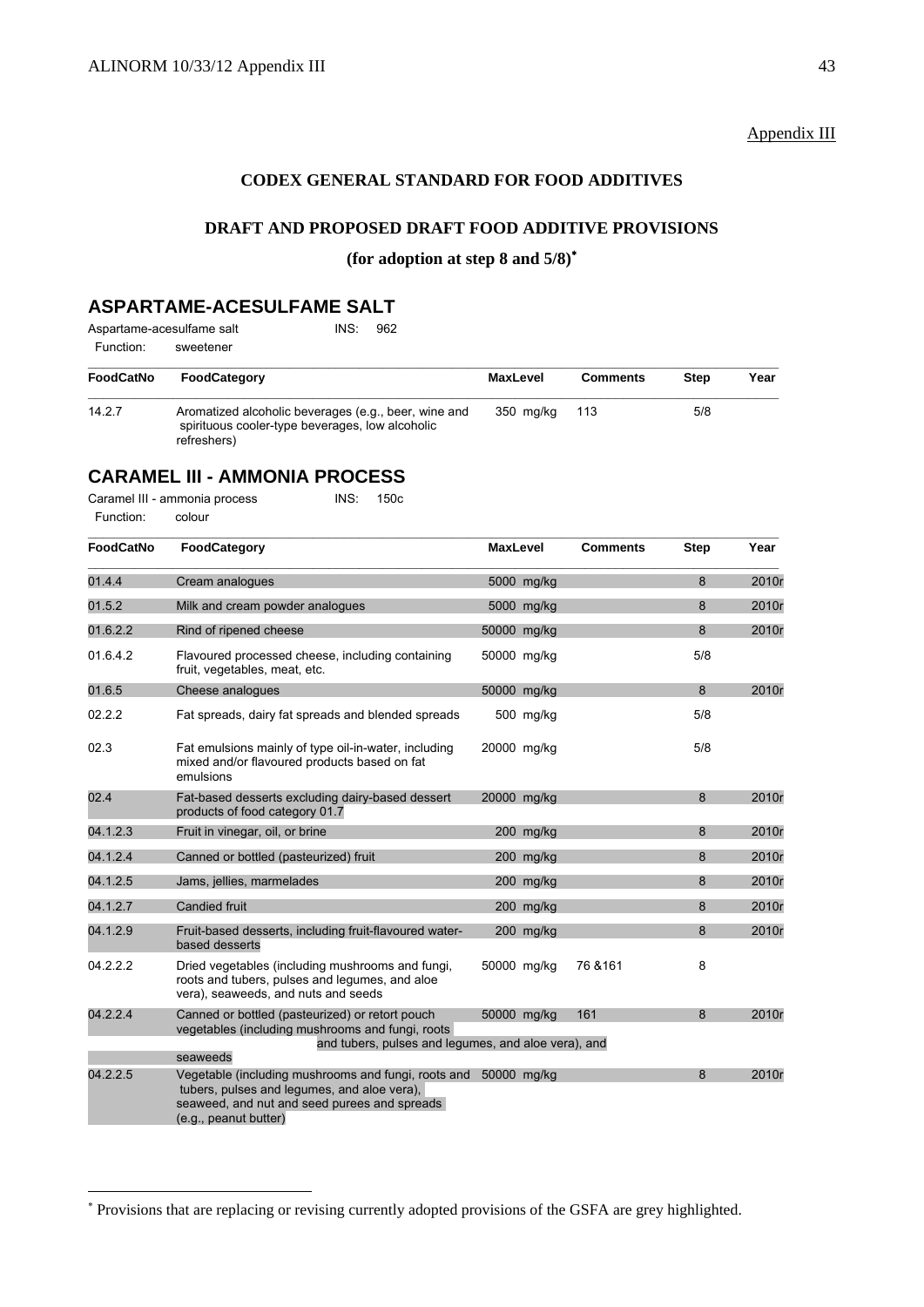# CARAMEL III - AMMONIA PROCESS

Function: colour

| <b>FoodCatNo</b> | FoodCategory                                                                                                                                                                                                                                                         | <b>MaxLevel</b> |             | <b>Comments</b> | Step | Year  |
|------------------|----------------------------------------------------------------------------------------------------------------------------------------------------------------------------------------------------------------------------------------------------------------------|-----------------|-------------|-----------------|------|-------|
| 04.2.2.6         | Vegetable (including mushrooms and fungi, roots and 50000 mg/kg<br>tubers, pulses and legumes, and aloe vera),<br>seaweed, and nut and seed pulps and preparations<br>(e.g., vegetable desserts and sauces, candied<br>vegetables) other than food category 04.2.2.5 |                 |             | 161             | 8    | 2010r |
| 04.2.2.7         | Fermented vegetable (including mushrooms and<br>fungi, roots and tubers, pulses and legumes, and aloe<br>vera) and seaweed products, excluding fermented<br>soybean products of food categories 06.8.6, 06.8.7,<br>12.9.1, 12.9.2.1 and 12.9.2.3                     |                 | 50000 mg/kg | 161             | 8    |       |
| 04.2.2.8         | Cooked or fried vegetables (including mushrooms and 50000 mg/kg<br>fungi, roots and tubers, pulses and legumes, and<br>aloe vera), and seaweeds                                                                                                                      |                 |             | 161             | 8    |       |
| 05.1.2           | Cocoa mixes (syrups)                                                                                                                                                                                                                                                 |                 | 50000 mg/kg |                 | 8    |       |
| 05.1.4           | Cocoa and chocolate products                                                                                                                                                                                                                                         |                 | 50000 mg/kg | 183             | 8    |       |
| 06.4.3           | Pre-cooked pastas and noodles and like products                                                                                                                                                                                                                      |                 | 50000 mg/kg | 153 & UU        | 5/8  |       |
| 07.1.6           | Mixes for bread and ordinary bakery wares                                                                                                                                                                                                                            |                 | 50000 mg/kg | 161             | 5/8  |       |
| 09.1             | Fresh fish and fish products, including mollusks,<br>crustaceans, and echinoderms                                                                                                                                                                                    |                 | 30000 mg/kg | 4 & 16          | 8    | 2010r |
| 09.3             | Semi-preserved fish and fish products, including<br>mollusks, crustaceans, and echinoderms                                                                                                                                                                           |                 | 30000 mg/kg | 95              | 5/8  |       |
| 10.1             | Fresh eggs                                                                                                                                                                                                                                                           |                 | 20000 mg/kg | $\overline{4}$  | 8    | 2010r |
| 10.3             | Preserved eggs, including alkaline, salted, and<br>canned eggs                                                                                                                                                                                                       |                 | 20000 mg/kg | 4               | 5/8  |       |
| 10.4             | Egg-based desserts (e.g., custard)                                                                                                                                                                                                                                   |                 | 20000 mg/kg |                 | 8    | 2010r |
| 11.4             | Other sugars and syrups (e.g., xylose, maple syrup,<br>sugar toppings)                                                                                                                                                                                               |                 | 50000 mg/kg | VV              | 5/8  |       |
| 12.2.2           | Seasonings and condiments                                                                                                                                                                                                                                            |                 | 50000 mg/kg |                 | 8    | 2010r |
| 12.3             | Vinegars                                                                                                                                                                                                                                                             |                 | 1000 mg/kg  | XX              | 8    | 2010r |
| 12.4             | <b>Mustards</b>                                                                                                                                                                                                                                                      |                 | 50000 mg/kg |                 | 8    | 2010r |
| 12.5             | Soups and broths                                                                                                                                                                                                                                                     |                 | 25000 mg/kg |                 | 8    | 2010r |
| 12.6             | Sauces and like products                                                                                                                                                                                                                                             |                 | 50000 mg/kg |                 | 8    | 2010r |
| 13.3             | Dietetic foods intended for special medical purposes<br>(excluding products of food category 13.1)                                                                                                                                                                   |                 | 20000 mg/kg |                 | 8    | 2010r |
| 13.4             | Dietetic formulae for slimming purposes and weight<br>reduction                                                                                                                                                                                                      |                 | 20000 mg/kg |                 | 8    | 2010r |
| 13.5             | Dietetic foods (e.g., supplementary foods for dietary<br>use) excluding products of food categories 13.1 -<br>13.4 and 13.6                                                                                                                                          |                 | 20000 mg/kg |                 | 8    | 2010r |
| 13.6             | Food supplements                                                                                                                                                                                                                                                     |                 | 20000 mg/kg |                 | 8    | 2010r |
| 14.1.4           | Water-based flavoured drinks, including "sport,"<br>"energy," or "electrolyte" drinks and particulated drinks                                                                                                                                                        |                 | 5000 mg/kg  | YY              | 8    | 2010r |
| 14.1.5           | Coffee, coffee substitutes, tea, herbal infusions, and<br>other hot cereal and grain beverages, excluding cocoa                                                                                                                                                      |                 | 10000 mg/kg | 160 & ZZ        | 5/8  |       |
| 14.2.1           | Beer and malt beverages                                                                                                                                                                                                                                              |                 | 50000 mg/kg |                 | 8    | 2010r |
| 14.2.2           | Cider and perry                                                                                                                                                                                                                                                      |                 | 1000 mg/kg  |                 | 8    | 2010r |
| 14.2.3.3         | Fortified grape wine, grape liquor wine, and sweet<br>grape wine                                                                                                                                                                                                     |                 | 50000 mg/kg |                 | 8    | 2010r |
| 14.2.4           | Wines (other than grape)                                                                                                                                                                                                                                             |                 | 1000 mg/kg  |                 | 8    | 2010r |
| 14.2.5           | Mead                                                                                                                                                                                                                                                                 |                 | 1000 mg/kg  |                 | 8    |       |
| 14.2.6           | Distilled spirituous beverages containing more than                                                                                                                                                                                                                  |                 | 50000 mg/kg |                 | 8    | 2010r |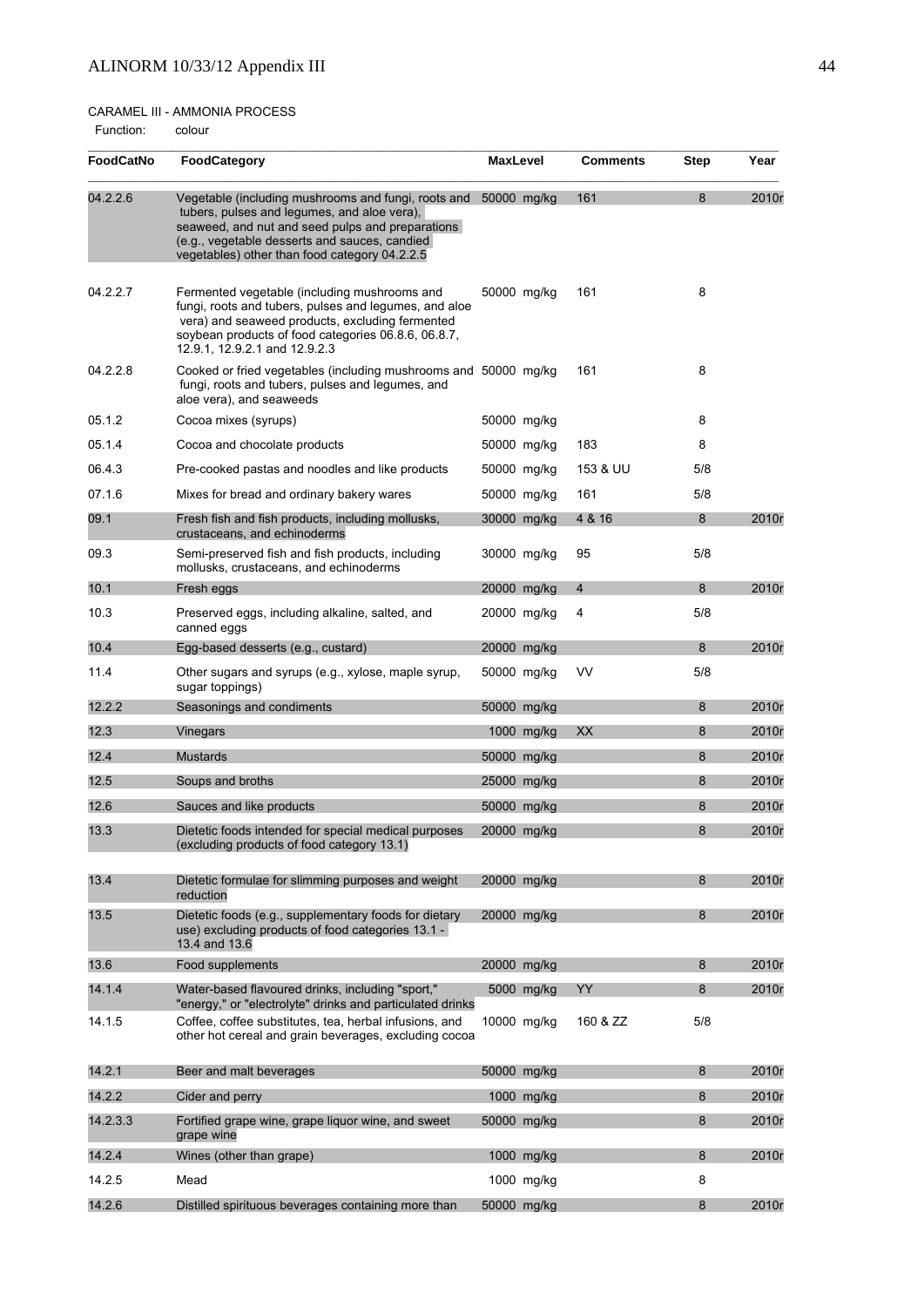15% alcohol

CARAMEL III - AMMONIA PROCESS Function: colour

| <b>FoodCatNo</b> | <b>FoodCategory</b>                                                                                                    | <b>MaxLevel</b> | <b>Comments</b> | <b>Step</b> | Year  |
|------------------|------------------------------------------------------------------------------------------------------------------------|-----------------|-----------------|-------------|-------|
| 14.2.7           | Aromatized alcoholic beverages (e.g., beer, wine and<br>spirituous cooler-type beverages, low alcoholic<br>refreshers) | 50000 mg/kg     |                 | 8           | 2010r |
| 06.8.1           | Soybean-based beverages                                                                                                | 1500 mg/kg      |                 | 5/8         |       |
| 06.8.8           | Other soybean protein products                                                                                         | 20000 mg/kg     |                 | 5/8         |       |

# **CARAMEL IV - SULFITE AMMONIA PROCESS**

Caramel IV - sulfite ammonia process INS: 150d Function: colour

| <b>FoodCatNo</b> | <b>FoodCategory</b>                                                               | <b>MaxLevel</b> | <b>Comments</b> | <b>Step</b> | Year  |
|------------------|-----------------------------------------------------------------------------------|-----------------|-----------------|-------------|-------|
| 07.1.2           | Crackers, excluding sweet crackers                                                | 50000 mg/kg     | 161             | 5/8         |       |
| 07.1.3           | Other ordinary bakery products (e.g., bagels, pita,<br>English muffins)           | 50000 mg/kg     | 161             | 5/8         |       |
| 10.1             | Fresh eggs                                                                        | 20000 mg/kg     | $\overline{4}$  | 8           | 2010r |
| 12.2             | Herbs, spices, seasonings and condiments (e.g.,<br>seasoning for instant noodles) | 10000 mg/kg     |                 | 5/8         |       |
| 06.8.8           | Other soybean protein products                                                    | 20000 mg/kg     |                 | 5/8         |       |

# **CARMINES**

| Carmines  |        | INS: 120 |  |
|-----------|--------|----------|--|
| Function: | colour |          |  |

| FoodCatNo | FoodCategory            | MaxLevel      | <b>Comments</b> | <b>Step</b> | Year |
|-----------|-------------------------|---------------|-----------------|-------------|------|
| 06.8.1    | Soybean-based beverages | 100 mg/kg 178 |                 | 5/8         |      |

# **CAROTENES, BETA- (VEGETABLE)**

| beta-Carotenes (vegetable) |        | INS: | 160a(ii) |
|----------------------------|--------|------|----------|
| Function:                  | colour |      |          |

| FoodCatNo | <b>FoodCategory</b>                                | <b>MaxLevel</b> | <b>Comments</b> | <b>Step</b> | Year |
|-----------|----------------------------------------------------|-----------------|-----------------|-------------|------|
| 05.1.5    | Imitation chocolate, chocolate substitute products | $100$ mg/kg     |                 | 5/8         |      |
| 06.4.3    | Pre-cooked pastas and noodles and like products    | 1000 mg/kg      | 153             | 5/8         |      |
| 09.1.1    | Fresh fish                                         | $100$ mg/kg     | 4.16 & 50       | 8           |      |
| 15.3      | Snacks - fish based                                | $100$ mg/kg     |                 | 5/8         |      |

# **CAROTENOIDS**

| beta-Carotenes (synthetic) | INS: | 160a(i) | beta-Carotenes (Blakeslea trispora)        | INS: | 160a(iii) |
|----------------------------|------|---------|--------------------------------------------|------|-----------|
| beta-apo-8'-Carotenal      | INS: | 160e    | Carotenoic acid, ethyl ester, beta-apo-8'- | INS: | 160f      |
| Function:<br>colour        |      |         |                                            |      |           |

| FoodCatNo | FoodCategory                                                                                                                                                 | <b>MaxLevel</b> | <b>Comments</b> | <b>Step</b> | Year |
|-----------|--------------------------------------------------------------------------------------------------------------------------------------------------------------|-----------------|-----------------|-------------|------|
| 02.2.2    | Fat spreads, dairy fat spreads and blended spreads                                                                                                           | 35 mg/kg        |                 | 8           |      |
| 04.1.2.4  | Canned or bottled (pasteurized) fruit                                                                                                                        | 200 mg/kg       | 161             | 8           |      |
| 04.2.1.2  | Surface-treated fresh vegetables (including<br>mushrooms and fungi, roots and tubers, pulses and<br>legumes, and aloe vera), seaweeds, and nuts and<br>seeds | 500 mg/kg       | 4.16 & 161      | 8           |      |
| 04.2.2.3  | Vegetables (including mushrooms and fungi, roots<br>and tubers, pulses and legumes, and aloe vera), and<br>seaweeds in vinegar, oil, brine, or soybean sauce | 50 mg/kg        | 161             | 8           |      |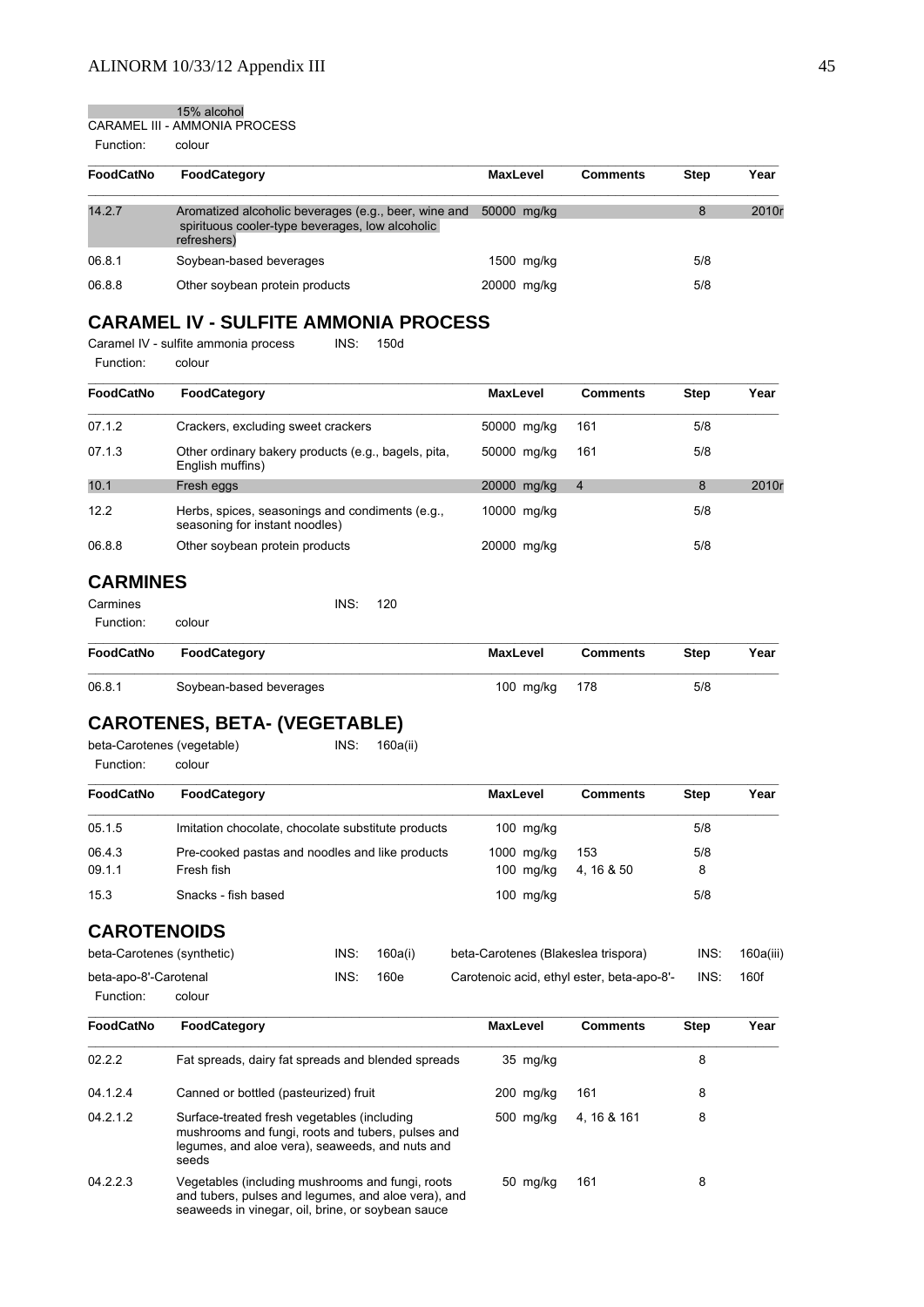#### CAROTENOIDS

Function: colour

| <b>FoodCatNo</b> | FoodCategory                                                                                                                                                                                                                                             | <b>MaxLevel</b> | <b>Comments</b> | <b>Step</b> | Year |
|------------------|----------------------------------------------------------------------------------------------------------------------------------------------------------------------------------------------------------------------------------------------------------|-----------------|-----------------|-------------|------|
| 04.2.2.4         | Canned or bottled (pasteurized) or retort pouch<br>vegetables (including mushrooms and fungi, roots<br>and tubers, pulses and legumes, and aloe vera), and<br>seaweeds                                                                                   | 50 mg/kg        | 161             | 8           |      |
| 04.2.2.5         | Vegetable (including mushrooms and fungi, roots and<br>tubers, pulses and legumes, and aloe vera),<br>seaweed, and nut and seed purees and spreads<br>(e.g., peanut butter)                                                                              | 50 mg/kg        | 161             | 5/8         |      |
| 04.2.2.6         | Vegetable (including mushrooms and fungi, roots and<br>tubers, pulses and legumes, and aloe vera),<br>seaweed, and nut and seed pulps and preparations<br>(e.g., vegetable desserts and sauces, candied<br>vegetables) other than food category 04.2.2.5 | 50 mg/kg        | 92 & 161        | 8           |      |
| 05.1.3           | Cocoa-based spreads, including fillings                                                                                                                                                                                                                  | 100 mg/kg       | 161             | 8           |      |
| 05.1.4           | Cocoa and chocolate products                                                                                                                                                                                                                             | $100$ mg/kg     | 183             | 8           |      |
| 08.3.1.1         | Cured (including salted) non-heat treated processed<br>comminuted meat, poultry, and game products                                                                                                                                                       | $100$ mg/kg     | 16              | 8           |      |
| 08.3.1.2         | Cured (including salted) and dried non-heat treated<br>processed comminuted meat, poultry, and game<br>products                                                                                                                                          | 20 mg/kg        | 16              | 8           |      |
| 08.3.1.3         | Fermented non-heat treated processed comminuted<br>meat, poultry, and game products                                                                                                                                                                      | 20 mg/kg        | 16              | 8           |      |
| 08.3.2           | Heat-treated processed comminuted meat, poultry,<br>and game products                                                                                                                                                                                    | 20 mg/kg        | 16              | 8           |      |
| 15.1             | Snacks - potato, cereal, flour or starch based (from<br>roots and tubers, pulses and legumes)                                                                                                                                                            | 100 mg/kg       |                 | 8           |      |
|                  | <b>CHLORINE DIOXIDE</b>                                                                                                                                                                                                                                  |                 |                 |             |      |
| Chlorine dioxide | INS:<br>926                                                                                                                                                                                                                                              |                 |                 |             |      |

# Function: flour treatment agent

| FoodCatNo         | FoodCategory                                                                                                  |      |         | <b>MaxLevel</b>   | <b>Comments</b> | <b>Step</b> | Year    |
|-------------------|---------------------------------------------------------------------------------------------------------------|------|---------|-------------------|-----------------|-------------|---------|
| 06.2.1            | <b>Flours</b>                                                                                                 |      |         | 30 mg/kg          | 87              | 8           | 2010    |
| <b>CYCLAMATES</b> |                                                                                                               |      |         |                   |                 |             |         |
| Cyclamic acid     |                                                                                                               | INS: | 952(i)  | Calcium cyclamate |                 | INS:        | 952(ii) |
| Sodium cyclamate  |                                                                                                               | INS: | 952(iv) |                   |                 |             |         |
| Function:         | sweetener                                                                                                     |      |         |                   |                 |             |         |
| <b>FoodCatNo</b>  | FoodCategory                                                                                                  |      |         | <b>MaxLevel</b>   | <b>Comments</b> | <b>Step</b> | Year    |
| 14.1.4            | Water-based flavoured drinks, including "sport,"<br>"energy," or "electrolyte" drinks and particulated drinks |      |         | 350 mg/kg         | 17 & 127        | 8           |         |
|                   | <b>FAST GREEN FCF</b>                                                                                         |      |         |                   |                 |             |         |
| Fast green FCF    |                                                                                                               | INS: | 143     |                   |                 |             |         |
| Function:         | colour                                                                                                        |      |         |                   |                 |             |         |
| FoodCatNo         | FoodCategory                                                                                                  |      |         | <b>MaxLevel</b>   | <b>Comments</b> | <b>Step</b> | Year    |
| 06.4.3            | Pre-cooked pastas and noodles and like products                                                               |      |         | 290 mg/kg         | <b>PP</b>       | 5/8         |         |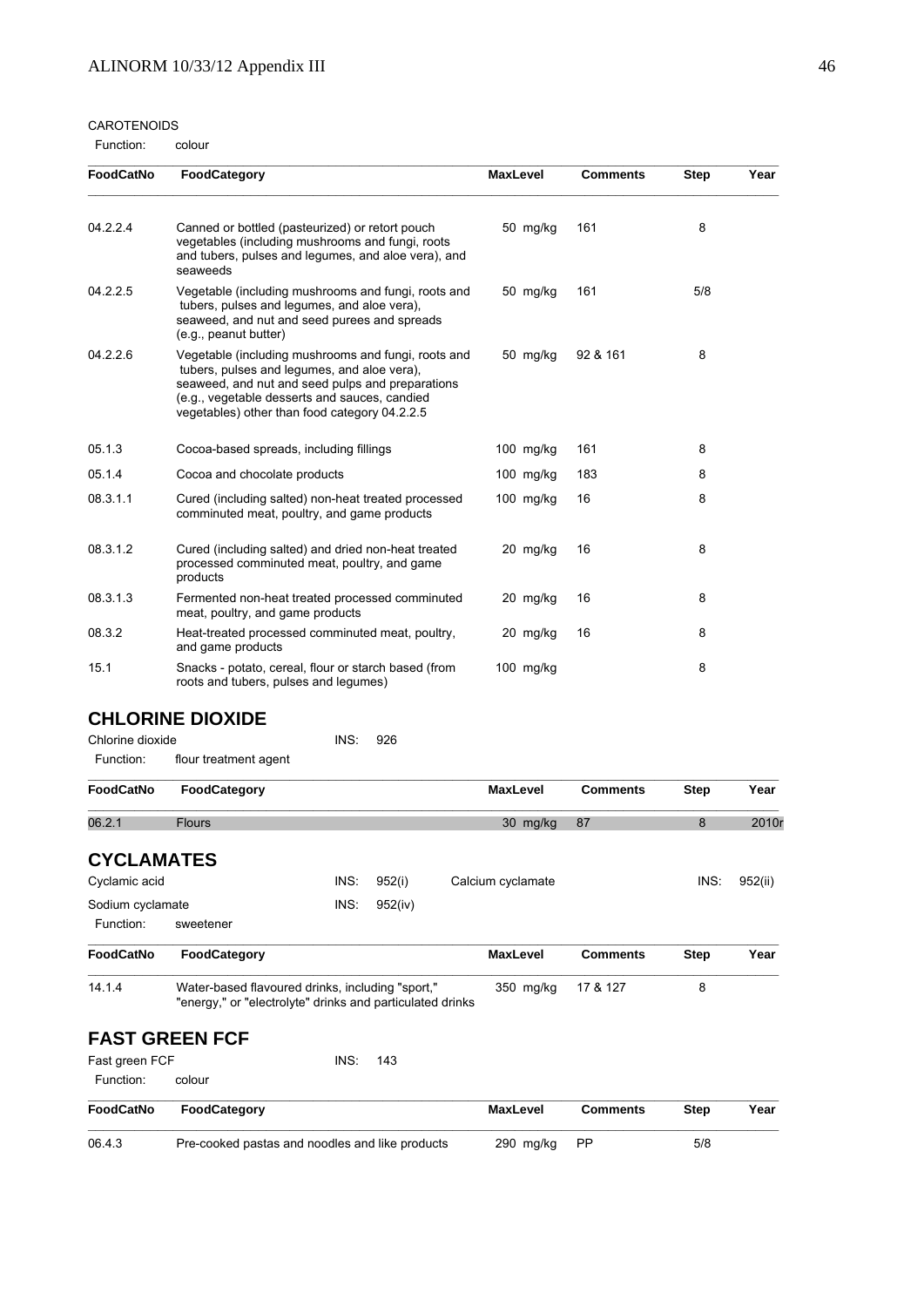# **GRAPE SKIN EXTRACT**

Function: colour

Grape skin extract INS: 163(ii)

| <b>FoodCatNo</b> | <b>FoodCategory</b>                                                | <b>MaxLevel</b> | <b>Comments</b> | <b>Step</b> | Year |
|------------------|--------------------------------------------------------------------|-----------------|-----------------|-------------|------|
| 06.3             | Breakfast cereals, including rolled oats                           | $200$ mg/kg     |                 | 8           |      |
| 08.1.2           | Fresh meat, poultry, and game, comminuted                          | 1000 mg/kg      | 4, 16 & 94      | 8           |      |
| 10.1             | Fresh eggs                                                         | 1500 mg/kg      | 4               | 5/8         |      |
| 14.2.6           | Distilled spirituous beverages containing more than<br>15% alcohol | 300 mg/kg       | 181             | 5/8         |      |

# **HYDROXYBENZOATES, PARA-**

| Ethyl para-hydroxybenzoate |              | INS: 214 | Methyl para-hydroxybenzoate | INS: | 218 |
|----------------------------|--------------|----------|-----------------------------|------|-----|
| Function:                  | preservative |          |                             |      |     |

| FoodCatNo | FoodCategory                                                                                                                                                                                                                                             | <b>MaxLevel</b> | <b>Comments</b> | Step | Year |
|-----------|----------------------------------------------------------------------------------------------------------------------------------------------------------------------------------------------------------------------------------------------------------|-----------------|-----------------|------|------|
| 04.1.2.2  | Dried fruit                                                                                                                                                                                                                                              | 800 mg/kg       | 27              | 8    |      |
| 04.1.2.7  | Candied fruit                                                                                                                                                                                                                                            | 1000 mg/kg      | 27              | 8    |      |
| 04.1.2.8  | Fruit preparations, including pulp, purees, fruit<br>toppings and coconut milk                                                                                                                                                                           | 800 mg/kg       | 27              | 8    |      |
| 04.1.2.10 | Fermented fruit products                                                                                                                                                                                                                                 | 800 mg/kg       | 27              | 8    |      |
| 04.1.2.11 | Fruit fillings for pastries                                                                                                                                                                                                                              | 800 mg/kg       | 27              | 8    |      |
| 04.2.2.3  | Vegetables (including mushrooms and fungi, roots<br>and tubers, pulses and legumes, and aloe vera), and<br>seaweeds in vinegar, oil, brine, or soybean sauce                                                                                             | 1000 mg/kg      | 27              | 8    |      |
| 04.2.2.5  | Vegetable (including mushrooms and fungi, roots and<br>tubers, pulses and legumes, and aloe vera),<br>seaweed, and nut and seed purees and spreads<br>(e.g., peanut butter)                                                                              | 1000 mg/kg      | 27              | 8    |      |
| 04.2.2.6  | Vegetable (including mushrooms and fungi, roots and<br>tubers, pulses and legumes, and aloe vera),<br>seaweed, and nut and seed pulps and preparations<br>(e.g., vegetable desserts and sauces, candied<br>vegetables) other than food category 04.2.2.5 | 1000 mg/kg      | 27              | 8    |      |
| 05.3      | Chewing gum                                                                                                                                                                                                                                              | 1500 mg/kg      | 27              | 8    |      |
| 05.4      | Decorations (e.g., for fine bakery wares), toppings<br>(non-fruit) and sweet sauces                                                                                                                                                                      | 300 mg/kg       | 27              | 8    |      |
| 07.2      | Fine bakery wares (sweet, salty, savoury) and<br>mixes                                                                                                                                                                                                   | 300 mg/kg       | 27              | 8    |      |
| 08.4      | Edible casings (e.g., sausage casings)                                                                                                                                                                                                                   | 36 mg/kg        | 27              | 8    |      |
| 09.3      | Semi-preserved fish and fish products, including<br>mollusks, crustaceans, and echinoderms                                                                                                                                                               | 1000 mg/kg      | 27              | 8    |      |
| 12.4      | <b>Mustards</b>                                                                                                                                                                                                                                          | 300 mg/kg       | 27              | 8    |      |
| 12.6      | Sauces and like products                                                                                                                                                                                                                                 | 1000 mg/kg      | 27              | 8    |      |
| 14.1.4    | Water-based flavoured drinks, including "sport,"<br>"energy," or "electrolyte" drinks and particulated drinks                                                                                                                                            | 500 mg/kg       | 27              | 8    |      |
| 14.2.2    | Cider and perry                                                                                                                                                                                                                                          | 200 mg/kg       | 27              | 8    |      |
| 14.2.5    | Mead                                                                                                                                                                                                                                                     | $200$ mg/kg     | 27              | 8    |      |
| 15.2      | Processed nuts, including coated nuts and nut<br>mixtures (with e.g., dried fruit)                                                                                                                                                                       | 300 mg/kg       | 27              | 8    |      |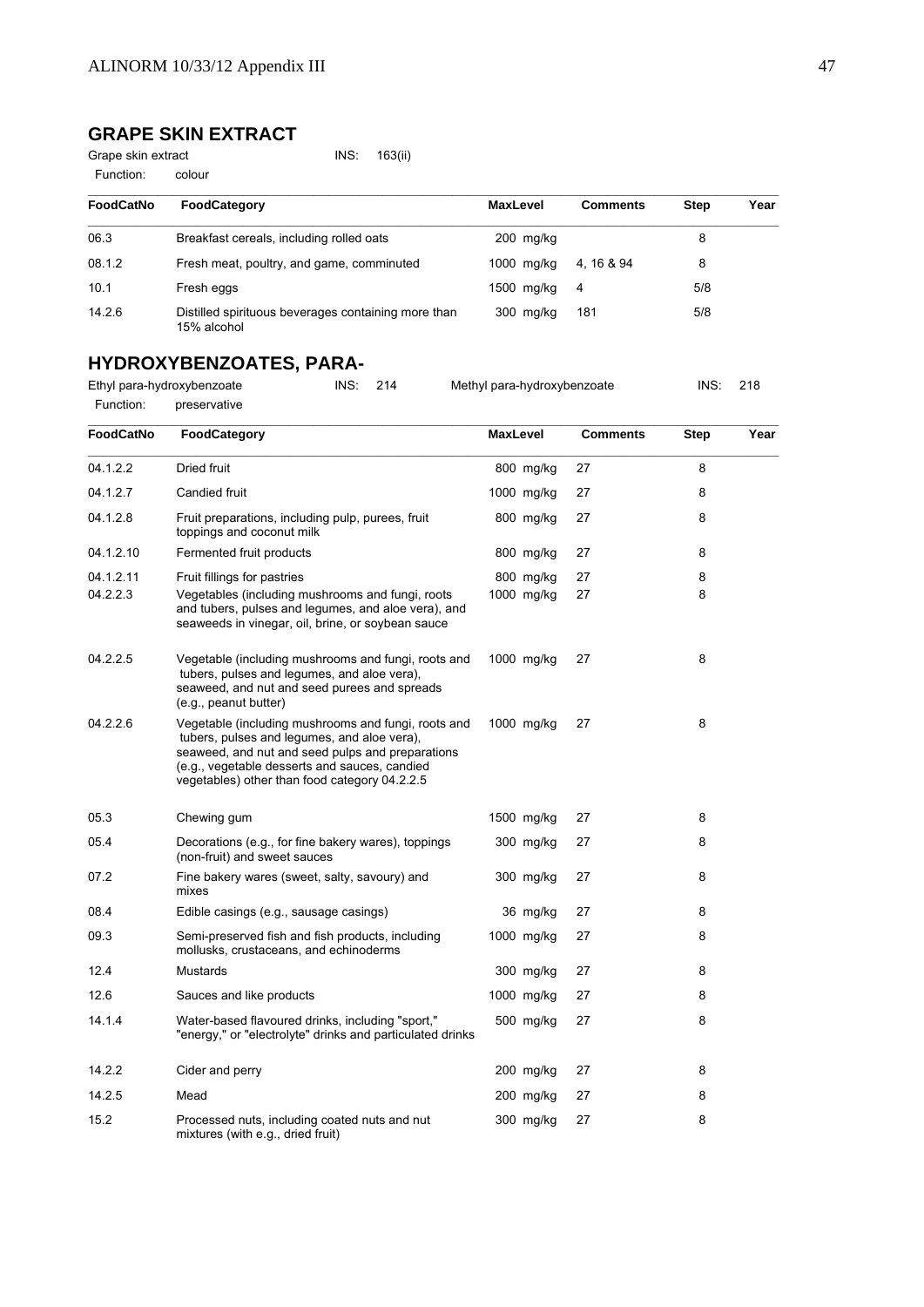# **IRON OXIDES**

| Iron oxide, black   | INS: 172(i)   | Iron oxide, red | INS: | 172(ii) |
|---------------------|---------------|-----------------|------|---------|
| Iron oxide, yellow  | INS: 172(iii) |                 |      |         |
| Function:<br>colour |               |                 |      |         |

**\_\_\_\_\_\_\_\_\_\_\_\_\_\_\_\_\_\_\_\_\_\_\_\_\_\_\_\_\_\_\_\_\_\_\_\_\_\_\_\_\_\_\_\_\_\_\_\_\_\_\_\_\_\_\_\_\_\_\_\_\_\_\_\_\_\_\_\_\_\_\_\_\_\_\_\_\_\_\_\_\_\_\_\_\_\_\_\_\_ FoodCatNo FoodCategory MaxLevel Comments Step Year \_\_\_\_\_\_\_\_\_\_\_\_\_\_\_\_\_\_\_\_\_\_\_\_\_\_\_\_\_\_\_\_\_\_\_\_\_\_\_\_\_\_\_\_\_\_\_\_\_\_\_\_\_\_\_\_\_\_\_\_\_\_\_\_\_\_\_\_\_\_\_\_\_\_\_\_\_\_\_\_\_\_\_\_\_\_\_\_\_**

09.3.4 Semi-preserved fish and fish products, including 50 mg/kg 95 5/8

09.4 Fully preserved, including canned or fermented fish 50 mg/kg 95 8 8

10.4 Egg-based desserts (e.g., custard) 150 mg/kg 8

mollusks, crustaceans, and echinoderms (e.g., fish paste), excluding products of food categories 09.3.1

and fish products, including mollusks, crustaceans,

# **NISIN**

Nisin INS: 234

Function: preservative

and echinoderms

 $-09.3.3$ 

| <b>FoodCatNo</b> | <b>FoodCategory</b>                                                       | MaxLevel   | <b>Comments</b> | <b>Step</b> | Year |
|------------------|---------------------------------------------------------------------------|------------|-----------------|-------------|------|
| 01.6.5           | Cheese analogues                                                          | 12.5 mg/kg | - 28            |             |      |
| 06.5             | Cereal and starch based desserts (e.g., rice pudding,<br>tapioca pudding) | 3 mg/kg    | -28             |             |      |

# **PHOSPHATES**

| Phosphoric acid                | INS: | 338      | Sodium dihydrogen phosphate      | INS: | 339(i)   |
|--------------------------------|------|----------|----------------------------------|------|----------|
| Disodium hydrogen phosphate    | INS: | 339(ii)  | Trisodium phosphate              | INS: | 339(iii) |
| Potassium dihydrogen phosphate | INS: | 340(i)   | Dipotassium hydrogen phosphate   | INS: | 340(ii)  |
| Tripotassium phosphate         | INS: | 340(iii) | Monocalcium dihydrogen phosphate | INS: | 341(i)   |
| Calcium hydrogen phosphate     | INS: | 341(ii)  | Tricalcium phosphate             | INS: | 341(iii) |
| Ammonium dihydrogen phosphate  | INS: | 342(i)   | Diammonium hydrogen phosphate    | INS: | 342(ii)  |
| Monomagnesium ophosphate       | INS: | 343(i)   | Magnesium hydrogen phosphate     | INS: | 343(ii)  |
| Trimagnesium phosphate         | INS: | 343(iii) | Disodium diphosphate             | INS: | 450(i)   |
| Trisodium diphosphate          | INS: | 450(ii)  | Tetrasodium diphosphate          | INS: | 450(iii) |
| Tetrapotassium diphosphate     | INS: | 450(v)   | Dicalcium diphosphate            | INS: | 450(vi)  |
| Calcium dihydrogen diphosphate | INS: | 450(vii) | Pentasodium triphosphate         | INS: | 451(i)   |
| Pentapotassium triphosphate    | INS: | 451(ii)  | Sodium polyphosphate             | INS: | 452(i)   |
| Potassium polyphosphate        | INS: | 452(ii)  | Sodium calcium polyphosphate     | INS: | 452(iii) |
| Calcium polyphosphate          | INS: | 452(iv)  | Ammonium polyphosphate           | INS: | 452(v)   |
| Bone phosphate                 | INS: | 542      |                                  |      |          |

Function: adjuvant, anticaking agent, antioxidant, acidity regulator, colour retention agent, emulsifier, firming agent, flavour

|           | enhancer, flour treatment agent, humectant, preservative, raising agent, sequestrant, stabilizer, thickener                                                                                                                                      |                 |                 |             |      |
|-----------|--------------------------------------------------------------------------------------------------------------------------------------------------------------------------------------------------------------------------------------------------|-----------------|-----------------|-------------|------|
| FoodCatNo | FoodCategory                                                                                                                                                                                                                                     | <b>MaxLevel</b> | <b>Comments</b> | <b>Step</b> | Year |
| 01.2      | Fermented and renneted milk products (plain),<br>excluding food category 01.1.2 (dairy-based drinks)                                                                                                                                             | 1000 mg/kg      | 33              | 5/8         |      |
| 04.2.2.7  | Fermented vegetable (including mushrooms and<br>fungi, roots and tubers, pulses and legumes, and aloe<br>vera) and seaweed products, excluding fermented<br>soybean products of food categories 06.8.6, 06.8.7,<br>12.9.1, 12.9.2.1 and 12.9.2.3 | 2200 mg/kg      | 33              | 8           |      |
| 08.4      | Edible casings (e.g., sausage casings)                                                                                                                                                                                                           | 1100 $mg/kg$    | 33              | 8           |      |
| 09.3.4    | Semi-preserved fish and fish products, including<br>mollusks, crustaceans, and echinoderms (e.g., fish<br>paste), excluding products of food categories 09.3.1<br>$-09.3.3$                                                                      | 2200 mg/kg      | 33 & NN         | 8           |      |
| 13.6      | Food supplements                                                                                                                                                                                                                                 | 2200 mg/kg      | 33              | 8           |      |
| 14.2.2    | Cider and perry                                                                                                                                                                                                                                  | 880 mg/kg       | 33              | 8           |      |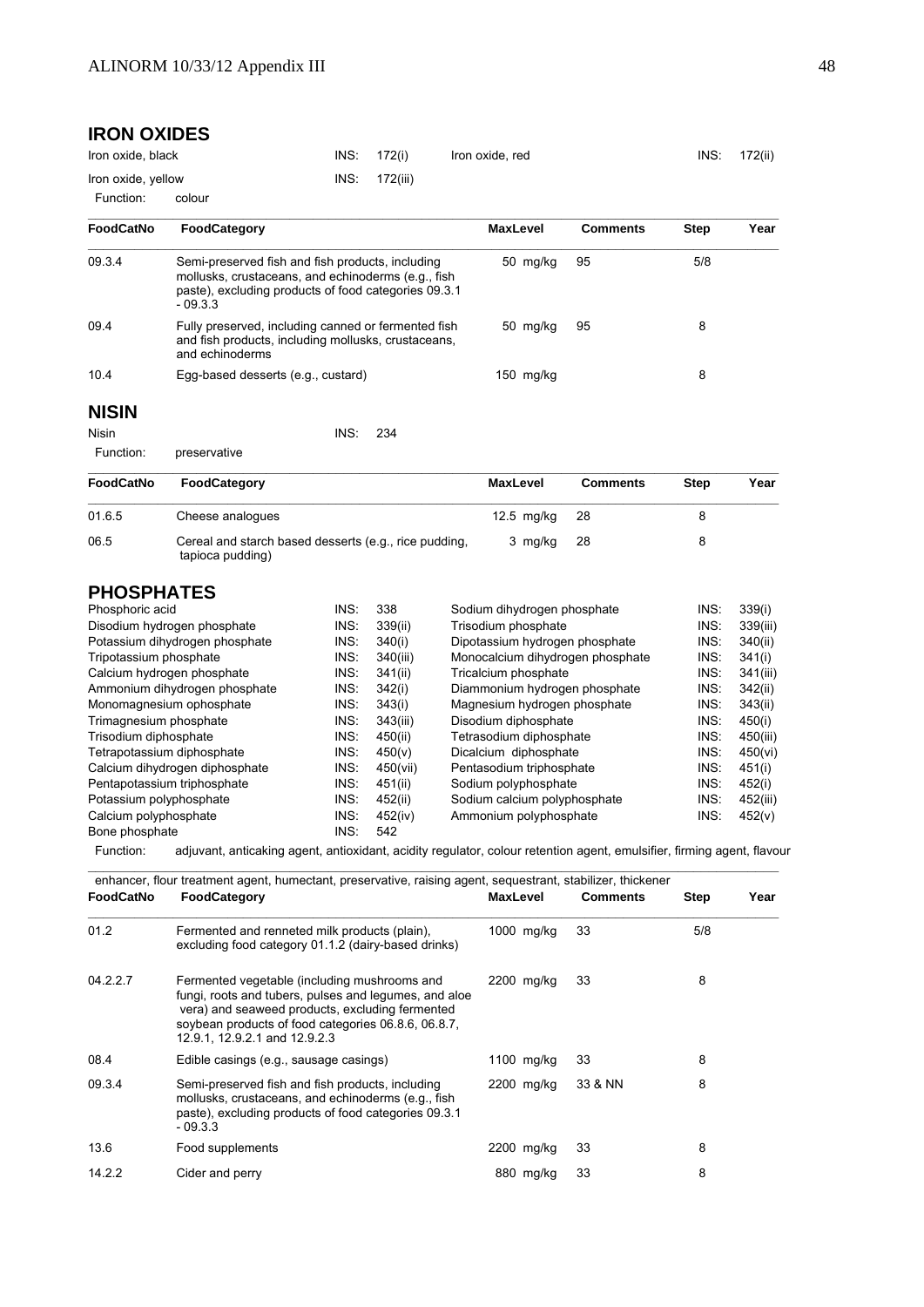# **PONCEAU 4R (COCHINEAL RED A)**

Ponceau 4R (Cochineal red A) INS: 124

Function: colour

| <b>FoodCatNo</b>               | FoodCategory                                                                                                                                         |      |          | <b>MaxLevel</b>                | <b>Comments</b> | Step        | Year    |
|--------------------------------|------------------------------------------------------------------------------------------------------------------------------------------------------|------|----------|--------------------------------|-----------------|-------------|---------|
| 06.8.1                         | Soybean-based beverages                                                                                                                              |      |          | 50 mg/kg                       |                 | 5/8         |         |
| <b>RIBOFLAVINS</b>             |                                                                                                                                                      |      |          |                                |                 |             |         |
| Riboflavin, synthetic          |                                                                                                                                                      | INS: | 101(i)   | Riboflavin 5'-phosphate sodium |                 | INS:        | 101(ii) |
| Riboflavin (Bacillus subtilis) |                                                                                                                                                      | INS: | 101(iii) |                                |                 |             |         |
| Function:                      | colour                                                                                                                                               |      |          |                                |                 |             |         |
| <b>FoodCatNo</b>               | <b>FoodCategory</b>                                                                                                                                  |      |          | <b>MaxLevel</b>                | <b>Comments</b> | Step        | Year    |
| 12.9.1                         | Fermented soybean paste (e.g., miso)                                                                                                                 |      |          | 30 mg/kg                       |                 | 5/8         |         |
| 06.8.1                         | Soybean-based beverages                                                                                                                              |      |          | 50 mg/kg                       |                 | 5/8         |         |
| <b>SACCHARINS</b>              |                                                                                                                                                      |      |          |                                |                 |             |         |
| Saccharin                      |                                                                                                                                                      | INS: | 954(i)   | Calcium saccharin              |                 | INS:        | 954(ii) |
| Potassium saccharin            |                                                                                                                                                      | INS: | 954(iii) | Sodium saccharin               |                 | INS:        | 954(iv) |
| Function:                      | sweetener                                                                                                                                            |      |          |                                |                 |             |         |
| <b>FoodCatNo</b>               | FoodCategory                                                                                                                                         |      |          | <b>MaxLevel</b>                | <b>Comments</b> | <b>Step</b> | Year    |
| 12.7                           | Salads (e.g., macaroni salad, potato salad) and<br>sandwich spreads excluding cocoa- and nut-based<br>spreads of food categories 04.2.2.5 and 05.1.3 |      |          | 200 mg/kg                      | 161 & 166       | 8           |         |
| <b>SORBATES</b>                |                                                                                                                                                      |      |          |                                |                 |             |         |
| Sorbic acid                    |                                                                                                                                                      | INS: | 200      | Sodium sorbate                 |                 | INS:        | 201     |
| Potassium sorbate              |                                                                                                                                                      | INS: | 202      | Calcium sorbate                |                 | INS:        | 203     |
| Function:                      | antioxidant, preservative, stabilizer                                                                                                                |      |          |                                |                 |             |         |
| <b>FoodCatNo</b>               | <b>FoodCategory</b>                                                                                                                                  |      |          | <b>MaxLevel</b>                | <b>Comments</b> | Step        | Year    |
| 01.6.5                         | Cheese analogues                                                                                                                                     |      |          | 3000 mg/kg                     | 3 & 42          | 8           |         |
| 02.4                           | Fat-based desserts excluding dairy-based dessert<br>products of food category 01.7                                                                   |      |          | 1000 mg/kg                     | 42              | 8           |         |
| 11.6                           | Table-top sweeteners, including those containing<br>high-intensity sweeteners                                                                        |      |          | $1000$ mg/kg                   | 42 & MM         | 8           |         |
| 12.9.1                         | Fermented soybean paste (e.g., miso)                                                                                                                 |      |          | 1000 mg/kg                     | 42              | 5/8         |         |
| 12.9.2.1                       | Fermented soybean sauce                                                                                                                              |      |          | 1000 mg/kg                     | 42              | 5/8         |         |
| 12.9.2.3                       | Other soybean sauces                                                                                                                                 |      |          | 1000 mg/kg                     | 42              | 5/8         |         |
|                                | <b>SUCROGLYCERIDES</b>                                                                                                                               |      |          |                                |                 |             |         |
| Sucroglycerides                |                                                                                                                                                      | INS: | 474      |                                |                 |             |         |
| Function:                      | emulsifier, stabilizer, thickener                                                                                                                    |      |          |                                |                 |             |         |
| FoodCatNo                      | FoodCategory                                                                                                                                         |      |          | <b>MaxLevel</b>                | <b>Comments</b> | <b>Step</b> | Year    |
| 01.3.2                         | Beverage whiteners                                                                                                                                   |      |          | 20000 mg/kg                    |                 | 8           |         |
| Function:                      | emulsifier, stabilizer, thickener                                                                                                                    |      |          |                                |                 |             |         |
| <b>FoodCatNo</b>               | FoodCategory                                                                                                                                         |      |          | <b>MaxLevel</b>                | <b>Comments</b> | Step        | Year    |
| 02.2.2                         | Fat spreads, dairy fat spreads and blended spreads                                                                                                   |      |          | 10000 mg/kg                    | 102             | 8           |         |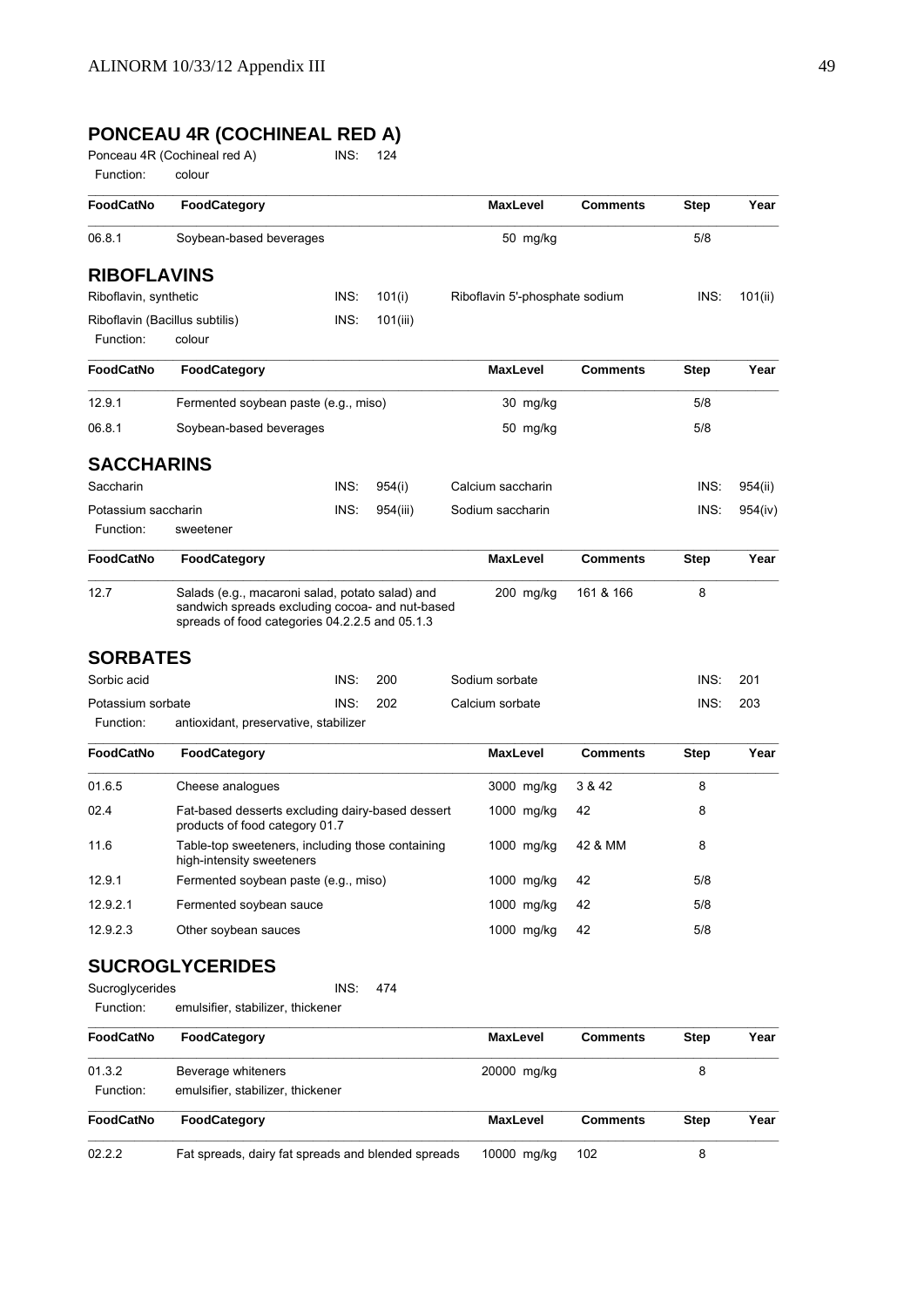## **Notes**

- Note 3 Surface treatment.
- Note 4 For decoration, stamping, marking or branding the product.
- Note 16 For use in glaze, coatings or decorations for fruit, vegetables, meat or fish.<br>Note 17 As cvclamic acid.
- As cyclamic acid.
- Note 27 As para-hydroxybenzoic acid.
- Note 28 ADI conversion: if a typical preparation contains 0.025 μg/U, then the ADI of 33 000 U/kg bw becomes:  $[(33\,000\,U/kg\,bw)\times(0.025\,µq/U)\times(1\,mg/1\,000\,µq)] = 0.825\,mg/kg\,bw$
- Note 33 As phosphorus.
- Note 42 As sorbic acid.
- Note 50 For use in fish roe only.
- Note 76 Use in potatoes only.<br>Note 92 Excluding tomato-bas
- Excluding tomato-based sauces.
- Note 94 For use in loganiza (fresh, uncured sausage) only.
- Note 95 For use in surimi and fish roe products only.
- Note 102 For use in fat emulsions for baking purposes only.
- Note 113 Use level reported as acesulfame potassium equivalents (the reported maximum level can be converted to an aspartame-acesulfame salt basis by dividing by 0.44). Combined use of aspartameacesulfame salt with individual acesulfame potassium or aspartame should not exceed the individual maximum levels for acesulfame potassium or aspartame (thre reported maximum level can be converted to aspartame equivalents by dividing by 0.68).
- Note 127 As served to the consumer.
- Note 153 For use in instant noodles only.
- Note 160 For use in ready-to-drink products and pre-mixes for ready-to-drink products only.
- Note 161 Subject to national legislation of the importing country aimed, in particular, at consistency with Section 3.2 of the Preamble.
- Note 166 For milk-based sandwich spreads only.
- Note 178 Expressed as carminic acid.
- Note 181 Expressed as anthocyanin.
- Note 183 Products conforming to the Standard for chocolate and chocolate products [CODEX STAN 87 1981] may only use colours for surface decoration.
- Note MM For liquid products only.<br>Note NN For use in crustacean a
- Note NN For use in crustacean and fish pastes only.<br>Note PP Only for use in instant noodles conforming to
- Only for use in instant noodles conforming to the Standard for Instant Noodles (CODEX STAN 249-2006).
- Note UU Excluding instant noodles containing vegetables and eggs.<br>Note VV Only for crystalline products and sugar toppings
- Note VV Only for crystalline products and sugar toppings.<br>Note XX 50,000 mg/kg for pickling and balsamic vinegars
- 50,000 mg/kg for pickling and balsamic vinegars only.
- Note YY 10,000 mg/kg for use in ready-to-drink coffee products.
- Note ZZ For coffee substitutes only.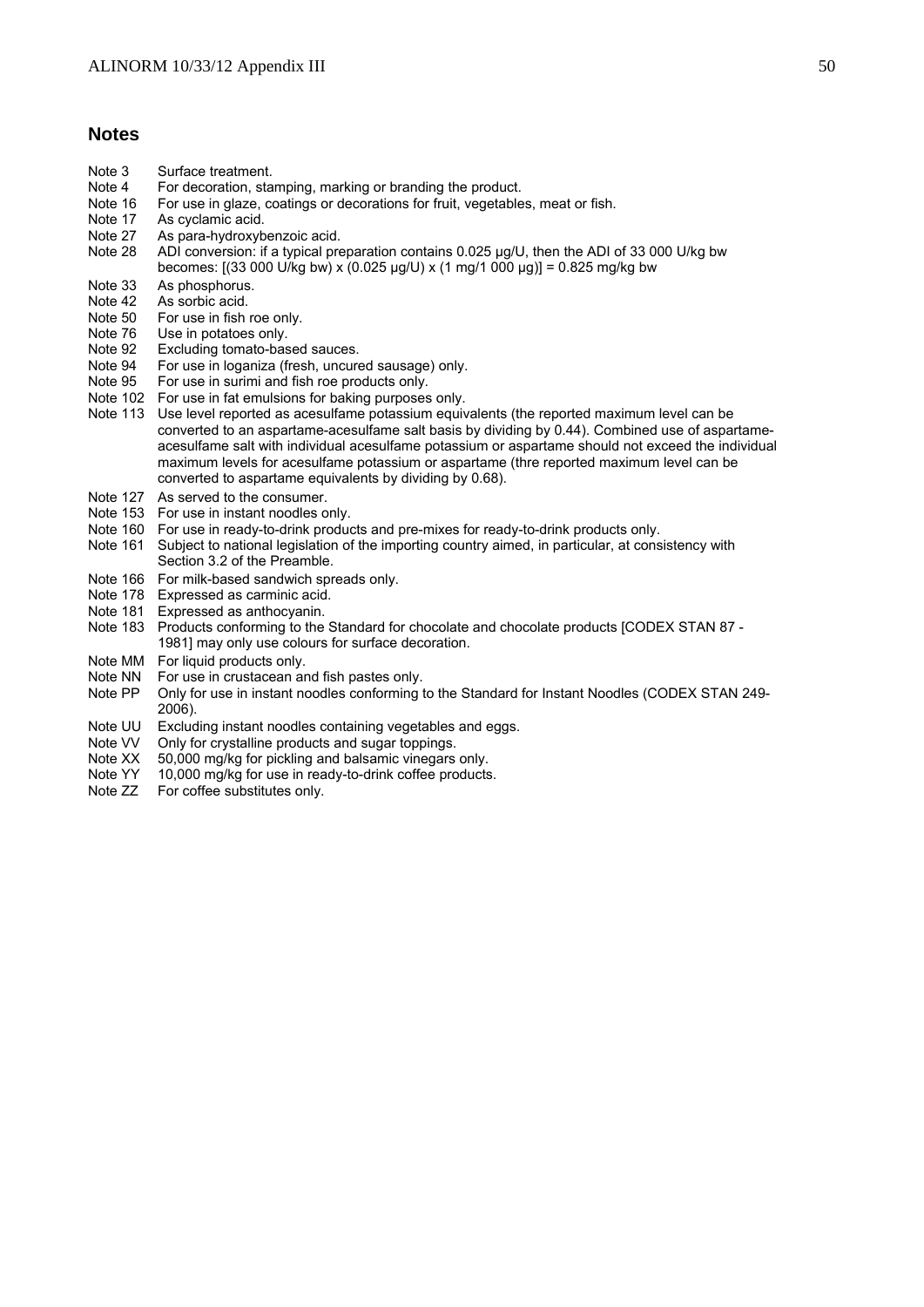# Appendix IV

# **CODEX GENERAL STANDARD FOR FOOD ADDITIVES**

# **REVOCATION OF FOOD ADDITIVE PROVISIONS**

## **(for approval)**

# **CARAMEL III - AMMONIA PROCESS**<br>Caramel III - ammonia process<br>INS: 150c

Caramel III - ammonia process

| <b>FoodCatNo</b> | FoodCategory                                               | <b>MaxLevel</b> | <b>Comments</b> | <b>Step</b> |
|------------------|------------------------------------------------------------|-----------------|-----------------|-------------|
| 01.4.3           | Clotted cream (plain)                                      | <b>GMP</b>      |                 | 8           |
| 01.6.1           | Unripened cheese                                           | <b>GMP</b>      |                 | 8           |
| 01.6.4           | Processed cheese                                           | <b>GMP</b>      |                 | 8           |
| 09.3.3           | Salmon substitutes, caviar, and other fish roe<br>products | <b>GMP</b>      | 50              | 8           |
| 14.1.3.2         | Vegetable nectar                                           | <b>GMP</b>      |                 | 8           |
| 14.1.3.4         | Concentrates for vegetable nectar                          | <b>GMP</b>      |                 | 8           |

# **CARAMEL IV - SULFITE AMMONIA PROCESS**<br>Caramel IV - sulfite ammonia process **INS:** 150d

Caramel IV - sulfite ammonia process

| FoodCatNo | FoodCategory              | MaxLevel   | <b>Comments</b> | <b>Step</b> |
|-----------|---------------------------|------------|-----------------|-------------|
| 12.2.2    | Seasonings and condiments | <b>GMP</b> |                 |             |

## **Notes**

Note 50 For use in fish roe only.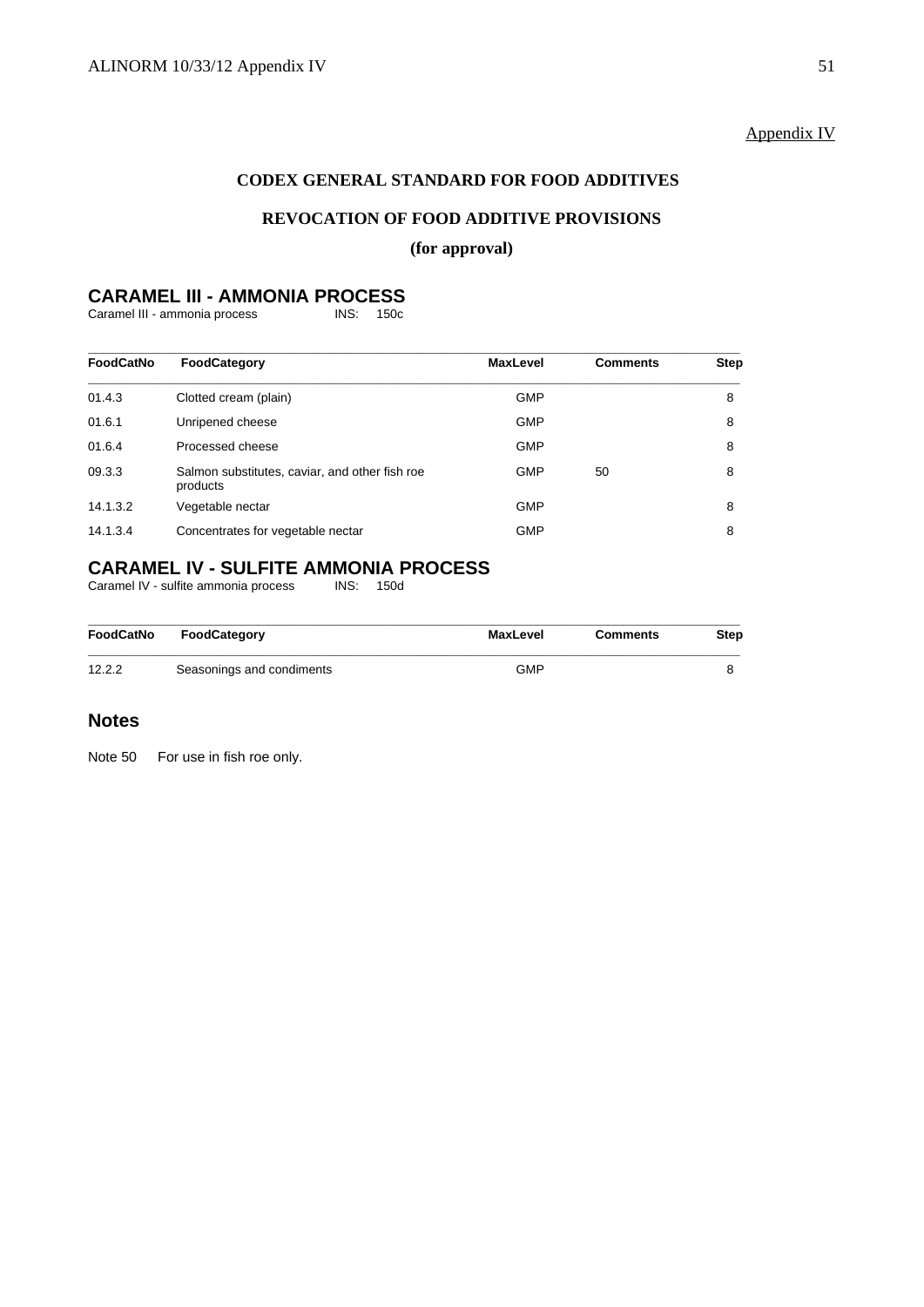# Appendix V

# **CODEX GENERAL STANDARD FOR FOOD ADDITIVES**

# **DISCONTINUATION OF WORK ON DRAFT AND PROPOSED DRAFT FOOD ADDITIVE PROVISIONS**

### **(for information)**

# **ALLURA RED AC**

Allura red AC **INS:** 129

| FoodCatNo | <b>FoodCategory</b>                                   | <b>MaxLevel</b> | <b>Comments</b> | <b>Step</b> |
|-----------|-------------------------------------------------------|-----------------|-----------------|-------------|
| 02.2.2    | Fat spreads, dairy fat spreads and blended<br>spreads | $290$ mg/kg     |                 |             |

# **AMMONIUM SALTS OF PHOSPHATIDIC ACID**

Ammonium salts of phosphatidic acid INS: 442

| FoodCatNo | FoodCategory                                                                                                                                                    | <b>MaxLevel</b> | <b>Comments</b> | Step |
|-----------|-----------------------------------------------------------------------------------------------------------------------------------------------------------------|-----------------|-----------------|------|
| 01.1.2    | Dairy-based drinks, flavoured and/or fermented<br>(e.g., chocolate milk, cocoa, eggnog, drinking<br>yoghurt, whey-based drinks)                                 | <b>GMP</b>      |                 | 6    |
| 01.4      | Cream (plain) and the like                                                                                                                                      | <b>GMP</b>      |                 | 6    |
| 04.2.2.3  | Vegetables (including mushrooms and fungi,<br>roots and tubers, pulses and legumes, and aloe<br>vera), and seaweeds in vinegar, oil, brine, or<br>soybean sauce | <b>GMP</b>      |                 | 6    |
| 07.1.1    | Breads and rolls                                                                                                                                                | <b>GMP</b>      |                 | 6    |

# **ASPARTAME-ACESULFAME SALT**

Aspartame-acesulfame salt INS: 962

| FoodCatNo | FoodCategory                                                                                            | <b>MaxLevel</b> | <b>Comments</b> | <b>Step</b> |
|-----------|---------------------------------------------------------------------------------------------------------|-----------------|-----------------|-------------|
| 01.2      | Fermented and renneted milk products (plain).<br>excluding food category 01.1.2 (dairy-based<br>drinks) | 1130 mg/kg      | 113             | 3           |
| 11.4      | Other sugars and syrups (e.g., xylose, maple<br>syrup, sugar toppings)                                  | 2270 mg/kg      | 113             | 3           |
| 12.3      | Vinegars                                                                                                | 4540 mg/kg      | 113             | 3           |
| 14.1.2.2  | Vegetable juice                                                                                         | 1360 mg/kg      | 113             | 3           |
| 14.1.2.4  | Concentrates for vegetable juice                                                                        | 3100 mg/kg      | 113             | 3           |
| 14.2.2    | Cider and perry                                                                                         | 790 mg/kg       | 113             | 3           |
| 14.2.4    | Wines (other than grape)<br>CARAMEL III - AMMONIA PROCESS                                               | 1080 mg/kg      | 113             | 3           |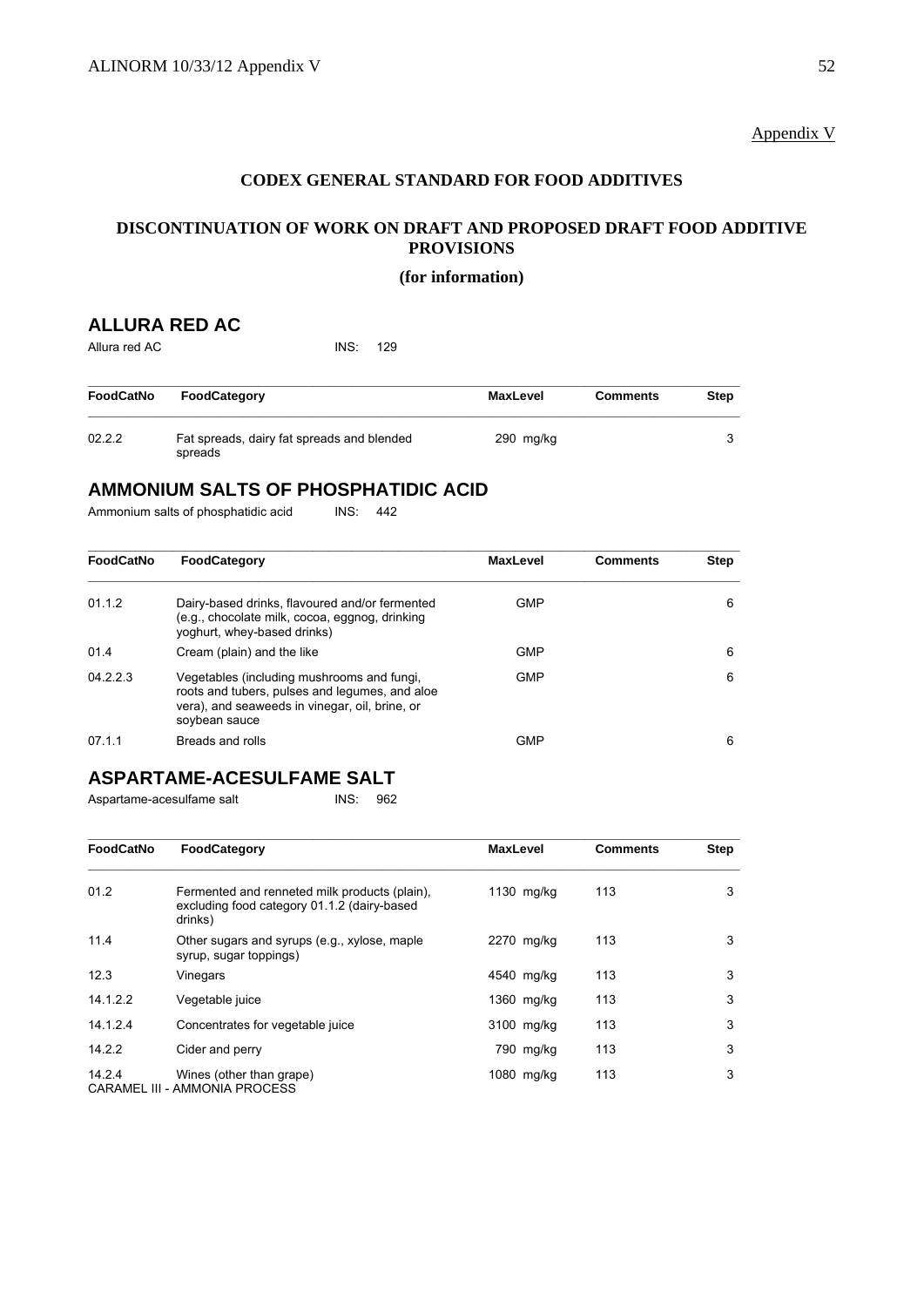# **CARAMEL III - AMMONIA PROCESS**

Caramel III - ammonia process INS: 150c

| <b>FoodCatNo</b> | FoodCategory                                                                                                                        | <b>MaxLevel</b> | <b>Comments</b> | <b>Step</b> |
|------------------|-------------------------------------------------------------------------------------------------------------------------------------|-----------------|-----------------|-------------|
| 01.4.3           | Clotted cream (plain)                                                                                                               | 5000 mg/kg      |                 | 3           |
| 01.7             | Dairy-based desserts (e.g., pudding, fruit or<br>flavoured yoghurt)                                                                 | 50000 mg/kg     |                 | 3           |
| 01.8.1           | Liquid whey and whey products, excluding whey<br>cheeses                                                                            | 50000 mg/kg     |                 | 3           |
| 02.1.2           | Vegetable oils and fats                                                                                                             | 20000 mg/kg     |                 | 3           |
| 02.1.3           | Lard, tallow, fish oil, and other animal fats                                                                                       | 20000 mg/kg     |                 | 3           |
| 03.0             | Edible ices, including sherbet and sorbet                                                                                           | 30000 mg/kg     |                 | 3           |
| 04.1.2           | Processed fruit                                                                                                                     | 80000 mg/kg     | 182             | 3           |
| 04.2.2           | Processed vegetables (including mushrooms<br>and fungi, roots and tubers, pulses and<br>legumes, and aloe vera), seaweeds, and nuts | 80000 mg/kg     | 92              | 3           |
| 09.1.1           | Fresh fish                                                                                                                          | <b>GMP</b>      | 3, 4, 16 & 50   | 6           |
| 09.4             | Fully preserved, including canned or fermented<br>fish and fish products, including mollusks,<br>crustaceans, and echinoderms       | 30000 mg/kg     | 95              | 3           |
| 10.2             | Egg products                                                                                                                        | 20000 mg/kg     |                 | 3           |
| 11.6             | Table-top sweeteners, including those containing<br>high-intensity sweeteners                                                       | 50000 mg/kg     |                 | 3           |
| 12.2             | Herbs, spices, seasonings and condiments<br>(e.g., seasoning for instant noodles)                                                   | 100000 mg/kg    |                 | 3           |
| 12.3             | Vinegars                                                                                                                            | 100000 mg/kg    |                 | 3           |
| 14.1.3.2         | Vegetable nectar                                                                                                                    | 50000 mg/kg     |                 | 3           |
| 14.1.3.4         | Concentrates for vegetable nectar                                                                                                   | 50000 mg/kg     |                 | 3           |
| 14.2             | Alcoholic beverages, including alcohol-free and<br>low-alcoholic counterparts                                                       | 50000 mg/kg     |                 | 3           |

# **CAROTENOIDS**

flavoured drinks

| beta-Carotenes (synthetic) | INS: | 160a(i) | beta-Carotenes (Blakeslea trispora)        | INS: | 160a(iii) |
|----------------------------|------|---------|--------------------------------------------|------|-----------|
| beta-apo-8'-Carotenal      | INS: | 160e    | Carotenoic acid, ethyl ester, beta-apo-8'- | INS: | 160f      |

| <b>FoodCatNo</b>  | FoodCategory                                                                                  |         | <b>MaxLevel</b>   | <b>Comments</b> | <b>Step</b>     |
|-------------------|-----------------------------------------------------------------------------------------------|---------|-------------------|-----------------|-----------------|
| 15.1              | Snacks - potato, cereal, flour or starch based<br>(from roots and tubers, pulses and legumes) |         | $400$ mg/kg       |                 | 3               |
| <b>CYCLAMATES</b> |                                                                                               |         |                   |                 |                 |
| Cyclamic acid     | INS:                                                                                          | 952(i)  | Calcium cyclamate |                 | INS:<br>952(ii) |
| Sodium cyclamate  | INS:                                                                                          | 952(iv) |                   |                 |                 |
| FoodCatNo         | FoodCategory                                                                                  |         | <b>MaxLevel</b>   | <b>Comments</b> | <b>Step</b>     |
| 14.1.4.1          | Carbonated water-based flavoured drinks                                                       |         | 1500 mg/kg        | 17              | 6               |
| 14.1.4.2          | Non-carbonated water-based flavoured drinks,<br>including punches and ades                    |         | 1500 mg/kg        | 17              | 6               |

14.1.4.3 Concentrates (liquid or solid) for water-based 1000 mg/kg 17 & 127 3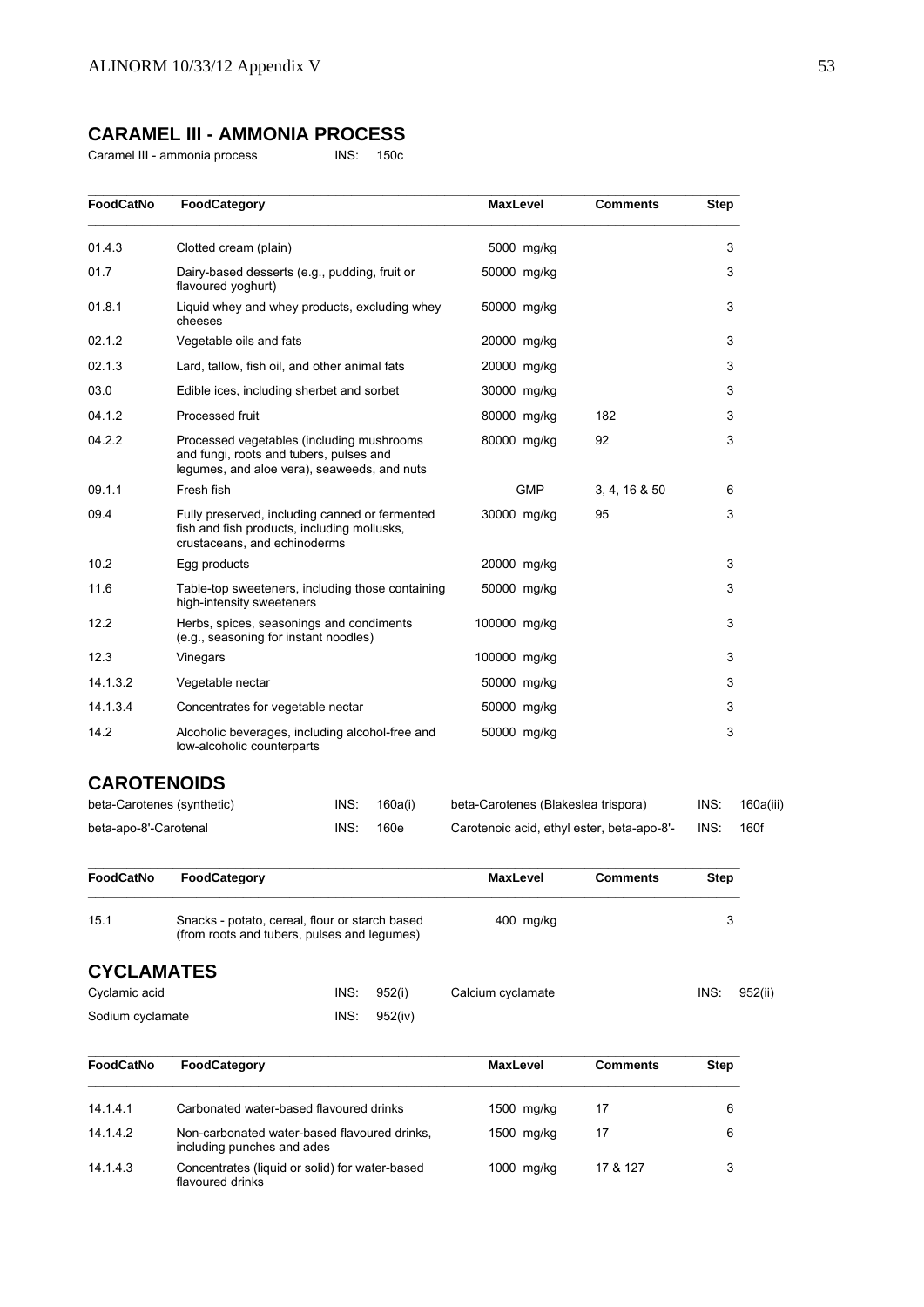# **FAST GREEN FCF**

| Fast green FCF |  |
|----------------|--|
|----------------|--|

 $INS: 143$ 

| <b>FoodCatNo</b>   | FoodCategory                                                                                                                                                           | <b>MaxLevel</b>             | <b>Comments</b> | Step        |
|--------------------|------------------------------------------------------------------------------------------------------------------------------------------------------------------------|-----------------------------|-----------------|-------------|
| 06.4.2             | Dried pastas and noodles and like products                                                                                                                             | 100 mg/kg                   | 161             | 6           |
|                    | <b>GRAPE SKIN EXTRACT</b>                                                                                                                                              |                             |                 |             |
| Grape skin extract | INS:<br>163(ii)                                                                                                                                                        |                             |                 |             |
| <b>FoodCatNo</b>   | FoodCategory                                                                                                                                                           | <b>MaxLevel</b>             | <b>Comments</b> | <b>Step</b> |
| 01.6.2.1           | Ripened cheese, includes rind                                                                                                                                          | $125$ mg/kg                 |                 | 6           |
|                    | <b>HYDROXYBENZOATES, PARA-</b><br>Ethyl para-hydroxybenzoate<br>INS:<br>214                                                                                            | Methyl para-hydroxybenzoate |                 | INS:<br>218 |
| <b>FoodCatNo</b>   | FoodCategory                                                                                                                                                           | <b>MaxLevel</b>             | <b>Comments</b> | <b>Step</b> |
| 01.6.2             | Ripened cheese                                                                                                                                                         | 500 mg/kg                   | 27              | 6           |
| 04.1.1.2           | Surface-treated fresh fruit                                                                                                                                            | 12 mg/kg                    | 27              | 6           |
| 04.1.2.1           | Frozen fruit                                                                                                                                                           | 800 mg/kg                   | 27              | 6           |
| 04.1.2.4           | Canned or bottled (pasteurized) fruit                                                                                                                                  | 800 mg/kg                   | 27              | 6           |
| 04.2.2.4           | Canned or bottled (pasteurized) or retort pouch<br>vegetables (including mushrooms and fungi,<br>roots and tubers, pulses and legumes, and aloe<br>vera), and seaweeds | 300 mg/kg                   | 27              | 6           |
| 08.2.1.2           | Cured (including salted) and dried non-heat<br>treated processed meat, poultry, and game<br>products in whole pieces or cuts                                           | <b>GMP</b>                  | 3 & 27          | 6           |
| 08.3.1.2           | Cured (including salted) and dried non-heat<br>treated processed comminuted meat, poultry,<br>and game products                                                        | <b>GMP</b>                  | 3 & 27          | 6           |
| 13.6               | Food supplements                                                                                                                                                       | 2000 mg/kg                  | 27              | 3           |

# **INDIGOTINE (INDIGO CARMINE)**

Indigotine (Indigo carmine) INS: 132

| <b>FoodCatNo</b> | <b>FoodCategory</b>                                                           | <b>MaxLevel</b> | <b>Comments</b> | Step |
|------------------|-------------------------------------------------------------------------------|-----------------|-----------------|------|
| 02.2.2           | Fat spreads, dairy fat spreads and blended<br>spreads                         | $200$ mg/kg     |                 |      |
| 11.6             | Table-top sweeteners, including those containing<br>high-intensity sweeteners | 300 mg/kg       | 161             | 6    |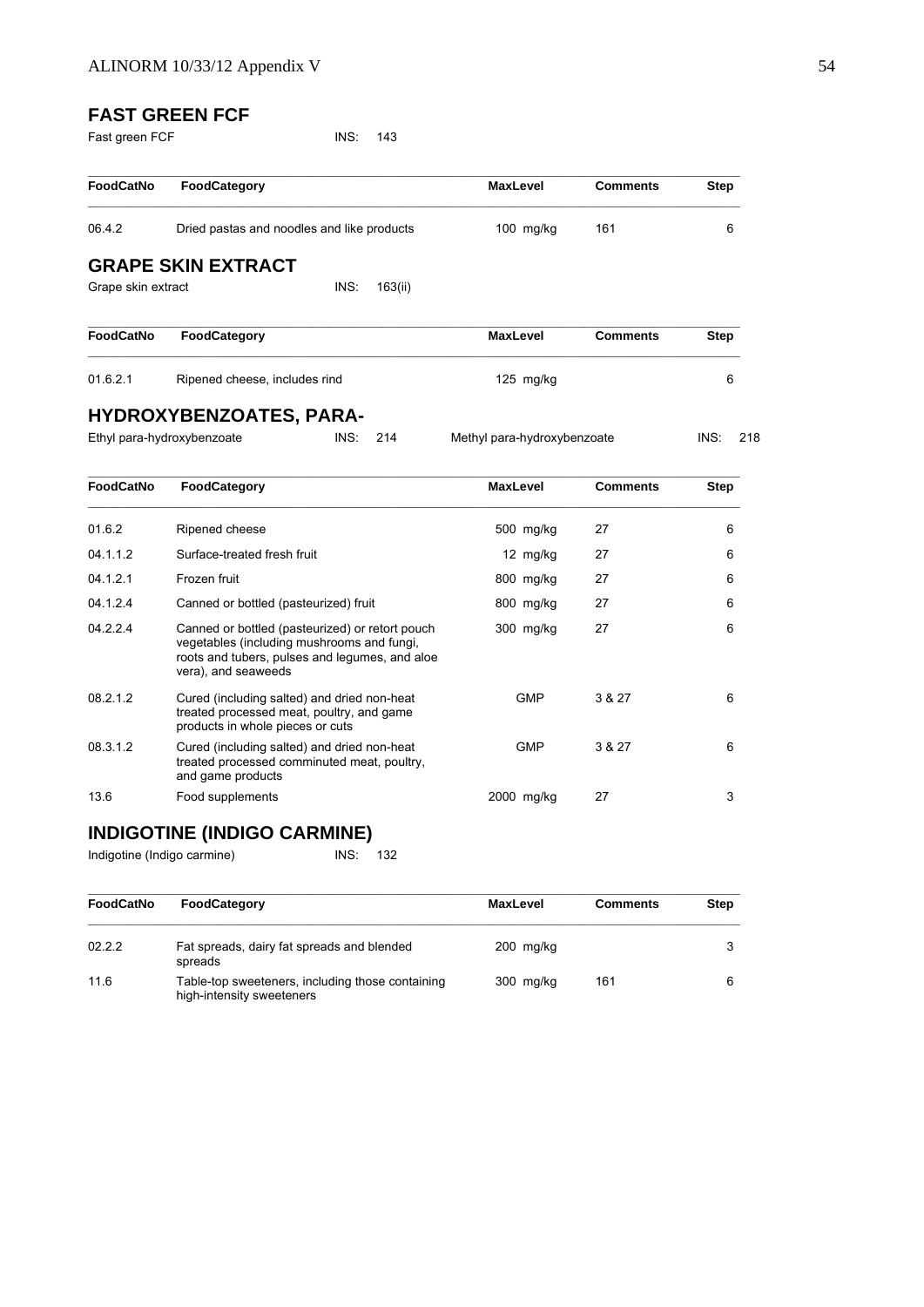# **IRON OXIDES**

| Iron oxide, black  | INS: 172(i)   | Iron oxide, red | INS: 172(ii) |
|--------------------|---------------|-----------------|--------------|
| Iron oxide, yellow | INS: 172(iii) |                 |              |

| <b>FoodCatNo</b> | FoodCategory                                                                                                                                             | <b>MaxLevel</b> | <b>Comments</b> | <b>Step</b> |
|------------------|----------------------------------------------------------------------------------------------------------------------------------------------------------|-----------------|-----------------|-------------|
| 12.4             | Mustards                                                                                                                                                 | <b>GMP</b>      |                 | 6           |
| 12.7             | Salads (e.g., macaroni salad, potato salad) and<br>sandwich spreads excluding cocoa- and nut-<br>based spreads of food categories 04.2.2.5 and<br>05.1.3 | <b>GMP</b>      |                 | 6           |
| 13.3             | Dietetic foods intended for special medical<br>purposes (excluding products of food category<br>13.1)                                                    | <b>GMP</b>      |                 | 6           |
| 13.4             | Dietetic formulae for slimming purposes and<br>weight reduction                                                                                          | <b>GMP</b>      |                 | 6           |
| 13.5             | Dietetic foods (e.g., supplementary foods for<br>dietary use) excluding products of food<br>categories 13.1 - 13.4 and 13.6                              | <b>GMP</b>      |                 | 6           |

# **LYCOPENES**

| Lycopene (synthetic) | INS: | 160d(i) |  |
|----------------------|------|---------|--|
|----------------------|------|---------|--|

Lycopene (Blakeslea trispora) INS: 160d(iii)

| <b>FoodCatNo</b> | FoodCategory                                                                                                                    | <b>MaxLevel</b> |             | <b>Comments</b> | <b>Step</b> |
|------------------|---------------------------------------------------------------------------------------------------------------------------------|-----------------|-------------|-----------------|-------------|
| 01.1.2           | Dairy-based drinks, flavoured and/or fermented<br>(e.g., chocolate milk, cocoa, eggnog, drinking<br>yoghurt, whey-based drinks) |                 | 1000 mg/kg  | 52              | 4           |
| 01.3.2           | Beverage whiteners                                                                                                              |                 | $100$ mg/kg |                 | 4           |
| 01.4.4           | Cream analogues                                                                                                                 |                 | 1000 mg/kg  |                 | 4           |
| 01.5.2           | Milk and cream powder analogues                                                                                                 |                 | 100 mg/kg   |                 | 4           |
| 01.6.1           | Unripened cheese                                                                                                                |                 | 100 mg/kg   |                 | 4           |
| 01.6.2.1         | Ripened cheese, includes rind                                                                                                   |                 | 1000 mg/kg  |                 | 4           |
| 01.6.2.2         | Rind of ripened cheese                                                                                                          |                 | 1000 mg/kg  |                 | 4           |
| 01.6.2.3         | Cheese powder (for reconstitution; e.g., for<br>cheese sauces)                                                                  |                 | 100 mg/kg   |                 | 4           |
| 01.6.3           | Whey cheese                                                                                                                     |                 | 1000 mg/kg  |                 | 4           |
| 01.6.4.1         | Plain processed cheese                                                                                                          |                 | 100 mg/kg   |                 | 4           |
| 01.6.4.2         | Flavoured processed cheese, including<br>containing fruit, vegetables, meat, etc.                                               |                 | 2000 mg/kg  |                 | 4           |
| 01.6.5           | Cheese analogues                                                                                                                |                 | 1000 mg/kg  |                 | 4           |
| 01.6.6           | Whey protein cheese                                                                                                             |                 | 1000 mg/kg  |                 | 4           |
| 01.7             | Dairy-based desserts (e.g., pudding, fruit or<br>flavoured yoghurt)                                                             |                 | 150 mg/kg   |                 | 4           |
| 01.8             | Whey and whey products, excluding whey<br>cheeses                                                                               |                 | $100$ mg/kg |                 | 4           |
| 02.1.1           | Butter oil, anhydrous milkfat, ghee                                                                                             |                 | 100 mg/kg   |                 | 4           |
| 02.1.2           | Vegetable oils and fats                                                                                                         |                 | 10 mg/kg    |                 | 4           |
| 02.1.3           | Lard, tallow, fish oil, and other animal fats                                                                                   |                 | 10 mg/kg    |                 | 4           |
| 02.2.1           | <b>Butter</b>                                                                                                                   |                 | $100$ mg/kg |                 | 4           |
| 02.2.2           | Fat spreads, dairy fat spreads and blended<br>spreads                                                                           |                 | 100 mg/kg   |                 | 4           |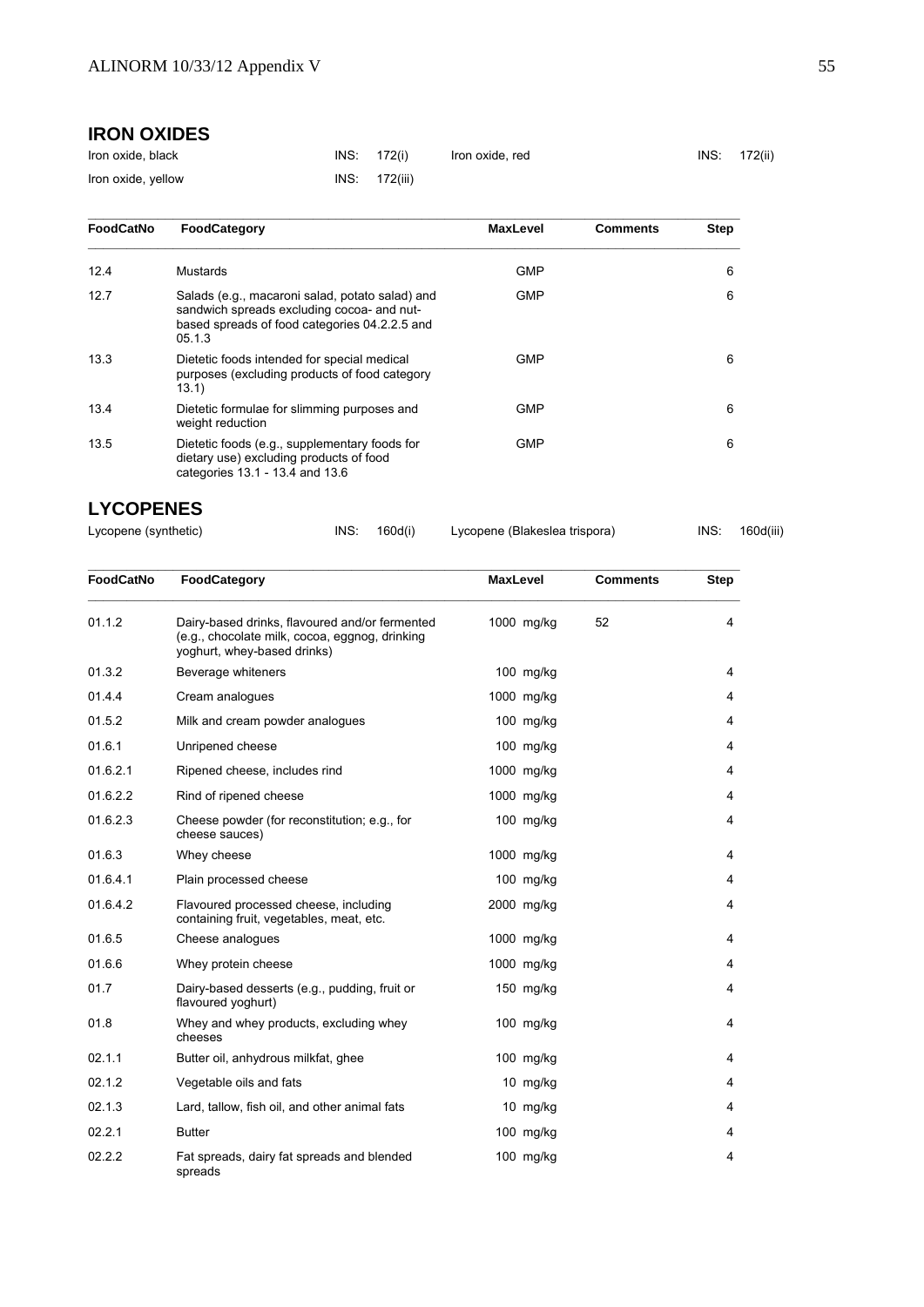# LYCOPENES

| FoodCatNo | FoodCategory                                                                                                                                                                                                                                                | <b>MaxLevel</b> | <b>Comments</b> | Step |
|-----------|-------------------------------------------------------------------------------------------------------------------------------------------------------------------------------------------------------------------------------------------------------------|-----------------|-----------------|------|
| 02.3      | Fat emulsions mainly of type oil-in-water,<br>including mixed and/or flavoured products based<br>on fat emulsions                                                                                                                                           | 100 mg/kg       |                 | 4    |
| 02.4      | Fat-based desserts excluding dairy-based<br>dessert products of food category 01.7                                                                                                                                                                          | $100$ mg/kg     |                 | 4    |
| 03.0      | Edible ices, including sherbet and sorbet                                                                                                                                                                                                                   | 1000 mg/kg      |                 | 4    |
| 04.1.2.3  | Fruit in vinegar, oil, or brine                                                                                                                                                                                                                             | 1000 mg/kg      |                 | 4    |
| 04.1.2.4  | Canned or bottled (pasteurized) fruit                                                                                                                                                                                                                       | $100$ mg/kg     |                 | 4    |
| 04.1.2.5  | Jams, jellies, marmelades                                                                                                                                                                                                                                   | 1000 mg/kg      |                 | 4    |
| 04.1.2.6  | Fruit-based spreads (e.g., chutney) excluding<br>products of food category 04.1.2.5                                                                                                                                                                         | 1000 mg/kg      |                 | 4    |
| 04.1.2.7  | Candied fruit                                                                                                                                                                                                                                               | 200 mg/kg       |                 | 4    |
| 04.1.2.8  | Fruit preparations, including pulp, purees, fruit<br>toppings and coconut milk                                                                                                                                                                              | $100$ mg/kg     | 182             | 4    |
| 04.1.2.9  | Fruit-based desserts, including fruit-flavoured<br>water-based desserts                                                                                                                                                                                     | 1000 mg/kg      |                 | 4    |
| 04.1.2.10 | Fermented fruit products                                                                                                                                                                                                                                    | 1000 mg/kg      |                 | 4    |
| 04.1.2.11 | Fruit fillings for pastries                                                                                                                                                                                                                                 | $1000$ mg/kg    |                 | 4    |
| 04.2.2.3  | Vegetables (including mushrooms and fungi,<br>roots and tubers, pulses and legumes, and aloe<br>vera), and seaweeds in vinegar, oil, brine, or<br>soybean sauce                                                                                             | $100$ mg/kg     |                 | 4    |
| 04.2.2.4  | Canned or bottled (pasteurized) or retort pouch<br>vegetables (including mushrooms and fungi,<br>roots and tubers, pulses and legumes, and aloe<br>vera), and seaweeds                                                                                      | $100$ mg/kg     |                 | 4    |
| 04.2.2.5  | Vegetable (including mushrooms and fungi, roots<br>and tubers, pulses and legumes, and aloe<br>vera), seaweed, and nut and seed purees and<br>spreads (e.g., peanut butter)                                                                                 | $100$ mg/kg     |                 | 4    |
| 04.2.2.6  | Vegetable (including mushrooms and fungi, roots<br>and tubers, pulses and legumes, and aloe<br>vera), seaweed, and nut and seed pulps and<br>preparations (e.g., vegetable desserts and<br>sauces, candied vegetables) other than food<br>category 04.2.2.5 | $100$ mg/kg     | 92              | 4    |
| 04.2.2.7  | Fermented vegetable (including mushrooms and<br>fungi, roots and tubers, pulses and legumes,<br>and aloe vera) and seaweed products, excluding<br>fermented soybean products of food categories<br>06.8.6, 06.8.7, 12.9.1, 12.9.2.1 and 12.9.2.3            | 200 mg/kg       |                 | 4    |
| 04.2.2.8  | Cooked or fried vegetables (including<br>mushrooms and fungi, roots and tubers, pulses<br>and legumes, and aloe vera), and seaweeds                                                                                                                         | $100$ mg/kg     |                 | 4    |
| 05.1.4    | Cocoa and chocolate products                                                                                                                                                                                                                                | 1000 mg/kg      | 183             | 4    |
| 05.1.5    | Imitation chocolate, chocolate substitute products                                                                                                                                                                                                          | 1000 mg/kg      |                 | 4    |
| 05.2      | Confectionery including hard and soft candy,<br>nougats, etc. other than food categories 05.1,<br>05.3 and 05.4                                                                                                                                             | 1000 mg/kg      |                 | 4    |
| 05.3      | Chewing gum                                                                                                                                                                                                                                                 | 1000 mg/kg      |                 | 4    |
| 05.4      | Decorations (e.g., for fine bakery wares),<br>toppings (non-fruit) and sweet sauces                                                                                                                                                                         | 1000 mg/kg      |                 | 4    |
| 06.1      | Whole, broken, or flaked grain, including rice                                                                                                                                                                                                              | $1000$ mg/kg    | 184             | 4    |
| 06.3      | Breakfast cereals, including rolled oats                                                                                                                                                                                                                    | 1000 mg/kg      |                 | 4    |
| 06.4.2    | Dried pastas and noodles and like products                                                                                                                                                                                                                  | 1000 mg/kg      |                 | 4    |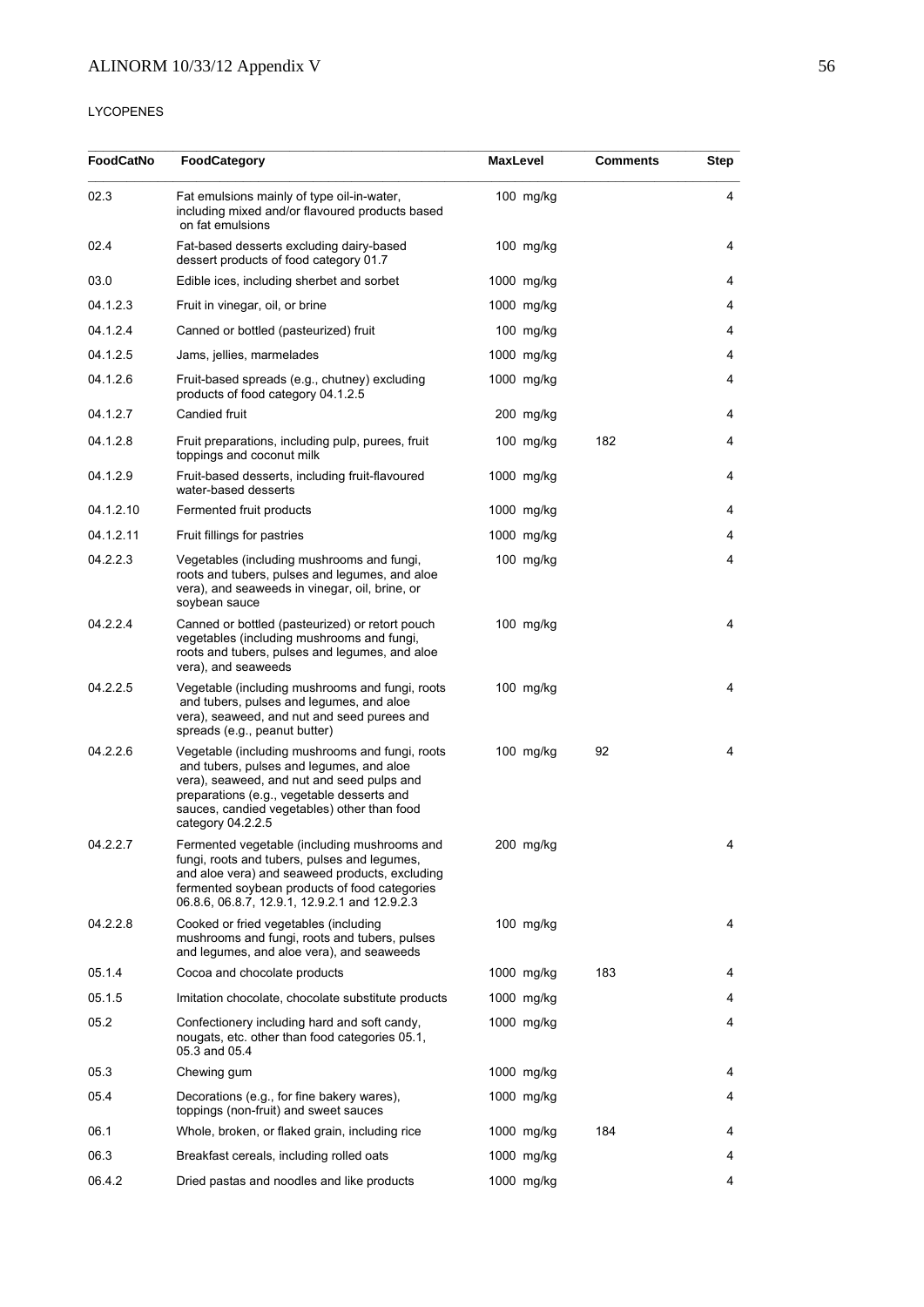# LYCOPENES

| <b>FoodCatNo</b> | <b>FoodCategory</b>                                                                                                                                                        |  | <b>MaxLevel</b> | <b>Comments</b> | Step |
|------------------|----------------------------------------------------------------------------------------------------------------------------------------------------------------------------|--|-----------------|-----------------|------|
| 06.4.3           | Pre-cooked pastas and noodles and like<br>products                                                                                                                         |  | 1000 mg/kg      | 153             | 4    |
| 06.5             | Cereal and starch based desserts (e.g., rice<br>pudding, tapioca pudding)                                                                                                  |  | $150$ mg/kg     | 173             | 4    |
| 06.6             | Batters (e.g., for breading or batters for fish or<br>poultry)                                                                                                             |  | 1000 mg/kg      |                 | 4    |
| 06.7             | Pre-cooked or processed rice products, including<br>rice cakes (Oriental type only)                                                                                        |  | 1000 mg/kg      |                 | 4    |
| 07.1.1           | Breads and rolls                                                                                                                                                           |  | 1000 mg/kg      |                 | 4    |
| 07.1.2           | Crackers, excluding sweet crackers                                                                                                                                         |  | 1000 mg/kg      |                 | 4    |
| 07.1.4           | Bread-type products, including bread stuffing<br>and bread crumbs                                                                                                          |  | 1000 mg/kg      |                 | 4    |
| 07.1.5           | Steamed breads and buns                                                                                                                                                    |  | 1000 mg/kg      |                 | 4    |
| 07.1.6           | Mixes for bread and ordinary bakery wares                                                                                                                                  |  | 1000 mg/kg      |                 | 4    |
| 07.2             | Fine bakery wares (sweet, salty, savoury) and<br>mixes                                                                                                                     |  | 1000 mg/kg      |                 | 4    |
| 08.2.2           | Heat-treated processed meat, poultry, and game<br>products in whole pieces or cuts                                                                                         |  | 1000 mg/kg      |                 | 4    |
| 08.3             | Processed comminuted meat, poultry, and game<br>products                                                                                                                   |  | 1000 mg/kg      |                 | 4    |
| 08.4             | Edible casings (e.g., sausage casings)                                                                                                                                     |  | 1000 mg/kg      |                 | 4    |
| 09.2.2           | Frozen battered fish, fish fillets, and fish<br>products, including mollusks, crustaceans, and                                                                             |  | 1000 mg/kg      |                 | 4    |
| 09.2.3           | Frozen minced and creamed fish products,<br>including mollusks, crustaceans, and                                                                                           |  | 1000 mg/kg      |                 | 4    |
| 09.2.4           | Cooked and/or fried fish and fish products,<br>including mollusks, crustaceans, and                                                                                        |  | 1000 mg/kg      |                 | 4    |
| 09.2.5           | Smoked, dried, fermented, and/or salted fish<br>and fish products, including mollusks,<br>crustaceans, and echinoderms                                                     |  | 100 mg/kg       |                 | 4    |
| 09.3.1           | Fish and fish products, including mollusks,<br>crustaceans, and echinoderms, marinated and/or<br>in jelly                                                                  |  | 1000 mg/kg      |                 | 4    |
| 09.3.3           | Salmon substitutes, caviar, and other fish roe<br>products                                                                                                                 |  | 1000 mg/kg      |                 | 4    |
| 09.3.4           | Semi-preserved fish and fish products, including<br>mollusks, crustaceans, and echinoderms (e.g.,<br>fish paste), excluding products of food<br>categories 09.3.1 - 09.3.3 |  | 100 mg/kg       |                 | 4    |
| 09.4             | Fully preserved, including canned or fermented<br>fish and fish products, including mollusks,<br>crustaceans, and echinoderms                                              |  | 30 mg/kg        |                 | 4    |
| 10.4             | Egg-based desserts (e.g., custard)                                                                                                                                         |  | 1000 mg/kg      |                 | 4    |
| 11.4             | Other sugars and syrups (e.g., xylose, maple<br>syrup, sugar toppings)                                                                                                     |  | 1000 mg/kg      |                 | 4    |
| 12.2             | Herbs, spices, seasonings and condiments<br>(e.g., seasoning for instant noodles)                                                                                          |  | 1000 mg/kg      |                 | 4    |
| 12.4             | Mustards                                                                                                                                                                   |  | 300 mg/kg       |                 | 4    |
| 12.5             | Soups and broths                                                                                                                                                           |  | 1000 mg/kg      |                 | 4    |
| 12.6             | Sauces and like products                                                                                                                                                   |  | 1000 mg/kg      |                 | 4    |
| 12.7             | Salads (e.g., macaroni salad, potato salad) and<br>sandwich spreads excluding cocoa- and nut-<br>based spreads of food categories 04.2.2.5 and<br>05.1.3                   |  | 1000 mg/kg      |                 | 4    |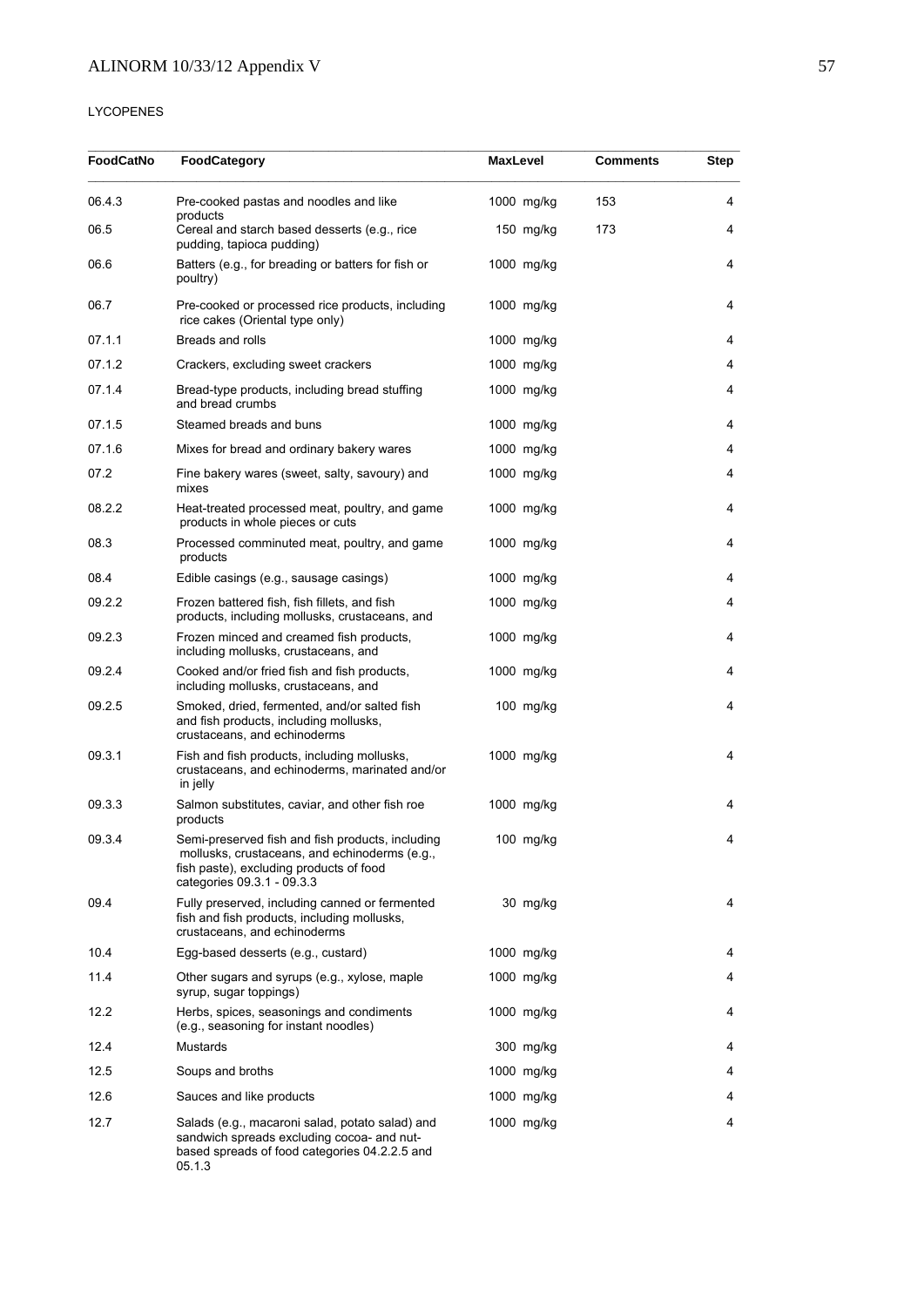## LYCOPENES

| <b>FoodCatNo</b> | FoodCategory                                                                                                                | <b>MaxLevel</b> |            | <b>Comments</b> | <b>Step</b>    |
|------------------|-----------------------------------------------------------------------------------------------------------------------------|-----------------|------------|-----------------|----------------|
| 13.3             | Dietetic foods intended for special medical<br>purposes (excluding products of food category<br>13.1)                       | 50000 mg/kg     |            |                 | 4              |
| 13.4             | Dietetic formulae for slimming purposes and<br>weight reduction                                                             |                 | 1000 mg/kg |                 | 4              |
| 13.5             | Dietetic foods (e.g., supplementary foods for<br>dietary use) excluding products of food<br>categories 13.1 - 13.4 and 13.6 |                 | 1000 mg/kg |                 | 4              |
| 13.6             | Food supplements                                                                                                            | 50000 mg/kg     |            |                 | 4              |
| 14.1.4           | Water-based flavoured drinks, including "sport,"<br>"energy," or "electrolyte" drinks and particulated<br>drinks            |                 | 100 mg/kg  |                 | 4              |
| 14.2.2           | Cider and perry                                                                                                             |                 | 200 mg/kg  |                 | 4              |
| 14.2.4           | Wines (other than grape)                                                                                                    |                 | 1000 mg/kg |                 | 4              |
| 14.2.5           | Mead                                                                                                                        |                 | 1000 mg/kg |                 | 4              |
| 14.2.6           | Distilled spirituous beverages containing more<br>than 15% alcohol                                                          |                 | 1000 mg/kg |                 | 4              |
| 14.2.7           | Aromatized alcoholic beverages (e.g., beer, wine<br>and spirituous cooler-type beverages, low<br>alcoholic refreshers)      |                 | 1000 mg/kg |                 | $\overline{4}$ |
| 15.0             | Ready-to-eat savouries                                                                                                      |                 | 1000 mg/kg |                 | 4              |
| 16.0             | Composite foods - foods that could not be<br>placed in categories 01 - 15                                                   |                 | 1000 mg/kg |                 | 4              |

# **NISIN**

| Nisin | INS: 234 |  |
|-------|----------|--|
|       |          |  |

| FoodCatNo | FoodCategory                                                                                            | <b>MaxLevel</b> | <b>Comments</b> | <b>Step</b> |
|-----------|---------------------------------------------------------------------------------------------------------|-----------------|-----------------|-------------|
| 01.2      | Fermented and renneted milk products (plain),<br>excluding food category 01.1.2 (dairy-based<br>drinks) | 500 mg/kg       | 28              | 3           |
| 01.3      | Condensed milk and analogues (plain)                                                                    | 500 mg/kg       | 28              | 3           |
| 01.5      | Milk powder and cream powder and powder<br>analogues (plain)                                            | 500 mg/kg       | 28              | 3           |
| 01.6.5    | Cheese analogues                                                                                        | 500 mg/kg       | 28              | 3           |
| 01.8.1    | Liquid whey and whey products, excluding whey<br>cheeses                                                | 500 mg/kg       | 28              | 3           |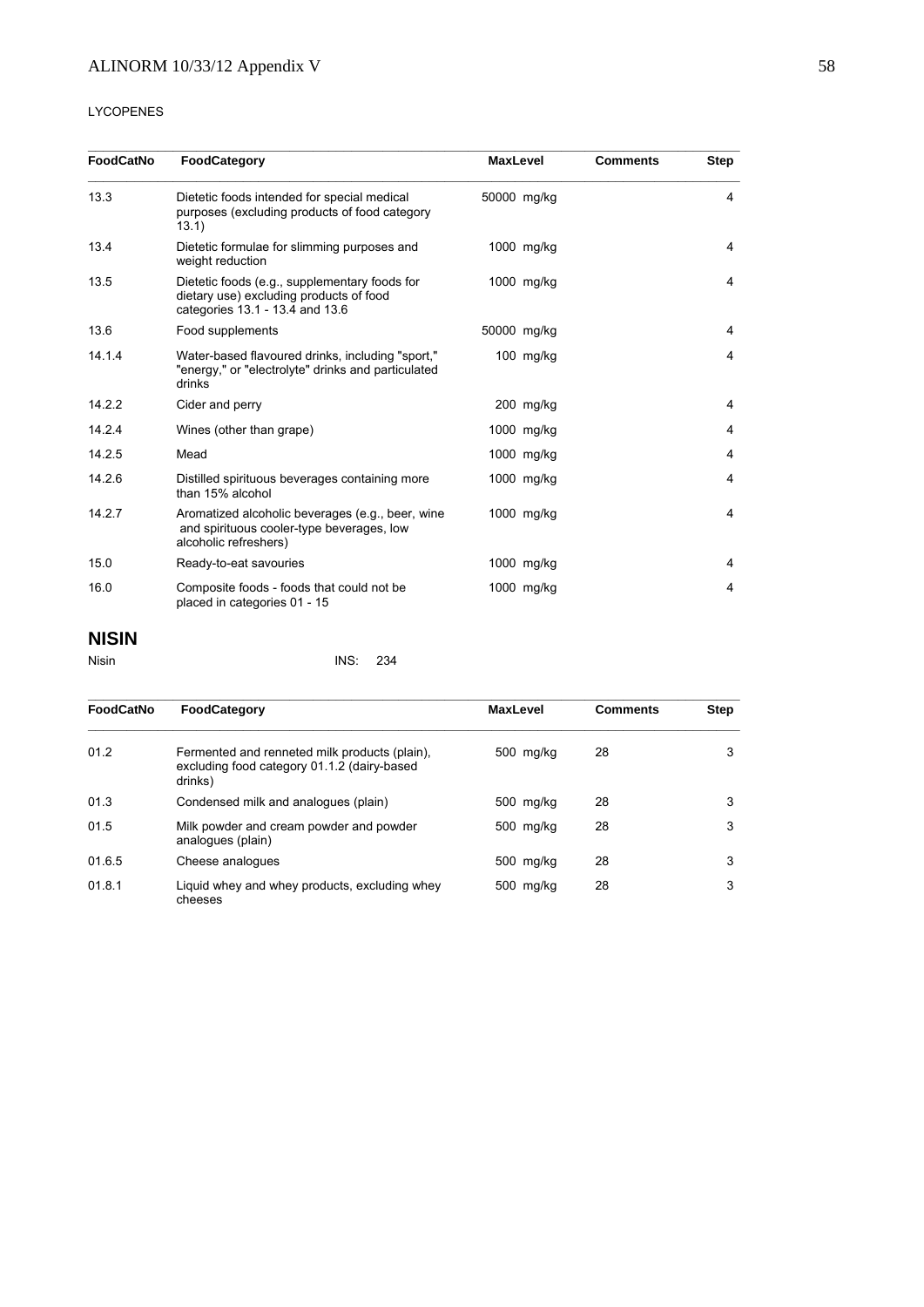# **PHOSPHATES**

| Phosphoric acid                | INS: | 338      | Sodium dihydrogen phosphate      | INS: | 339(i)   |
|--------------------------------|------|----------|----------------------------------|------|----------|
| Disodium hydrogen phosphate    | INS: | 339(ii)  | Trisodium phosphate              | INS: | 339(iii) |
| Potassium dihydrogen phosphate | INS: | 340(i)   | Dipotassium hydrogen phosphate   | INS: | 340(ii)  |
| Tripotassium phosphate         | INS: | 340(iii) | Monocalcium dihydrogen phosphate | INS: | 341(i)   |
| Calcium hydrogen phosphate     | INS: | 341(ii)  | Tricalcium phosphate             | INS: | 341(iii) |
| Ammonium dihydrogen phosphate  | INS: | 342(i)   | Diammonium hydrogen phosphate    | INS: | 342(ii)  |
| Monomagnesium ophosphate       | INS: | 343(i)   | Magnesium hydrogen phosphate     | INS: | 343(ii)  |
| Trimagnesium phosphate         | INS: | 343(iii) | Disodium diphosphate             | INS: | 450(i)   |
| Trisodium diphosphate          | INS: | 450(ii)  | Tetrasodium diphosphate          | INS: | 450(iii) |
| Tetrapotassium diphosphate     | INS: | 450(v)   | Dicalcium diphosphate            | INS: | 450(vi)  |
| Calcium dihydrogen diphosphate | INS: | 450(vii) | Pentasodium triphosphate         | INS: | 451(i)   |
| Pentapotassium triphosphate    | INS: | 451(ii)  | Sodium polyphosphate             | INS: | 452(i)   |
| Potassium polyphosphate        | INS: | 452(ii)  | Sodium calcium polyphosphate     | INS: | 452(iii) |
| Calcium polyphosphate          | INS: | 452(iv)  | Ammonium polyphosphate           | INS: | 452(v)   |
| Bone phosphate                 | INS: | 542      |                                  |      |          |

| FoodCatNo | FoodCategory                                                                                                                                             | <b>MaxLevel</b> | <b>Comments</b> | Step |
|-----------|----------------------------------------------------------------------------------------------------------------------------------------------------------|-----------------|-----------------|------|
| 01.6.2    | Ripened cheese                                                                                                                                           | 880 mg/kg       | 33              | 6    |
| 08.1.1    | Fresh meat, poultry, and game, whole pieces or<br>cuts                                                                                                   | 1100 $mg/kg$    | 33              | 6    |
| 10.2.3    | Dried and/or heat coagulated egg products                                                                                                                | <b>GMP</b>      | 33              | 6    |
| 12.7      | Salads (e.g., macaroni salad, potato salad) and<br>sandwich spreads excluding cocoa- and nut-<br>based spreads of food categories 04.2.2.5 and<br>05.1.3 | <b>GMP</b>      | 33              | 6    |

# **SODIUM ALUMINOSILICATE**

| Sodium aluminosilicate | INS: | - 554 |
|------------------------|------|-------|
|                        |      |       |

| <b>FoodCatNo</b>                                       | FoodCategory |            | <b>MaxLevel</b> | <b>Comments</b> | <b>Step</b> |     |
|--------------------------------------------------------|--------------|------------|-----------------|-----------------|-------------|-----|
| 06.1<br>Whole, broken, or flaked grain, including rice |              | <b>GMP</b> |                 | 6               |             |     |
| <b>SORBATES</b>                                        |              |            |                 |                 |             |     |
| Sorbic acid                                            | INS:         | 200        | Sodium sorbate  |                 | INS:        | 201 |
| Potassium sorbate                                      | INS:         | 202        | Calcium sorbate |                 | INS:        | 203 |

| FoodCatNo | FoodCategory                                                                                                                                    | <b>MaxLevel</b> | <b>Comments</b> | <b>Step</b> |
|-----------|-------------------------------------------------------------------------------------------------------------------------------------------------|-----------------|-----------------|-------------|
| 01.1.1    | Milk and buttermilk (plain)                                                                                                                     | 1000 mg/kg      | 42              | 6           |
| 01.2.1    | Fermented milks (plain)                                                                                                                         | 300 mg/kg       | 42              | 6           |
| 04.1.2.4  | Canned or bottled (pasteurized) fruit                                                                                                           | 1000 mg/kg      | 42              | 6           |
| 04.2.2.4  | Canned or bottled (pasteurized) or retort pouch<br>vegetables (including mushrooms and fungi,<br>roots and tubers, pulses and lequmes, and aloe | 1000 mg/kg      | 42              | 6           |

vera), and seaweeds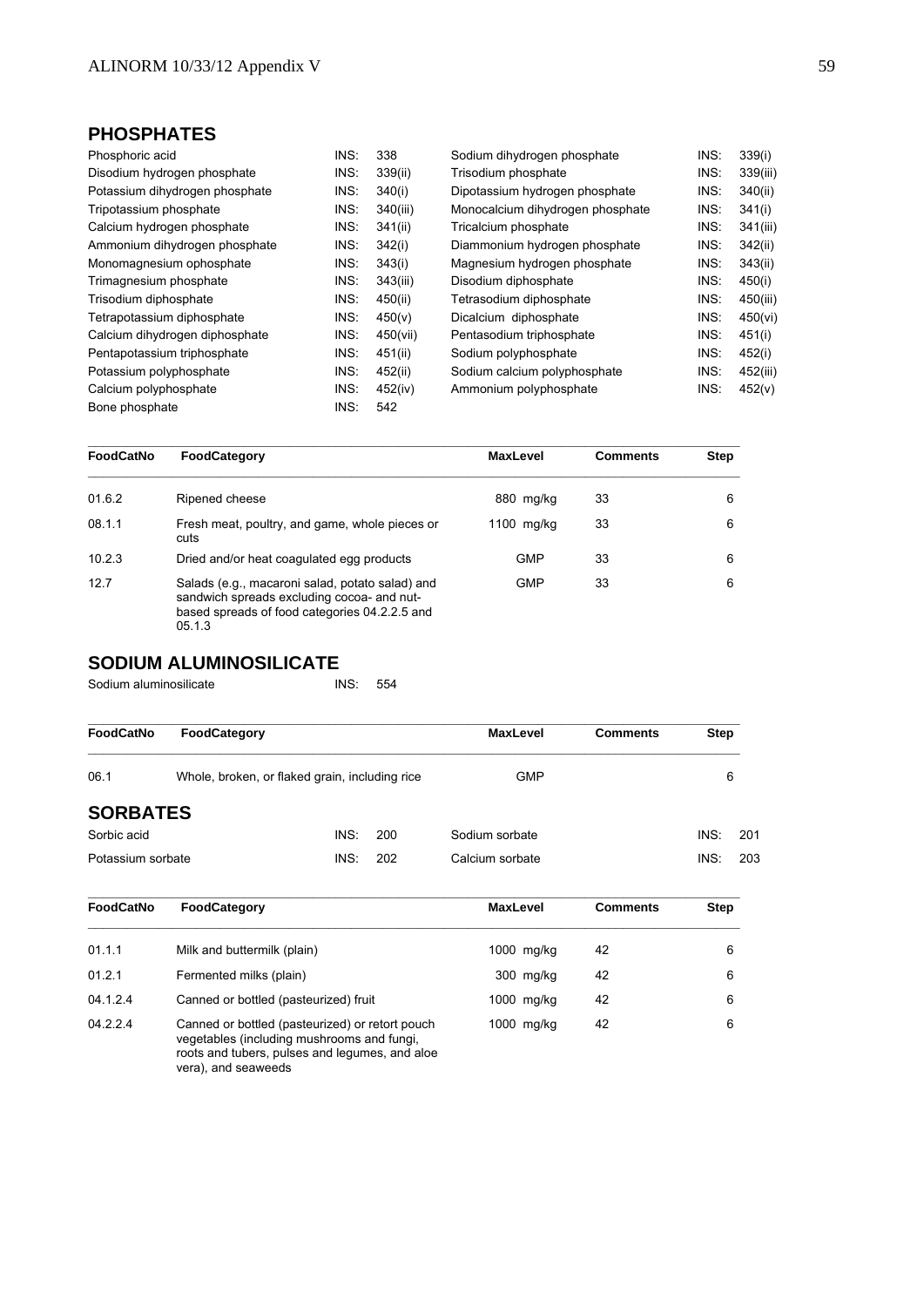# **SUNSET YELLOW FCF**

Sunset yellow FCF INS: 110

| <b>FoodCatNo</b>                      | FoodCategory                                                                                                                                                                                                  | <b>MaxLevel</b> | <b>Comments</b> | <b>Step</b> |
|---------------------------------------|---------------------------------------------------------------------------------------------------------------------------------------------------------------------------------------------------------------|-----------------|-----------------|-------------|
| 02.2.2                                | Fat spreads, dairy fat spreads and blended<br>spreads                                                                                                                                                         | $290$ mg/kg     |                 | 3           |
| <b>Notes</b>                          |                                                                                                                                                                                                               |                 |                 |             |
| Note 3<br>Note 4<br>Note 6<br>Note 16 | Surface treatment.<br>For decoration, stamping, marking or branding the product.<br>As aluminium.<br>For use in glaze, coatings or decorations for fruit, vegetables, meat or fish.                           |                 |                 |             |
| Note 17<br>Note 26                    | As cyclamic acid.<br>For use in baking powder only.                                                                                                                                                           |                 |                 |             |
| Note 27<br>Note 28                    | As para-hydroxybenzoic acid.<br>ADI conversion: if a typical preparation contains 0.025 µg/U, then the ADI of 33 000 U/kg bw<br>becomes: [(33 000 U/kg bw) x (0.025 µg/U) x (1 mg/1 000 µg)] = 0.825 mg/kg bw |                 |                 |             |
|                                       |                                                                                                                                                                                                               |                 |                 |             |

- Note 33 As phosphorus.
- Note 42 As sorbic acid.<br>Note 50 For use in fish
- For use in fish roe only.
- Note 51 For use in herbs only.<br>Note 52 Fxcluding chocolate r
- Note 52 Excluding chocolate milk.<br>Note 90 For use in milk-sucrose m
- For use in milk-sucrose mixtures used in the finished product.
- Note 92 Excluding tomato-based sauces.
- Note 95 For use in surimi and fish roe products only.
- Note 113 Use level reported as acesulfame potassium equivalents (the reported maximum level can be converted to an aspartame-acesulfame salt basis by dividing by 0.44). Combined use of aspartame-acesulfame salt with individual acesulfame potassium or aspartame should not exceed the individual maximum levels for acesulfame potassium or aspartame (thre reported maximum level can be converted to aspartame equivalents by dividing by 0.68).
- Note 127 As served to the consumer.
- Note 153 For use in instant noodles only.
- Note 161 Subject to national legislation of the importing country aimed, in particular, at consistency with Section 3.2 of the Preamble.
- Note 173 Except for use in cereal-based puddings at 1000 mg/kg.
- Note 174 Singly or in combination: sodium aluminium silicate (INS 554), calcium aluminium silicate (INS 556), and aluminium silicate (INS 559).
- Note 179 For use in surface treatment of sausages.
- Note 182 Except for use in coconut milk.
- Note 183 Products conforming to the Standard for chocolate and chocolate products [CODEX STAN 87 -1981] may only use colours for surface decoration.
- Note 184 For use in nutrient coated rice grain premixes only.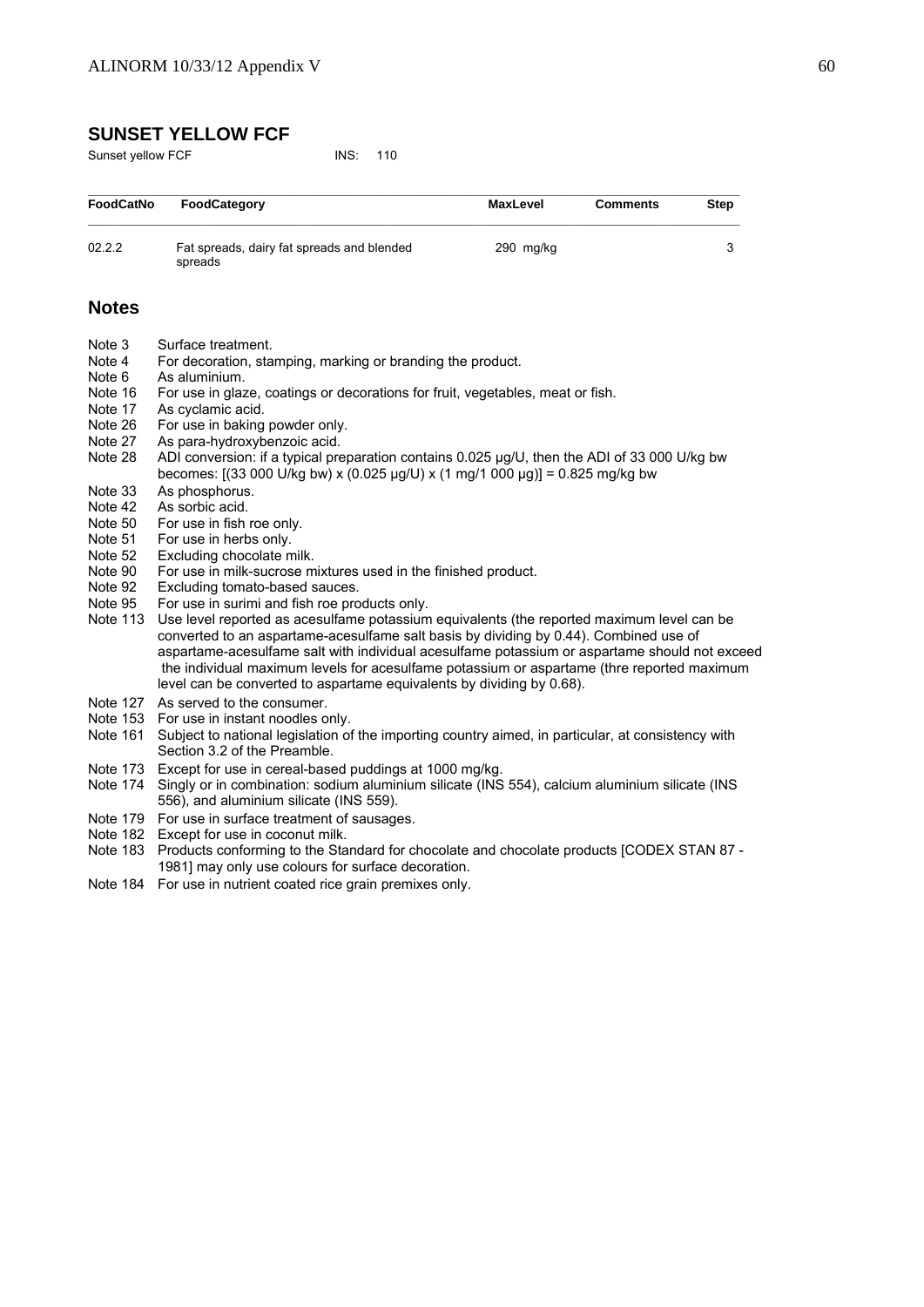# Appendix VI

# **CODEX GENERAL STANDARD FOR FOOD ADDITIVES**

# **REQUEST ADDITIONAL INFORMATION**

# **CARAMEL III - AMMONIA PROCESS**

Caramel III - ammonia process INS: 150c

| <b>FoodCatNo</b> | FoodCategory                                                                                                                                             | <b>MaxLevel</b> | <b>Comments</b> | <b>Step</b> | <b>Requested Info</b>                                                                                                                   |
|------------------|----------------------------------------------------------------------------------------------------------------------------------------------------------|-----------------|-----------------|-------------|-----------------------------------------------------------------------------------------------------------------------------------------|
| 01.6.1           | Unripened cheese                                                                                                                                         | 50000 mg/kg     |                 | 3           | Request<br>identification of<br>the cheeses<br>which employ the<br>additive and the<br>use level.                                       |
| 01.6.2           | Ripened cheese                                                                                                                                           | 50000 mg/kg     |                 | 3           | Request<br>identification of<br>the cheeses<br>which employ the<br>additive and the<br>use level.                                       |
| 01.6.4           | Processed cheese                                                                                                                                         | 50000 mg/kg     |                 | 3           | Request<br>information on<br>the use of the<br>additive in food<br>category 01.6.4.1<br>(Plain processed<br>cheese).                    |
| 06.4.2           | Dried pastas and noodles and like products                                                                                                               | 50000 mg/kg     |                 | 3           | Request<br>information on<br>the types of<br>products in this<br>food category in<br>which Caramel III<br>- ammonia<br>process is used. |
| 12.7             | Salads (e.g., macaroni salad, potato salad) and<br>sandwich spreads excluding cocoa- and nut-<br>based spreads of food categories 04.2.2.5 and<br>05.1.3 | 50000 mg/kg     | <b>WW</b>       | 3           | Request<br>information on<br>use in foods<br>other than<br>sandwich                                                                     |
| <b>NISIN</b>     |                                                                                                                                                          |                 |                 |             |                                                                                                                                         |
| <b>Nisin</b>     | INS:<br>234                                                                                                                                              |                 |                 |             |                                                                                                                                         |
| <b>FoodCatNo</b> | FoodCategory                                                                                                                                             | <b>MaxLevel</b> | <b>Comments</b> | <b>Step</b> | <b>Requested Info</b>                                                                                                                   |
| 01.6.1           | Unripened cheese                                                                                                                                         | 500 mg/kg       | 28              | 3           | Request                                                                                                                                 |

| Request           |
|-------------------|
| identification of |
| the cheeses       |
| which employ the  |
| additive and the  |
| use level.        |
|                   |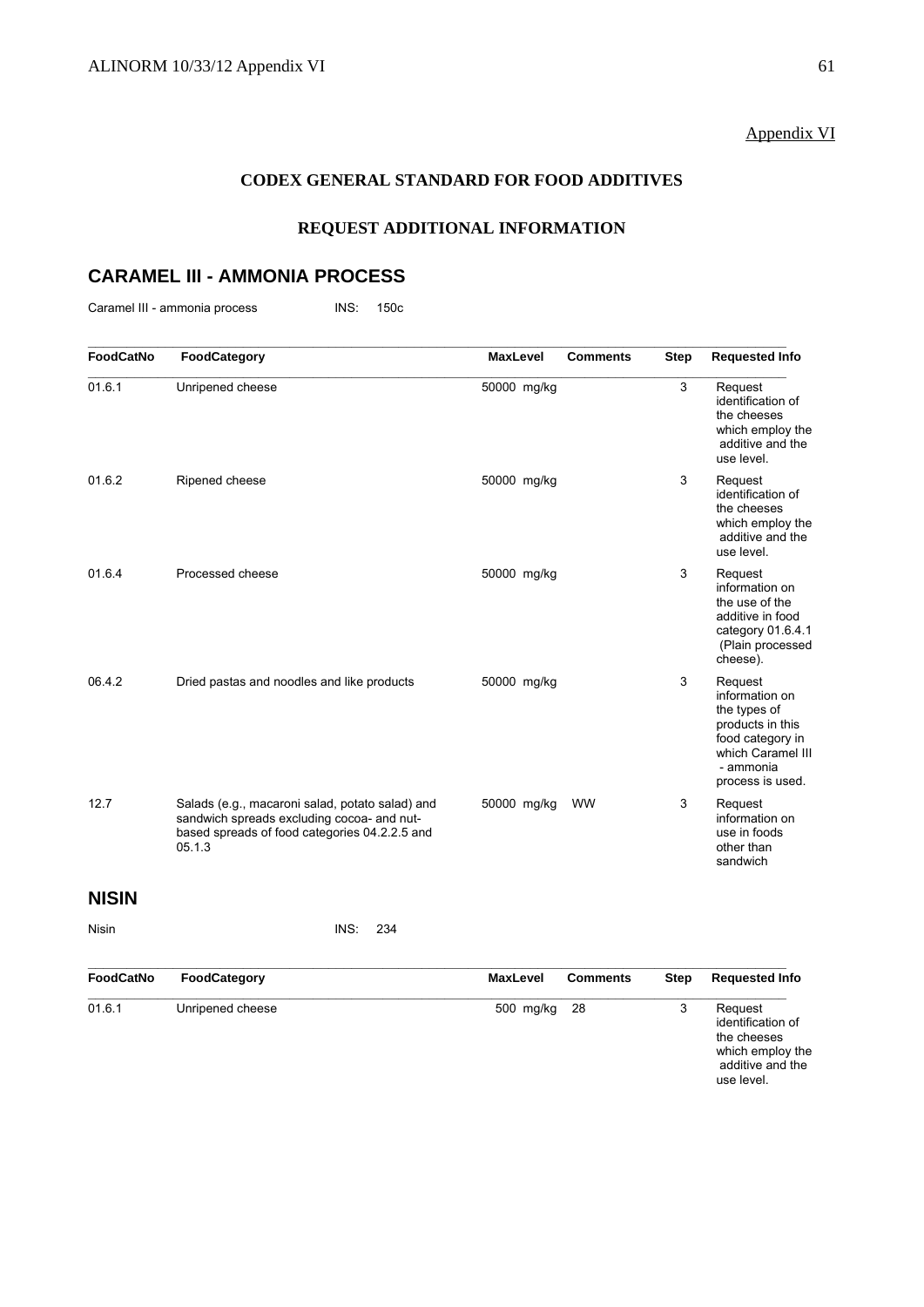# **PHOSPHATES**

| Phosphoric acid                | INS: | 338      | Sodium dihydrogen phosphate      | INS: | 339(i)   |
|--------------------------------|------|----------|----------------------------------|------|----------|
| Disodium hydrogen phosphate    | INS: | 339(ii)  | Trisodium phosphate              | INS: | 339(iii) |
| Potassium dihydrogen phosphate | INS: | 340(i)   | Dipotassium hydrogen phosphate   | INS: | 340(ii)  |
| Tripotassium phosphate         | INS: | 340(iii) | Monocalcium dihydrogen phosphate | INS: | 341(i)   |
| Calcium hydrogen phosphate     | INS: | 341(ii)  | Tricalcium phosphate             | INS: | 341(iii) |
| Ammonium dihydrogen phosphate  | INS: | 342(i)   | Diammonium hydrogen phosphate    | INS: | 342(ii)  |
| Monomagnesium ophosphate       | INS: | 343(i)   | Magnesium hydrogen phosphate     | INS: | 343(ii)  |
| Trimagnesium phosphate         | INS: | 343(iii) | Disodium diphosphate             | INS: | 450(i)   |
| Trisodium diphosphate          | INS: | 450(ii)  | Tetrasodium diphosphate          | INS: | 450(iii) |
| Tetrapotassium diphosphate     | INS: | 450(v)   | Dicalcium diphosphate            | INS: | 450(vi)  |
| Calcium dihydrogen diphosphate | INS: | 450(vii) | Pentasodium triphosphate         | INS: | 451(i)   |
| Pentapotassium triphosphate    | INS: | 451(ii)  | Sodium polyphosphate             | INS: | 452(i)   |
| Potassium polyphosphate        | INS: | 452(ii)  | Sodium calcium polyphosphate     | INS: | 452(iii) |
| Calcium polyphosphate          | INS: | 452(iv)  | Ammonium polyphosphate           | INS: | 452(v)   |
| Bone phosphate                 | INS: | 542      |                                  |      |          |

| FoodCatNo | FoodCategory | <b>MaxLevel</b> | <b>Comments</b> | <b>Step</b> | <b>Requested Info</b>                                                                      |
|-----------|--------------|-----------------|-----------------|-------------|--------------------------------------------------------------------------------------------|
| 14.2.3    | Grape wines  | 440 mg/kg       | -33             | 6           | Request<br>information on<br>the technological<br>purpose of<br>Phosphates in<br>this food |

# **Notes**

Note 28 ADI conversion: if a typical preparation contains 0.025 μg/U, then the ADI of 33 000 U/kg bw becomes: [(33 000 U/kg bw) x (0.025 µg/U) x (1 mg/1 000 µg)] = 0.825 mg/kg bw

Note 33 As phosphorus.

Note WW For sandwich spreads only.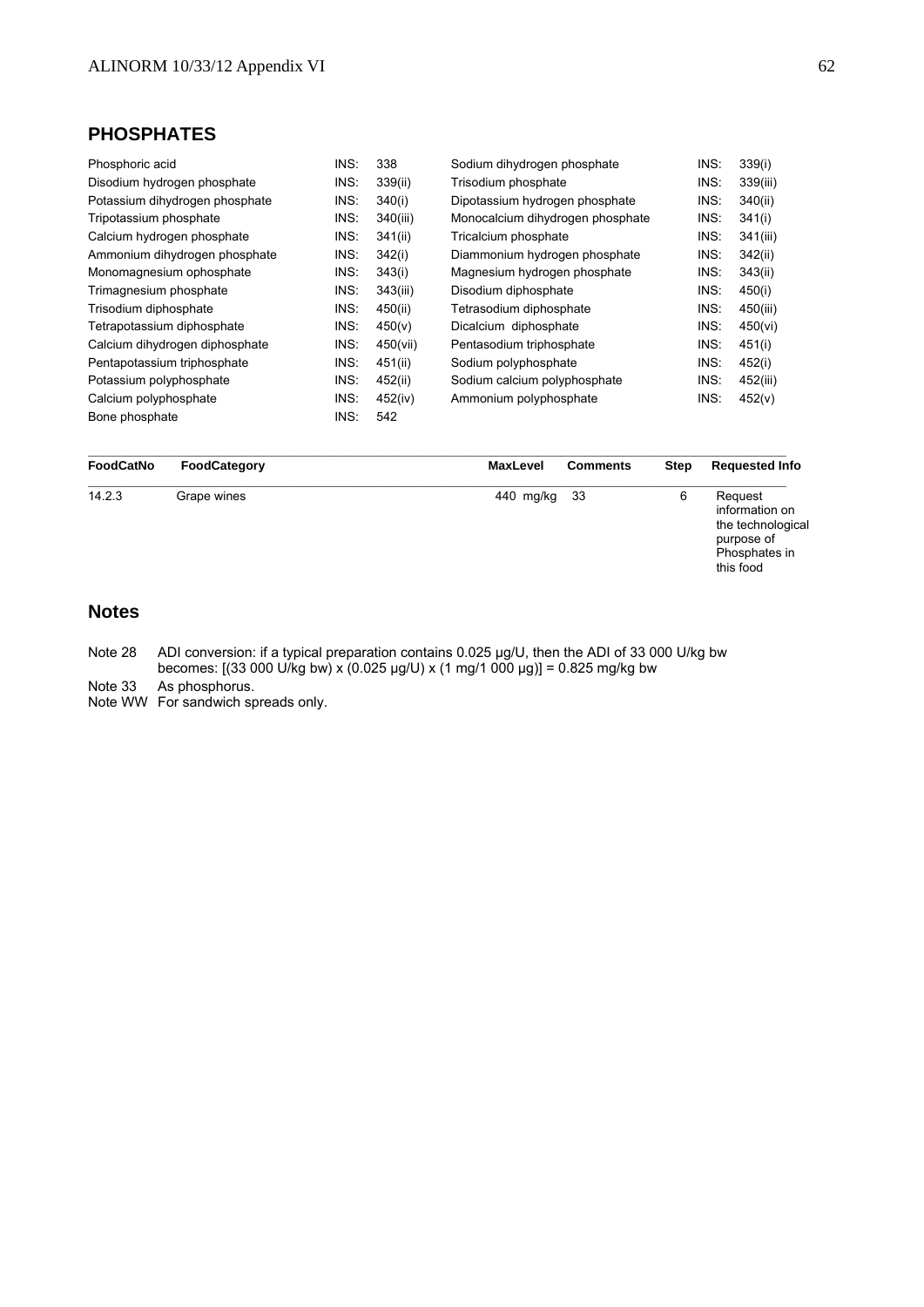Appendix VII

# **PROJECT DOCUMENT**

# **PROPOSAL FOR REVISION OF THE FOOD CATEGORY SYSTEM (FCS) OF THE**  *GENERAL STANDARD FOR FOOD ADDITIVES*

## **(for adoption as new work)**

## **1. The purpose and scope of the revision work to the FCS of the GSFA**

The purpose of this work is to consider revision of the FCS of the GSFA (CODEX STAN 192-1995, Annex B) so that food categories that include cocoa and chocolate products, hard and soft candy, and chocolate substitute products would be assigned more appropriately within the hierarchy of the FCS.

This proposal aims to:

- Revise food categories 5.1 "Cocoa products and chocolate products including imitations and chocolate substitutes", 5.2 "Confectionery, including hard and soft candy, nougats, etc. other than food categories 05.1, 05.3 and 05.4" and 5.4 "Decorations (e.g. for fine bakery wares), toppings (non fruit) and sweet sauces" and their relevant sub-categories so that chocolate, as defined in the Codex *Standard for Chocolate and Chocolate Products* (CODEX STAN 87-1981), as well as comparable non-standardized chocolate products and products that use standardized chocolate, would be more appropriately categorized within the GSFA.
- Revise the descriptors for food categories 5.1, 5.2, and 5.4 and their relevant sub-categories with respect to certain cocoa- and chocolate-containing confections. In particular, cocoa-containing hard and soft candies, "compound chocolate" and "compound chocolate coating" products, and sugar-based or chocolate-based coatings for confectionery.

It should be noted that through the revision of the scope of the FCS, it may be necessary to consider the revision of food additive provisions in tables 1 and 2 in the affected food categories.

The FCS is an essential component of the GSFA. Provisions for food additives in the GSFA are established based on information of their use in foods that are included in the different food categories. Correct arrangement of the food categories is essential for appropriate interpretation of the GSFA.

# **2. Relevance and timeliness**

The proposed revision of the FCS will improve the clarity, transparency, and accuracy of the GSFA. Currently, the categorization of confectionery in the GSFA and the descriptors of those categories do not completely or accurately reflect these types of products. A pragmatic review of the categories and their descriptors is needed to correct their current ambiguity.

Several key issues exist within the current categorization of 05.1 (Cocoa products and chocolate products including imitations and chocolate substitutes), 05.2 (Confectionery including hard and soft candy, nougats, etc. other than food categories 05.1, 05.3, and 05.4) and 05.4 (Decorations (e.g., for fine bakery wares), toppings (non-fruit), and sweet sauces) that require new work to fully address these issues:

- (i) The current descriptors of food category 05.1 and its sub-categories are unclear with respect to certain cocoa- and chocolate-containing confections. In particular, cocoa-containing hard and soft candies, "compound chocolate" and "compound chocolate coating" products, and coatings (sugar-based or chocolate-based) for confectionery.
- (ii) Cocoa may be used as an ingredient in confections such as hard candies (e.g., cocoa-containing lozenges) or soft candies (e.g., cocoa-containing toffee or caramel). However, the descriptors of categories 05.2.1 (Hard candy) and 05.2.2 (Soft candy) do not include these cocoa-containing confections.
- (iii) "Compound chocolate" and "compound chocolate coatings" may contain chocolate liquor, cocoa and greater than 5% vegetable fat (other than cocoa butter), and are used and consumed in a similar way as chocolate. These products are not within the scope of chocolate as defined in the Codex *Standard for*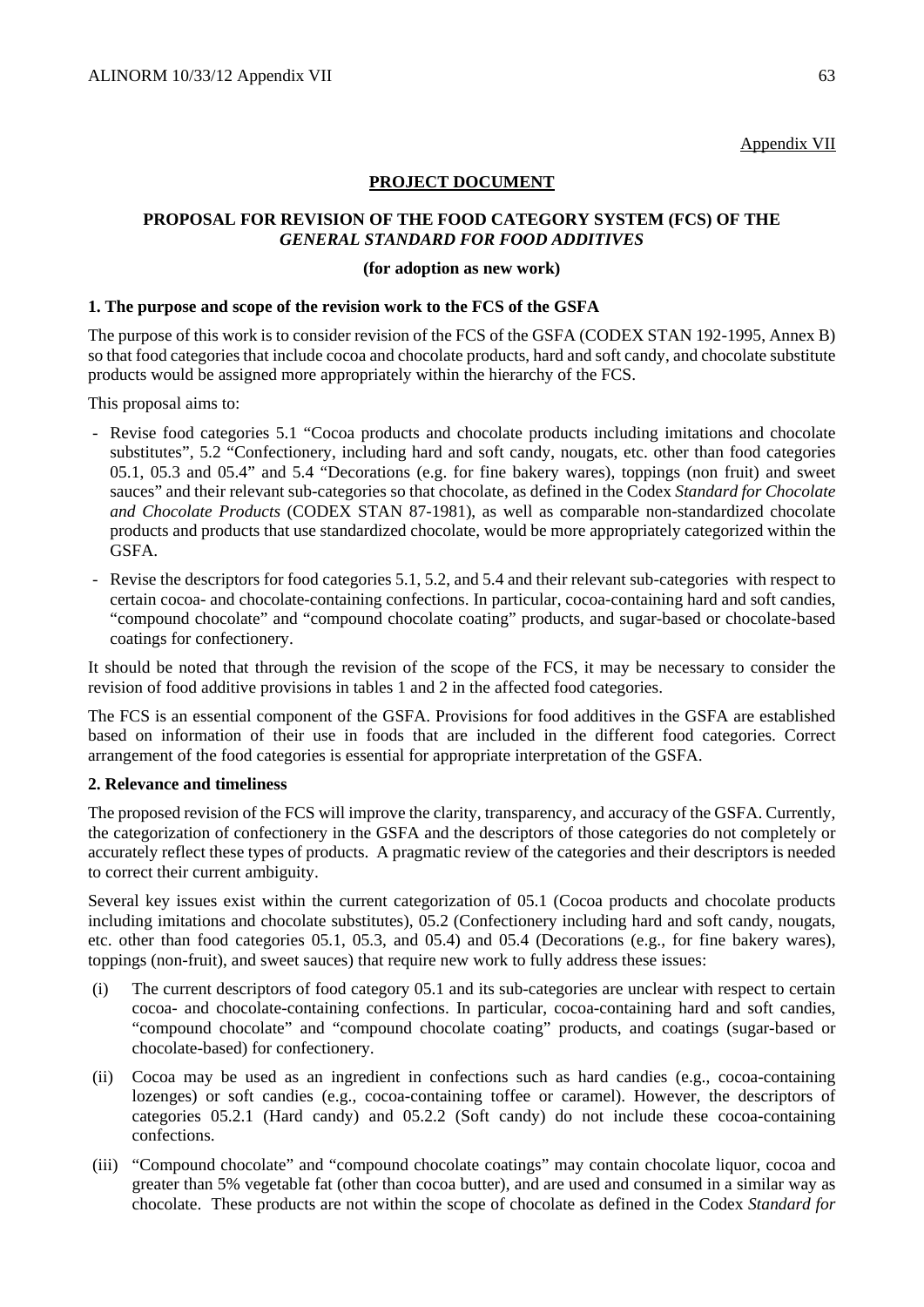*Chocolate and Chocolate Products*. Thus, they may be considered as types of chocolate-containing confections. However, the descriptor of food category 05.1.5 (Imitation chocolate, chocolate substitute products) does not include these products.

(iv) Sugar- and chocolate-based coatings for confectionery are currently within the scope of food category 05.4 (Decorations (e.g., for fine bakery wares), toppings (non-fruit) and sweet sauces). Unlike certain coatings for baked goods (e.g., icing for cakes and cookies) that are also included in food category 05.4, sugar- and chocolate-based coatings for confectionery are not consumed as such (i.e., they are sold or consumed only as a component of a confection, such as a chocolate with a hard sugar "shell" or a chocolate-enrobed crème). Therefore, based on the principles of the GSFA's food category system, sugar- and chocolate-based coatings for confectionery should not be included in food category 05.4.

The proposal to revise the FCS may require:

- revision of the food additive provisions in Tables 1 and 2 of the GSFA to reflect the reassignment of the food categories;

## **3. The main aspects to be covered**

The GSFA (CODEX STAN 192-1995) would be revised as follows:

- the FCS would be revised according to the proposal (Annex B of the GSFA);
- provisions in Tables 1 and 2 of the GSFA in the affected food categories (05.1, 05.2, and 05.4) would be reassigned according to the proposal.

## **4. Assessment against Criteria for Establishment of Work Priorities**

## **General Criteria**

The proposal will contribute to consumer protection from the point of view of health, food safety, ensuring fair practices in the food trade and taking into account the identified needs of developing countries. It will ensure minimization of potential impediments to international trade from diverse interpretations of the GSFA and diverse national legislations.

### **Criteria Applicable to General Subjects**

- *a. Diversification of national legislations and apparent resultant or impediments to international trade.*  Given the complexity of the category and the diversity of various national legislations for the categorization of confectionery there is a requirement to sufficiently harmonize the inconsistencies carried in this category so that trade is not impeded on an international basis. Sufficient categorization of the FCS hierarchy will provide a harmonized standard and aid significantly in this regard. Some international organizations have suggested a need for harmonization of the standards for confectionery so that international trade is not impeded and so that the consumer is sufficiently protected
- *b. Scope of work and establishment of priorities between the various sections of work.* The FCS is an integral part of the GSFA. It is anticipated that the proposal will improve the accuracy and transparency of the FCS, and will better reflect food additive use in confections. This will improve consumer protection and ensure fair practice in food trade. The proposal therefore aims to initially clarify the descriptors for food categories for certain cocoa- and chocolate-containing confections, such as cocoa-containing hard and soft candies, "compound chocolate" and "compound chocolate coating" products, and coatings (sugar-based or chocolate-based) for confectionery. Secondly, it aims to clarify the appropriate food category for products that contain chocolate and other ingredients (e.g., chocolate-enrobed crèmes, caramels, and jelly-based centers, chocolate covered in a sugar-based "shell," chocolate products with coloured decorations, and chocolate containing nuts and fruit as integral ingredients) that are currently included under food category 05.1.4 (Cocoa and chocolate products). Once appropriate revision of the descriptors has been completed as per the CODEX standards of identity, a review of the food additive provisions of the altered categories will occur in tables I and II of the GSFA.
- c. *Work already undertaken by other international organizations in this field and/or suggested by the relevant international intergovernmental bodies.* This work is part on the ongoing work on GSFA.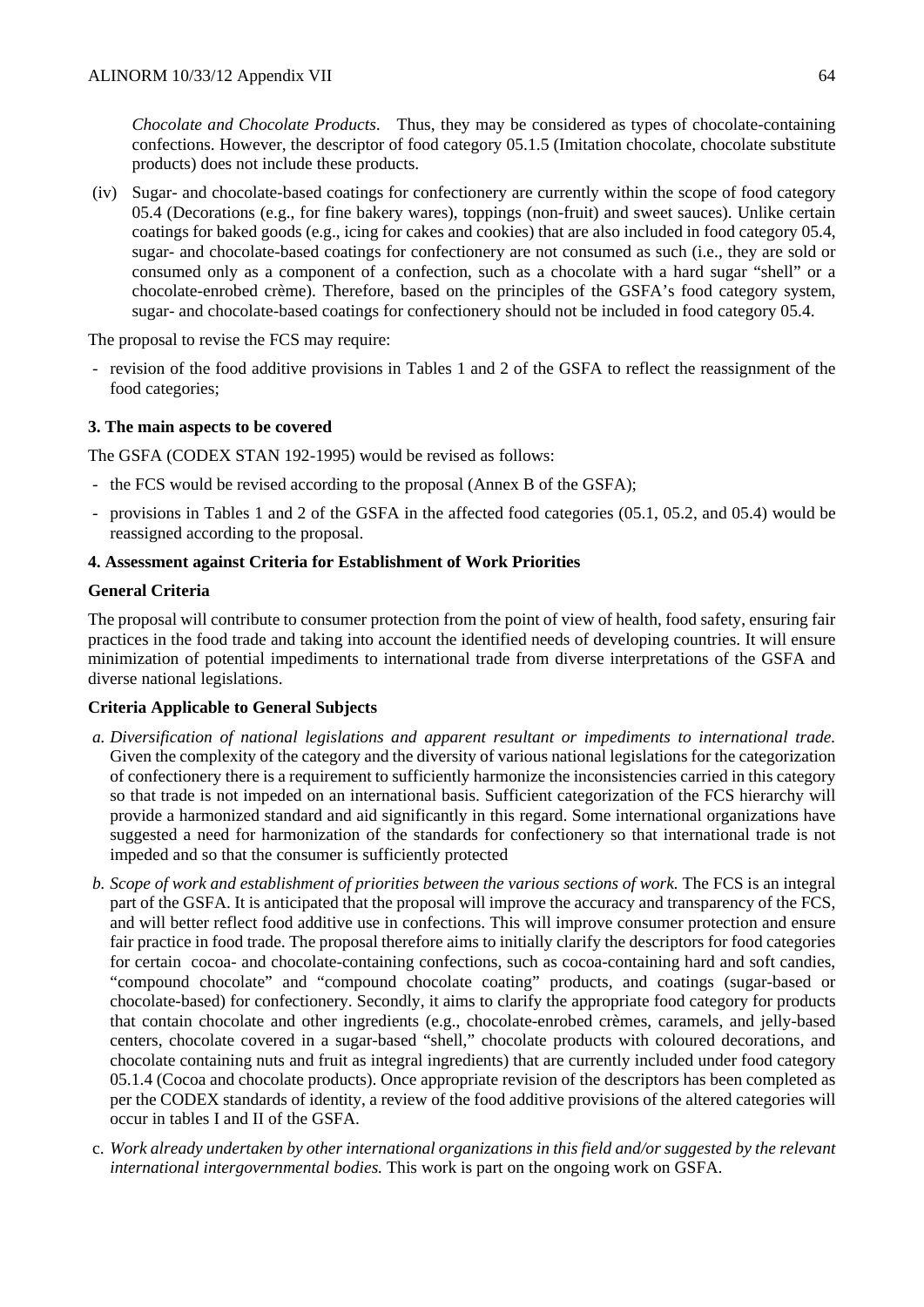## Appendix VIII

# **PROPOSED DRAFT GUIDELINES ON SUBSTANCES USED AS PROCESSING AIDS (N14-2008)**

(For adoption at Step 5/8)

## **1. OBJECTIVES AND SCOPE**

The Guidelines aim to provide information for the safe use of substances used as processing aids and the safety of their residues in the preparation of foods and food ingredients.

# **2. DEFINITION**

**Processing aid** means any substance or material, not including apparatus or utensils, and not consumed as a food ingredient by itself, intentionally used in the processing of raw materials, foods or its ingredients, to fulfil a certain technological purpose during treatment or processing and which may result in the non-intentional but unavoidable presence of residues or derivatives in the final product.<sup>1</sup>

# **3. PRINCIPLES FOR THE SAFE USE OF SUBSTANCES USED AS PROCESSING AIDS**

3.1 The use of a substance as a processing aid is justified when such use performs one or more technological functions during treatment or processing of raw materials, foods, or ingredients. Any residues of processing aids remaining in the food after processing should not perform a technological function in the final product.

3.2 Substances used as processing aids shall be used under conditions of good manufacturing practices (GMP) which includes the following:

- The quantity of the substance used shall be limited to the lowest achievable level necessary to accomplish its desired technological function;
- Residues or derivatives of the substance remaining in food should be reduced to the extent reasonably achievable and should not pose any health risk; and
- The substance is prepared and handled in the same way as a food ingredient.

3.3 The safety of a substance used as a processing aid should be demonstrated by the supplier or the user of the substance. The demonstration of safety should include appropriate assessment of any unintended or unavoidable residues resulting from its use as a processing aid under conditions of GMP.

3.4 Substances used as processing aids should be of food grade quality. This can be demonstrated by conforming to the applicable specifications of identity and purity recommended by the Codex Alimentarius Commission or, in the absence of such a specification, with an appropriate specification developed by responsible national or international bodies or suppliers.

3.5 Substances used as processing aids should comply with any applicable microbiological criteria established in accordance with the *Principles for the Establishment and Application of Microbiological Criteria for Foods* (CAC/GL 21-1997) and should be prepared and handled in accordance with the *Recommended International Code of Practice – General Principles of Food Hygiene* (CAC/RCP 1-1969) and other relevant Codex texts".

# **5.0 LABELLING**

 $\overline{a}$ 

5.1 Labelling of substances used as processing aids should be in accordance with the requirement of the Codex *General Standard for Labelling of Food Additives When Sold as Such* (CODEX STAN 107-1981) and the Codex *General Standard for the Labelling of Prepackaged Food* (CODEX STAN 1-1985).

<sup>&</sup>lt;sup>1</sup> Codex Alimentarius Commission, Procedural Manual, "Section I : Definitions for the purpose of the Codex Alimentarius"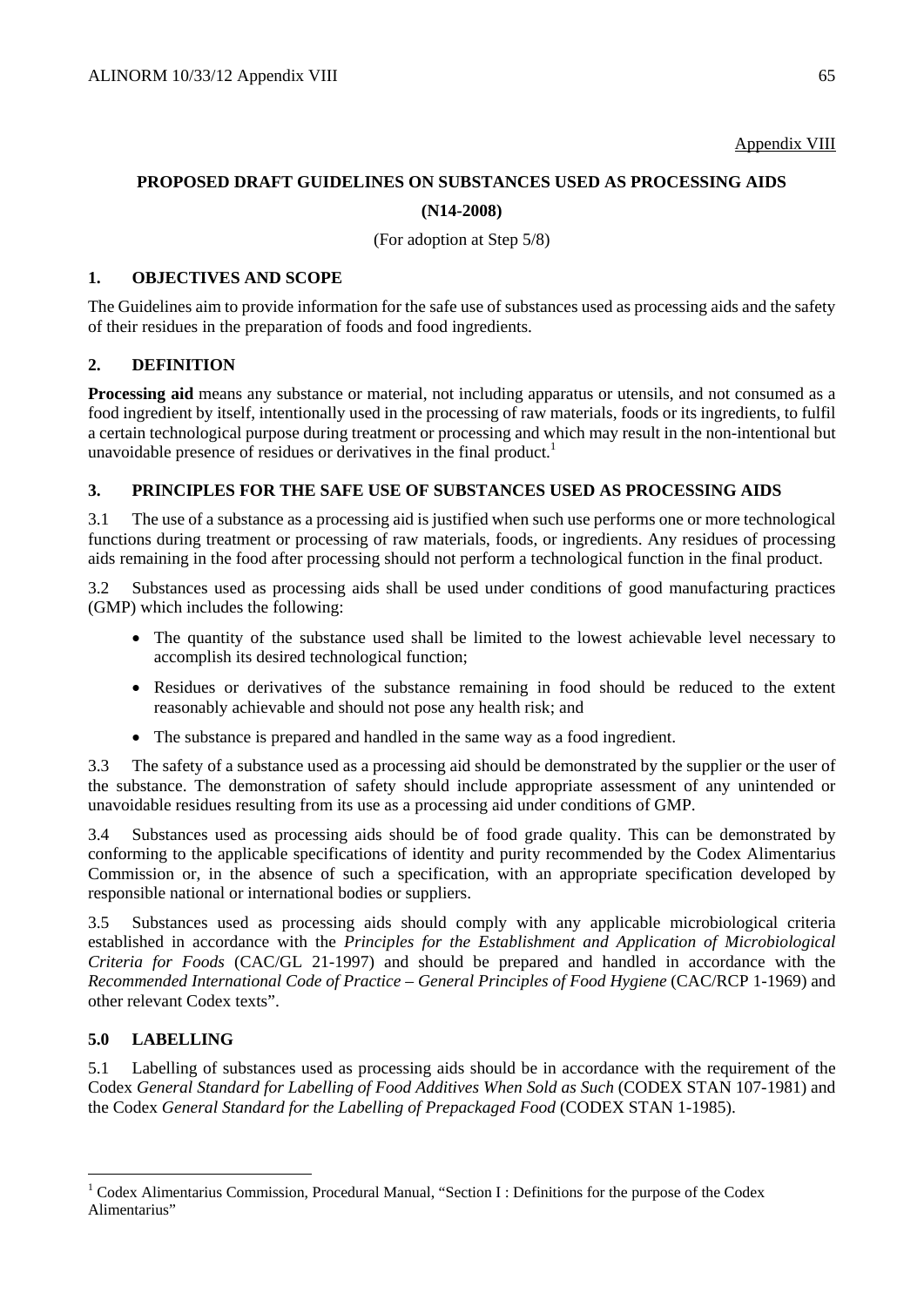## **PROPOSED DRAFT AMENDMENTS TO THE INTERNATIONAL NUMBERING SYSTEM FOR FOOD ADDITIVES**

|  |  |  |  | (At Step 5/8 of the Procedure) |
|--|--|--|--|--------------------------------|
|--|--|--|--|--------------------------------|

| <b>INS</b> | Additive name; proposed change                     | Proposed change in Technological Purpose(s)                                                                       |
|------------|----------------------------------------------------|-------------------------------------------------------------------------------------------------------------------|
| 101(iii)   | Riboflavin (Bacillus subtilis)                     |                                                                                                                   |
|            | <b>Riboflavin from Bacillus subtilis</b>           |                                                                                                                   |
| 170        | Calcium carbonates                                 | surface colourant, anticaking agent, stabilizer                                                                   |
| 339        | Sodium phosphates                                  | acidity regulator, sequestrant, emulsifier, texturizing agent,                                                    |
|            |                                                    | stabilizer, moisture retention agent                                                                              |
| 339(i)     | Sodium dihydrogen phosphate                        | acidity regulator, sequestrant, emulsifier, texturizing agent,                                                    |
|            |                                                    | stabilizer, humectant, moisture-retention agent, buffer, raising                                                  |
|            |                                                    | agent                                                                                                             |
| 339(ii)    | Disodium hydrogen phosphate                        | acidity regulator, sequestrant, emulsifier, texturizing agent,                                                    |
|            |                                                    | stabilizer, humectant, moisture-retention agent, buffer                                                           |
| 339(iii)   | Trisodium phosphate                                | acidity regulator, sequestrant, emulsifier, texturizing agent,                                                    |
|            |                                                    | stabilizer, humectant, moisture-retention agent, antimicrobial                                                    |
|            |                                                    | synergist                                                                                                         |
| 340        | Potassium phosphates                               | acidity regulator, sequestrant, emulsifier, texturizing agent,                                                    |
|            |                                                    | stabilizer moisture retention agent                                                                               |
| 340(i)     | Potassium dihydrogen phosphate                     | acidity regulator, sequestrant, emulsifier, texturizing agent,                                                    |
|            |                                                    | stabilizer, humectant, moisture-retention agent, buffer                                                           |
| 340(ii)    | Dipotassium hydrogen phosphate                     | acidity regulator, sequestrant, emulsifier, texturizing agent,                                                    |
| 340(iii)   | Tripotassium phosphate                             | stabilizer, humectant, moisture-retention agent, buffer                                                           |
|            |                                                    | acidity regulator, sequestrant, emulsifier, texturizing agent,<br>stabilizer, humectant, moisture-retention agent |
| 341        | Calcium phosphates                                 | acidity regulator, flour treatment agent, firming agent, texturizing                                              |
|            |                                                    | agent, raising agent, anticaking agent, moisture retention agent                                                  |
| 341(i)     | Calcium dihydrogen phosphate                       | acidity regulator, flour treatment agent, firming agent, texturizing                                              |
|            |                                                    | agent, raising agent, anticaking agent, humectant,                                                                |
|            |                                                    | moisture-retention agent, stabilizer, sequestrant, dough                                                          |
|            |                                                    | conditioner                                                                                                       |
| 341(ii)    | Calcium hydrogen phosphate                         | acidity regulator, flour treatment agent, firming agent, texturizing                                              |
|            |                                                    | agent, raising agent, anticaking agent, humectant,                                                                |
|            |                                                    | moisture-retention agent, stabilizer, dough conditioner                                                           |
| 341(iii)   | Tricalcium phosphate                               | acidity regulator, flour treatment agent, firming agent, texturizing                                              |
|            |                                                    | agent, raising agent, anticaking agent, humectant,                                                                |
|            |                                                    | moisture-retention agent, stabilizer, buffer, clouding agent                                                      |
| 343(i)     | Monomagnesium phosphate                            | acidity regulator, anticaking agent                                                                               |
|            | Magnesium dihydrogen phosphate                     |                                                                                                                   |
| 385        | Calcium disodium                                   | antioxidant, preservative, sequestrant, colour retention agent                                                    |
|            | ethylenediaminetetraacetate                        |                                                                                                                   |
| 386        | Disodium                                           | antioxidant, preservative, sequestrant                                                                            |
|            | ethylenediaminetetraacetate                        |                                                                                                                   |
| $400 -$    | Alginic acid and alginates                         | thickener, stabilizer, gelling agent, emulsifier, foaming agent,                                                  |
| 404        |                                                    | carrier, humectant, sequestrant, bulking agent, glazing agent                                                     |
| 405        | Propylene glycol alginate                          | thickener, emulsifier, stabilizer, foaming agent, carrier, gelling                                                |
|            |                                                    | agent, bulking agent                                                                                              |
| 407        | Carrageenan                                        | thickener, gelling agent, stabilizer, emulsifier, carrier,                                                        |
|            |                                                    | humectant, glazing agent, bulking agent, coating agent                                                            |
| 407a       | Processed Euchema seaweed                          | thickener, stabilizer, gelling agent, emulsifier, carrier,                                                        |
|            |                                                    | humectant, glazing agent, bulking agent, coating agent                                                            |
| 414a       | Octenyl succinic acid (OSA)<br>modified gum arabic | Emulsifier                                                                                                        |
| 425        | Konjac                                             | thickener, stabilizer, gelling agent, emulsifier, carrier,                                                        |
|            |                                                    | humectant, glazing agent                                                                                          |
|            |                                                    |                                                                                                                   |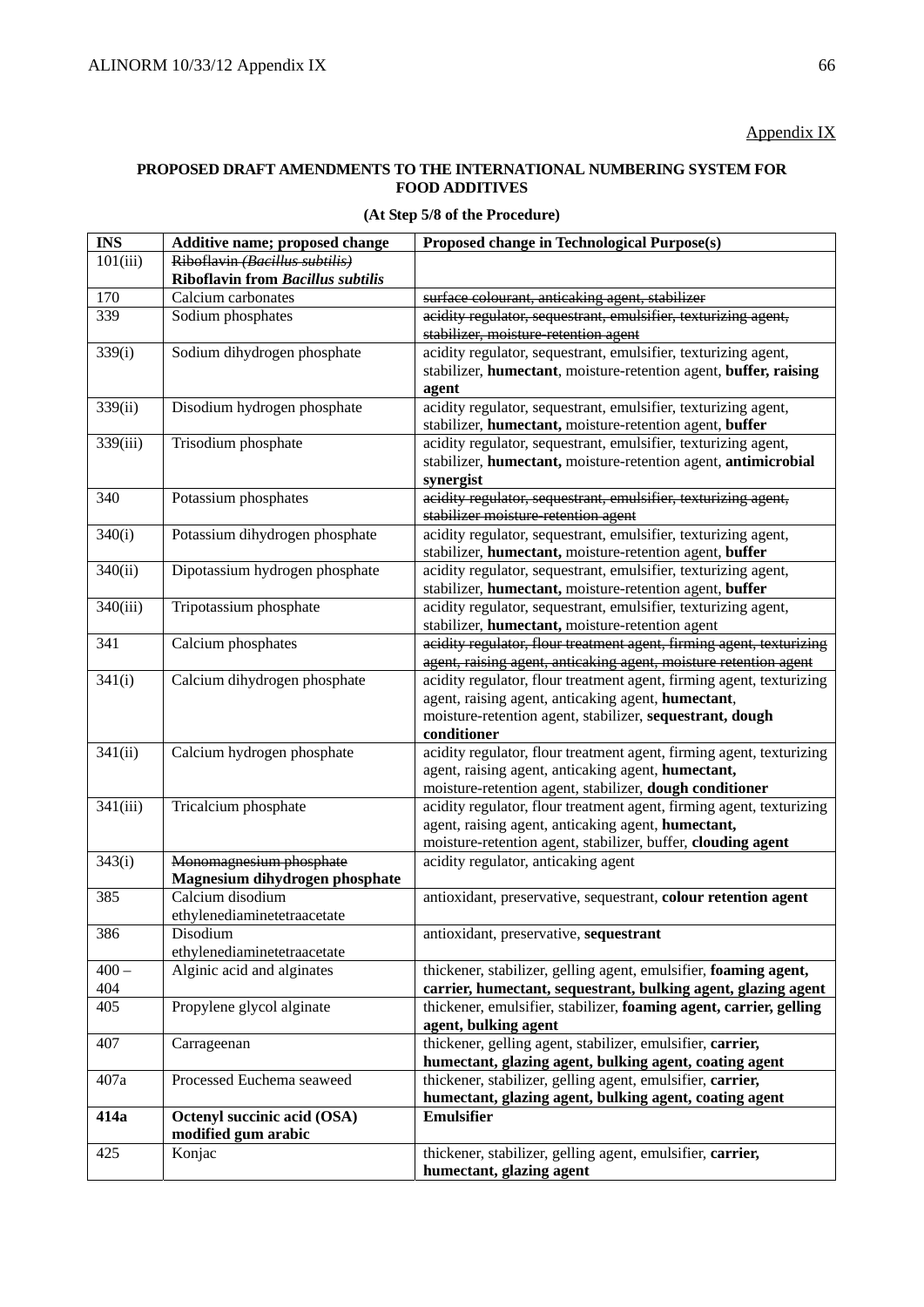| <b>INS</b> | Additive name; proposed change        | Proposed change in Technological Purpose(s)                                                                           |
|------------|---------------------------------------|-----------------------------------------------------------------------------------------------------------------------|
| 445        | Glycerol ester of wood rosin          | emulsifier, stabilizer, glazimg agent                                                                                 |
|            | <b>Glycerol esters of rosin</b>       |                                                                                                                       |
| 445(i)     | Glycerol ester of gum rosin           | emulsifier, density adjustment agent                                                                                  |
| 445(ii)    | Glycerol ester of tall oil rosin      | emulsifier, density adjustment agent                                                                                  |
| 445(iii)   | <b>Glycerol ester of wood rosin</b>   | emulsifier, density adjustment agent, stabilizer                                                                      |
| 450        | Diphosphates                          | emulsifier, stabilizer, acidity regulator, raising agent, sequestrant,                                                |
|            |                                       | moisture retention agent                                                                                              |
| 450(i)     | Disodium diphosphate                  | emulsifier, stabilizer, acidity regulator, raising agent, sequestrant,                                                |
|            |                                       | moisture-retention agent, texturizing agent, buffering agent                                                          |
| 450(ii)    | Trisodium diphosphate                 | emulsifier, stabilizer, acidity regulator, raising agent, sequestrant,                                                |
|            |                                       | moisture-retention agent, texturizing agent                                                                           |
| 450(iii)   | Tetrasodium diphosphate               | emulsifier, stabilizer, acidity regulator, raising agent, sequestrant,                                                |
|            |                                       | moisture-retention agent, texturizing agent, buffering agent                                                          |
| 450(v)     | Tetrapotassium diphosphate            | emulsifier, stabilizer, acidity regulator, raising agent, sequestrant,                                                |
|            |                                       | moisture-retention agent, texturizing agent                                                                           |
| 450(vi)    | Dicalcium diphosphate                 | emulsifier, stabilizer, acidity regulator, raising agent, sequestrant,                                                |
|            |                                       | moisture-retention agent, buffering agent, firming agent,                                                             |
|            |                                       | texturizing agent                                                                                                     |
| 450(vii)   | Calcium dihydrogen diphosphate        | emulsifier, stabilizer, acidity regulator, raising agent, sequestrant,                                                |
|            |                                       | moisture retention agent, firming agent, texturizing agent,                                                           |
|            |                                       | dough conditioner                                                                                                     |
| 451        | Triphosphates                         | sequestrant, acidity regulator, texturizing agent                                                                     |
| 451(i)     | Pentasodium triphosphate              | sequestrant, acidity regulator, texturizing agent, emulsifier,                                                        |
|            |                                       | stabilizer, moisture-retention agent                                                                                  |
| 451(ii)    | Pentapotassium triphosphate           | sequestrant, acidity regulator, texturizing agent, emulsifier,                                                        |
|            |                                       | stabilizer, moisture-retention agent                                                                                  |
| 452        | Polyphosphates                        | emulsifier, stabilizer, acidity regulator, raising agent, sequestrant,                                                |
|            |                                       | moisture-retention agent                                                                                              |
| 452(i)     | Sodium polyphosphates                 | emulsifier, stabilizer, acidity regulator, raising agent, sequestrant,                                                |
|            |                                       | moisture-retention agent, texturizing agent                                                                           |
| 452(ii)    |                                       | emulsifier, stabilizer, acidity regulator, raising agent, sequestrant,                                                |
|            | Potassium polyphosphates              |                                                                                                                       |
|            | Sodium potassium tripolyphosphate     | moisture-retention agent, texturizing agent<br>emulsifier, stabilizer, acidity regulator, raising agent, sequestrant, |
| 452(vi)    |                                       |                                                                                                                       |
|            |                                       | moisture-retention agent, texturizing agent                                                                           |
| 460(i)     | Microcrystalline cellulose (Cellulose | emulsifier, anticaking agent, texturizing agent, dispersing agent,                                                    |
|            | gel)                                  | stabilizer, thickener, bulking agent, carrier, glazing agent,                                                         |
|            | Powdered cellulose                    | coating agent, foaming agent                                                                                          |
| 460(ii)    |                                       | emulsifier, anticaking agent, texturizing agent, dispersing agent,                                                    |
|            |                                       | stabilizer, thickener, humectant, glazing agent, bulking agent,                                                       |
|            |                                       | coating agent                                                                                                         |
| 461        | Methyl cellulose                      | thickener, emulsifier, stabilizer, glazing agent, bulking agent,                                                      |
|            |                                       | coating agent                                                                                                         |
| 462        | Ethyl cellulose                       | binder, filler, glazing agent, thickener, coating agent, diluent                                                      |
|            |                                       | for other food additives                                                                                              |
| 463        | Hydroxypropyl cellulose               | thickener, emulsifier, stabilizer, glazing agent, coating agent,                                                      |
|            |                                       | foaming agent, binder, suspension agent, film-forming agent                                                           |
| 464        | Hydroxypropyl methyl cellulose        | thickener, emulsifier, stabilizer, glazing agent, bulking agent,                                                      |
|            |                                       | coating agent                                                                                                         |
| 466        | Sodium carboxymethyl cellulose        | thickener, stabilizer, emulsifier, firming agent, glazing agent,                                                      |
|            | (Cellulose gum)                       | bulking agent, coating agent, gelling agent, humectant,                                                               |
|            |                                       | suspension agent                                                                                                      |
| 541        | Sodium aluminium phosphates           | acidity regulator, emulsifier                                                                                         |
| 541(i)     | Sodium aluminium phosphate            | acidity regulator, emulsifier, raising agent, stabilizer, texturizing                                                 |
|            | (acidic)                              | agent                                                                                                                 |
| 541(ii)    | Sodium aluminium phosphate (basic)    | acidity regulator, emulsifier, stabilizer, texturizing agent                                                          |
| 576        | Sodium gluconate                      | sequestrant, stabilizer, thickener                                                                                    |
| 904        | Shellae Shellac, bleached             | glazing agent, coating agent, surface-finishing agent                                                                 |
| 1200       | Polydextroses                         | bulking agent, stabilizer, thickener, humectant, texturizing agent,                                                   |
|            |                                       | glazing agent, coating agent                                                                                          |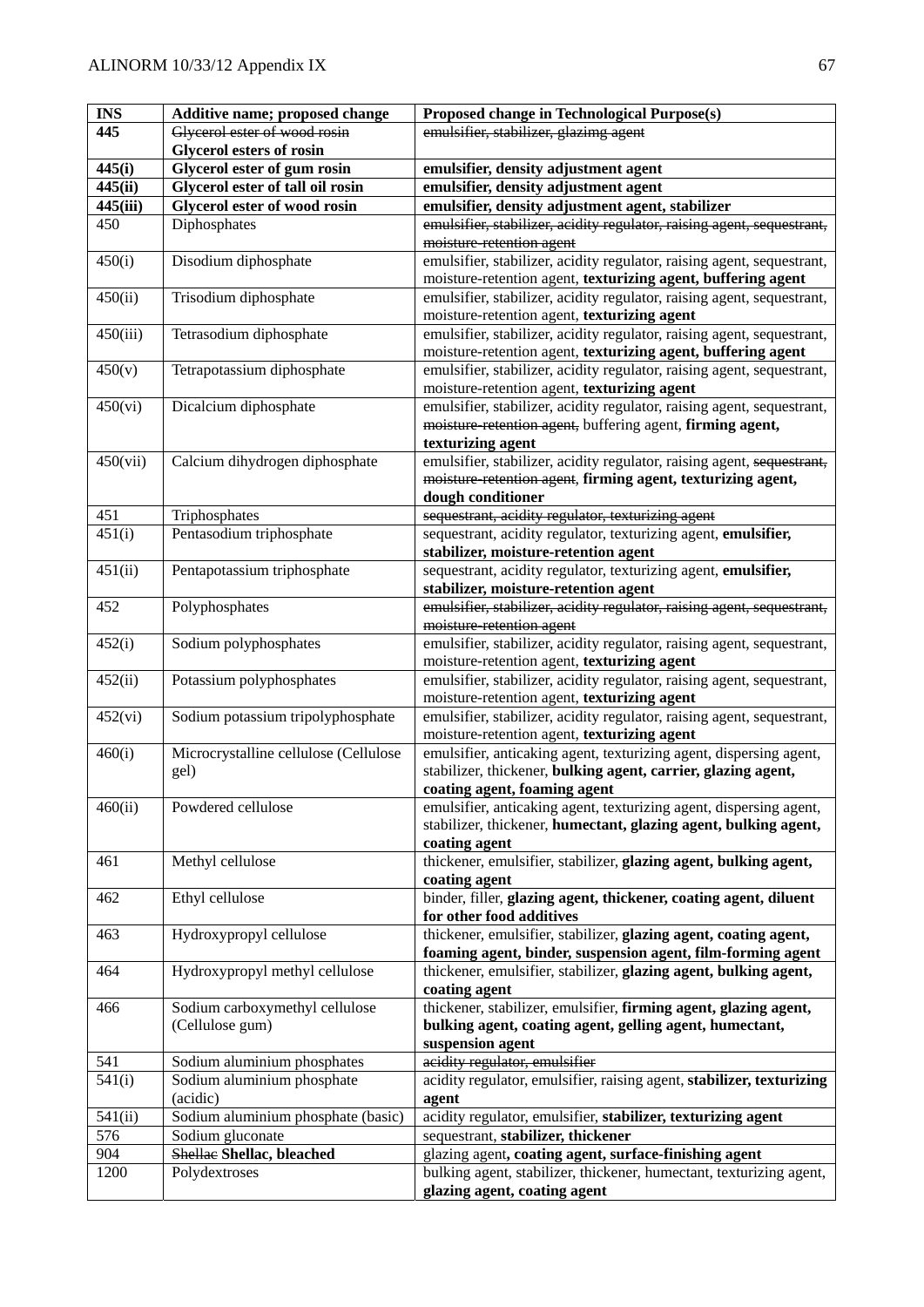| <b>INS</b> | Additive name; proposed change | Proposed change in Technological Purpose(s)                   |
|------------|--------------------------------|---------------------------------------------------------------|
| 1503       | Castor oil                     | carrier solvent, anticaking agent, glazing agent, emulsifier, |
|            |                                | plasticizer                                                   |
| 1504(i)    | <b>Cyclotetraglucose</b>       | <b>Carrier</b>                                                |
| 1504(ii)   | Cyclotetraglucose syrup        | <b>Carrier</b>                                                |
| 1505       | Triethyl citrate               | foam stabilizer, carrier solvent, sequestrant, emulsifier,    |
|            |                                | plasticizer                                                   |
| 1518       | Triacetin                      | humectant, emulsifier, plasticizer, carrier solvent           |
| 1521       | Polyethylene glycol            | antifoaming agent, glazing agent, emulsifier, carrier,        |
|            |                                | plasticizer                                                   |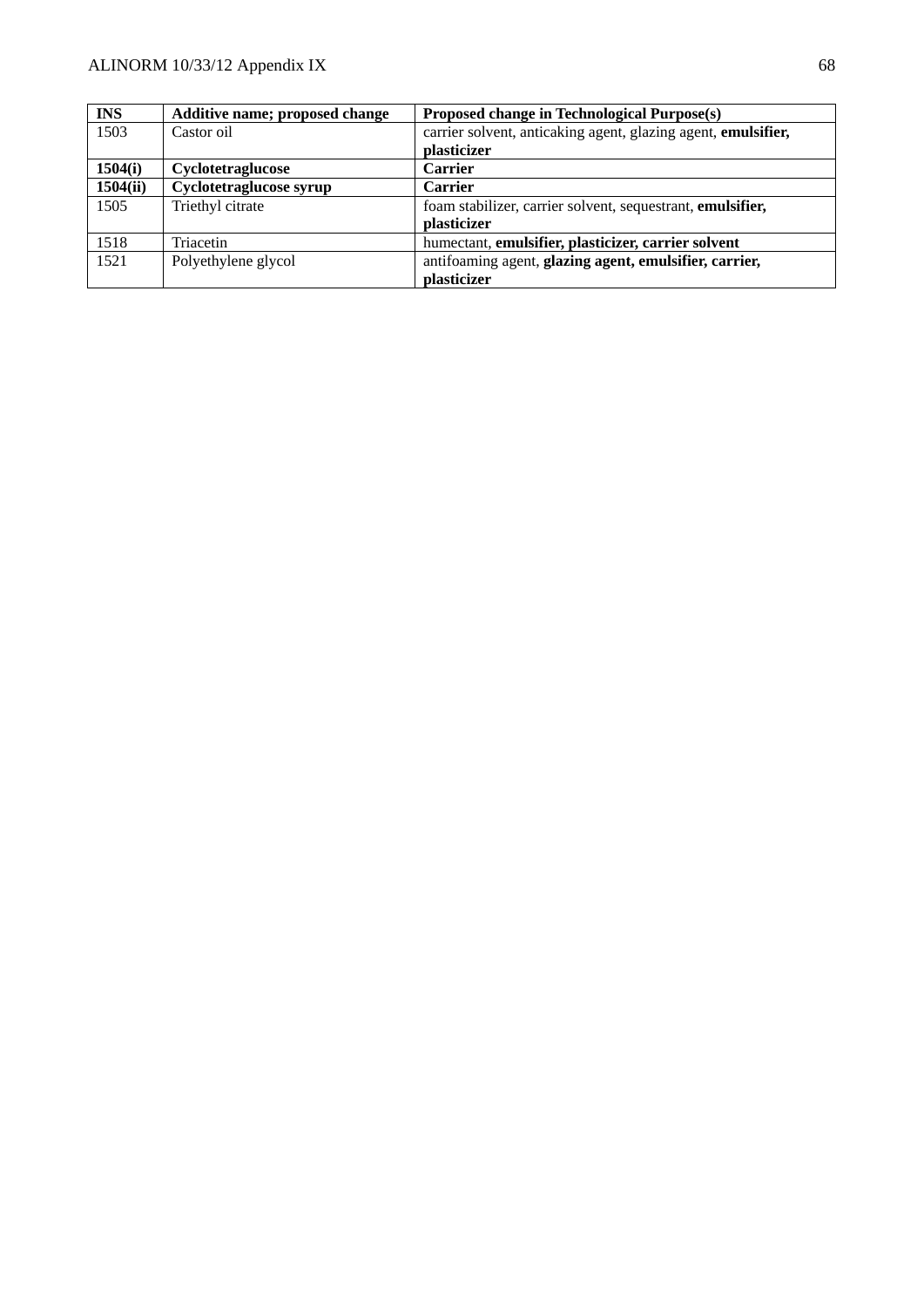#### Appendix X

# **PROPOSED DRAFT SPECIFICATIONS FOR THE IDENTITY AND PURITY OF FOOD ADDITIVES**

**(at Step 5/8 of the Procedure)** 

Benzyl alcohol (R) (INS 1519)

Branching glycosyltransferase from *Rhodothermus obamensis* expressed in *Bacillus subtilis* (N)

Calcium lignosulfonate (40-65) (R) (INS 1522)

Cyclotetraglucose (R)

Cyclotetraglucose syrup (R) (INS 1504(ii)

Diacetyltartaric and fatty acid esters of glycerol (R) (INS 472e)

Ethyl lauroyl arginate (R) (INS 243)

Ferrous ammonium phosphate (N)

Glycerol diacetate (R) (INS 1517)

Lycopene (synthetic) (R) (INS 160d(i))

Lycopene extract from tomato (N) (INS 160d(ii))

Lycopene from *Blakeslea trispora* (R) (INS 160d(iii))

Microcrystalline cellulose (R) (INS 460(i))

Modified starches - Starch sodium octenyl succinate (R) (INS 1450)

Nisin (R) (previously named Nisin preparation) (INS 234)

Octenyl succinic acid modified gum Arabic (N) (INS 414)

Pectins (R) (INS 440)

Potassium sulfate (R) (INS 515(i))

Sodium hydrogen sulfate (R) (INS 514)

Sodium sulfate (R) (INS 514(i))

Sodium  $L(+)$ -tartrate (R) (INS 3135(ii))

Sucroglycerides (R) (INS 474)

Sucrose esters of fatty acids (R) (INS 473)

Sucrose oligoesters Type I (N) (INS 473a)

Sucrose oligoesters Type II (N) (INS 473a)

Tannic acid (R) (INS 181)

Titanium dioxide (R) (INS 171)

Triethyl citrate (R) (INS 1505)

 $1^1$ N = New specifications; R = Revised specifications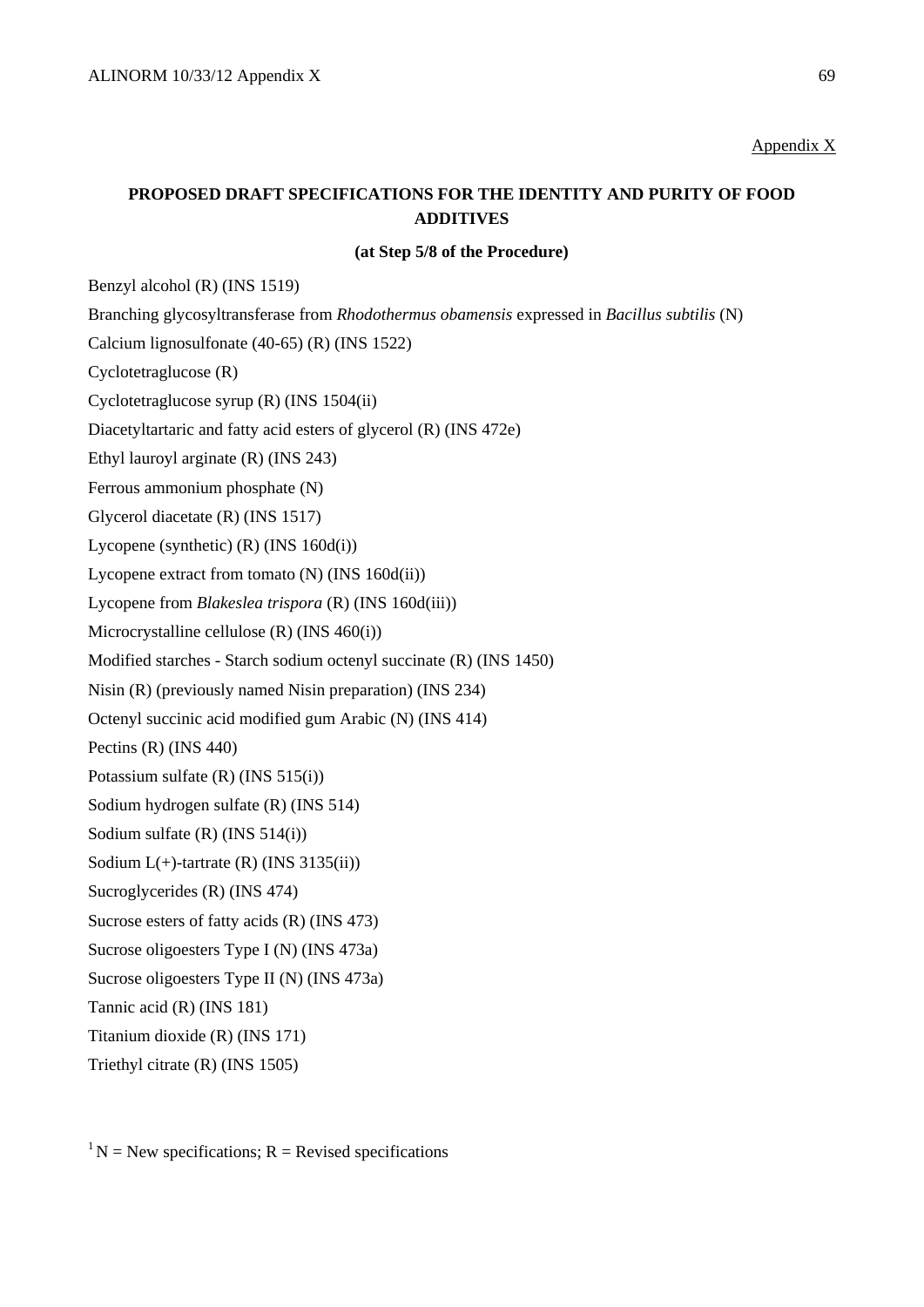Appendix XI

|                                                        | $Question(s)$ to be answered                                                               | Data availability                                              | Proposed by                     |
|--------------------------------------------------------|--------------------------------------------------------------------------------------------|----------------------------------------------------------------|---------------------------------|
|                                                        |                                                                                            | (when, what)                                                   |                                 |
| <b>Aluminium containing food</b>                       | Safety assessment (bioavailability, developmental toxicity                                 | End of 2010                                                    | Japan                           |
| additives <sup>1</sup><br>Aluminium ammonium sulphate; | and multi-generation toxicity                                                              | (Bioavailability<br>2-generation reproductive toxicity study)  |                                 |
| Aluminium lactate; Aluminium                           |                                                                                            | IFAC; IAI                                                      |                                 |
| sulphate; Aluminium phosphates                         |                                                                                            | information to be provided to JECFA<br>Secretariat by May 2010 |                                 |
| Potassium aluminium silicate (INS 555)                 | Safety assessment as a carrier for $TiO2$ and $Fe2O3$ ;<br>establishment of specifications | Available 2010                                                 | Germany                         |
|                                                        |                                                                                            | (CIAA)                                                         |                                 |
| Pullulan <sup>1</sup>                                  | Safety assessment (for use as a dietary fibre)                                             | Available 2009                                                 | Switzerland                     |
| Pullulanase <sup>1</sup>                               | Safety assessment and establishment of specifications                                      | Available 2009                                                 | Denmark                         |
| Flavouring agents <sup>1</sup>                         | Safety assessment and specifications (134 compounds<br>remaining from 315 listed in 2009)  | End of 2009                                                    | <b>United States of America</b> |
| Benzoe tonkinensis (Gum benzoin,<br>Siam)              | Safety assessment and establishment of specifications                                      | April 2010                                                     | France, EU                      |
| Magnesium silicate (synthetic) (INS<br>553(i)          | Revision of specifications                                                                 | Available 2010                                                 | <b>United States of America</b> |
| Polydimethylsiloxane (PDMS) (INS<br>900a)              | Re-evaluation of safety, addressing specific question<br>raised by JECFA                   | November 2010                                                  | (CEFIC)                         |

### **PRIORITY LIST OF COMPOUNDS PROPOSED FOR EVALUATION BY JECFA**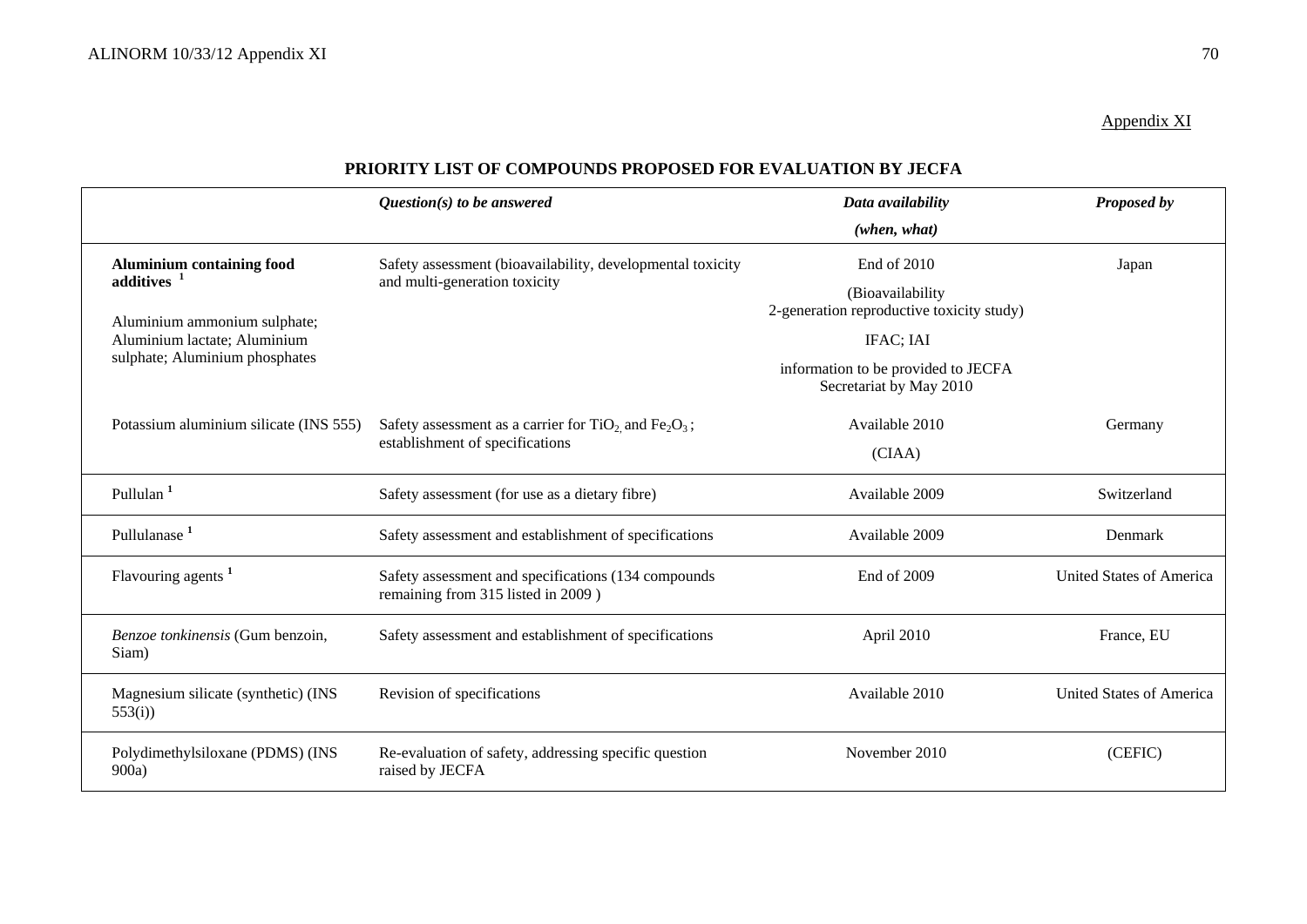|                                                                                     | $Question(s)$ to be answered                                             | Data availability                                                         | <b>Proposed by</b>       |
|-------------------------------------------------------------------------------------|--------------------------------------------------------------------------|---------------------------------------------------------------------------|--------------------------|
|                                                                                     |                                                                          | (when, what)                                                              |                          |
| Quinoline Yellow (INS 104); Sunset<br>Yellow FCF (INS 110); Ponceau 4R<br>(INS 124) | Review of safety assessment                                              | Available 2010 (pending release of data<br>submitted to EFSA by sponsors) | European Union           |
| Hydroxypropyl methylcellulose (INS<br>464)                                          | Revision of specifications                                               | November 2010                                                             | (CEFIC)                  |
| Octenyl succinic acid (OSA) modified<br>gum Arabic                                  | Re-evaluation of safety, addressing specific question<br>raised by JECFA | October 2010                                                              | United States of America |

**<sup>1</sup>**High priority